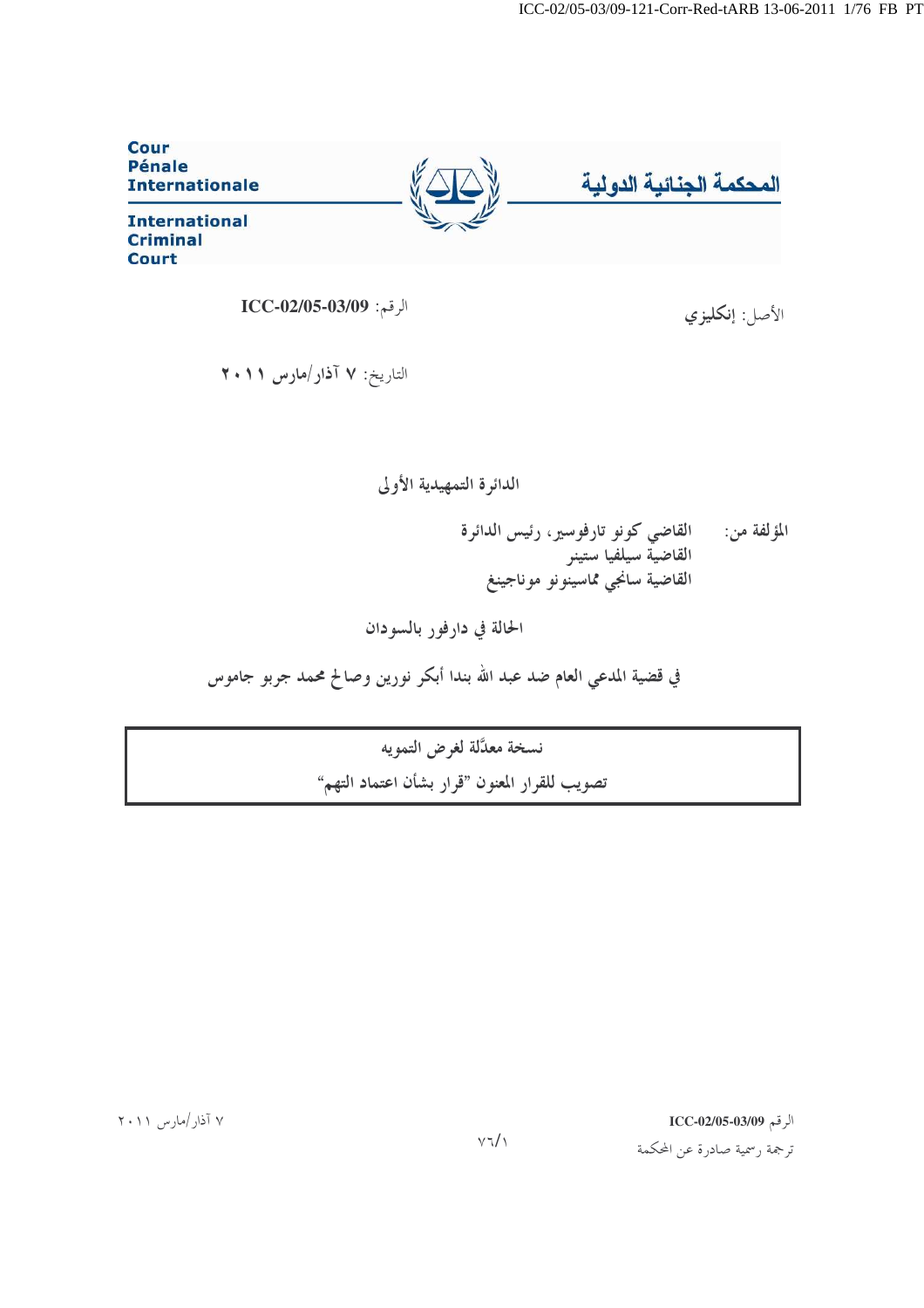يُخطَرِ هِذا القرارِ وفقا للبند ٣١ من *لائحة المحكمة*:

محاميا الدفاع مكتب المدعي العام السيد كريم أ.أ. خان السيد لويس مورينو أوكامبو السيد أندرو ج. بارو السيدة فاطو بنسودة السيد إيسا فال الممثلون القانونيون لُقدمى الطلبات الممثلون القانونيون للمجني عليهم السيد براهيما كونيه السيدة إيلين سيسيه السيد أكين أكينبوت السيد فرانك أداكا السير حفري نايس والسيد رودني ديكسن مقدِّمو طلبات المشاركة/جبر الأضرار غير المجني عليهم غير الممثَّلين المعثَّلين المكتب العمومي لمحامي الدفاع المكتب العمومي لمحامي المجني عليهم أصدقاء المحكمة ممثِّلو الدول

قلم المحكمة

| المسجل<br>السيدة سيلفانا أربيا                                | نائب المسجل<br>السيد ديديه بريرا |
|---------------------------------------------------------------|----------------------------------|
| وحدة المجني عليهم والشهود<br>السيدة ماريا لويزا مارتينو-جاكوم | قسم الاحتجاز                     |
| قسم مشاركة المجني عليهم وجبر أضرارهم<br>السيدة فيونا ماكاي    | هيئات أخرى                       |

|           | الرقم 1CC-02/05-03/09        |
|-----------|------------------------------|
| $v7/\tau$ | ترجمة رسمية صادرة عن المحكمة |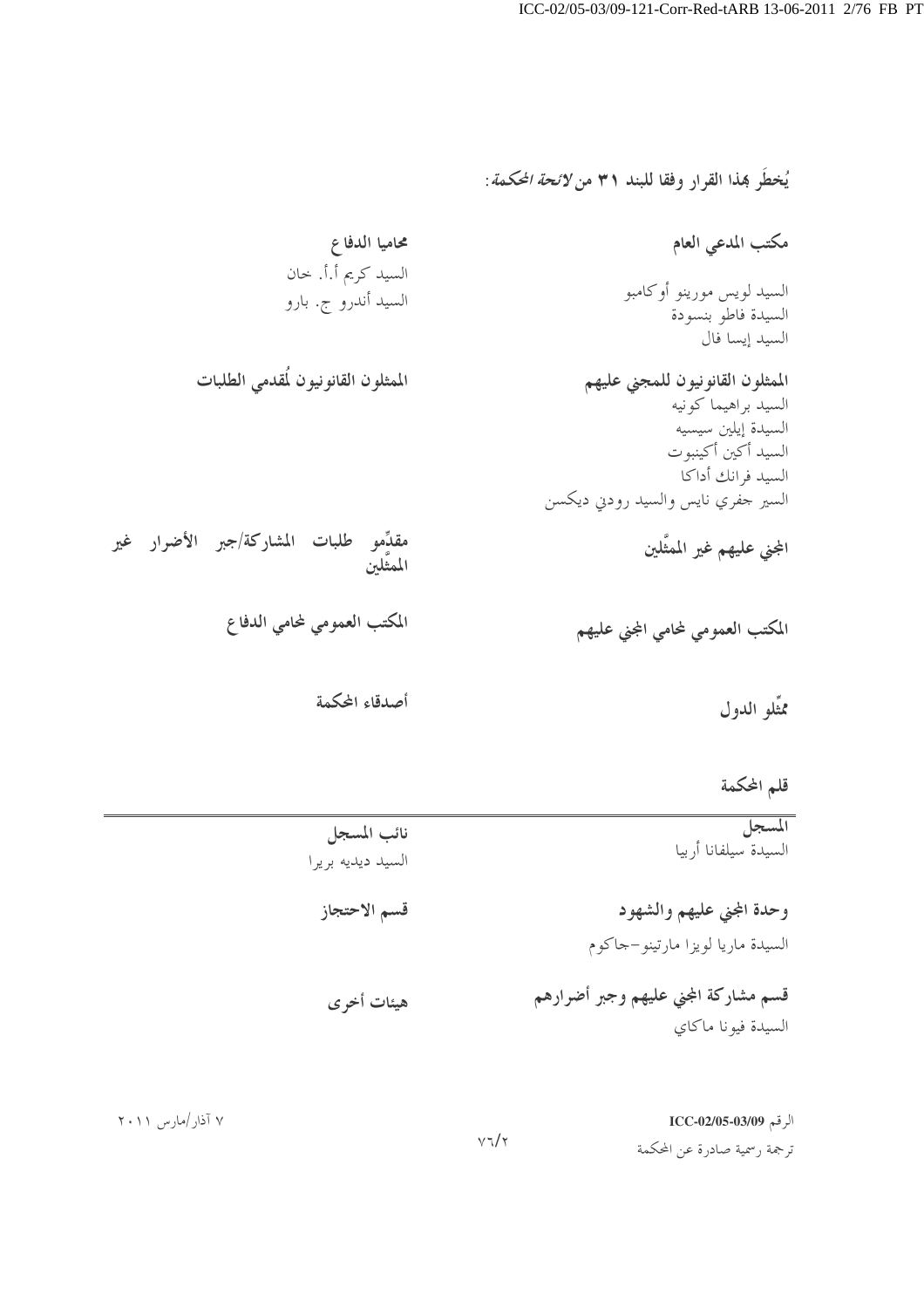## جدول المحتويات

| أولا – الخلفية الوقائعية والتهم                                                                         |
|---------------------------------------------------------------------------------------------------------|
| ثانيا – المشتبه بمما                                                                                    |
| ثالثا – الخطوات الإجرائية الرئيسة                                                                       |
|                                                                                                         |
|                                                                                                         |
|                                                                                                         |
|                                                                                                         |
|                                                                                                         |
|                                                                                                         |
|                                                                                                         |
|                                                                                                         |
| ٢ – العلاقة بين الجريمة المنسوبة بموجب التهمة ٢ والجرائم المنسوبة بموجب التهمتين ١ و٣ من عريضة الاقمام  |
| ٣ – التهمة ٢: تَعمُد توجيه هجمات ضد موظفين مستخدمين ومنشآت ومواد ووحدات ومركبات مستخدمة في مهمة من مهام |
|                                                                                                         |
|                                                                                                         |
|                                                                                                         |
|                                                                                                         |
|                                                                                                         |
|                                                                                                         |
|                                                                                                         |
|                                                                                                         |
|                                                                                                         |

 $\text{ICC-02/05-03/09}$  الرقم

ترجمة رسمية صادرة عن المحكمة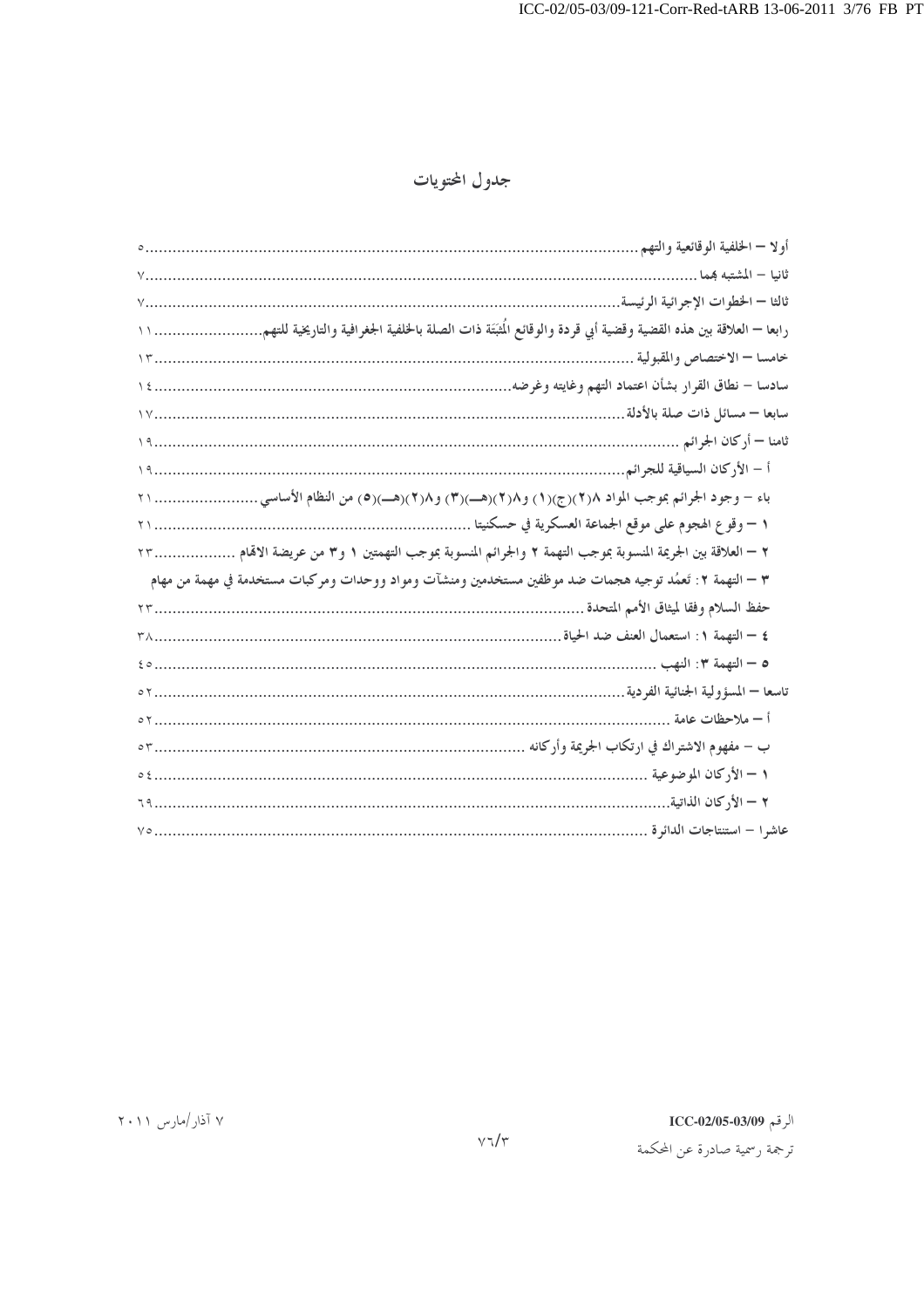إن الدائرة التمهيدية الأولى في المحكمة الجنائية الدولية (''الدائرة'' و''المحكمة'' على التوالي)؛ بعد أن عقدت في ٨ كانون الأول/ديسمبر ٢٠١٠ جلسة اعتماد التهم في **قضية** *المدعي العام ضد عبد الله بندا أبكر نورين* وصالح محم*د جربو جاموس (المشار إليها فيما يلي بــ"القضية")*، اللذين يتّهمهما المدعى العام بما يلي:<sup>(١)</sup>

'' في ٢٩ سبتمبر/أيلول ٢٠٠٧، في موقع الجماعة العسكرية في حسكنيتا في قرية حسكنيتا، بمحلية أم كدادة في ولاية شمال دارفور، بالسودان، وفي سياق نزاع مسلح داخلي وفيما يقترن به، قام بندا وجربو، بالاشتراك مع قوات الجماعة المنشقة عن حركة العدل والمساواة، وحيش تحرير السودان – فصيل الوحدة وجيش تحرير السودان – فصيل عبد الشافي الواقعة تحت قيادقمما وسيطرقمما، وتنفيذا لخطة مشتركة ولأوامر صادرة عنهما، وبالاشتراك مع قواقمما:

أولًا– بالهجوم على موقع الجماعة العسكرية في حسكنيتا وقتل اثني عشر (١٢) من موظفي حفظ السلام التابعين لبعثة الاتحاد الأفريقي في السودان والشروع في قتل ثمانية (٨) من موظفي حفظ السلام التابعين لبعثة الاتحاد الأفريقي في السودان، علما بألهم كانوا (١) موظفين مستخدمين في مهمة من مهام حفظ السلام أنشئت عملا بميثاق الأمم المتحدة و(٢) أُلهم لم يكونوا يشاركون مشاركة فعلية في الأعمال الحربية ولذا كانوا يستحقون الحماية التي تُوفُّر للمدنيين بموجب القانون الدولي للمنازعات المسلحة'' مرتكبين بذلك جريمة تشكل انتهاكا للمواد ١(٢)(ج)(١) و٢(٣)(أ) و٢(٣)(و) من النظام الأساسي (التهمة الأولى: استعمال العنف ضد الحياة والشروع في استعمال العنف ضد الحياة (المادة ١/(٣)(ج)(١) والمادة ٢٥/٣)(أ) والمادة ٢٥/٣)(و) من النظام الأساسي)؛

ثانيا– بشَنٍّ هجمات متعمدة على موظفى حفظ السلام التابعين لبعثة الاتحاد الأفريقي في السودان ومنشآلها وموادها ووحداقا ومركباقا المستخدمين في مهمة من مهام حفظ السلام أنشئت عملا بميثاق الأمم المتحدة الذين كانوا يستحقون الحماية التي تُوفَّر للمدنيين والمواقع المدنية بموجب القانون الدولي للمنازعات المسلحة، مع علمهما بالظروف الوقائعية التي تثبت تلك الحماية'' مرتكبين بذلك جريمة تشكل انتهاكا للمادتين ٢١٨(هـــ)(٣) و٢٥(٣)(أ) من النظام الأساسي (التهمة الثانية: تعمد توجيه هجمات ضد موظفين مستخدمين ومنشآت

الرقم ICC-02/05-03/09

ترجمة , سمية صادرة عن المحكمة

<sup>.1 1</sup> ICC-02/05-03/09-79-Red (\*)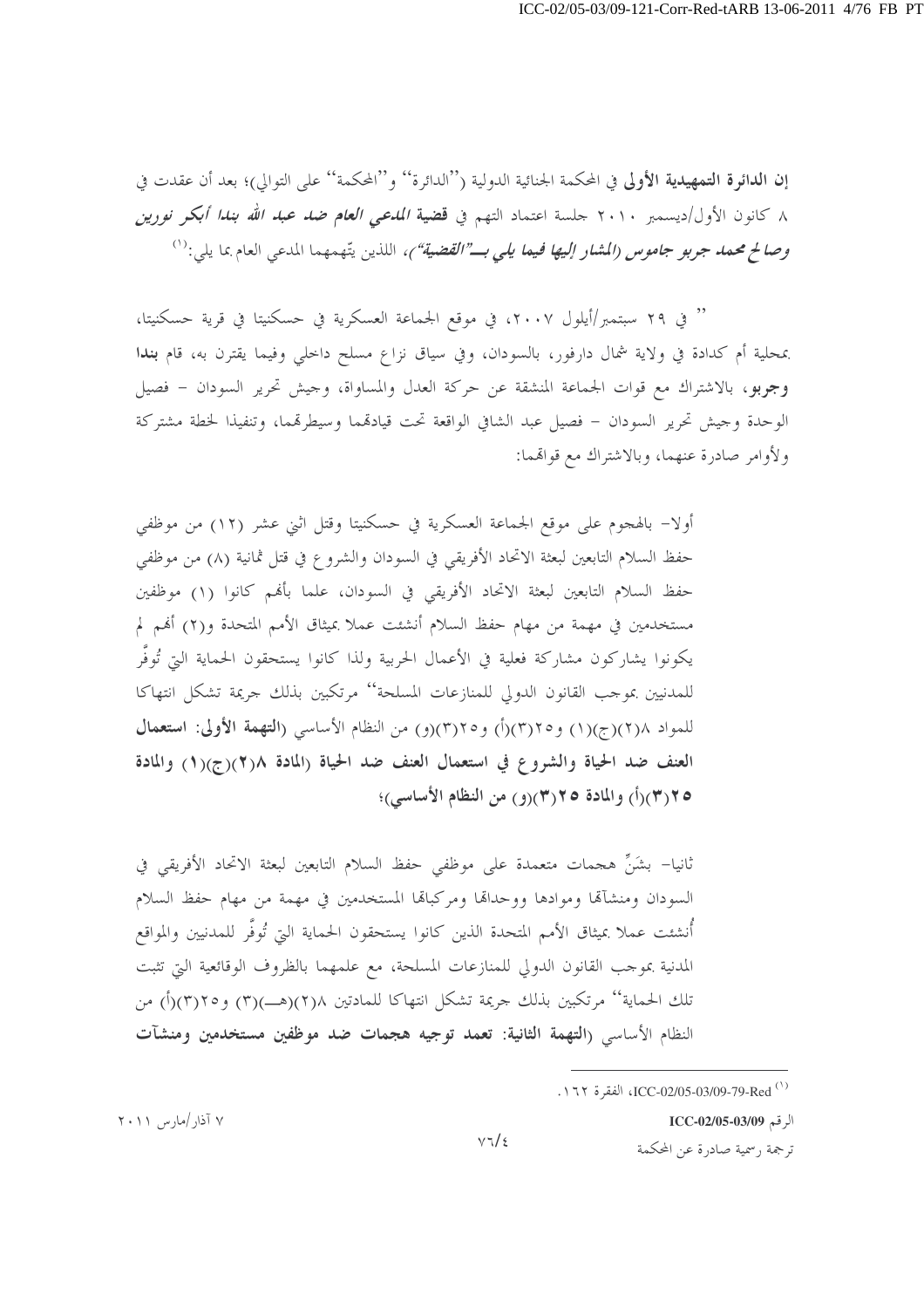ومواد ووحدات ومركبات مستخدمة في مهمة من مهام حفظ السلام (المادتان ٨(٢)(هــ)(٣) و٢(٣)(أ) من النظام الأساسي)؛

ثالثا– بالهجوم على موقع الجماعة العسكرية في حسكنيتا والاستيلاء على ممتلكات تابعة لبعثة الاتحاد الأفريقي في السودان ولموظفيها من بينها مركبات ومبردات وحواسيب وهواتف حلوية وأحذية وأزياء عسكرية ووقود وذحيرة وأموال دون موافقة أصحاها لاستعمالها استعمالا خاصا أو شخصيا مرتكبين بذلك جريمة تشكل انتهاكا للمادتين ٢(٢)(هـــ)(٥) و٢(٣)(أ) من النظام الأساسي (التهمة الثالثة: النهب (المادتان ٢١٨)(هـــ)(٥) و٣١٥/(أ) من النظام الأساسى). (٢)

تُصلِّر بموجب هذه الوثيقة القرار التالي:

أولا – الخلفية الوقائعية والتهم

١ – يَدَّعي المدعى العام في ''عريضة الاتَّحام المقدَّمة عملا بالمادة ٣)٦١) من النظام الأساسي'' (''عريضة الاقمام<sup>096</sup> أنه في حوالي الساعة السابعة من مساء يوم ٢٩ أيلول/سبتمبر ٢٠٠٧ شنَّ ما يقرب من ألف جندي .<br>تابعين للجماعة المنشقة عن حركة العدل والمساواة (''الجماعة المنشقة عن حركة العدل والمساواة'') وقوات جيش تحرير السودان — فصيل الوحدة (''جيش تحرير السودان — فصيل الوحدة'') وجيش تحرير السودان — فصيل عبد الشافي (''حيش تحرير السودان — فصيل عبد الشافي'')، يقودهم عبد الله بندا أبكر نورين (''عبد الله بندا'') وصالح محمد جربو جاموس (''صالح جربو'') وقادة وحدات آخرون، في قافلة مؤلفة من قرابة ٣٠ مركبة ومسلحين بشتيِّ أنواع الأسلحة (''منها أسلحة من عيار ١٠٦ ومدافع دوشكا وبنادق هجومية من طراز إيه كاي — ٤٧ وأسلحة مضادة للطائرات وقنابل صاروحية)، ''هجوما مباغتا'' على موقع جماعة المراقبين العسكريين الذي أنشأته بعثة الاتحاد الأفريقي في السودان في حسكنيتا (''موقع الجماعة العسكرية في حسكنيتا").<sup>(٤)</sup>

الرقم ICC-02/05-03/09

ترجمة , سمية صادرة عن المحكمة

<sup>&</sup>lt;sup>(٢)</sup> المرجع نفسه.

 $\cdot$ ICC-02/05-03/09-79-Red<sup>(\*)</sup>

<sup>&</sup>lt;sup>(٤)</sup> ICC-02/05-03/09-79-Red<sup>(٤)</sup>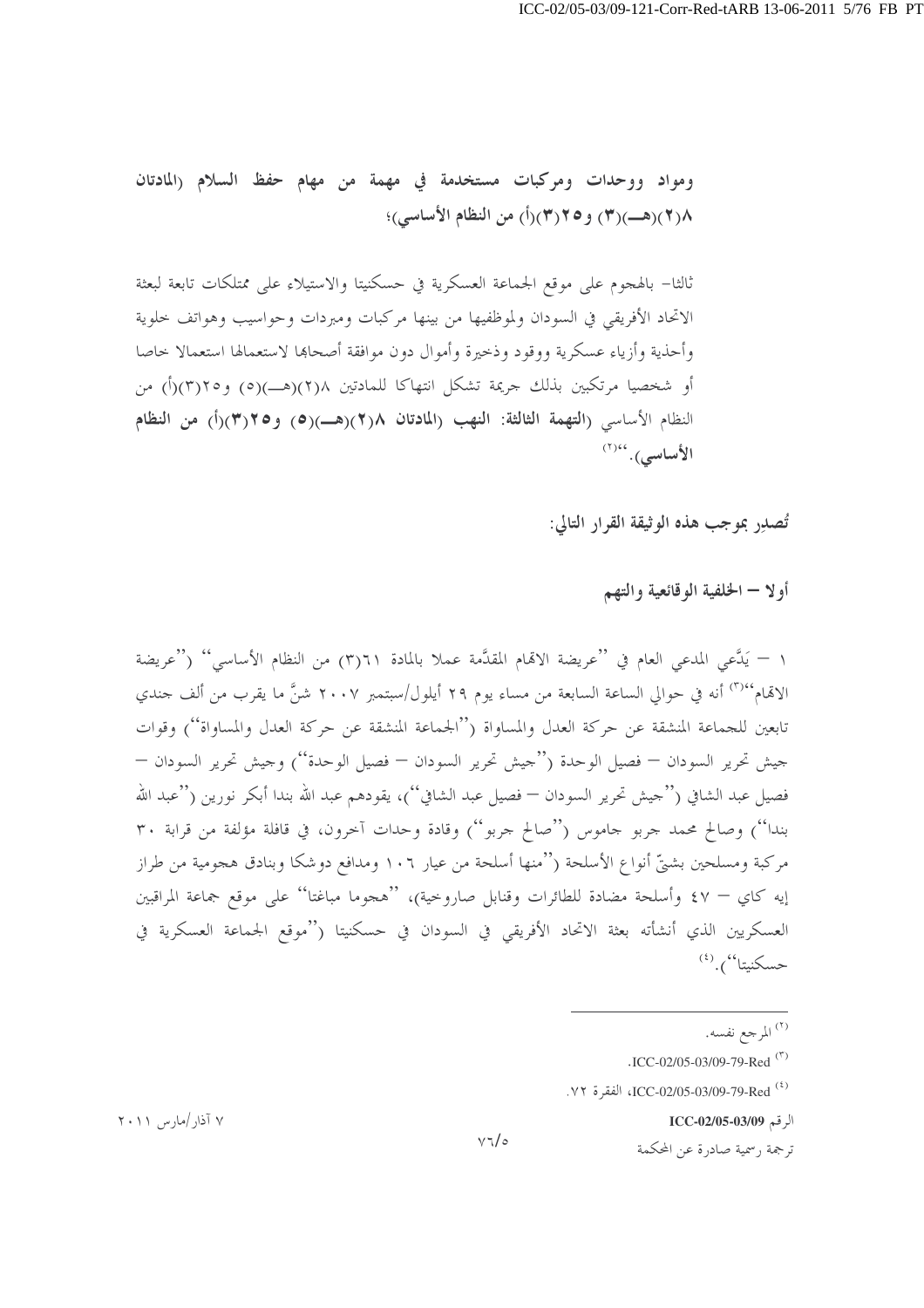٢ – ويُلَّعي في عريضة الاتمام فضلا عن ذلك أن عشرة من موظفي حفظ السلام التابعين لبعثة الاتحاد الأفريقي في السودان قُتِلوا بالرصاص في أثناء الهجوم وأن اثنين آخرين فارقا الحياة متأثرين بالجروح التي أصيبا بما في أثناء الهجوم وأن ما لا يقل عن ثمانية آخرين من موظفي حفظ السلام التابعين لبعثة الاتحاد الأفريقي أصيبوا بجروح بليغة نتيجة إطلاق المهاجمين النار عليهم.<sup>(٥)</sup>

٣ – وبالإضافة إلى ذلك يُدَّعى في عريضة الاتِّمام أن القوات التابعة للجماعة المنشقة عن حركة العدل والمساواة وجيش تحرير السودان — فصيل الوحدة فمبت معسكر موقع الجماعة العسكرية في حسكنيتا فمبا واسع النطاق واستولت على ممتلكات تخص بعثة الاتحاد الأفريقي في السودان وموظفيها من بينها ١٧ مركبة وذحيرة وأسلحة وكميات كبيرة من الوقود والطعام ومبردات وحواسيب محمولة وهواتف حلوية وهواتف ثريا الساتلية وآلات تصوير بالفيديو وأزياء ومجوهرات وحشايا وحقائب وحيام وأموال تخص موظفي بعثة الاتحاد الأفريقي في السودان وأموال من حزانة شركة باسبفيك أركتيكتس آند إنجني<sub>ا ن</sub><sup>(٢)</sup>

٤ – يَدَّعى المدعى العام أيضا أن ''المهاجمين كانوا يعلمون أن الموظفين الذين هوجموا والأصناف المنهوبة كانوا موظفين/مواد مستخدمين في مهمة من مهام حفظ السلام أُنشِئت عملا بميثاق الأمم المتحدة ولم يكونوا يشاركون مشاركة فعلية في الأعمال الحربية ولذا كانوا يستحقون الحماية التي تُوفُّر للمدنيين بموجب القانون الدولي للمنازعات المسلحة<sup>00</sup>. (<sup>٧)</sup>

٥ — بناء على ذلك، يتهم المدعى العام عبد الله بندا وصالح حربو بجرائم الحرب التالية:

أولا – استعمال العنف ضد الحياة والشروع فيه وفقا للمعنى الوارد في المواد ٢(٢)(ج)(١) و ٢٥(٣)(أ) و ٢٥(٣)(و) من نظام روما الأساسي ("النظام الأساسي")؛

الرقم ICC-02/05-03/09

ترجمة , سمية صادرة عن المحكمة

 $Y \cdot Y$  آذار /مار س ۲۰۱۱

 $V\tau/\tau$ 

<sup>&</sup>lt;sup>(°)</sup> ICC-02/05-03/09-79-Red<sup>(°)</sup>

<sup>(1)</sup> ICC-02/05-03/09-79-Red ، الفقرة 0.∧.

<sup>(&</sup>lt;sup>٧)</sup> ICC-02/05-03/09-79-Red<sup>(٧)</sup>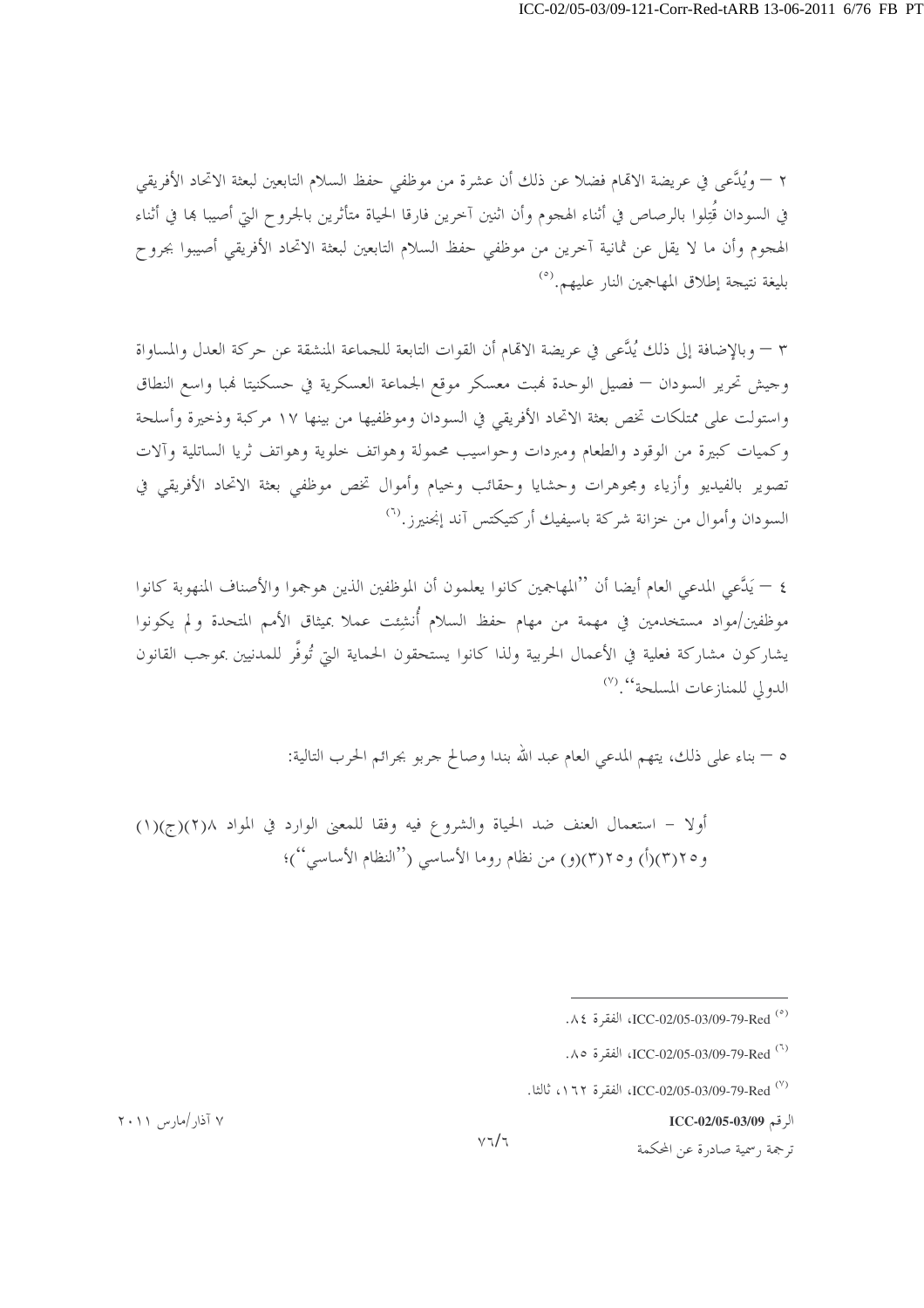ثانيا – تَعمُد توجيه هجمات ضد موظفين ومنشآت ومواد ووحدات ومركبات مستخدمة في مهمة من مهام حفظ السلام وفقا للمعين الوارد في المادتين ١(٢)(هـــ)(٣) و٢(٢)(أ) من النظام الأساسى؛

ثالثا – النهب وفقا للمعنى الوارد في المادتين ٢(٢)(هـــ)(٥) و٢(٣)(أ) من النظام الأساسي.

ثانيا – المشتبه هِما

عبار الله بنايا

٦ — عبد الله بندا مواطن سوداني من قبيلة الزغاوة من مواليد سنة ١٩٦٣ في الطينة بولاية شمال دارفور بالسودان ويتخذ حاليا من ولاية شمال دارفور مستقرا له. وقد صرَّح في أثناء حلسة مثوله الأول أمام المحكمة بأنه  $(\wedge)$   $(\wedge)$   $(\wedge)$   $(\wedge)$   $(\wedge)$ 

صالح جوبو

٧ – صالح جربو مواطن سوداني من قبيلة الزغاوة من مواليد سنة ١٩٧٧ في منطقة شقق كارو في كتم بولاية شمال دارفور. وقد صرَّح في أثناء حلسة مثوله الأول أمام المحكمة بأنه ''عضو في الحركة الثورية في دارفور''.<sup>(٩)</sup>

ثالثا – الخطوات الإجرائية الرئيسة

٨ – نشأت قضية عبد الله بندا وصالح جربو عن الطلب نفسه الذي أفضى إلى تحريك الدعوى في *قضية المدعى العام ضد بحر إدريس أبي قردة* (''قضية أبي قردة''). ففي ٢٠ تشرين الثاني/نوفمبر ٢٠٠٨، قدَّم المدعى العام الطلب المعنون ''طلب المدعى العام بموجب المادة ٥٨'' (''طلب المدعى العام'')<sup>(١٠)</sup> الذي التمس فيه إصدار

 $\cdot$ ICC-02/05-02/09-46<sup>(1)</sup>

الرقم ICC-02/05-03/09

ترجمة , سمية صادرة عن المحكمة

۷ آذار/مارس ۲۰۱۱

 $y7/y$ 

<sup>(^)</sup> ICC-02/05-03/09-T-4-ENG، الصفحة ٧، الأسطر ٨ إلى ١٩.

<sup>(&</sup>lt;sup>4)</sup> ICC-02/05-03/09-T-4-ENG، الصفحة ١١، الأسطر ١ إلى ٤.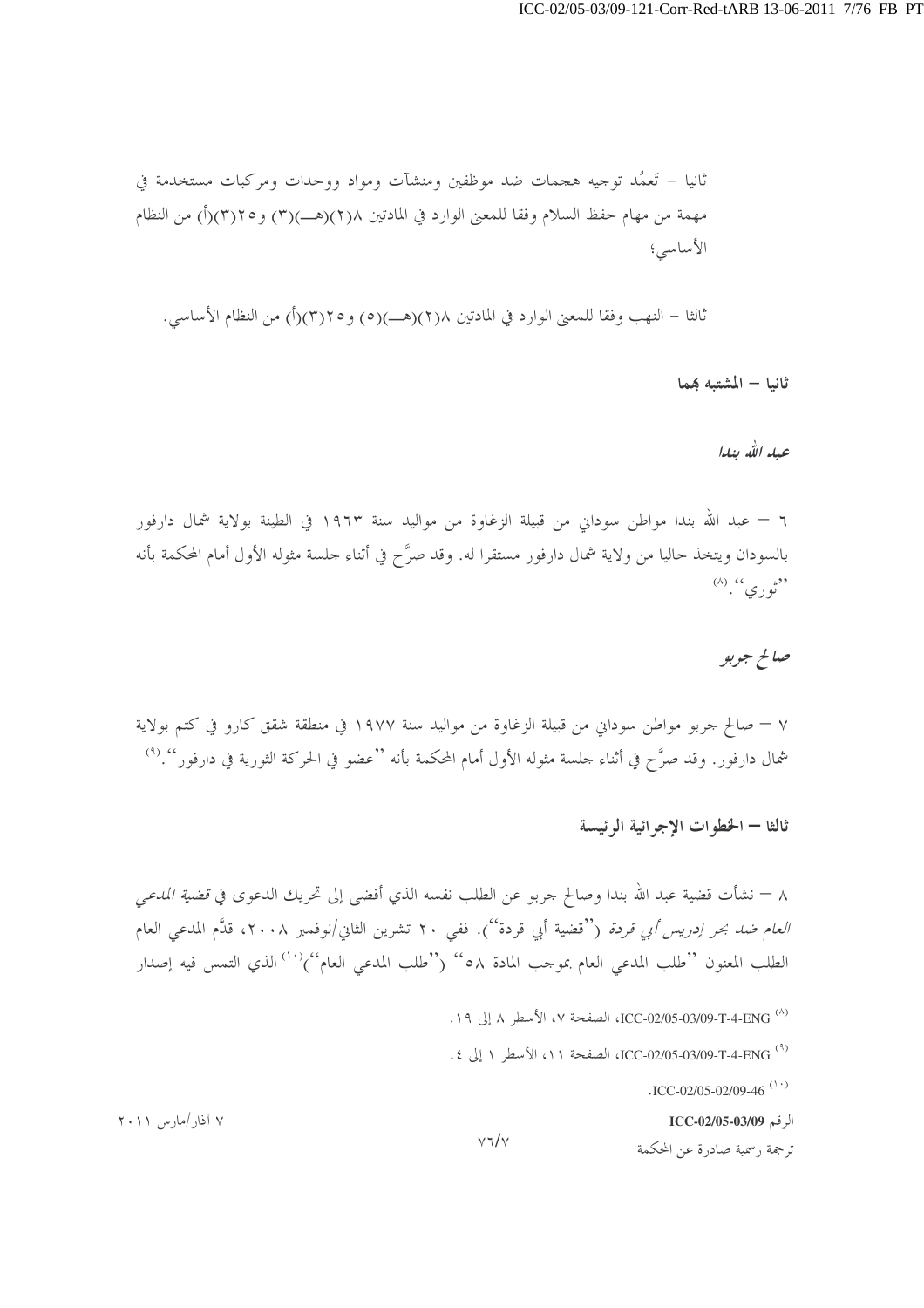أوامر بالقبض على بحر إدريس أبي قردة ('أبو قردة'') وعبد الله بندا وصالح جربو''' مدعيا أفهم مسؤولون حنائيا عن حرائم الحرب المتمثلة في (١) استعمال العنف ضد الحياة (في صورة القتل وإلحاق إصابة حسيمة بموظفى حفظ السلام) وذلك بموجب المادة ١(٢)(ج)(١) من النظام الأساسي؛ (٢) تَعمُّد توجيه هجمات ضد موظفين أو منشآت أو مواد أو وحدات أو مركبات مستخدمة في مهمة من مهام حفظ السلام منشأة وفقا لميثاق الأمم المتحدة وذلك بموجب المادة ٢١/(هـــ)(٣) من النظام الأساسي؛ (٣) النهب، بموجب المادة ٢(٢)(هــ)(٥) من النظام الأساسي؛ وهي جرائم ارتُكِبت كلها في أثناء الهجوم المدعى على موقع الجماعة العسكرية في حسكنيتا في ٢٩ أيلول/سبتمبر ٢٠٠٧.

٩ — في ٢٣ شباط/فبراير ٢٠٠٩، قدَّم المدعى العام معلومات إضافية بشأن طلبه مشيرا إلى أن إصدار أوامر بالحضور سيكون كافيا لضمان مثول الأشخاص الثلاثة أمام المحكمة.<sup>(١٢</sup>)

١٠ – في ٧ أيار /مايو ٢٠٠٩، أصدرت الدائرة أمرا أول بالحضور بحق أبي قردة لمسؤوليته الجنائية المدعاة عن جرائم الحرب المنصوص عليها في المواد ٢(٢)(ج)(١) و٢(٢)(هـ)(٣) و٢(٢)(هـ)(٥) من النظام الأساسي.'``` ومَثَل أبو قردة للمرة الأولى أمام الدائرة في ٧ أيار/مايو ٢٠٠٩.'``

١١ – بين ١٩ و ٣٠ تشرين الأول/أكتوبر ٢٠٠٩، عقدت الدائرة جلسة اعتماد التهم في قضية أبي قردة. وفي ٨ شباط/فبراير ٢٠١٠، رفضت الدائرة اعتماد التهم الموجَّهة إلى أبي قردة وقضت بأن الأدلة المقدَّمة لا تكفي لإثبات وجود أسباب جوهرية للاعتقاد بإمكان تحميله المسؤولية الجنائية بموجب المادة ٢(٣)(أ) من النظام الأساسي عن الجرائم المنسوبة إليه.<sup>(١٥</sup>) وأضاف القاضي كونو تارفوسير، رغم تأييده نتيجة القرار، رأيا منفصلا نأى فيه بنفسه عن الأساس المنطقي الذي استندت إليه الأغلبية في دعم استنتاجاتما.<sup>(١٦</sup>)

الرقم ICC-02/05-03/09

ترجمة , سمية صادرة عن المحكمة

۷ آذار /مارس ۲۰۱۱

 $V7/\lambda$ 

 $\cdot$ ICC-02/05-02/09-46<sup>(11)</sup>

 $\cdot$ ICC-02/05-206<sup>(13)</sup>

 $\cdot$ ICC-02/05-02/09-1<sup>(1٣)</sup>

 $ICC-02/05-02/09-T-2-FNG$ <sup>(1.2)</sup>

<sup>.</sup>ICC-02/05-02/09-243-Red<sup>(1)</sup>

<sup>(13)</sup> ICC-02/05-02/09-243-Red ، إلى ١٠٣.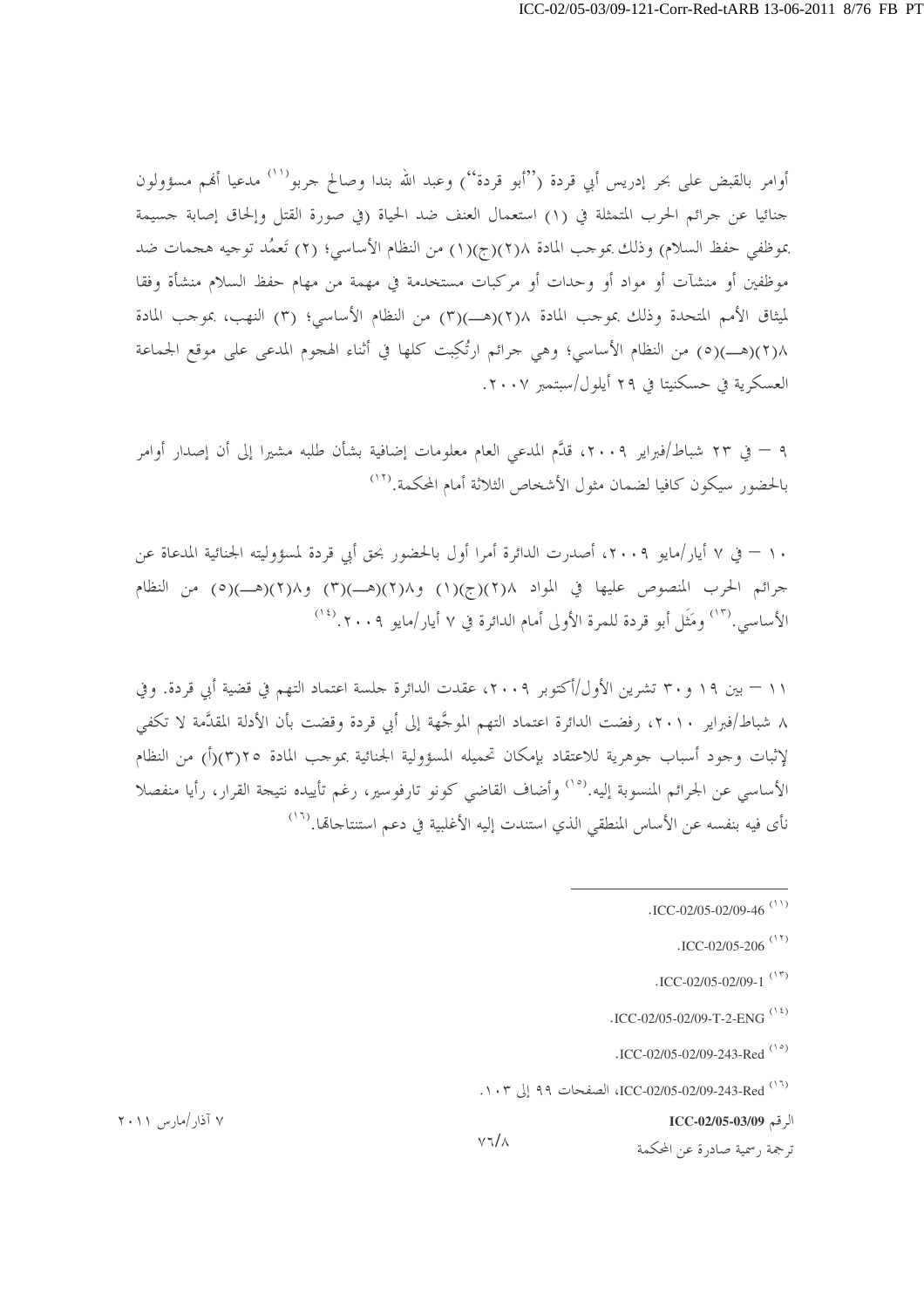١٢ – وفي ٢٧ آب/أغسطس ٢٠٠٩، أصدرت الدائرة أمرين بالحضور بحق عبد الله بندا وصالح جربو لمسؤوليتهما الجنائية المدعاة عن جرائم الحرب المنصوص عليها في المواد ١/(٣)(ج)(١) و١/(٢)(هـ)(٣)  $\binom{(17)}{2}$ و ((٢) (هـ)(٥) من النظام الأساسي.

١٣ – وفي ١٧ حزيران/يونيه ٢٠١٠، مثل عبد الله بندا وصالح جربو للمرة الأولى أمام الدائرة عملا بالمادة ٦٠ من النظام الأساسي.<sup>(١٨</sup>) وأحيطا علما بالجرائم التي يدعى أفمما ارتكباها وبحقوقهما بموحب النظام الأساسي والقواعد الإجرائية وقواعد الإثبات (''القواعد''). وأُرجئت جلسة اعتماد التهم، التي كان مقررا أن تبدأ في ٢٢ تشرين الثاني/نوفمبر ٢٠١٠، إلى ٨ كانون الأول/ديسمبر ٢٠١٠.<sup>(٢٩</sup>)

١٤ – وفي ٢٩ حزير ان/يونيه ٢٠١٠، أصدرت الدائرة قرارها المعنون ''قرار بشأن المسائل المتعلقة بالكشف'' الذي حددت فيه المبادئ الخاصة بالكشف عن الأدلة بين الطرفين وإطاره الزمني وإبلاغ الدائرة بالأدلة لأغراض جلسة اعتماد التهم. (٢٠)

١٥ – وفي ٢٩ تموز/يوليه ٢٠١٠، أصدر القاضي المنفرد كونو تارفوسير قراره المعنون "القرار الأول بشأن التعديلات التمويهية'' الذي وافق فيه على اتخاذ عدد من تدابير الحماية تتعلق بجملة أمور منها تعديل إفادات الشهود للتمويه وعدم الكشف عن هوية شهود بعينهم للدفاع و/أو للجمهور .(``)

١٦ – وفي ١٩ تشرين الأول/أكتوبر ٢٠١٠، أودع المدعي العام عريضة الاقمام وقدَّم قائمة الأدلة في ٢٢ تشرين الأول/أكتوبر ٢٠١٠. (٢٢)

 $ICC-02/05-03/09-58$ <sup>(\*)</sup>

الرقم ICC-02/05-03/09

ترجمة , سمية صادرة عن المحكمة

<sup>.</sup>ICC-02/05-03/09-1  $(1 \text{V})$ 

<sup>.</sup>ICC-02/05-03/09-T-4-ENG  $(1)$ 

 $\cdot$ ICC-02/05-03/09-81<sup>(13)</sup>

 $\cdot$ ICC-02/05-03/09-49<sup>(\*)</sup>

<sup>(</sup>٢٢) ICC-02/05-03/09-84 [معدَّل لغرض التمويه]. عُدِّلت القائمة في ١٨ تشرين الثاني/نوفمبر ٢٠١٠ بموجب الوثيقة -ICC 02/05-03/09-104 [معدَّل لغرض التمويه].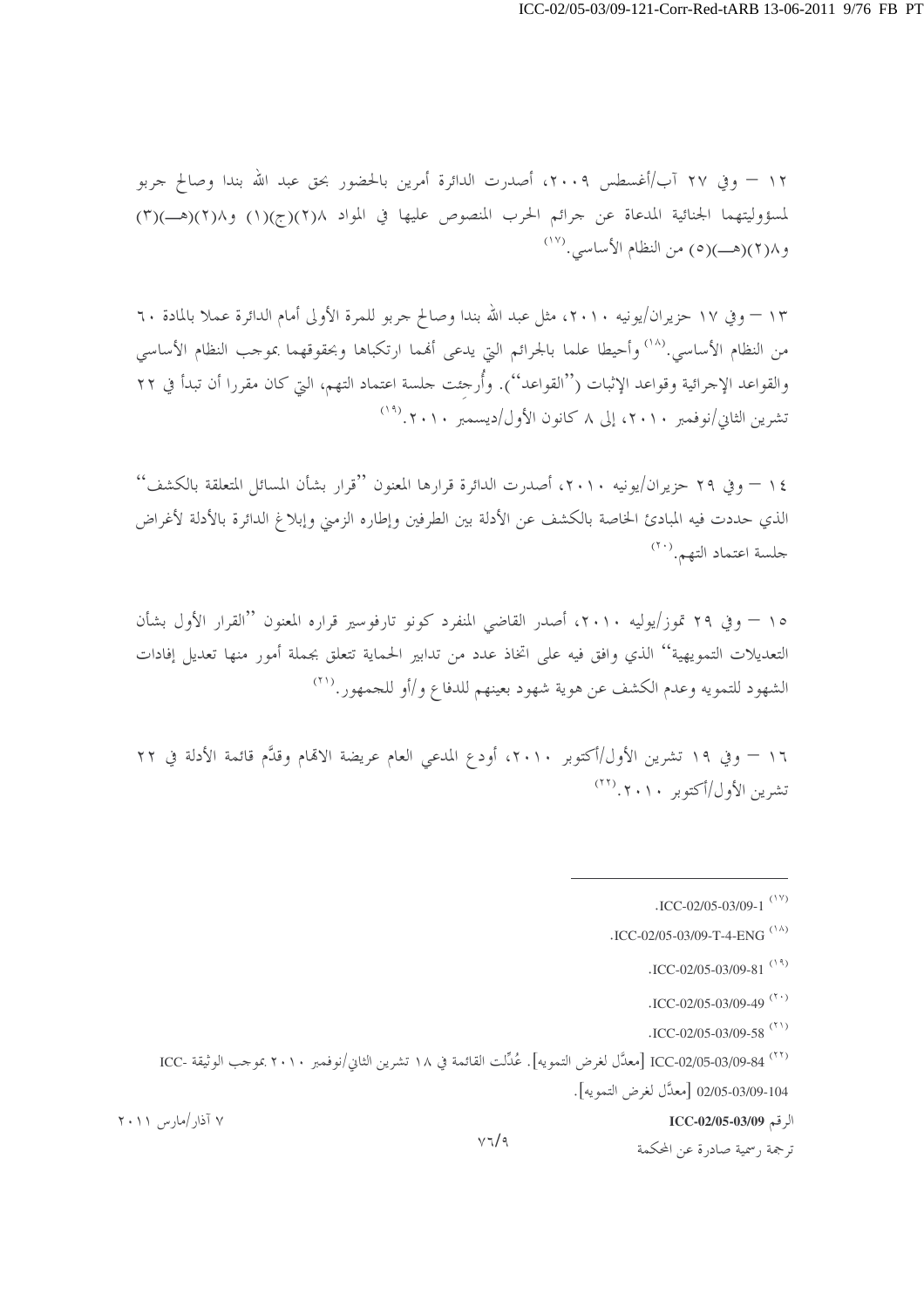١٧ – وفي ١٩ تشرين الأول/أكتوبر ٢٠١٠، أُودِعت العريضة المعنونة ''عريضة مشتركة لمكتب المدعى العام والدفاع فيما يتعلق بالوقائع المتفق عليها وحجج بشأن طرائق إجراء جلسة اعتماد التهم'' (''العريضة المشتركة'').<sup>(٢٣</sup>) وفضلا عن الإشارة إلى أن ''الدفاع لا يعترض على أي من الوقائع المادية المدعاة في عريضة الاقمام لأغراض اعتماد التهم''' أفيد في العريضة أن المشتبه بمما مستعدان للتنازل عن حقهما في حضور جلسة اعتماد التهم.<sup>(٢٥</sup>) وأشار الطرفان فضلا عن ذلك إلى أن أيا منهما لا يودُّ استدعاء شهود وأن المدعى العام وحده سيقدِّم عرضا شفهيا. (٢٦)

١٨ – وفي ٢٩ تشرين الأول/أكتوبر ٢٠١٠، أصدرت الدائرة قرارها المعنون ''قرار بشأن مشاركة المجين عليهم في جلسة اعتماد التهم'' الذي حدَّدت بموجبه حقوق المحنى عليهم في المشاركة في جلسة اعتماد التهم والإجراءات المفضية إليها. وأُذِن لتسعة وثمانين (٨٩) مجنيا عليه بالمشاركة في حلسة اعتماد التهم وسُمِح لهم بالاطلاع على السجل العلني للقضية وعلى عريضة الاتمام والعريضة المشتركة.(٢٧

١٩ – وفي ٤ تشرين الثاني/نوفمبر ٢٠١٠، قدَّم الدفاع طلبا حطيا بالنيابة عن صالح جربو تنازل فيه عن حقه في حضور جلسة اعتماد التهم وفقا للقاعدة ١٢٤ من القواعد الإجرائية وقواعد الإثبات.<sup>(٢٨)</sup> وفي ١٥ تشرين الثاني/نوفمبر ٢٠١٠، قُلِّم طلب مماثل بالنيابة عن عبد الله بندا.<sup>(٢٩</sup>)

٢٠ – وفي ٦ كانون الأول/ديسمبر ٢٠١٠، أُودِعت الوثيقة المعنونة ''حجج الادعاء الخطية لغرض حلسة اعتماد التهم عملا بالمادة ٢٠١, (٣٠).

 $v\sqrt{1}$ .

- .ICC-02/05-03/09-80<sup> $(55)$ </sup>
- <sup>(٢٤)</sup> المرجع نفسه، الفقرة ٥.
- <sup>(٢٥)</sup> المرجع نفسه، الفقرة ٩.
- <sup>(٢٦)</sup> المرجع نفسه، الفقرة ٧.
- .ICC-02/05-03/09-89<sup>(٢٧)</sup>
- <sup>(٢٨)</sup> ICC-02/05-03/09-93 [معدَّل لغرض التمويه].
	- <sup>(٢٩)</sup> [معدَّل لغرض التمويه].
- (٣٠) ICC-02/05-03/09-112 [معدَّل لغرض التمويه].

## الرقم ICC-02/05-03/09

ترجمة , سمية صادرة عن المحكمة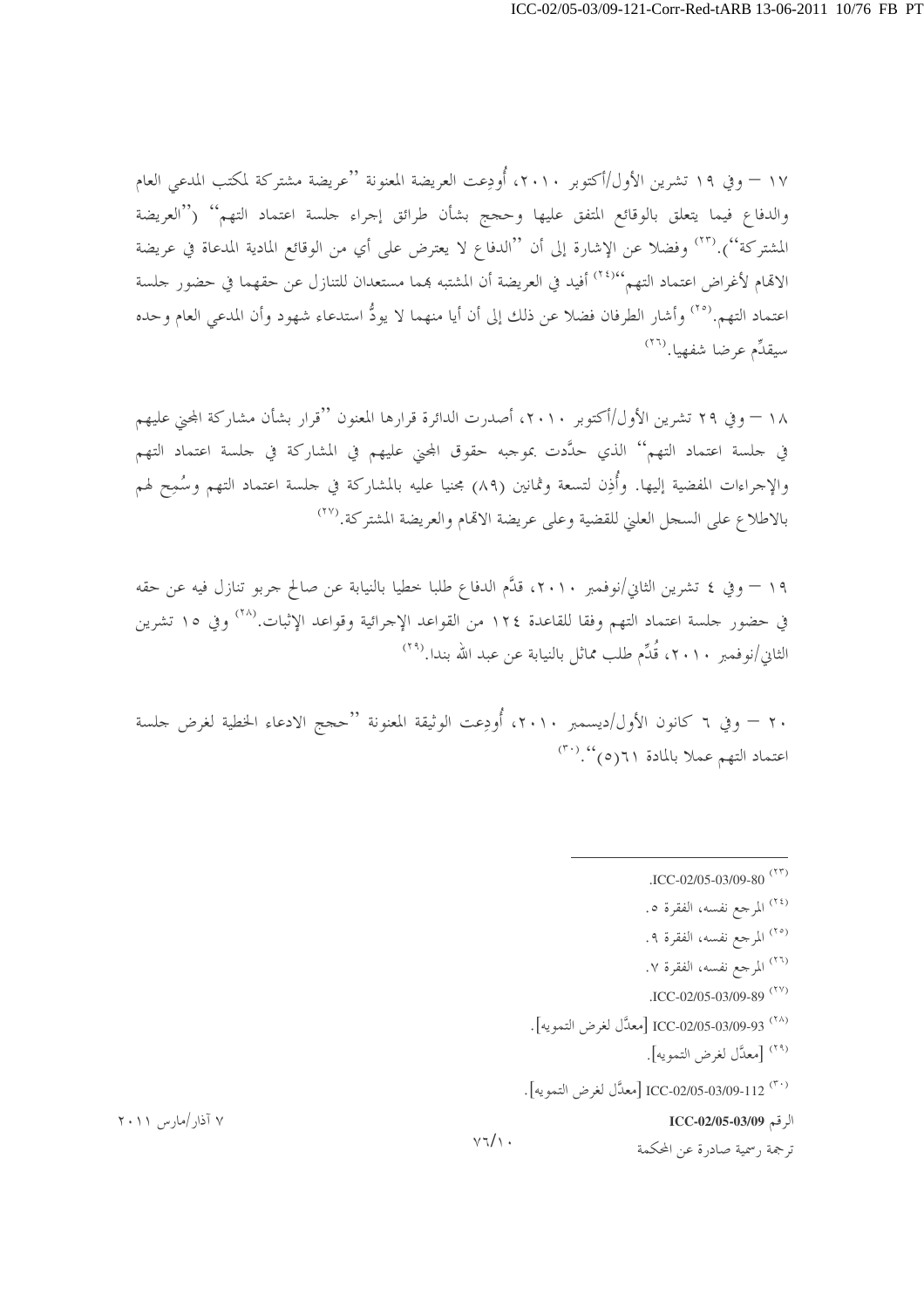٢١ – عُقِدت حلسة اعتماد التهم أمام الدائرة يوم الأربعاء ٨ كانون الأول/ديسمبر ٢٠١٠. (<sup>٣١)</sup> وإعمالا لما ورد في العريضة المشتركة، قدَّم المدعى العام ملخصا لأدلته فيما لم يُقدِّم الدفاع أدلة و لم يَطْعَن في الأدلة الج قدمها المدعى العام أو يَرُدُّ عليها على أي نحو آخر. وقدَّم الممثلون القانونيون للمجنى عليهم آراءهم. واتساقا مع ما درجت عليه المحكمة من ممارسة راسخة، أذنت الدائرة للطرفين وللمشاركين بتقديم ملاحظاهم الخطية النهائية على أن يُقدِّم المدعى العام وممثلو المحنى عليهم ملاحظاهم في موعد أقصاه ١٧ كانون الأول/ديسمبر ٢٠١٠ وأن يُقلِّم الدفاع ملاحظاته في موعد أقصاه ٤ كانون الثاني/يناير ٢٠١١.

٢٢ – وفي ١٦ كانون الأول/ديسمبر ٢٠١٠، قدَّمت السيدة إيلين سيسيه، الممثلة القانونية للمجنى عليهم a/0462/09 و a/0435/09 و a/0457/09 و a/0458/09 و a/0458/09 و a/0459/09 و a/0461/09 و a/0462/09 a/0739/09 و a/0579/09 و a/0580/09 و a/0655/09 و a/0656/09 و a/0736/09 و a/0737/09 و a/0738/09 و a/0739/09 و 2/0740/09 و 2/0741/09 و 2/0754/09 ملاحظاها. <sup>(٢٢)</sup>

رابعا — العلاقة بين هذه القضية وقضية أبي قردة والوقائع الُمثِبَتَة ذات الصلة بالخلفية الجغرافية والتاريخية للتهم

٢٣ – تشدِّد الدائرة من البداية، لأغراض هذا القرار، على أن خلفية هذه القضية هي نفسها خلفية قضية أبي قردة. وعليه، ستُشير الدائرة، حيثما يكون ذلك مناسبا، إلى القرار بشأن اعتماد التهم في قضية أبي قردة (''قرار أبي قردة'')<sup>(٣٣</sup>) وستمتنع الدائرة عن إعادة النظر في المسائل أو مناقشة الحجج التي نوقشت باستفاضة في ذلك القرار والمدعومة بالأدلة المقدَّمة في هذه القضية والتي لم يُعترَض عليها أو يُطعَن فيها على نحو آخر في هذه الدعوى نظرًا إلى أن لتلك المسائل صلةً بقرار ما إذا كان يتعين اعتماد التهم في هذه القضية.

٢٤ — كما سبق أن أُثبت في قرار أبي قردة، ستعتبر الدائرة، وفقا للقاعدة ٦٩ من القواعد الإجرائية وقواعد الإثبات، ما يلي مُثبَتا:

الرقم ICC-02/05-03/09

ترجمة , سمية صادرة عن المحكمة

۷ آذار /مارس ۲۰۱۱

 $Y7/11$ 

<sup>&</sup>lt;sup>(٣١)</sup> [معدَّل لغ ض التمويه] ICC-02/05-03/09-T-9-Red-ENG CT.

 $\cdot$ ICC-02/05-03/09-104<sup>(٣٢)</sup>

 $\cdot$ ICC-02/05-02/09-243-Red (rv)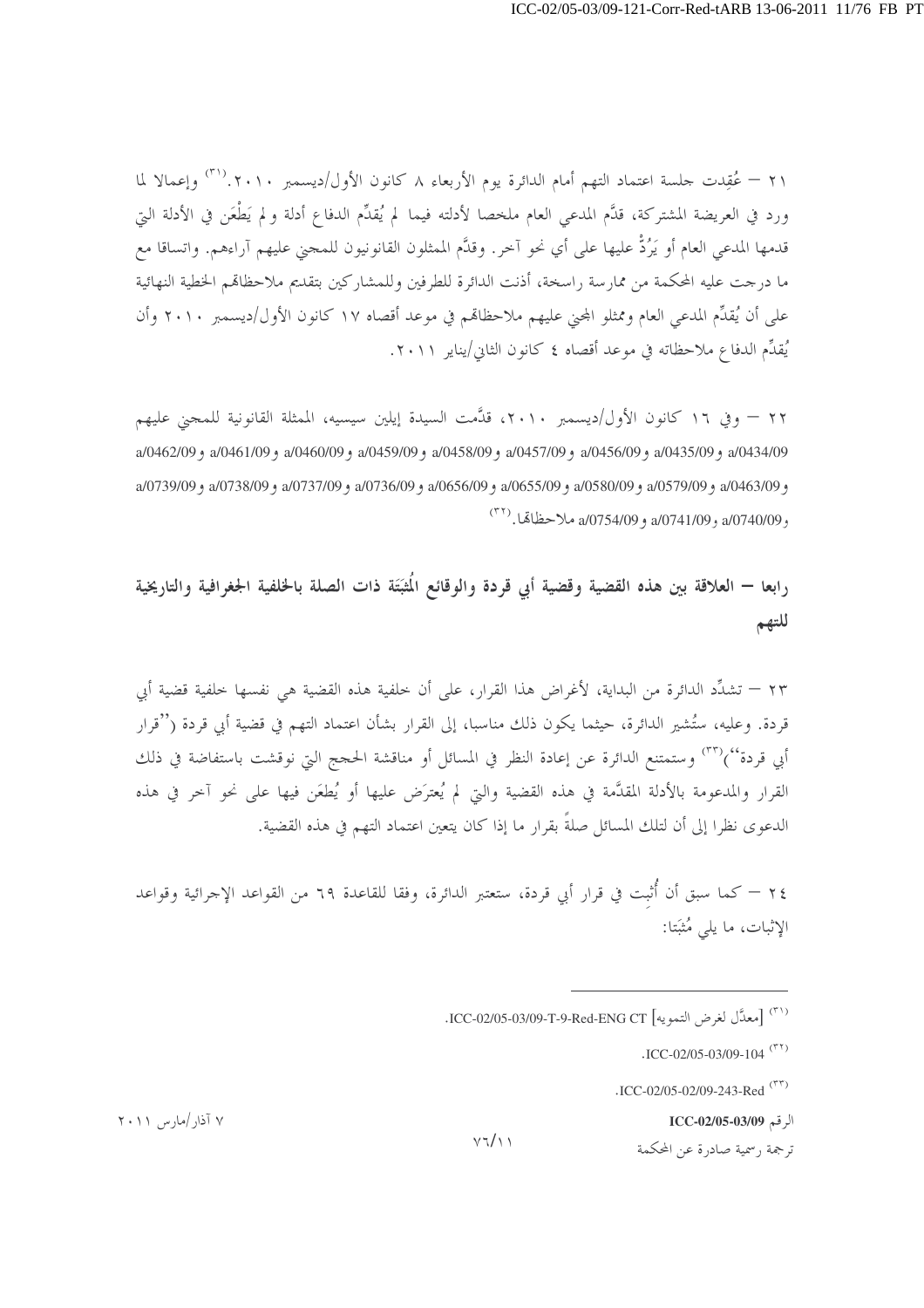أولا — الحدود الجغرافية لإقليم دارفور بالسودان والأصل العرقي لسكانه؛<sup>(٣٤</sup>)

ثانيا — أنه طيلة الفترة من آب/أغسطس ٢٠٠٢ إلى ١٠ أيلول/سبتمبر ٢٠٠٩ أي تاريخ إيداع عريضة الاتمام في قضية أبي قردة (''عريضة اتمام أبي قردة'')<sup>(٣٥</sup>) كان نزاع مسلح غير ذي طابع دولي دائرا في دارفور بين حكومة السودان والقوات الواقعة تحت سيطرقما من جانب وجماعات متمردة مسلحة شتّى من حانب آحر<sup>971)</sup>

ثالثا — أن الجماعات المتمردة شملت حركة العدل والمساواة وهي جماعة ذات أغلبية من الزغاوة تأسست سنة ٢٠٠١ برئاسة الدكتور حليل إبراهيم، وحركة/جيش تحرير السودان التي تأسست سنة ٢٠٠٣ بقيادة عبد الواحد النور؛(٣٧)

رابعا — أنه وفقا لــ''الاتفاق بشأن طرائق إنشاء لجنة لوقف إطلاق النار ونشر مراقبين في دارفور'' الموقَّع في ٢٨ أيار/مايو ٢٠٠٤ بين حكومة السودان وحركة العدل والمساواة وحركة/جيش تحرير السودان، نُشِرت في دارفور بعثة للرصد تابعة للاتحاد الأفريقي وعُهد إليها أساسا بمسؤولية رصد وضمان تنفيذ اتفاق وقف إطلاق النار لأغراض إنسانية المبرم في ٨ نيسان/أبريل ٢٠٠٤ بين حكومة السودان وحركة العدل والمساواة وحركة/جيش تحرير السو دان؛ (٣٨)

خامسا — أنه على الرغم من اتفاق سلام دارفور المبرم في أبوحا بنيجيريا في ٥ أيار/مايو ٢٠٠٦ بين حكومة السودان وفصيل مني مناوي المنشق عن جيش تحرير السودان بقيادة مني أركو مناوي، فإن حركة العدل والمساواة والفصائل الأحرى التابعة لجيش تحرير السودان لم تُوقَّع الاتفاق. لذا

الرقم ICC-02/05-03/09

ترجمة , سمية صادرة عن المحكمة

۷ آذار /مارس ۲۰۱۱

 $Y7/\gamma$ 

<sup>(</sup>٣٤) ICC-02/05-02/09-243-Red الفقرة ١٦.

<sup>.</sup>ICC-02/05-02/09-91-Red  $(5)$ 

TCC-02/05-02/09-243-Red (\*\*) الفقرة ١٧.

<sup>(</sup>٣٧) ICC-02/05-02/09-243-Red، الفقرة ١٧.

ICC-02/05-02/09-243-Red (\*^)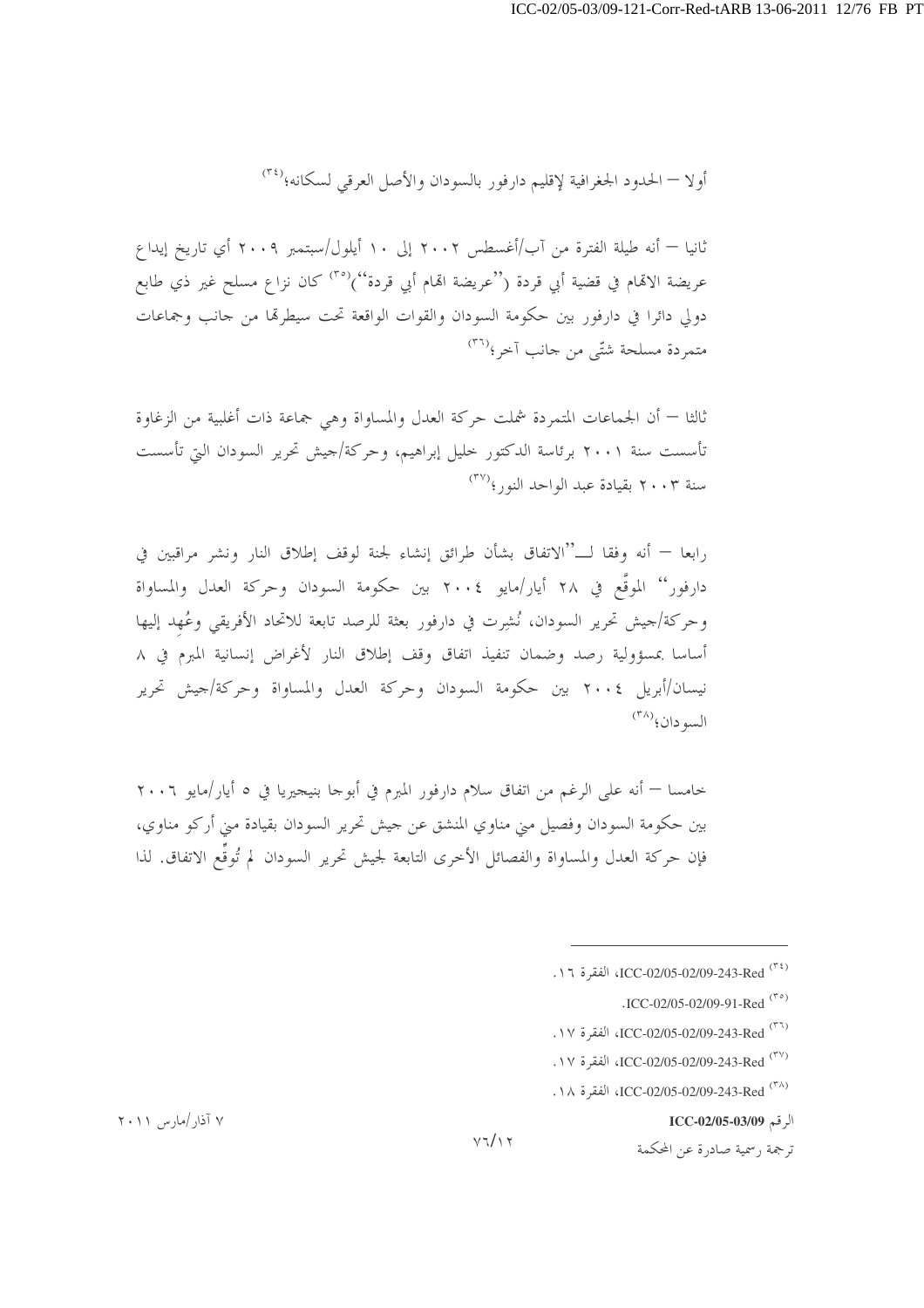خامسا — الاختصاص والمقبولية

٢٥ – تقضى المادة ١(١) من النظام الأساسي بأن على الدائرة أن تتحقق من أن لها احتصاصا للنظر في الدعوى المعروضة عليها. وقد أحرت الدائرة في قرارها المعنون ''قرار ثان بشأن طلب المدعى العام بموجب المادة ٥٨°٬٠١، تحليلا أوليا لمسألة اختصاص المحكمة وفقا للمادة ١(١) من النظام الأساسي وللسوابق التي درجت عليها الدائرة وخلصت إلى أن القضية تدخل في اختصاص المحكمة.(٤٢)

٢٦ – لم تُقلَّع أي طعون في اختصاص المحكمة بموجب المادة ٢١١٩) و(٣) من النظام الأساسي والقاعدة ٥٨ من القواعد الإجرائية منذ صدور القرار الآنف الذكر المعنون ''قرار بشأن طلب المدعى العام بموجب المادة ٥٨°' و لم تُثَر أية مسائل تتعلق بالاختصاص. وعليه اقتنعت الدائرة بأن القضية تدخل في اختصاص المحكمة وفقا للمواد ٥ و١١ و١٢(ب) من النظام الأساسي.

٢٧ – لم يطعن الدفاع في مقبولية هذه القضية. وكانت الدائرة قد رأت في قرار أبي قردة أن من الملائم النظر في مسألة المقبولية.<sup>(٤٣)</sup> ونوهت إلى أن المعلومات التيّ أفاد بما المدعى العام تشير إلى أن ما من دولة تتصرف، أو سبق لها أن تصرفت، على النحو المشار إليه في المادة ١٧ من النظام الأساسي فيما يتعلق بالوقائع المدعاة في قضية أبي

<sup>(٣٩)</sup> انظر ICC-02/09-243-Red، الصفحة ١٠، الحاشية ٣٢ التي يُذكَّر فيها بأنه ''بين تشرين الأول/أكتوبر وتشرين الثاني/نوفمبر ٢٠٠٥، انقسمت حركة/جيش تحرير السودان إلى فصيلين هما جيش تحرير السودان – فصيل مني مناوي بقيادة مني أركو مناوي وحيش تحرير السودان – فصيل عبد الواحد النور. وظهر لاحقا مزيد من الانقسامات في صفوف حيش تحرير السودان – فصيل عبد الواحد وجيش تحرير السودان – فصيل مني مناوي مما أدى إلى حدوث المزيد من الانشقاقات وقيام فصائل متمردة شيٍّ. وفي أيار/مايو ٢٠٠٧، أثناء مؤتمر عُقِد في أم راي في شمال دارفور، احتمع قادة فصائل منشقة مختلفة وشكّلوا فصيلا متحدا أطلق عليه اسم جيش تحرير السودان — فصيل الوحدة بقيادة عبد الله يجيى''.

 $V7/\gamma$ 

- (<sup>٤٠)</sup> ICC-02/05-02/09-243-Red ، ٢٠ و ٢٠.
	- $ICC-02/05-03/09-1$ <sup>(2)</sup>
	- <sup>(٤٢)</sup> ICC-02/05-03/09-1، الفقرات ١ إلى ٣.
- (\*\*) ICC-02/05-02/09-243-Red، الفقرات ٢٧ إلى ٣٤.

الرقم ICC-02/05-03/09

ترجمة , سمية صادرة عن المحكمة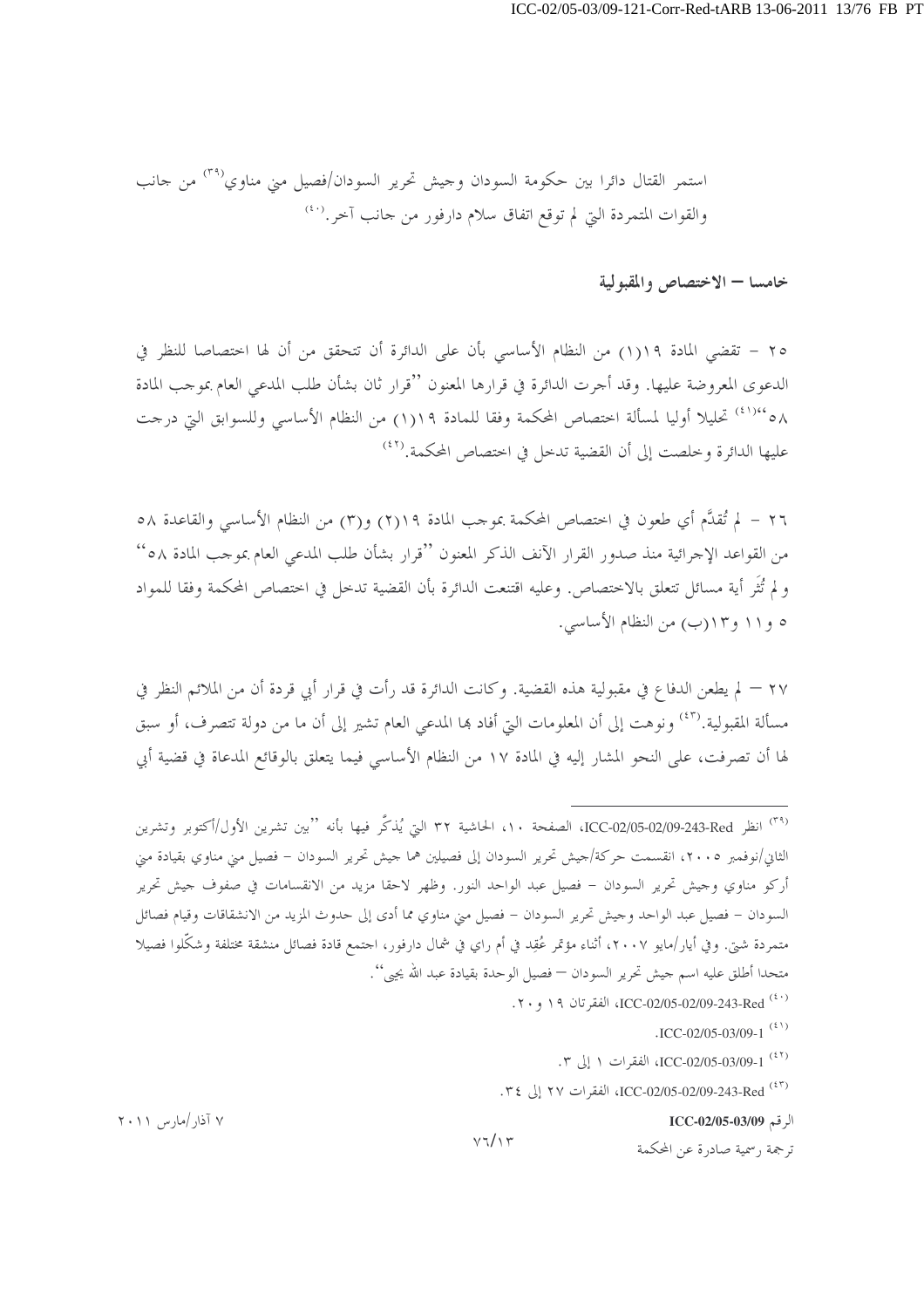قردة. أما فيما يتعلق بعتبة الخطورة، فقد رأت الدائرة، استنادا إلى ما قدمه المدعى العام من معلومات، أن الهجوم المدعى على موقع الجماعة العسكرية في حسكنيتا كانت له تبعات حسيمة على كلا المحنى عليهم مباشرة في الهجوم (أي موظفى بعثة الاتحاد الأفريقي في السودان وعائلاڤم) وعلى السكان المحليين في ضوء تعليق أنشطة بعثة الاتحاد الأفريقي في السودان في المنطقة في بادئ الأمر وتقليصها في نماية المطاف جراء الهجوم.<sup>(٤٤)</sup> وبناء على ذلك، خلصت الدائرة إلى أن القضية ضد أبي قردة على درجة كافية من الخطورة وفقا للمعنى الوارد في المادة ١١٧(١)(د) من النظام الأساسي، وهي لذلك مقبولة.<sup>(٤٥)</sup>

٢٨ – في ضوء الاستنتاجات المذكورة أعلاه ونظرا إلى عدم تقديم أي من الطرفين أو المشاركين معلومات إضافية بهذا الصدد في الدعوى الحالية، تخلص الدائرة إلى أن القضية ضد عبد الله بندا وصالح حربو مقبولة بدورها.

سادسا – نطاق القرار بشأن اعتماد التهم وغايته وغرضه

٢٩ – تنص المادة ٢١(٧) من النظام الأساسي على وجوب أن تقرر الدائرة التمهيدية، على أساس جلسة اعتماد التهم، ''ما إذا كانت توجد أدلة كافية لإثبات وجود أسباب جوهرية تدعو للاعتقاد بأن الشخص قد ارتكب كل جريمة من الجرائم المنسوبة إليه. ''

٣٠ – ناقشت الدائرة بإسهاب في قرار أبي قردة معين عتبة الإثبات المحددة بموجب المادة ٢١(٧) من النظام الأساسي. <sup>(٤٦)</sup> و تذكُّر الدائرة بذلك التحليل و تكر , ه لأغراض هذا القرار .

٣١ – فضلا عن ذلك، سبق للدائرة أن أوضحت أن معيار الإثبات الذي ترسيه المادة ٢١(٧) من النظام الأساسي يجسد الغرض المحدود لجلسة اعتماد التهم ألا وهو ضمان ألا يحال إلى المحاكمة"إلا أولئك الذين نُسبت إليهم قمم قاطعة بصورة كافية تتجاوز بحرد الافتراض أو الشك المحض''.'<sup>(٤٧</sup>) ولئن كان الغرض هو حماية حقوق

الرقم ICC-02/05-03/09

ترجمة , سمية صادرة عن المحكمة

۷ آذار /مارس ۲۰۱۱

 $V7/\sqrt{5}$ 

<sup>&</sup>lt;sup>(٤٤)</sup> المرجع نفسه، الفقرة ٣٣.

<sup>(&</sup>lt;sup>٤٥)</sup> ICC-02/05-02/09-243-Red<sup>(٤٥)</sup>

<sup>(&</sup>lt;sup>٤٦)</sup> ICC-02/05-02/09-243-Red، الفقرات ٣٥ إلى ٤٣.

<sup>(\*\*)</sup> ICC-02/05-02/09-243 , ٣٧ و ICC-02/05-02/09-243، الفقرة ٣٩.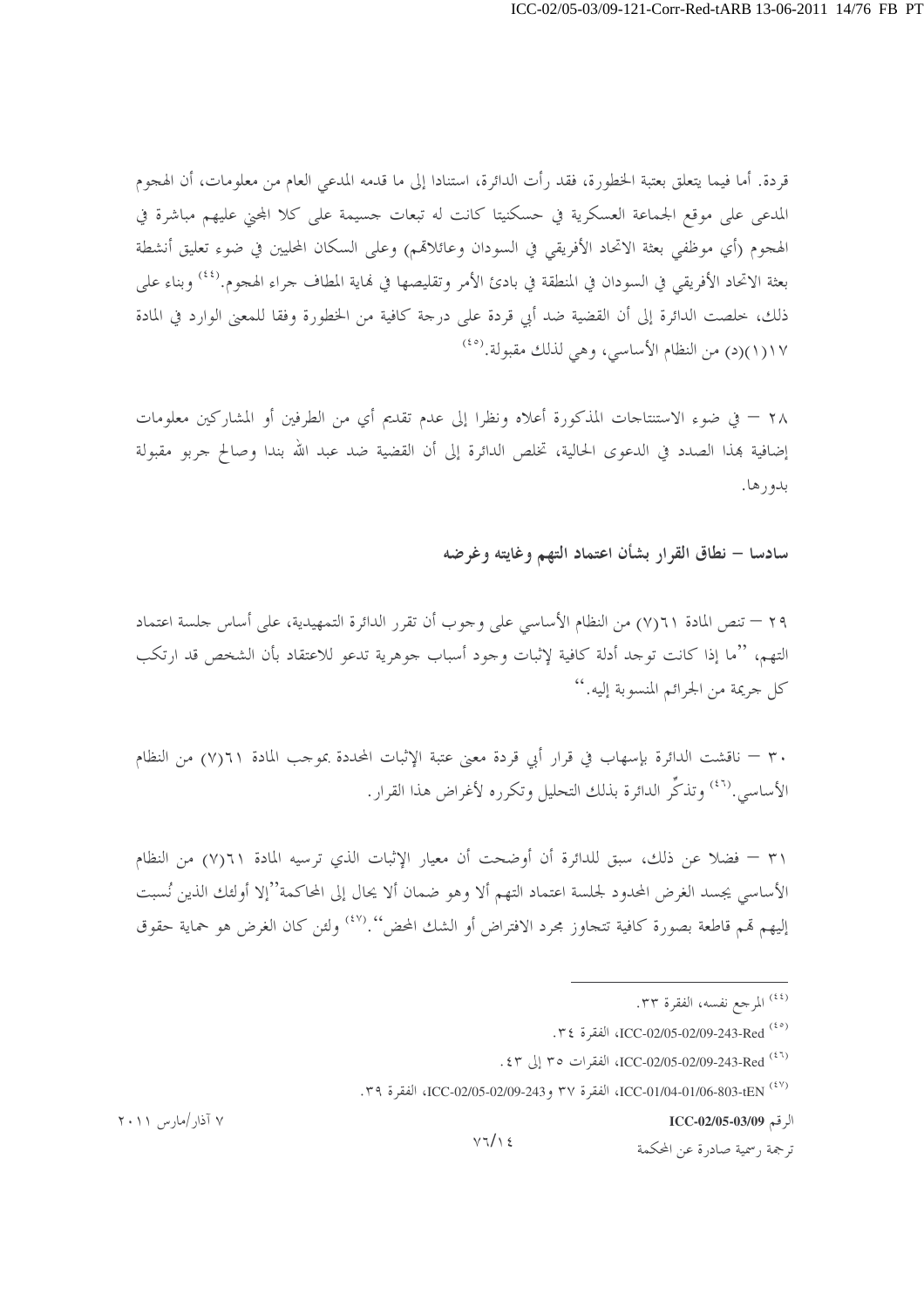الدفاع من ''التهم غير المشروعة التي لا أساس لها من الصحة'''، فإن المرحلة التمهيدية تتبع أيضا مبدأ الاقتصاد القضائي من حيث الحيلولة دون إحالة القضايا التي لا تفي بعتبة الإثبات المطلوبة في المرحلة التمهيدية إلى المحاكمة.

٣٢ — بيد أن العلاقة بين المرحلة التمهيدية والمرحلة الابتدائية تتجاوز مجرد فرز الدائرة التمهيدية القضايا لمنفعة الدائرة الابتدائية.

٣٣ – ويُستدَل على ذلك من المادة ٢١٧٤) من النظام الأساسي ومن البند ٥٥ من لائحة المحكمة. إذ تنص المادة ٢)٧(٢) على ''ألا يتجاوز القرار الابتدائي الوقائع والظروف المبينة *في التهم* أو في أية تعديلات للتهم'' (التشديد هنا مضاف). وعلى المنوال نفسه، يمنح البند ٥٥ من لائحة المحكمة الدائرة الابتدائية صلاحية تعديل الوصف القانوين للوقائع ''دون تجاوز إطار الوقائع والظروف المبينة في *التهم* وفي أي تعديل على هذه التهم'' (التشديد هنا مضاف).

٣٤ – يشدد هذان الحكمان من جانب على أن '' الوقائع والظروف'' الوارد ذكرها في التهم المُعتَمَدة، دون سواها، هي التي تحدد النطاق الوقائعي للقضية لأغراض المحاكمة وترسم حدوده عن طريق الحيلولة دون تجاوز الدائرة الابتدائية ذلك النطاق الوقائعي.

٣٥ – ومن جانب آخر، يتجلَّى من الإشارة المحددة في هذين الحكمين نفسيهما إلى "الوقائع والظروف" أن الأركان الوقائعية وحدها، تمييزا لها عن الأركان القانونية للتهم المعتمدة، هي التي لها وظيفة تحديدية فيما يخص الدائرة الابتدائية. وكما ينص البند ٥٥ من لائحة المحكمة صراحةً، فإن للدائرة الابتدائية مطلق الحرية في اعتماد الوصف القانوين للوقائع والظروف الواردة في التهم أو تغييره أو تعديله على نحو آحر.

٣٦ – بالمقابل، يتضح من هذين الحكمين أنه لا يجوز إضفاء أي صلاحية تحديدية أو تقييدية على الوقائع والظروف التي، رغم ذكرها أو مناقشتها في أثناء المرحلة التمهيدية، لا تَرِدُ في التهم على النحو الذي اعتمدته الدائرة. ويشمل ذلك، في المقام الأول، جميع الوقائع والظروف المشار إليها في عريضة الاتمام أو في القرار بشأن اعتماد التهم لكن لا يَردُ ذكرها في التهمة المعتمدة في حد ذاهّا. وعلى وجه الخصوص، من الأهمية بمكان مراعاة

الرقم ICC-02/05-03/09 ترجمة , سمية صادرة عن المحكمة

۷ آذار/مارس ۲۰۱۱

 $V7/\Omega$ 

<sup>(^^)</sup> ICC-01/04-01/06-803-tEN الفقرة ٣٧ و ICC-01/04-01/07-717، الفقرة ٦٣.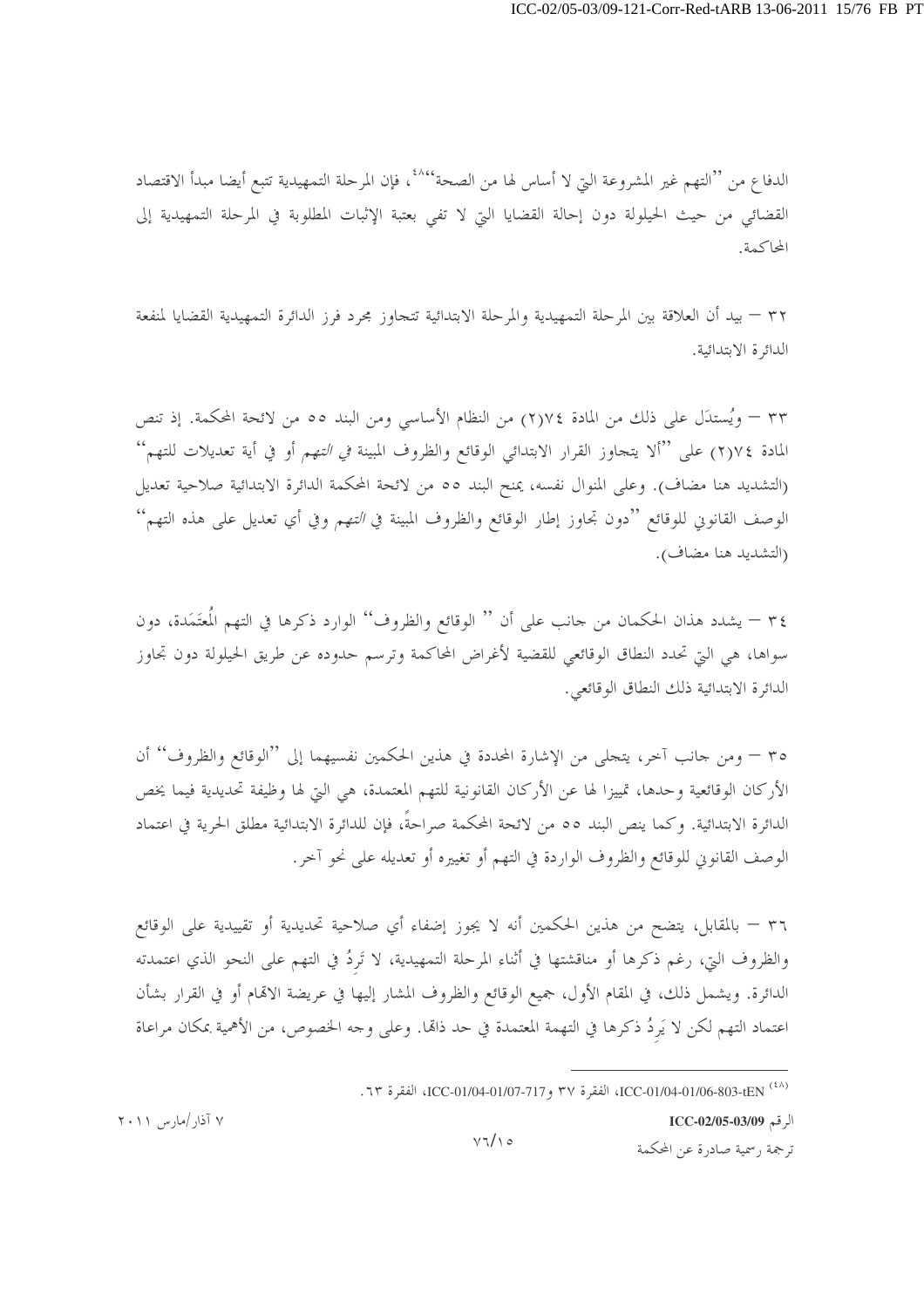التمييز بين الوقائع والظروف التي تستند إليها التهم، من جانب (أي ''الوقائع والظروف المبيَّنة في التهم'' وفقا للمعين الوارد في المادة ٢٦٧٤) من النظام الأساسي والبند ١٥٥٥) من لائحة المحكمة) ومن جانب آخر، الوقائع الأخرى التي لم يَردْ ذكرها في التهمة لكنها وقائع ثانوية أو متعلقة بما على نحو آخر، ولا سيما إذا كان يمكن إثبات الوقائع المادية من خلالها. فضلا عن ذلك، تُعَدُّ هذه الوقائع الثانوية ذات صلة لألها توفر معلومات بشأن خلفية القضية.

٣٧ – ويبدو هذا المنطق متسقا مع المنحي الذي اتبعته دائرة الاستئناف التي رأت أن الادعاءات الوقائعية الداعمة لكل ركن من الأركان القانونية للجريمة المنسوبة'''وحدها هي التي تُعتَبر ''وقائع […] مبيَّنة في التهم'' وبالتالي يجب تمييزها عن ''الأدلة التي يقدمها المدعى العام في حلسة اعتماد التهم لدعم قممة ما (المادة ٢١(٥) من النظام الأساسي)، وعن المعلومات الأساسية أو غيرها من المعلومات التي، رغم ورود ذكرها في عريضة الاقمام أو في قرار اعتماد التهم، لا تدعم الأركان القانونية للجريمة المنسوبة''.<sup>(٥٠)</sup> وأيا تكن فائدة هذه الوقائع ''الأخرى'' للدائرة في البت فيما إذا كان المدعى العام قدَّم أدلة تظهر وجود ''أساس منطقى واضح يدعم ادعاءاته المحددة<sup>٥١)،(٥</sup>) ولذا تستوفي معيار الإثبات المطلوب بموجب المادة ٢١(٧) من النظام الأساسي، فإنه يتعين من ناحية المبدأ اعتبارها مجرد معلومات أساسية أو قرائن على الوقائع المادية وبالتالي ليست لها أي صلاحية تحديدية فيما يخص الدائرة الابتدائية، عملا بالمادة ٧٤(٢) من النظام الأساسي والبند ١٥٥(١) من لائحة المحكمة.

٣٨ – وفي هذا الخصوص، تجدر الإشارة إلى أن الدائرة التمهيدية ليست ملزمة باعتماد أو عدم اعتماد ''عريضة الاتمام'' التي تُعَدُّ صكا ذا طبيعة توضيحية يقدمه المدعى العام لمنفعة الدفاع والدائرة نفسها في نماية المطاف ولا يعد مضمولها، فيما خلا التهم، موضوعا للقرار بشأن اعتماد التهم.

<sup>(٤٩)</sup> من المفهوم أن ''الأركان القانونية للجريمة المنسوبة'' تشمل جميع الأركان المؤسِّسة للجريمة فضلا عن الأركان الموضوعية والذاتية لشكل المسؤولية التي اعتُمِدت على أساسه التهمة في الجريمة المنسوبة.

. \ 17 \ ICC-01/04-01/06-2205 (° · )

(10) ICC- 01/04-01/06-803-tEN الفقرة ٣٩؛ ICC-01/04-01/07-717، الفقرة ١٦٥؛ ICC 01/05-01/08-424، الفقرة ٢٩؛ ICC 02/05-02/09-243. الفقرة ٣٧.

الرقم ICC-02/05-03/09

ترجمة , سمية صادرة عن المحكمة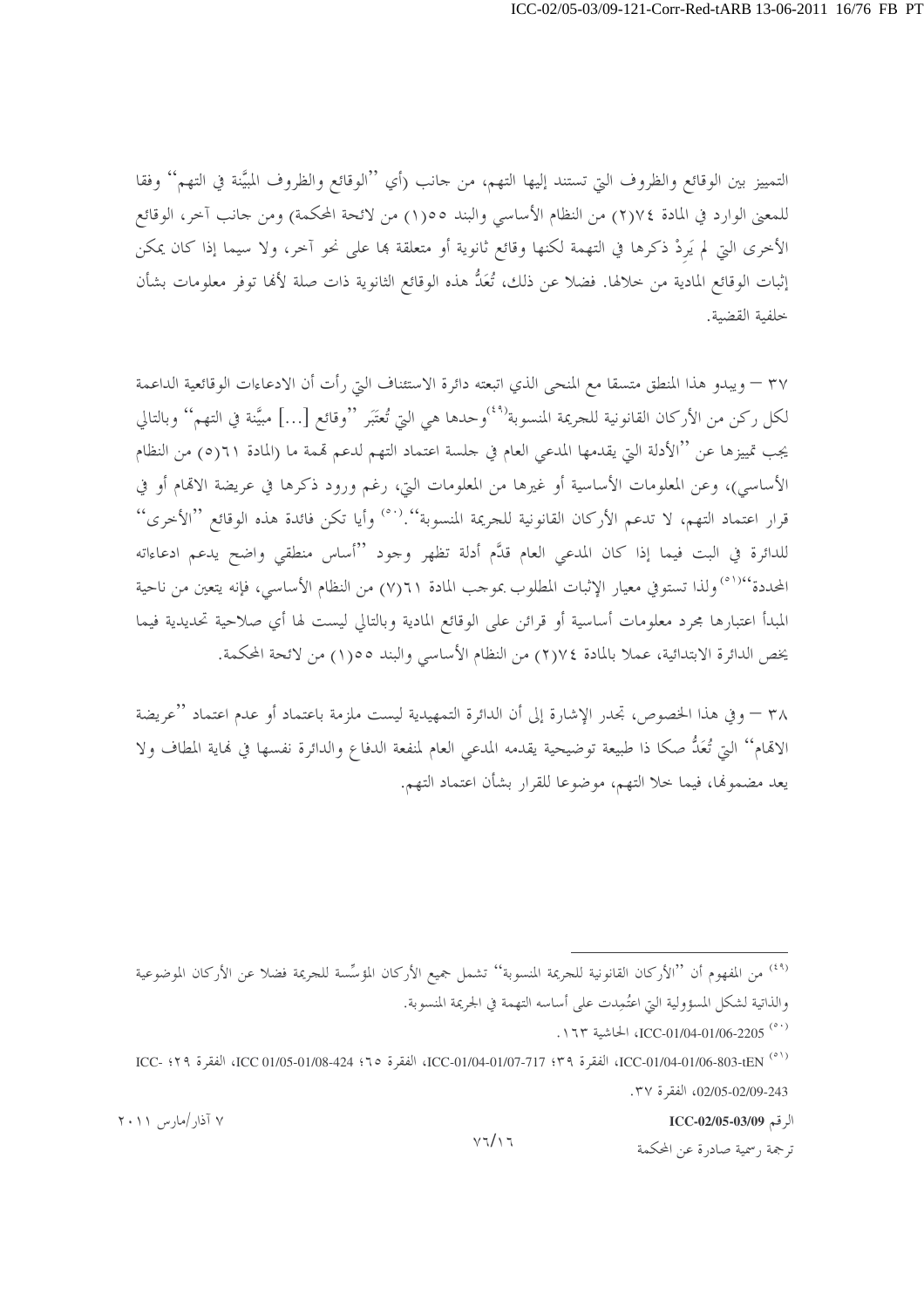سابعا – مسائل ذات صلة بالأدلة

٣٩ – جريا على ما درجت عليه الدائرة في سوابقها القضائية الراسخة، لن تشير الدائرة في هذا القرار، ولئن كانت ستقيِّم جميع الأدلة المقدَّمة لأغراض حلسة اعتماد التهم، إلا إلى الأدلة المحددة والوقائع المحددة التي تدعم، في رأيها، استنتاجاها فيما يتعلق بما إذا كانت هناك أسباب جوهرية للاعتقاد بأن المشتبه بمما ارتكبا أيا من الجرائم التي ينسبها المدعى العام إليهما أو كلها.<sup>(٥٢)</sup> وعليه، ضُمِّنت الأدلة والوقائع المشار إليها في هذا القرار لغرض واحد ألا وهو توضيح الأساس المنطقى الذي يقوم عليه قرار الدائرة دون المساس بمدى صلة الأدلة الإضافية أو الوقائع الثانوية التي قد تدعم نفس الاستنتاجات.

٤٠ – يتماشى هذا الرأي وحقيقة أن عتبة الإثبات المطلوبة في المرحلة التمهيدية أدنى من العتبة المطلوبة في المرحلة الابتدائية نظرًا إلى الغرض المحدود لجلسة اعتماد التهم. وبالتالي، تنص المادة ٢١(٥) من النظام الأساسي نصا صريحا على أنه يجوز للمدعى العام، لأغراض جلسة اعتماد التهم، ''أن يعتمد على أدلة مستندية أو عرض موجز للأدلة، ولا يكون بحاجة إلى استدعاء الشهود المتوقع إدلاؤهم بالشهادة في المحاكمة''. وعموما، لا يُطلَب من المدعى العام أن يُدرج في سجل القضية من الأدلة أكثر مما يلزم، في رأيه، لإقناع الدائرة بوجوب اعتماد التهم.

٤١ – تكرٌّ, الدائرة أيضا المبادئ البيّ أرستها في قرار أبي قردة<sup>(٥٣٠)</sup> فيما يتعلق بالقيمة الإثباتية لملخصات مقابلات شهود الادعاء المغفلي الهوية التي قدَّمها المدعى العام. وللاستنتاجات التالية صلة وثيقة بقضيتنا هذه:

أولا — إن استخدام ملخصات الأدلة أمر تجيزه صراحة الصكوك القانونية للمحكمة وبالتالي، لا ينبغي أن يُضار الادعاء دون موجب من جراء استخدام مثل هذه الأدلة؛

ثانيا — ابتغاء صون حقوق الدفاع، يتعين تقييم إفادات الشهود المغفلي الهوية، رغم كوفما مقبولة، على أساس كل حالة على حدة تبعا لما إذا كانت المعلومات الواردة فيها مؤيَّدة أو مدعومة بأدلة أخرى مد<sub>ا</sub> جة في سجل القضية.<sup>(٥٤)</sup>

الرقم ICC-02/05-03/09

ترجمة , سمية صادرة عن المحكمة

۷ آذار /مارس ۲۰۱۱

 $V7/V$ 

<sup>. 207-101/07-01/04-01/07-717،</sup> الفقرة ٢٩: ICC-02/05-02/09-243-Red، الفقرة ٤٥.

<sup>07)</sup> ICC-02/05-02/09-243-Red ، الفقرات ٤٩ إلى ٥٢.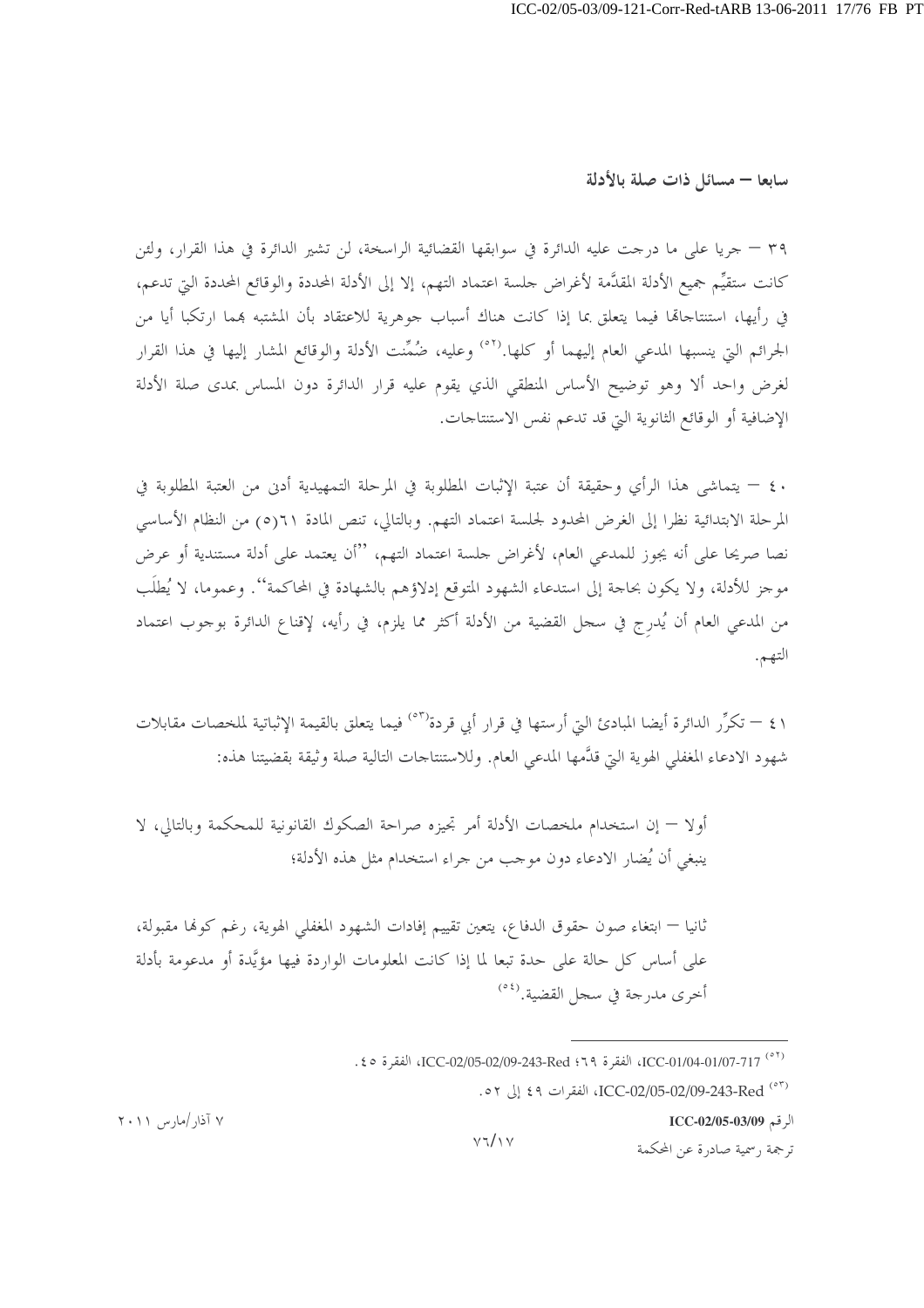٤٢ – تلاحظ الدائرة فضلا عن ذلك أن عددا من الإفادات التيّ قدمها المدعى العام أدلى هِا شهود مقربون. والعديد من هؤلاء الشهود شارك في الأحداث المدعى وقوعها في هذه القضية بما في ذلك الهجوم المدعى على موقع الجماعة العسكرية في حسكنيتا. وفي هذه الظروف، ستقيِّم الدائرة، عند نظرها في هذه الإفادات، شهادة الشهود في ضوء الأدلة المقدَّمة ككل.<sup>(٥٥</sup>) وستراعي الدائرة عند النظر في هذه الإفادات المخاطر ذات الصلة بالأدلة التي يقدمها الشهود المقربون ولذا ستتوحى الحذر في معاملة هذه الأدلة.

العريضة المشتركة و"الوقائع المتفق عليها"

٤٣ – في ١٩ تشرين الأول/أكتوبر ٢٠١٠، أحاط المدعي العام والدفاع الدائرة علما في عريضتهما المشتركة بأن الدفاع لا يعترض على أي من الوقائع المادية المدعاة في عريضة الاتمام لأغراض اعتماد التهم واقترحا على الدائرة التمهيدية، بناء على ذلك، أن ''تعتبر هذه الوقائع المدعاة مُثبَّتَةٌ لأغراض اعتماد التهم وفقا للقاعدة ٦٩ من القواعد الإجرائية وقواعد الإثبات''. <sup>(٥٦</sup>) وأُلحِقت بالعريضة المشتركة ''التي تعرض الوقائع المادية غير المتنازَ ع فيها''نسخة عن عريضة الاتمام باعتبارها الملحق ألف.<sup>(٥٧)</sup>

٤٤ – تود الدائرة أن تشدَّد على ألها وإن كانت تأحذ العريضة المشتركة بعين الاعتبار فإلها ستتوحى الحرص فيما يتعلق بمضمونها وذلك للأسباب التالية.

ه ٤ – أولا وقبل كل شيء، يتعين استذكار أن الإجراءات المفضية إلى جلسة اعتماد التهم لا تَتَّم لمنفعة الطرفين وحدهما. فالغاية من الإطار الإجرائي الذي وضعه النظام الأساسي إنما هي السماح بعرض الوقائع التي يدعى المدعى العام ألها تشكل أساس أخطر الجرائم الجنائية عرضا كاملا حينما تقتضى ذلك مصلحة العدالة، التي هي في غاية الأهمية، أو مصلحة المحنى عليهم، التي هي أيضا ذات أهمية بالغة. ويتحلى ذلك أكثر ما يتحلى في القاعدة ٦٩ من القواعد الإجرائية وقواعد الإثبات نفسها التي وإن كانت تمنح الدائرة السلطة التقديرية لاعتبار واقعة ما

<sup>(٥٧)</sup> المرجع نفسه.

الرقم ICC-02/05-03/09

ترجمة , سمية صادرة عن المحكمة

۷ آذار /مارس ۲۰۱۱

 $Y7/\lambda$ 

<sup>&</sup>lt;sup>(٥٤)</sup> ICC-01/04-01/07-717، الفقرتان ١٥٩ و١٦٠ اللتان أفادت فيهما الدائرة بأنه ''مع أنّ ما من شرط يقضى بحد ذاته بأن تكون ملخصات إفادات الشهود المغفلي الهوية مؤيّدة بالأدلة لكي تكون مقبولة، ترى الدائرة أن عدم دعم تلك الملخصات أو الإفادات أو تأييدها بأدلة أخرى في سجل الإجراءات القضائية قد يؤثر في قيمتها الإثباتية.''

<sup>&</sup>lt;sup>(00)</sup> انظر الموقف المشابه الذي اتخذته الدائرة التمهيدية الثانية في قضية جان بيير بيمبا: ICC-01/05-01/08-424، الفقرة 0٧. .0 (° °) ICC-02/05-03/09-80.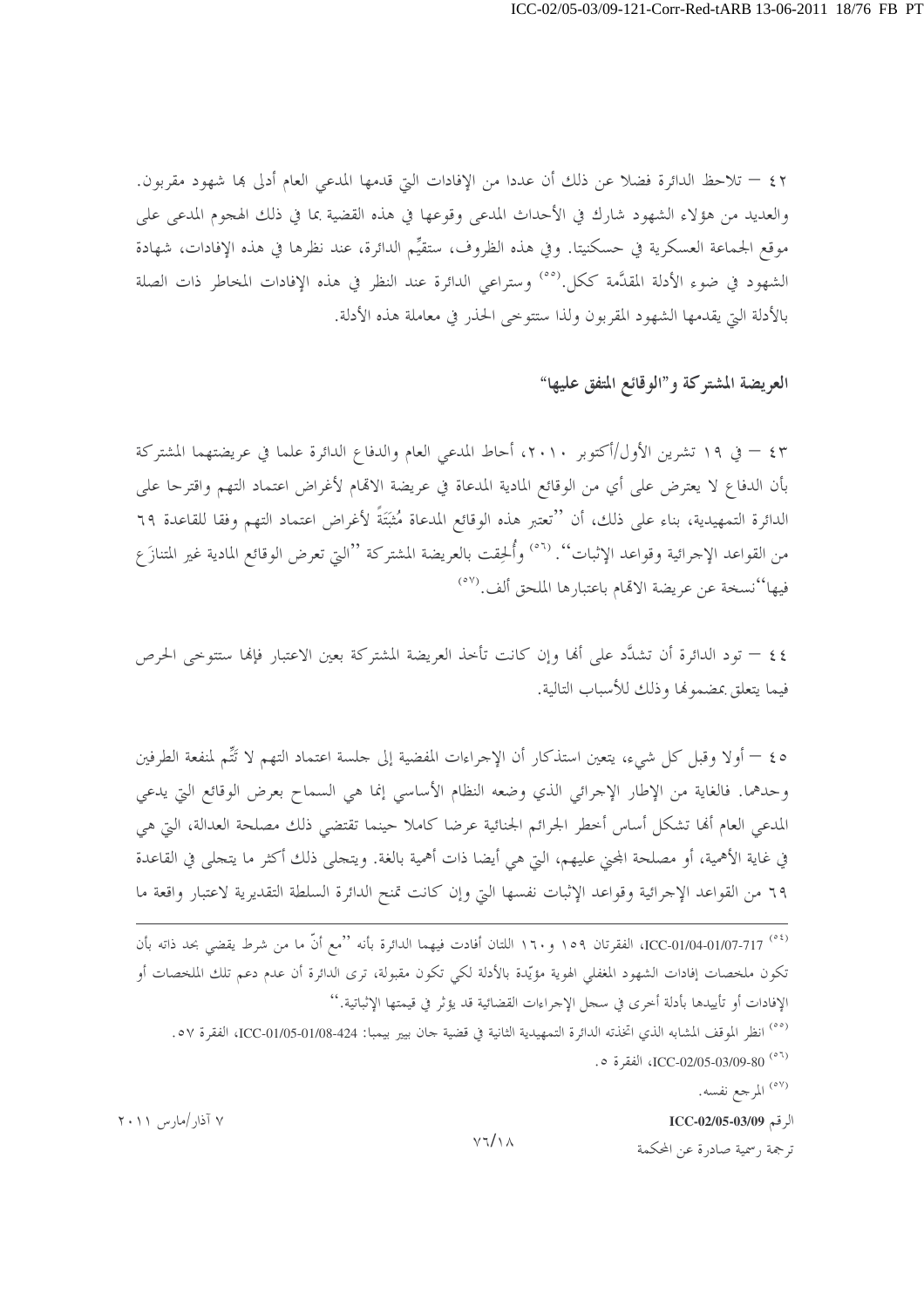لا جدال فيها مُثبَّتَةً فإنَّما تجيز للدائرة، من نفس المنطلق، ألا تأخذ برغبات الطرفين وأن تأمر بتقديم ''عرض أوفي للوقائع المدعى هِا'' كلما كان هذا العرض الوافي لازما ''تحقيقا لمصلحة العدالة، وبخاصة لمصلحة المحنى عليهم''.

٤٦ – إضافة إلى ذلك، فإن استخدام النص الإنكليزي لفظة ''shall'' في المادة ٢١(٧) من النظام الأساسي يجعل من الجلي أن استنتاج ''ما إذا كانت هناك أدلة كافية لإثبات وحود أسباب حوهرية للاعتقاد بأن الشخص ارتكب كل حريمة من الجرائم المنسوبة إليه'' إنما هو التزام يقع على الدائرة بغض النظر عما إذا كان الطرفان قد اتفقا على وقائع القضية.

٤٧ – وأخيرا وبصورة أعم، استقر رأي الدائرة على أن عريضة الاقمام التي قدمها المدعى العام تشتمل بطبيعتها على سرد متشعب تمتزج فيه في غير موضع المسائل المتعلقة بالوقائع بالمسائل المتعلقة بالقانون ولذا فليس من السهل على الدوام تمييز المحال الذي تنتمي إليه كل إفادة أو ادعاء. وكون الطرفين لم يقدِّما قائمة محددة بالوقائع المتفق عليها غير المتنازَع فيها يجعل لزاما على الدائرة أن تتبع فمجا حذرا وأن تشير إلى الأدلة التي قدمها المدعى العام كلما كان ذلك ملائما لتحديد ما إذا كانت عتبة الإثبات المطلوبة قد استوفيت فيما يخص الظرف الوقائعي المحدد.

ثامنا — أركان الجرائم

أ – الأركان السياقية للجرائم

٤٨ – وفقا لأركا*ن الجرائم*، تقتضي جميع الجرائم التي ينسب المدعى العام ارتكاها إلى شخص ما (أ) أن يصدر السلوك في سياق نزاع مسلح ذي طابع غير دولي ويكون مقترنا به؛ و(ب) أن يكون مرتكب الجريمة على علم بالظروف الوقائعية التي تثبت وجود نزاع مسلح.

٤٩ – تفيد عريضة الاقمام بأن ''جرائم المدعاة في التهم ١ و٢ و٣ […]وقعت في سياق وكانت مقترنة بتزاع مسلح مطول غير ذي طابع دولي بين حكومة السودان والقوات التي تأتمر بأمرها وجماعات متمردة مسلحة شتي تعمل في منطقة دارفور من بينها الجماعة المنشقة عن حركة العدل والمساواة وجيش تحرير السودان– فصيل

> الرقم ICC-02/05-03/09 ترجمة , سمية صادرة عن المحكمة

۷ آذار/مارس ۲۰۱۱

 $V7/\Omega9$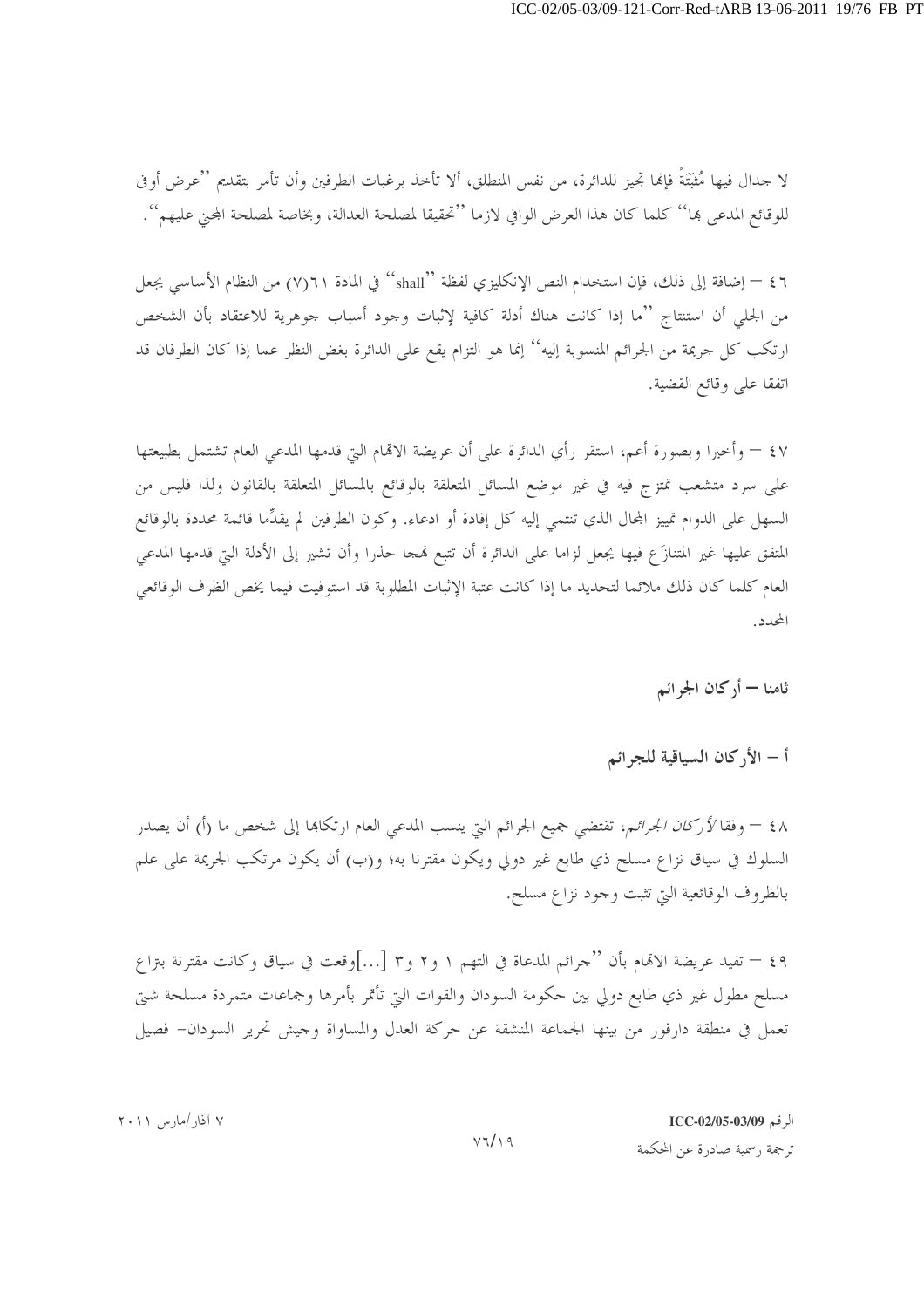الوحدة.'<sup>٥٨)</sup>٬ وبتحديد أكثر ، يُدَّعى في عريضة الاتمام أن هاتين الجماعتين، بقيادة عبد الله بندا (الجماعة المنشقة عن حركة العدل والمساواة) وصالح جربو (جيش تحرير السودان- فصيل الوحدة) كانتا طرفين في التزاع ضد حكومة السودان. وفي ٢٩ أيلول/سبتمبر ٢٠٠٧ وُضِعت خطة الهجوم على موقع الجماعة العسكرية في حسكنيتا ونُفِّذت في سياق هذا التراع.<sup>(٥٩)</sup> ووفقا لعريضة الاتمام، كان كلا عبد الله بندا وصالح جربو، بحكم دور كل منهما كقائد لجماعته، على علم تام بالظروف الوقائعية التي تثبت وجود النــزاع المسلح في دارفور وقت أن خططا وقادا قواقمما للهجوم على موقع الجماعة العسكرية في حسكنيتا. $\left( \cdot ^{\tau }\right)$ 

٥٠ – تدخل الادعاءات الخاصة بوجود النزاع وطبيعته، باعتبارها جزءا من عريضة الاتمام، في نطاق الوقائع المتفق عليها بين المدعى العام والدفاع لأغراض حلسة اعتماد التهم. فضلا عن ذلك، تذكِّر الدائرة بأنه خُلِص في قرار أبي قردة إلى أن هناك أسبابا جوهرية للاعتقاد بأن نزاعا مسلحا غير ذي طابع دولي كان قائما في دارفور في جميع الأوقات ذات الصلة بالتهم ولذا امتنعت الدائرة عن الخوض في تحليل الأدلة في ذلك الصدد.(٦١)

٥١ – ولا ترى الدائرة سببا يدعوها إلى الحيود عن هذا الاستنتاج ولا سيما إذا روعي أن حلفية هذه القضية هي نفس خلفية قضية أبي قردة. وبالتالي، ودون الخوض في تقييم الأدلة المقدَّمة في هذا الصدد، تؤكد الدائرة وتكرر استنتاجها أن هناك أسبابا جوهرية للاعتقاد بأن جميع الأحداث ذات الصلة بالتهم وقعت في دارفور بالسودان في سياق نزاع مسلح غير ذي طابع دولي وكانت مقترنة به.

٥٢ – فيما يتعلق بالعلم بالظروف الوقائعية التي تثبت وجود النزاع، ترى الدائرة أنه في ضوء الدور الذي اضطلع به المشتبه بمما بصفة كل منهما قائدا لجماعته<sup>(٢٢)</sup>، فإن ثمة أسبابا جوهرية للاعتقاد بألهما كانا على علم بالظروف الوقائعية التي تثبت وجود النزاع المسلح.

.9 × 1CC-02/05-03/09-79-Red (° ^)

- .90 ICC-02/05-03/09-79-Red (°)
- <sup>(٦٠)</sup> ICC-02/05-03/09-79-Red<sup>(٦٠)</sup>
- (<sup>(٦)</sup> ICC-02/05-02/09-243-Red<sup>(٦)</sup>

<sup>(٦٢)</sup> انظر الفقرتين ١٤١ و١٤٢ فيما يلي.

الرقم ICC-02/05-03/09

ترجمة , سمية صادرة عن المحكمة

۷ آذار /مارس ۲۰۱۱

 $V\tau/\tau$ .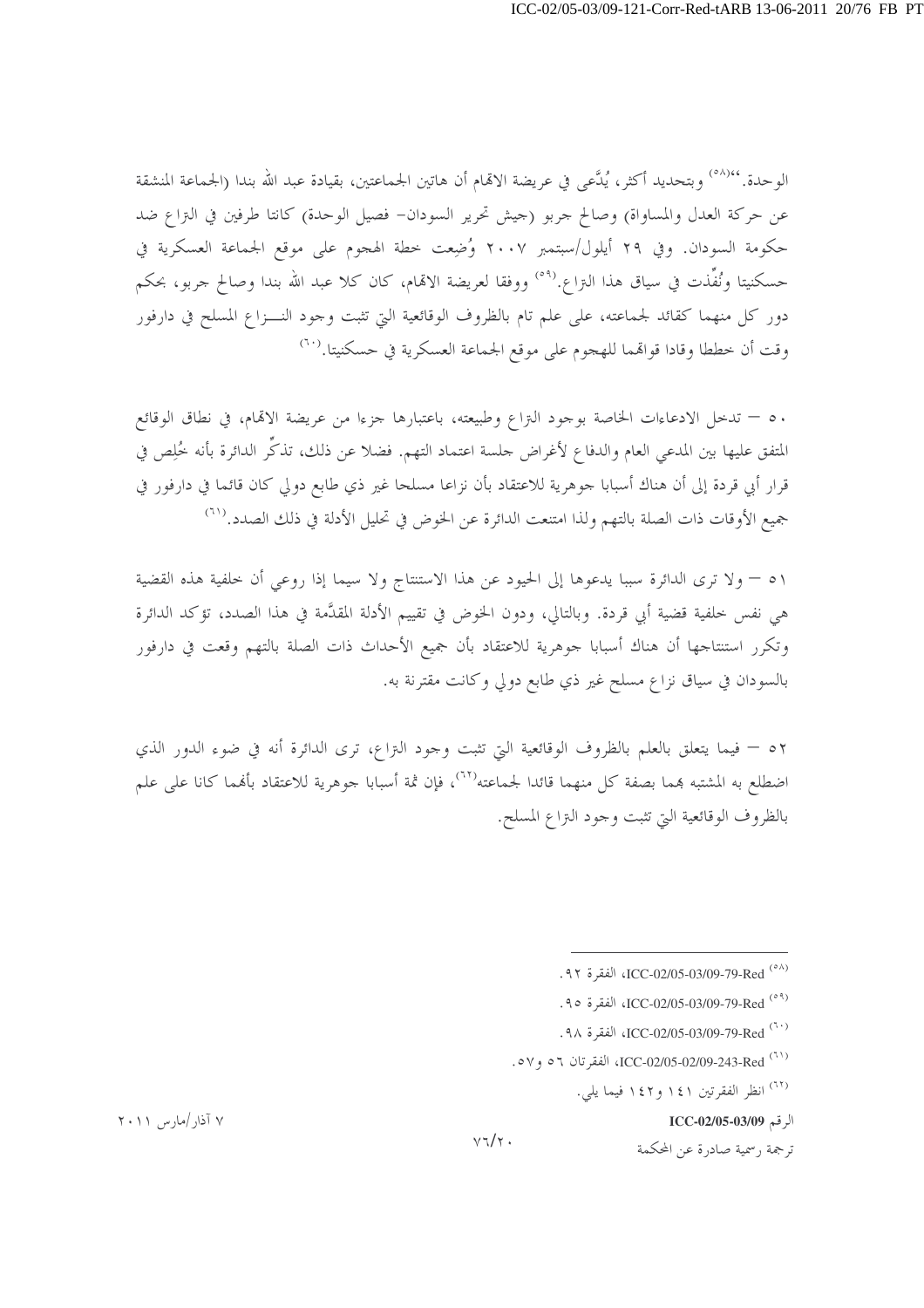باء – وجود الجرائم بموجب المواد ٢(٢)(ج)(١) و٢(٢)(هـ)(٣) و٢(٢)(هـ)(٥) من النظام الأساسي

١ – وقوع الهجوم على موقع الجماعة العسكرية في حسكنيتا

٥٣ – يَدَّعي المدعي العام أن الجماعة المنشقة عن حركة العدل والمساواة وقوات جيش تحرير السودان – فصيل الوحدة وقوات حيش تحرير السودان — فصيل عبد الشافي تكبدت في صباح يوم ٢٩ أيلول/سبتمبر ٢٠٠٧ خسائر فادحة بما في ذلك في الأرواح والمعدات حينما هاجمتها قوات حكومة السودان بالقرب من معسكرها في دليل بابكر .<sup>(٦٣)</sup> ونتيجة لهذا الهجوم، انسحبت الجماعة المنشقة عن حركة العدل والمساواة وقوات جيش تحرير السودان — فصيل الوحدة وقوات جيش تحرير السودان — فصيل عبد الشافي من معسكرها وانتقلت إلى موقع آخر متاخم.<sup>(٢٤)</sup> وبعيد انتهاء القتال، تحرك عبد الله بندا وبعض قوات الجماعة المنشقة عن حركة العدل والمساواة باتجاه قاعدة حركة جيش تحرير السودان — فصيل الوحدة في دليل بابكر . بعد ذلك واصل عبد الله بندا السير إلى موقع عُقِد فيه في وقت لاحق احتماع.<sup>(٦٥)</sup> وفي ذلك الموقع، عقد عبد الله بندا وصالح جربو احتماعا مع قادة وجنود الجماعة المنشقة عن حركة العدل والمساواة وجيش تحرير السودان — فصيل الوحدة.<sup>(٦٦)</sup> واتُفِق في أثناء الاجتماع على خطة للهجوم على مجمع موقع الجماعة العسكرية في حسكنيتا.<sup>(٦٧</sup>)

٤٥ – خلصت الدائرة في قرار أبي قردة استنادا إلى الأدلة الوفيرة التي قدمها المدعى العام إلى أن هناك أسبابا جوهرية للاعتقاد بأن هجوما وقع بالفعل على موقع الجماعة العسكرية في حسكنيتا في حوالي الساعة السابعة من مساء يوم ٢٩ أيلول/سبتمبر ٢٠٠٧. ٢<sup>(٦٨)</sup> ويمكن أيضا اعتبار وقوع الهجوم وحدوده المكانية والزمانية حقائق اتفق عليها المدعى العام والدفاع.

- <sup>(٦٤)</sup> المرجع نفسه، الفقرة ٦٦.
- <sup>(٦٥)</sup> المرجع نفسه، الفقرة ٦٧.
- (<sup>٢٦)</sup> المرجع نفسه، الفقرة ٦٨.
- <sup>(٦٧)</sup> المرجع نفسه، الفقرة ٦٩.

ترجمة , سمية صادرة عن المحكمة

(^^) ICC-02/05-02/09-243-Red، الفقرة ١٠٥ التي أشير فيها إلى الأدلة التالية: مجلس الأمن التابع للأمم المتحدة، بيان من رئيس مجلس الأمن يدين فيه الهجوم الفتاك على حفظة السلام في دارفور ويقول إن أي محاولة لتقويض عملية السلام أمر غير مقبول، SC/9135، ٢ تشرين الأول/أكتوبر ٢٠٠٧، DAR-OTP-0161-0072؛ انترناشيونال كرايسز غروب ( International Crisis Group)، واقع دارفور الأمين الجديد، تقرير أفريقيا المرقم ١٣٤ الصادر في ٢٦ تشرين الثاني/نوفمبر DAR-OTP-0148- ، ٢٠ ۷ آذار /مارس ۲۰۱۱ الرقم ICC-02/05-03/09

 $V7/\gamma$ 

<sup>(</sup>٦٣) ICC-02/05-03/09-79-Red ، الفقرتان ٦٥ و٦٦.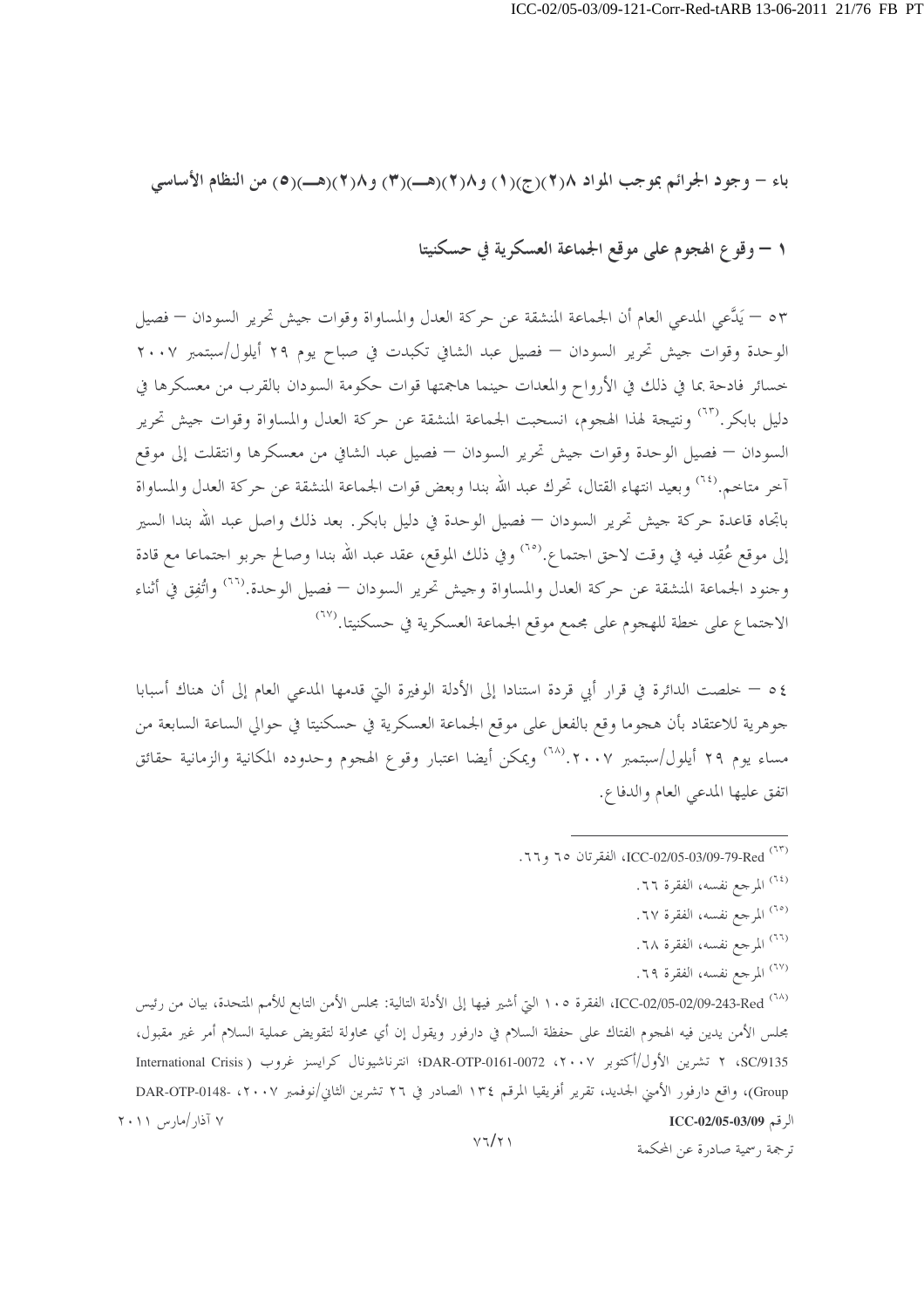٥٥ – فضلا عن ذلك، أكَّد عدد من الشهود في هذه القضية وقوع الهجوم على موقع الجماعة العسكرية في حسكنيتا<sup>(٦٩)</sup> وروى بعضهم تفاصيل تتعلق بالظروف السابقة<sup>(٧٠)</sup> للهجوم والتالية له.<sup>(٧١)</sup>

٥٦ – وعليه، تخلص الدائرة إلى أن هناك أسبابا جوهرية للاعتقاد بأن هجوما قد شُنَّ على موقع الجماعة العسكرية في حسكنيتا مساء يوم ٢٩ أيلول/سبتمبر ٢٠٠٧.

0461 الصفحة ٤٨١؛ موقع سودان تربيون (Sudan Tribune)، African Peacekeepers Killed in Darfur Attack)، ١٥ أيلول/سبتمبر DAR-OTP-0154-0138 :۲۰۰۸؛ Darfur Attack Kills 10 AU Troops, Dozens ،(Reuters) وكالة أنباء رويترز ( Missing الصفحة ٣٠ أيلول/سبتمبر DAR-OTP-0154-0366 ،٢٠٠٧؛ إفادة الشاهد DAR-OTP-0165-0521 ،٤٢٠ الصفحة ٥٣١، الفقرة ٥٢؛ إفادة الشاهد DAR-OTP-0169-0808 ،٤٤٦ الصفحة ٠٨١٩، الفقرتان ٩١ و٩٢. إفادة الشاهد DAR- ،٤١٦ OTP-0165-0381، الفقرة ٣٤؛ إفادة الشاهد 1٩٪، DAR-OTP-0165-0489 الصفحة ٥٠٤، الفقرتان ٧٣ و٧٤؛ إفادة الشاهد 1٧ DAR-OTP-0165-0424 ، \$ 1٧ الصفحة ٢٣٢؛ مالفقرة ٣٧؛ إفادة الشاهد 16V، 1160-DAR-OTP-0169 الصفحة ١١٧٢، الفقرات ٧٧ إلى ٧٩. مجلس الأمن التابع للأمم المتحدة، تقرير الأمين العام عن نشر عملية الاتحاد الأفريقي والأمم المتحدة المختلطة في دارفور، S/2007/596، DAR-OTP-0157-1318 الصفحة ١٣٢٢، الفقرة ١٩: Peacekeepers in Darfur Hold DAR-OTP- (http://www.guardiannewsngr.com/news/article02/051007 (Farewell Parade for Slain Troops Tribute to the Brave, AMIS Bids Farewell to "Soldiers-for-Peace" (0152-0244، (نشرة أخبار بعثة الاتحاد الأفريقي في السودان) AMIS News Bulletin، ٩ تشرين الأول/أكتوبر ٢٠٠٧، 1860-DAR-OTP-0153؛ وكالة أنباء رويترز (Reuters) U.N. Says Darfur 'DAR-OTP-0154-0368 ، ٢٠٠٧ أيلول/سبتمبر ٢٠٠٧، African Union Attacked, Seven Killed in Darfur Attack Shows Need for Robust Force، ۲ تشرين الأول/أكتوبر ۲۰۰۷، DAR-OTP-0154-0378.

<sup>(٦٩)</sup> الملخص المتقَّح لمحضر مقابلة الشاهد DAR-OTP-0171-0308 ،۳۰۷ الصفحة ٠٣١٣، » الفقرة ٣٩: "صرخوا وحين صرخوا هكذا هاجموا مجمع الاتحاد الأفريقي''. الملخص المنقَّح لمحضر مقابلة الشاهد ٣٠٤، DAR-OTP-0171-0258 الصفحة ٠٢٧٢، الفقرة ١٠٩.

(^') ملخص محضر مقابلة الشاهد 151، DAR-OTP-0179-0158 الصفحة ١٥٩،، الفقرة ٧ والصفحة ١٢٠،، الفقرة ١٢؛ الملخص المنقَّح لمحضر مقابلة الشاهد DAR-OTP-0171-0258 ،۳۰ الصفحة ۰۲٦۷، الفقرة ٧٧ وما يليها. إفادة الشاهد ٤٤٢، DAR-OTP-0175-0002 الصفحة ٠٠٠٤، في مواضع شتي؛ الملخص المنقَّح لمحضر مقابلة الشاهد ٥. ٣٠٥، DAR-OTP-0171-0290 الصفحة ٢٩٠، الفقرة ٣؛ الملخص المنقَّح لمحضر مقابلة الشاهد 1 ٤٤، DAR-OTP-0179-0105 الصفحة ١٠٦، الفقرات ٨ وما يليها.

<sup>(٧١)</sup> الملخص المنقَّح لمحضر مقابلة الشاهد DAR-OTP-0171-0258 ،۳۰٤ الصفحة ٢٧٩، الفقرات ١٥٤ وما يليها. ملخص محضر مقابلة الشاهد (٤٤١ 0105-DAR-OTP الصفحة ١١٣، الفقرات ٤٠ وما يليها.

 $v\tau/$ 

. ١٠٥) ICC-02/05-02/09-243-Red (٢٢)

الرقم ICC-02/05-03/09

 $Y \cdot Y$  آذار /مار س ۲۰۱۱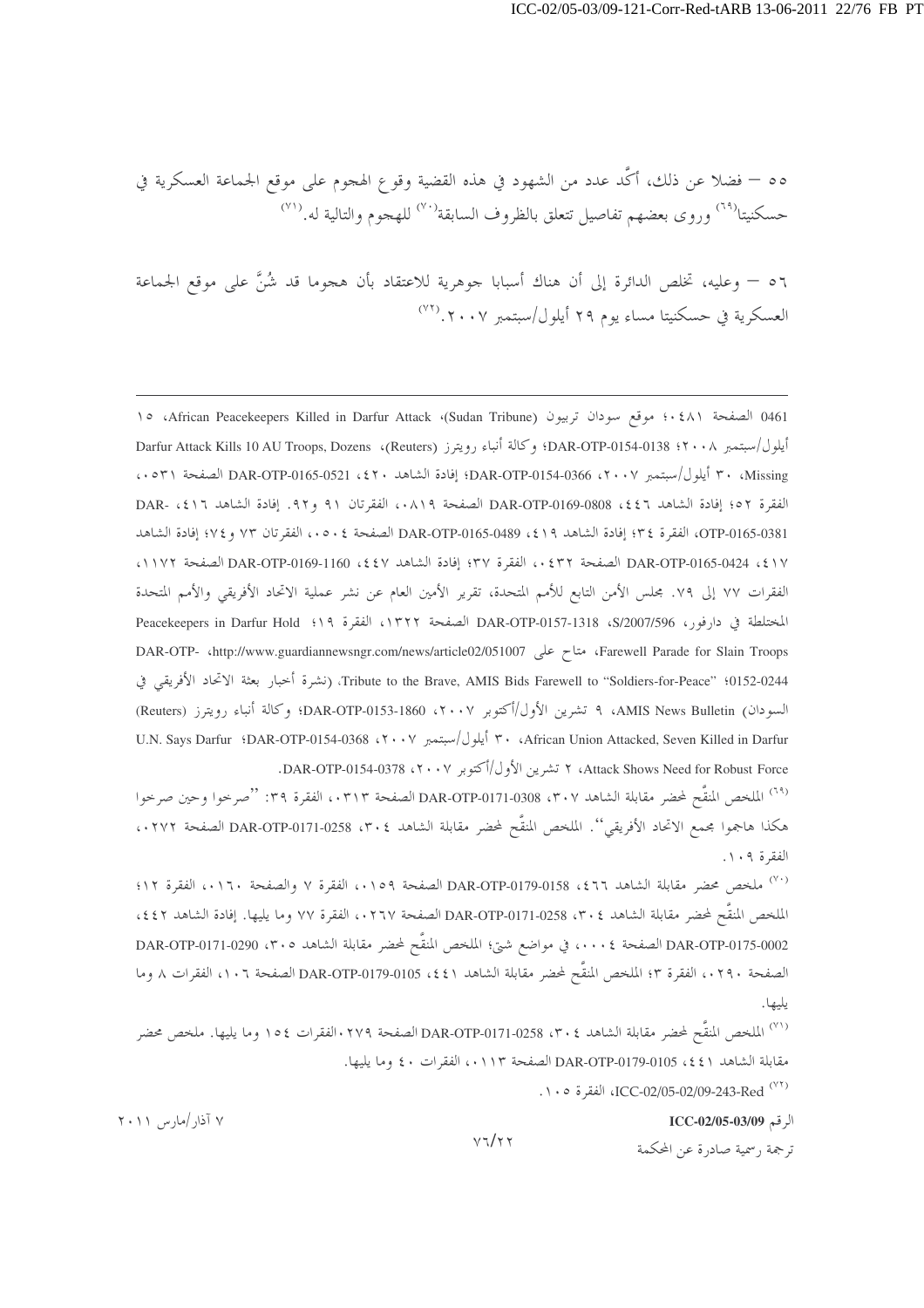٢ – العلاقة بين الجريمة المنسوبة بموجب التهمة ٢ والجرائم المنسوبة بموجب التهمتين ١ و٣ من عريضة الاتمام

٥٧ – لاحظت الأغلبية في قرار أبي قردة أن الجرائم المدعى ارتكاها المنصوص عليها في المادتين ١(٢)(ج)(١) و ٢(٢)(هــ)(٥) من النظام الأساسي، على النحو المبيَّن في التهمتين (١) و(٣) من عريضة الهام أبي قردة، ارتكِبت حسبما يدعى في أثناء الهجوم على موقع الجماعة العسكرية في حسكنيتا في ٢٩ أيلول/سبتمبر ٢٠٠٧ وفي سياقه. (٧٣)

٥٨ — تؤكُّد الدائرة من حديد رأيها أن الجرائم الواردة في التهمتين ١ و٣ في هذه القضية، وهي نفس الجرائم الواردة في قضية أبي قردة، ارتُكِبت حسبما يدعى في أثناء الهجوم على موقع الجماعة العسكرية في حسكنيتا وفي سياقه. لذا سيكون لاستنتاجات الدائرة فيما يتعلق بالجرائم المنسوبة في التهمة ٢ آثار قانونية في استنتاجاتما فيما يتعلق بجرائم القتل المدعاة، سواء أكانت ارتُكِبت أم شُرع في ارتكاها، (التهمة ١) وبجريمة النهب المدعاة (التهمة ٣). وبناء على ذلك، ستستهل الدائرة تحليلها بالتهمة ٢ من عريضة الاتمام. ولن تشرع الدائرة في تحليل أركان الجرائم التي ينسب المدعى العام إلى عبد الله بندا وصالح جربو ارتكاها في التهمتين ١ و٣ إلا إذا ثبت لها وجود أسباب جوهرية للاعتقاد بأن كلا الأركان الموضوعية والذاتية للجريمة الواردة في التهمة ٢ قد استوفيت. وسُبشَارٍ في هذا القرار حيثما يكون ملائما إلى الاستنتاجات التي توصلت إليها الدائرة في قضية أبي قردة فيما يتعلق بالتهمة ٢.

٣ – التهمة ٢: تَعمُد توجيه هجمات ضد موظفين مستخدمين ومنشآت ومواد ووحدات ومركبات مستخدمة في مهمة من مهام حفظ السلام وفقا لميثاق الأمم المتحدة

٥٩ – يتهم المدعى العام عبد الله بندا وصالح جربو في ا**لتهمة ٢،** عملا بالمادة ٢١٨(ص)(٣) من النظام الأساسي بما يلي:

في ٢٩ أيلول/سبتمبر ٢٠٠٧، في موقع الجماعة العسكرية في حسكنيتا في قرية حسكنيتا، بمحلية أم كدادة في ولاية شمال دارفور، بالسودان، وفي سياق نزاع مسلح داخلي وفيما يقترن به، تعمَّد

الرقم ICC-02/05-03/09 ترجمة , سمية صادرة عن المحكمة

<sup>&</sup>lt;sup>(٧٣)</sup> المرجع نفسه، الفقرة ٥٩.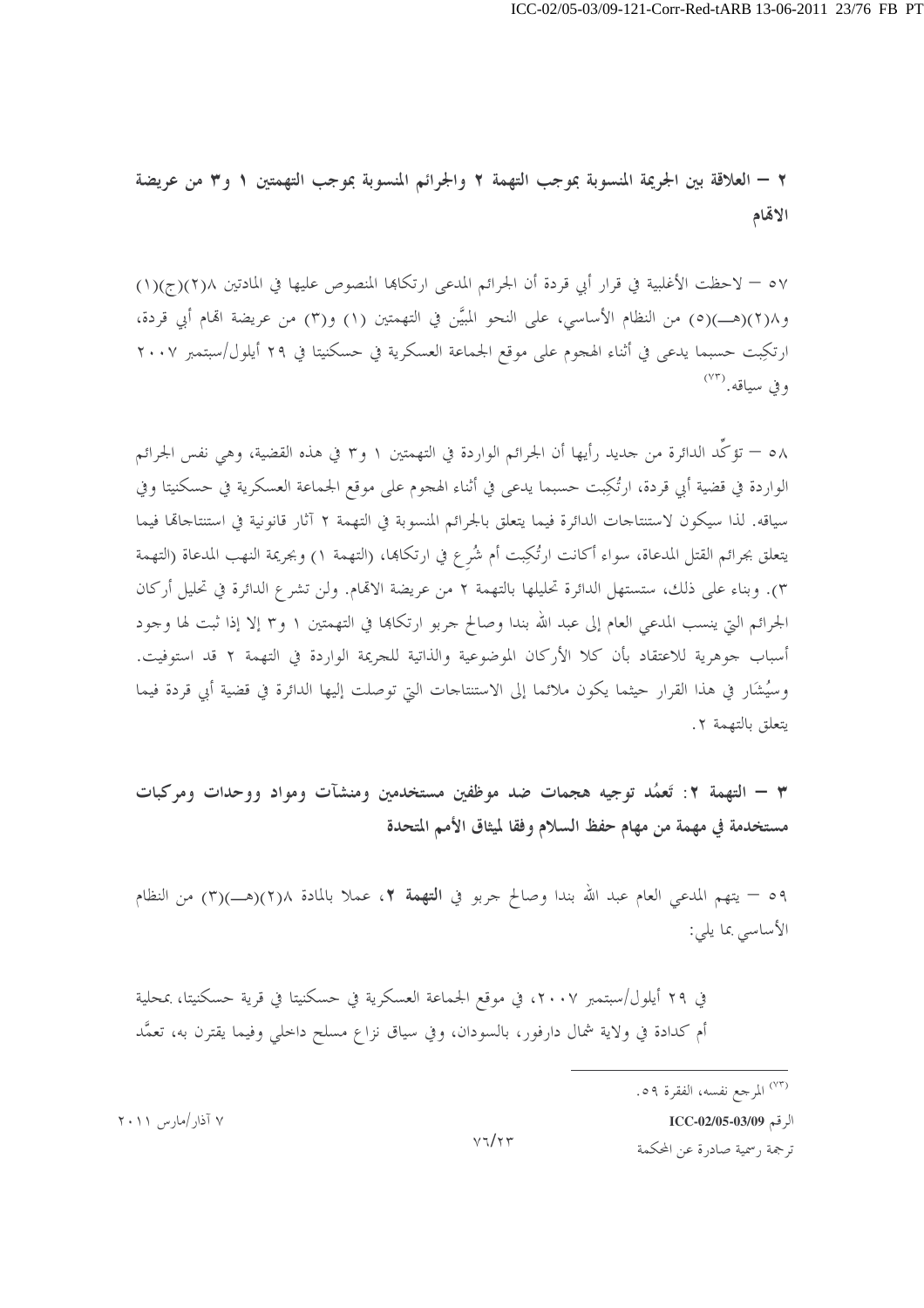بندا وجربو، بالاشتراك مع الجماعة المنشقة عن حركة العدل والمساواة وقوات جيش تحرير السودان — فصيل الوحدة وجيش تحرير السودان — فصيل عبد الشافي الواقعة تحت قيادقمما وسيطرقمما، وإذ كانا يتصرفان بموجب حطة مشتركة وأوامر أصدراها، وبالاشتراك مع قواقمما، شَنَّ هجمات على موظفين تابعين ومنشآت ومواد ووحدات ومركبات تابعة لبعثة الاتحاد الأفريقي في السودان تستخدم في مهمة لحفظ السلام أنشئت عملاً بميثاق الأمم المتحدة وكانت تستحق الحماية التي توفر للمدنيين وللمواقع المدنية بموجب القانون الدولي للمنازعات المسلحة، مع العلم بالظروف الواقعية التي تثبت تلك الحماية، مرتكبَين بذلك حريمة تشكل انتهاكا للمادتين ١(٢)(هـــ)(٣) و٢(٢)(أ) من نظام روما الأساسي.

٦٠ – تُعرَّف جريمة الحرب المنصوص عليها في المادة ٢(٢)(هـــ)(٣) من النظام الأساسي بألها ''تعمد شن هجمات ضد موظفين مستخدمين أو منشآت أو مواد أو وحدات أو مركبات مستخدمة في مهمة من مهام المساعدة الإنسانية أو حفظ السلام عملا بميثاق الأمم المتحدة ما داموا يستحقون الحماية التي توفر للمدنيين أو للمواقع المدنية بموجب قانون المنازعات المسلحة."

٦١ — تؤكد الدائرة من جديد تفسير الأغلبية القانوين لكل ركن من أركان الجريمة المنصوص عليها في المادة ٢)(هــ)(٣) من النظام الأساسي<sup>(٧٤)</sup> على النحو المبيَّن في الفقرات ٦٤ إلى ٩٤ من قرار أبي قردة. بيد ألها ستجرى تحليلًا وقائعيا للبت فيما إذا كان كل ركن مدعوما بالأدلة في ضوء التفسير القانوين المعطي له.

 $\mu \rightarrow \mu$ الأ ركان الموضوعية للجريمة

٦٢ — تقتضي *أركان الجرائ*م توافر الأركان الموضوعية التالية لكى تُشكِّل الجريمةُ الجريمةَ المنصوص عليها في المادة ٢(٢)(هـــ)(٣) من النظام الأساسي: (١) أن يوجِّه مرتكب الجريمة هجوما؛ (٢) أن يكون هدف الهجوم موظفين مستخدمين أو منشآت أو مواد أو وحدات أو مركبات مستخدمة في مهمة من مهام المساعدة الإنسانية أو حفظ السلام عملا بميثاق الأمم المتحدة؛ (٣) أن يكون هؤلاء الموظفون أو المنشآت أو المواد أو الوحدات أو

<sup>&</sup>lt;sup>۷٤)</sup> الإشارة هنا هي إلى *أركان الجرائم.* وقد نوقش ركنا ما إذا كان السلوك قد صدر "في سياق نزاع مسلح ذي طابع غير دولي وكان مقترنا به'' وعلم مرتكب الجريمة بالظروف الوقائعية التي تثبت وجود النـــزاع المسلح في القسم ثامنا، ألف)، الفقرتان ٥١ و٥٢ من هذا القرار.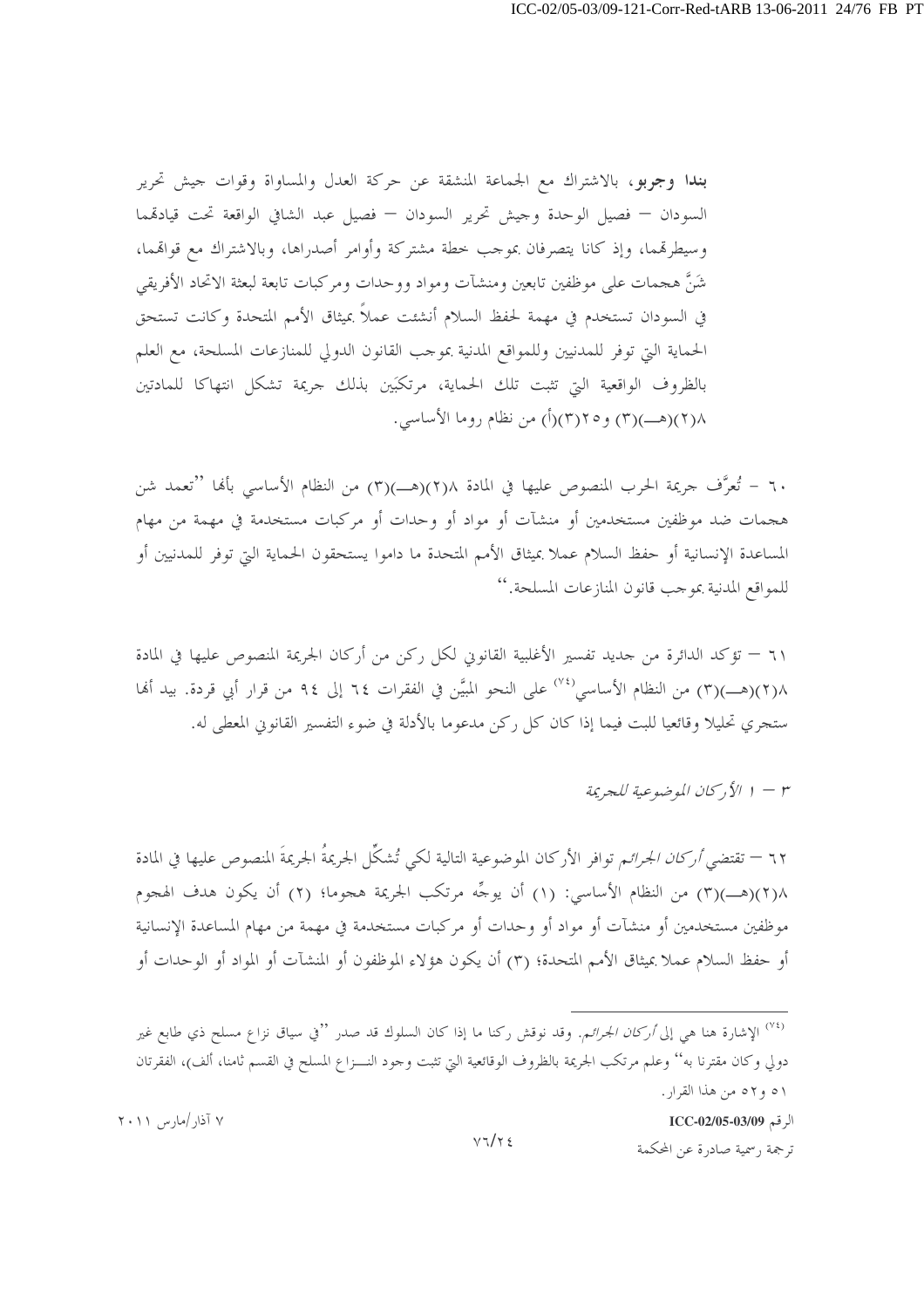المركبات ممن تحق لهم الحماية التي تُوفَّر للمدنيين أو للمواقع المدنية بموجب قواعد القانون الدولي للمنازعات المسلحة.

٦٣ – وفي سياقٍ تحليل الأركان الموضوعية للجريمة المنسوبة بموجب التهمة ٢، نظرت الدائرة في قرار أبي قردة في الأدلة المتعلقة بالأركان الموضوعية الثلاثة المذكورة آنفا. وترى الدائرة أن من الملائم الإشارة إلى استنتاحاقما في قرار أبي قردة المتعلقة بالوقائع (١) ذات الصلة بكلا قضية أبي قردة وهذه القضية؛ (٢) التي لم يعترض عليها الدفاع أو يطعن فيها على نحو آخر في الإجراءات الحالية؛ (٣) التي تدعمها الأدلة المقدَّمة في هذه القضية.<sup>(٧٥)</sup> وهذه الشروط مستوفاة فيما يخص الأركان الموضوعية الثلاثة الآنفة الذكر . وعليه، لا ترى الدائرة داعيا للحيود عن الاستنتاجات الوقائعية التي انتهت إليها في قرار أبي قردة. وهي لذلك تذكُّر بالاستنتاجات ذات الصلة التالية وتُسجِّلها في هذه القضية:

(١) ثمة أسباب جوهرية للاعتقاد بأن هجوما قد شُنَّ على موقع الجماعة العسكرية في حسكنيتا في ٢٩ أيلول/سبتمبر ٢٠٠٧؛ (٧٦

(٢) ثمة أسباب جوهرية للاعتقاد بأن بعثة الاتحاد الأفريقي في السودان كانت تشارك في مهمة لحفظ السلام وفقا لميثاق الأمم المتحدة أنشئت برعاية الاتحاد الأفريقي، وهو وكالة إقليمية وفقا للمعنى الوارد في المادة ٥٢ من ميثاق الأمم المتحدة<sup>(٧٧)</sup> تتمثل ولايتها في صون السلام والأمن<sup>(٧٨)</sup>

## <sup>(٧٥)</sup> انظر الفقرة ٢٣ فيما سبق.

<sup>(٧٦)</sup> انظر القسم ثامنا، باء، ١، الفقرات ٥٣ إلى ٥٦ فيما سبق.

ICC-02/05-02/09-243-Red <sup>(٧٧)</sup>، الفقرات ١٢٠ إلى ١٢٥، التي أشير فيها من جملة أمور إلى الأدلة التالية التي قدِّمت أيضا في هذه القضية والتي تبرهن على تأييد مجلس الأمن التابع للأمم المتحدة ودعمه عمل بعثة الاتحاد الأفريقي في السودان: قرار مجلس الأمن رقم ١٥٥٦ (٢٠٠٤)، ٣٠ تموز/يوليو ٢٠٠٤، DAR-OTP-0155-0002 الصفحة ٢٠٠٤، الفقرة ٢ والصفحة ٠٠٠٦، الفقرة ١٦؛ قرار مجلس الأمن التابع للأمم المتحدة رقم ١٥٦٤ (٢٠٠٤)، ١٨ أيلول/سبتمبر ٢٠٠٤ (2004) S/RES/1564، DAR-OTP-0152-0194 الصفحة ١٩٥.؛ بيان رئيس مجلس الأمن، ٢١ كانون الأول/ديسمبر ٢٠٠٥ (S/PRST/2005/67)، DAR-OTP-0164-0247؛ بيان رئيس مجلس الأمن، ٢ تشرين الأول/أكتوبر ٢٠٠٧ (S/PRST/2007/35)، -DAR-OTP-0154 0561؛ انظر أيضا المادة ١٥٢) من ميثاق الأمم المتحدة، ٢٤ تشرين الأول/أكتوبر ١٩٤٥، ١ مجموعة معاهدات الأمم المتحدة ١٦ والمادة ٣(هــــ) من القانون التأسيسي للاتحاد الأفريقي، ١١ تموز/يوليه ٢٠٠٠.

الرقم ICC-02/05-03/09

ترجمة , سمية صادرة عن المحكمة

 $Y \cdot Y$  آذار /مار س ۲۰۱۱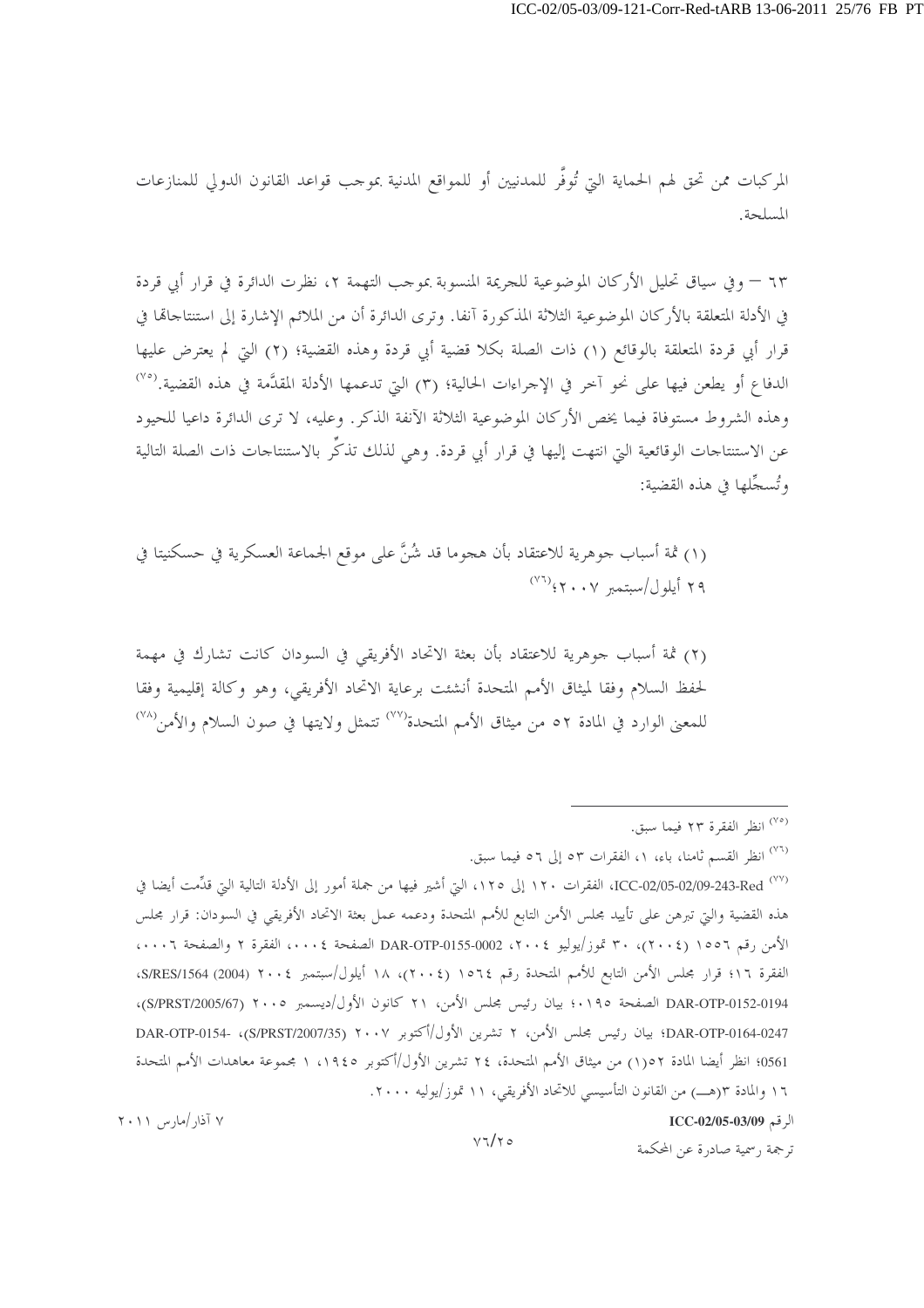و(أ) أَهَا نُشِرت بموافقة أطراف النزاع الفاعلة وقت توقيع الاتفاقات؛<sup>(٧٩)</sup> (ب) أَهَا كانت تتحلَّى بالنزاهة في معاملاتما مع أطراف النزاع<sup>(^^)</sup> (ج) أن موظفيها لم يكن مسموحا لهم باستخدام القوة الا دفاعا عن النفس<sup>؟ (٨١</sup>)

(^^) ICC-02/05-02/09-243-Red، الفقرة ١٢٢، التي أشير فيها من جملة أمور إلى الأدلة التالية التي قدِّمت أيضا في هذه القضية: بيان بشأن بدء الاجتماع العاشر لمحلس الأمن والسلام رسميا، DAR-OTP-0154-0495، الصفحتان ٤٩٦٠ و٤٩٧؛ البيان الصادر عن الاجتماع السابع لمحلس السلم والأمن، ٢٠ تشرين الأول/أكتوبر ٢٠٠٤، DAR-OTP-0154-0500 الصفحة ٥٠١، الفقرة ٤؛ إفادة الشاهد ٣١٥، 1159-DAR-OTP-0164 الصفحة ١١٢٤، الفقرة ١٦.

<sup>(٧٩)</sup> ICC-02/05-02/09-243-Red، الفقرة ١٠٩، التي أشير فيها إلى الأدلة التالية التي قُدِّمت أيضا في هذه القضية: اتفاق مع الأطراف السودانية بشأن طرائق إنشاء لجنة لوقف إطلاق النار ونشر مراقبين في دارفور، DAR-OTP-0005-0308 و-DAR-OTP و-DAR-OTP 021-0261؛ بروتوكول بين حكومة السودان وحركة/جيش تحرير السودان وحركة العدل والمساواة، لتحسين الوضع الأمني في دارفور وفقا لاتفاق نجمينا الموقع في ٩ تشرين الثاني/نوفمبر ٢٠٠٤، DAR-OTP-0154-0004 الصفحات ٠٠٠٦. إلى ٠٠٠٨.

(^^) ICC-02/05-02/09-243-Red، الفقرتان ١١٠ و١١٢، التي أشير فيهما إلى الأدلة التالية التي قُدِّمت أيضا في هذه القضية: (١) أدلة تتعلق بولاية بعثة الاتحاد الأفريقي في السودان بوصفها بعثة مراقبة مستقلة، انظر البيان الصادر عن الاحتماع السابع عشر لمجلس السلم والأمن، DAR-OTP-0154-0500 الصفحة ٥٠١، ، الفقرة ٤؛ (٢) أدلة على إحاطة موظفي بعثة الاتحاد الأفريقي في السودان بأن ولايتهم تحتم عليهم معاملة أطراف النزاع على قدم المساواة وأنهم قاموا بذلك فعلا، انظر إفادة الشاهد ٤١٦، DAR-OTP-0165-0381 الصفحة ٠٣٩٣، الفقرة ٥٩؛ إفادة الشاهد 51٠، DAR-OTP-0165-0521 الصفحة ٥٢٥، الفقرة  $. \vee \wedge$ 

ICC-02/05-02/09-243-Red (^ ^ ) الفقرات ١١٣ إلى ١٢٥، التي أشير فيها إلى الأدلة التالية التي قدِّمت أيضا في هذه القضية: (١) أدلة تتعلق بالولاية الأولية المنوطة بلجنة وقف إطلاق النار في ٨ نيسان/أبريل ٢٠٠٤: اتفاق وقف إطلاق النار لأغراض إنسانية، DAR-OTP-0043-0045 الصفحة ٥٠٠، المادة ٣ والصفحة ٥٠٠، المادة ٤؛ (٢) أدلة تتعلق بالولاية المنقّحة والمعزّزة لبعثة الاتحاد الأفريقي في السودان المؤرخة ٢٠ تشرين الأول/أكتوبر ٢٠٠٤ التي لم تشمل إنفاذ السلام أو تكليفا بترع السلاح: البيان الصادر عن الاجتماع السادس عشر لمحلس السلم والأمن، (PSC/PR/Comm. (XVI) وDAR-OTP-0154-0059 الصفحة .٠٠٦، الفقرة ٤٨ البيان الصادر عن الاحتماع السابع عشر لمحلس السلم والأمن، DAR-OTP-0154-0500 الصفحة ٥٠١، . الفقرة ٤ والصفحة ٥٠٢، الفقرة ٢؛ (٣) أدلة تتعلق بقواعد الاشتباك كما فهمها وتقيد بما موظفو بعثة الاتحاد الأفريقي في السودان: تقرير هيومن رايتس ووتش (Human Rights Watch)، Imperatives for Immediate Change: the African Union DAR-OTP-0154-0074 ،Mission in Sudan الصفحة ١٠٢. والحاشية ٥١ في الصفحة ١٠٢.؛ إفادة الشاهد DAR- ،٤٤٦ OTP-0169-0808 الصفحة ٨١١، الفقرات ١٣ و١٥ و١٦ والصفحة ٨١٩، الفقرة ٩٢ وشهادته الشفوية -DAR-OTP-0180 0070 من الصفحة ١٠٠٩، السطر ٩ إلى الصفحة ١٠٩٨، السطر ٢؛ إفادة الشاهد DAR-OTP-0169-1160 ، 2 الصفحة ١١٦٤، الفقرة ١٧ والصفحة ١١٦٥، الفقرة ٢٢؛ إفادة الشاهد ٤٢٠، DAR-OTP-0165-0521 الصفحة ٥٣٢، الفقرة ٦٥.  $Y \cdot Y$  آذار /مارس ۲۰۱۱ الرقم ICC-02/05-03/09

 $V7/\tau$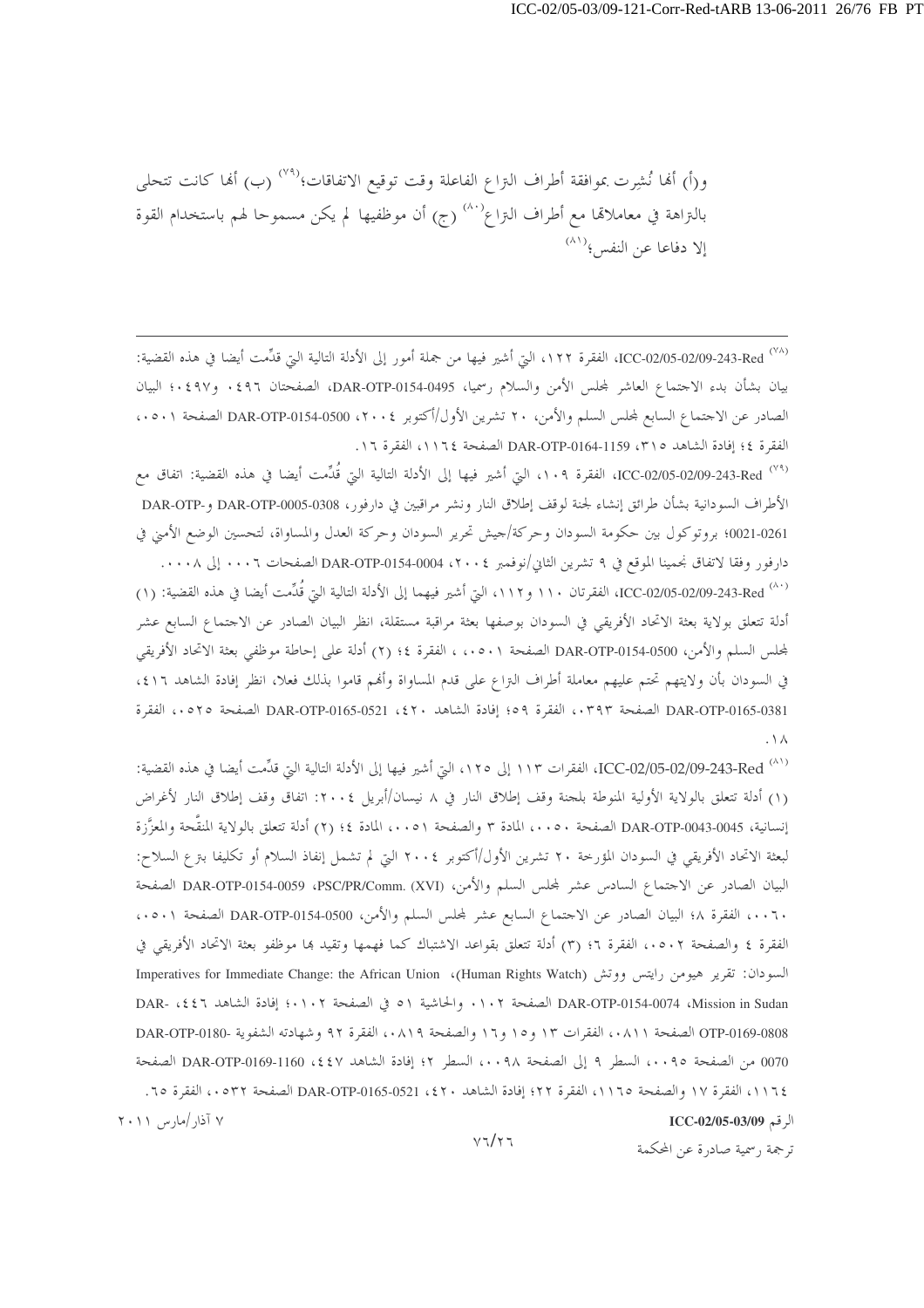(٣) ثمة أسباب جوهرية للاعتقاد بأن موظفي بعثة الاتحاد الأفريقي في السودان كانوا يستحقون الحماية التي توفر للمدنيين في جميع الأوقات ذات الصلة بمذه القضية؛<sup>(٨٢</sup>)

(٤) ثمة أسباب جوهرية للاعتقاد بأن منشآت بعثة الاتحاد الأفريقي في السودان ومواده ووحداته ومركباته المرابطة في موقع الجماعة العسكرية في حسكنيتا كانت وقت وقوع الهجوم في ٢٩ أيلول/سبتمبر ٢٠٠٧ تستحق الحماية التي توفر للأعيان المدنية.(\*^)

(^^) ICC-02/05-02/09-243-Red، الفقرة ١٣٢، التي أشير فيها إلى الأدلة التالية التي قُدِّمت أيضا في هذه القضية: (١) أدلة تتعلق بأن موظفى بعثة الاتحاد الأفريقي في السودان العاملين في موقع الجماعة العسكرية في حسكنيتا كانوا يفهمون أن البعثة يُراد لها أن تكون بعثة محايدة مكلفة بولاية للمراقبة: إفادة الشاهد . ٤٢٠، DAR-OTP-0165-0521 الصفحة ٥٢٥، الفقرتان ١٨ و٢١؛ إفادة الشاهد DAR-OTP-0169-0808 ، \$ \$ 1 الصفحة ٨٢٢، الفقرة ١٣٠؛ إفادة الشاهد 1٩\$، DAR-OTP-0165-0489، الصفحتان ٤٩٣، و٤٩٤،، الفقرات ٢١ إلى ٢٣ انظر أيضا الصفحة ٥٠٠، الفقرة ٥٦؛ إفادة الشاهد DAR-OTP- ،٤١٦ 0165-0381، الصفحة ٢٨٥، الفقرة ١٦؛ إفادة الشاهد ٤٤٧، DAR-OTP-0169-1160 الصفحة ١١٦٥، الفقرة ٢٢. (٢) أدلة تتعلق بكون قوة الحماية العنصر المسلح الوحيد للبعثة في موقع الجماعة العسكرية في حسكنيتا المنوط به حماية موظفى بعثة الاتحاد الأفريقي في السودان وأن أفراد قوة الحماية كانوا على دراية بنطاق ولايتهم: إفادة الشاهد 14\$، DAR-OTP-0165-0489 الصفحة ٢٤٩٤،، الفقرة ٢٣، الصفحة ٥٠٤، الفقرة ٧٨، الصفحة ٥٠٥، الفقرتان ٧٨ و ٨٠؛ إفادة الشاهد DAR- ،٣١٥ OTP-0164-1159 الصفحتان ١١٦٣ و ١١٦٤، الفقرتان ١٦ و ٢٠؛ إفادة الشاهد DAR-OTP-0165-0424 ، \$١٧ الصفحة ٤٢٧ ، ، الفقرة ١٢؛ إفادة الشاهد DAR-OTP-0169-1160 ، \$ \$ ) DAR الصفحة ١١٦٥، الفقرة ٢٢ والصفحتان ١١٧٢ و ١١٧٣، الفقرتان ٧٩ و٨٥؛ إفادة الشاهد ٥٤٤٦، DAR-OTP-0169-0808، الصفحة ٠٨١١، الفقرة ١٥ والصفحة ٠٨١٩، الفقرة ٩٢؛ (٣) أدلة تتعلق بأن موظفى بعثة الاتحاد الأفريقي في السودان العاملين في موقع الجماعة العسكرية في حسكنيتا قلصوا أنشطتهم في المنطقة حينما وُجهوا بالعداوة: إفادة الشاهد DAR-OTP-0165-0521 ،٤٢٠ الصفحة ٥٢٩.، الفقرات ٤٣ إلى ٤٦. إفادة الشاهد 14٪، DAR-OTP-0165-0489 الصفحة ٠٥٠٣، الفقرات ٧٠ إلى ٧٢؛ (٤) أدلة تتعلق بفرض المتمردين قيدا على حركة الطائرات المروحية التابعة للبعثة في أيلول/سبتمبر ٢٠٠٧: إفادة الشاهد ٤١٧، DAR-OTP-0165-0424 الصفحة ٤٣٢، ، الفقرة ٣٤. إفادة الشاهد ١٩٪، 1489-DAR-OTP-0165 الصفحة ٥٠٣، الفقرة ٧٢؛ إفادة الشاهد DAR-OTP-0169- ، ذ 1160 الصفحة ١١٧٠، الفقرة ٥٩؛ إفادة الشاهد DAR-OTP-0165-0424 ، \$١٧، الضفحة ٤٣٢، الفقرة ٣٤.

(^^) ICC-02/05-02/09-243-Red، الفقرة ٩ ٤ ١، التي أشير فيها إلى الأدلة التالية التي قُدِّمت أيضا في هذه القضية: (١) أدلة تتعلق بشكاوى المتمردين من الأنشطة غير الملائمة المدعى أن ممثلا بعينه لحكومة السودان، هو النقيب بشير، قام بما في موقع الجماعة العسكرية في حسكنيتا (ICC-02/05-02/09-243-Red)، الفقرات ١٣٤ إلى ١٤٠ و١٤٧): إفادة الشاهد DAR-OTP- ،٤١٧ 0165-0424 الصفحة ٤٣٠، الفقرة ٢٥ والصفحة ٤٣١، الفقرة ٢٩: ''اقمموا أيضا النقيب بشير، ممثل حكومة السودان الذي كان مقيما معنا في المجمع، بتقديم معلومات عن أنشطتنا إلى الحكومة. وطالبوا بأن يغادر المعسكر فورا.''؛ إفادة الشاهد ٤١٦، DAR-OTP-0165-0381 الصفحة ٠٣٨٨، الفقرة ٣٣؛ إفادة الشاهد bAR-OTP-0169-0808 ، { {٦ الصفحة ٠٨١٧، الفقرة ۷ آذار /مارس ۲۰۱۱ الرقم ICC-02/05-03/09

ترجمة , سمية صادرة عن المحكمة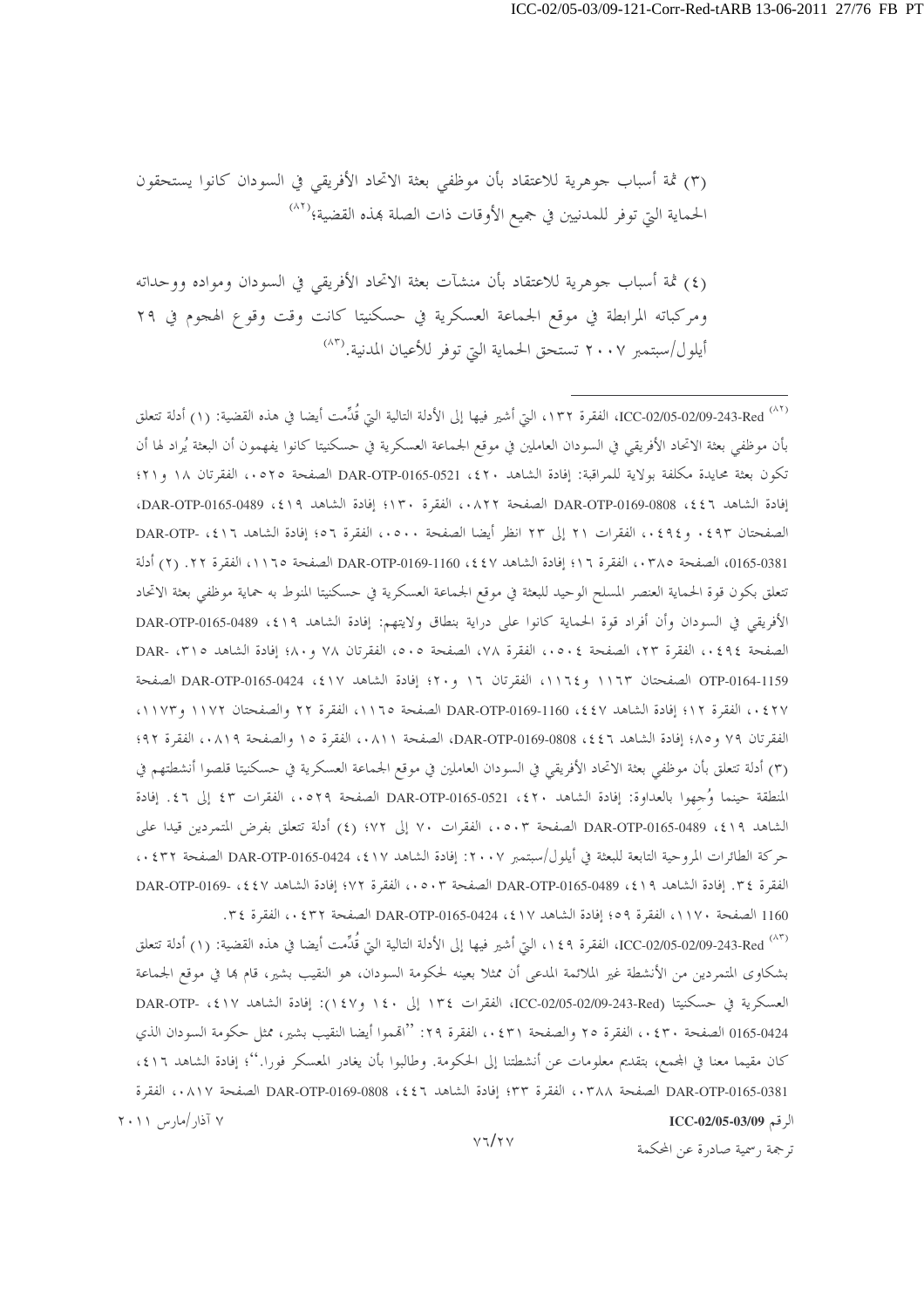٦٤ — وعليه، لما كانت نفس الأدلة قُدِّمت في قضيتنا هذه، اقتنعت الدائرة بأن ثمة أسبابا جوهرية للاعتقاد بأن جميع الأركان الموضوعية للجريمة المنسوبة بموجب التهمة ٢ قد استُوفِيت.

٣ - ٢ الأ, كان اللياتية للجريمة

٦٥ – تنص أركان الجرائم على أنه يتعين لإثبات وقوع الجريمة المنصوص عليها في المادة ٢(٢)(هــ)(٣) من النظام الأساسي أن تكون الأركان الذاتية (القصد المحدد) للجريمة مستوفاة. وبتحديد أكثر، يتعين إثبات (١) أن مرتكب الجريمة تعمَّد جعل الموظفين المستخدمين أو المنشآت أو المواد أو الوحدات أو المركبات المستخدمة في مهمة لحفظ السلام منشأة عملا بميثاق الأمم المتحدة هدفا للهجوم؛ (٢) وأن مرتكب الجريمة كان على علم

٧٥ وإفادته الشفوية في قضية أبي قردة، DAR-OTP-0180-0148 at 0170-0171؛ إفادة الشاهد ٤٤٧، DAR-OTP-0169-1160 الصفحة ١١٦٧، الفقرتان ٣٦ و٤٠. وأيضا الصفحة ١١٦٩، الفقرة ٥٥؛ إفادة الشاهد ١٣١٥، 1159-DAR-OTP-0164 الصفحة ١١٧٥، الفقرة ٧٠. انظر أيضا صور الزيارة التي أشار إليها الشاهد DAR-OTP-0164-0994 ؟ إلى -DAR-OTP 0164-1112؛ إفادة الشاهد 700، DAR-OTP-0165-0352 الصفحة ٢٥٩،، الفقرة ٤٠: ''حذَّرَت هذه الجماعات القائمين على موقع الجماعة العسكرية في حسكنيتا من أنه إذا هاجمتهم حكومة السودان ثانية فسوف يصوبون نيران أسلحتهم إلى بعثة الاتحاد الأفريقي في السودان.'' انظر أيضا إفادة الشاهد 19٪ ، DAR-OTP-0165-0489 الصفحة ٤٩٨، الفقرة ٤٥ والصفحة ٤٩٩، ، الفقرة ٤٦ والصفحة ٥٠٠، الفقرة ٥٣ و DAR-OTP-0168-0168 الصفحة ٠١٧١، الفقرة ١١؛ (٢) أدلة تتعلق بإبعاد النقيب بشير قبل وقوع الهجوم في ٢٩ أيلول/سبتمبر ٢٠٠٧ بوقت طويل: إفادة الشاهد DAR-OTP-0165-0424 ، \$١٧ الصفحة ٤٣١، الفقرة ٣٠: ''بعد أن غادر المتمردون مقر البعثة، اتصلنا برؤسائنا فأرسلوا طائرة مروحية في اليوم التالي لإحلاء النقيب بشير إلى الضعين''؛ إفادة الشاهد 19٪، 1899-DAR-OTP-0165-0489 الصفحتان ٤٩٩، و٥٠٠، الفقرتان ٤٦ و٥٣ و-DAR OTP-0168-0168 الصفحة ١٧١،، الفقرة ١٤ ؟؛ إفادة الشاهد 1 ٤٤، DAR-OTP- 0169-0808 الصفحة ٠٨١٧، الفقرات ٦٩ إلى ٧٢؛ شهادة الشاهد ٤٤٦ الشفوية في قضية أبي قردة، DAR-OTP-0180-0148 الصفحة ١٧٧، الأسطر ٣ إلى ٥ و٩ إلى ١٣؛ والصفحة ١٨٠،، الأسطر ٤ إلى ٢؛ انظر الصور DAR-OTP-0164-1024 و DAR-OTP-1690-0865 وشهادة الشاهد ٤٤٦ الشفوية في قضية أبي قردة، DAR-OTP-0180-0070 الصفحة ١٢٤، السطر ١ إلى الصفحة ١٢٥،، السطر ٦. (٣) أدلة تشير إلى أن أحدا لم يحل محل النقيب بشير في موقع الجماعة العسكرية في حسكنيتا وقت وقوع الهجوم (-243-2009-02/05-2205 Red، الفقرات ١٤٣ إلى ١٤٨): إفادة الشاهد DAR-OTP-0165-0489 ، 219، الصفحة ٤٩٦، الفقرتان ٣٢ و٤٦؛: إفادة الشاهد 15٠٪، DAR-OTP-0165-0521 الصفحة ٥٣٧، الفقرة ٩٤:"لم يكن ممثلو حكومة السودان موجودين في الموقع أثناء الهجوم'' و''الممثل الآخر غادر في إجازة رسمية قبل وقوع الهجوم بوقت طويل''. وشدَّدت الدائرة فضلا عن ذلك في قرار أبي قردة (الفقرتان ١٤٤ و١٤٥) على أنه لئن كان الشاهد ٤٤٦ يذكر في إفادته أن النقيب بشير استُبلِل به ممثل آخر لحكومة السودان (DAR-OTP-0169-0808 الصفحة ٠٨١٧، الفقرة ٧٦)، فإن هذا لا يناقض شهادته الشفوية فحسب (-DAR-OTP 0180-0148 الصفحات ١٧٧ إلى ١٧٩) بل يناقض إفادتي الشاهدين ٤١٩ و ٤٢٠ أيضا.

الرقم ICC-02/05-03/09

ترجمة , سمية صادرة عن المحكمة

 $V7/\tau A$ 

 $Y \cdot Y$  آذار /مار س ۲۰۱۱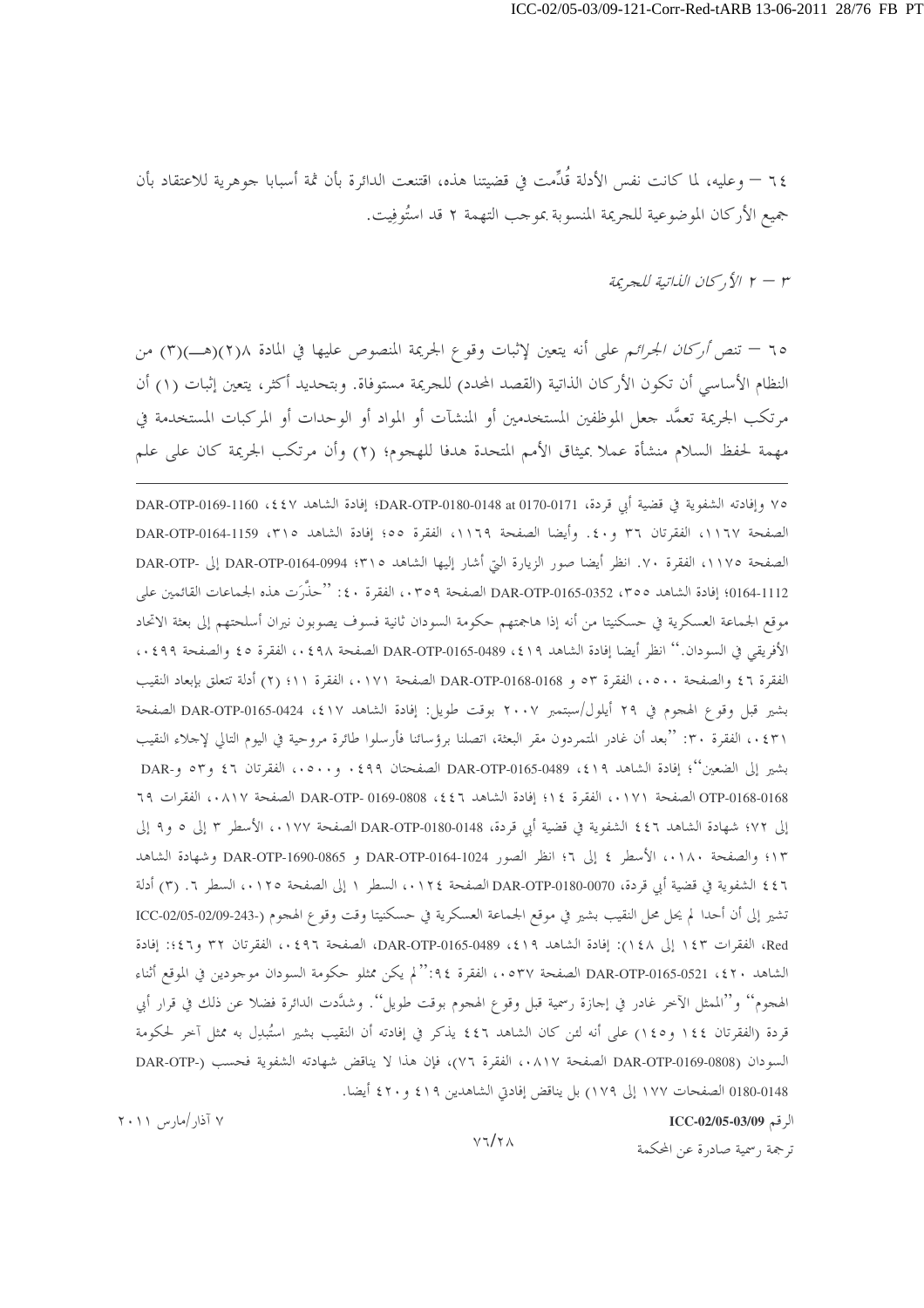بالظروف الوقائعية التي تثبت الحماية الموفرة للمدنيين أو للأعيان المدنية بموجب القانون الدولي للمنازعات المسلحة.

٦٦ – تذكُّر الدائرة بالاستنتاجات التي خُلِص إليها في قضية أبي قردة ومفادها أن موظفي بعثة الاتحاد الأفريقي في السودان ''يتمتعون بالحماية من الهجمات ما لم وما داموا لم يشاركوا مشاركة مباشرة في الأعمال الحربية أو في الأنشطة ذات الصلة بالقتال.''`` وعلى نفس المنوال، تستحق المنشآت أو المواد أو الوحدات أو المركبات التابعة لبعثة الاتحاد الأفريقي في السودان ''الحماية التي توفر للأعيان المدنية ما لم وما دامت لم تسهم طبيعتها أو غرضها أو استخدامها إسهاما فعليا في العمل العسكري لطرف في نزاع بحيث يتيح تدميرها أو الاستيلاء عليها أو إبطال مفعولها، كليا أو جزئيا، في الظروف القائمة في حينه، فائدة عسكرية أكيدة''.<sup>(٨٥</sup>)

٦٧ – لذا تقتضي المادة ٢(٢)(هــ)(٣) من النظام الأساسي أن يكون مرتكبو الجريمة على علم بالظروف الوقائعية التي تثبت الحماية التي كان يتمتع بما موظفو بعثة الاتحاد الأفريقي في السودان ومنشآلها وموادها ووحدالها ومركبالها يوم وقوع الهجوم.

٦٨ – ولهذه الغاية، سيُستَهل التحليل بالنظر في إفادات الشهود المقربين الذين أفاد بعضهم بتلقيهم أوامر مدعاة قبل الهجوم على موقع الجماعة العسكرية في حسكنيتا. فعلى سبيل المثال، يشير الشاهد ٢٠٤ إلى عبد الله بندا على أنه القائد الذي أتى ليخبرهم بألهم ذاهبون في مهمة؛ ويصرِّح الشاهد بألهم أُحبروا بأن ''هناك جنودا حكوميين في حسكنيتا وأن عليهم الذهاب إلى هناك وشن هجوم.''``` ويفيد الشاهد ٤٣٣ بأن ''صالح جربو تحدث إلى أحد قادته وأخبره بألهم سيهاجمون حسكنيتا وذكر ألهم هُوحموا بسبب الاتحاد الأفريقي.''``` بل إن الشاهد ٣١٢ يفيد بأن قادة حركة العدل والمساواة وحيش تحرير السودان — فصيل الوحدة أمروهم بالقيام بمهمة وبأنه أُخبر بأن ''سبب الهجوم هو أن هذه القوة تتعاون مع الحكومة'<sup>٨٨)</sup>' وأنه على الرغم من أن

 $V7/\tau9$ 

الرقم ICC-02/05-03/09

ترجمة , سمية صادرة عن المحكمة

<sup>(^\*)</sup> ICC-02/05-02/09-243-Red، الفقرتان ٤٣ و ٨٤.

<sup>(^^)</sup> ICC-02/05-02/09-243-Red، انظر أيضا المادة ٢٥٢) من البرتوكول الإضافي الأول التي تنطبق أيضا، باعتبارها قاعدة عرفية في القانون الإنساني الدولي، على النزاعات المسلحة غير ذات الطابع الدولي.

<sup>(&</sup>lt;sup>٨٦)</sup> ملخص محضر مقابلة الشاهد DAR-OTP-0171-0258 ، ٣٠٤، الفقرة ١٣٨.

<sup>(^^)</sup> ملخص محضر مقابلة الشاهد DAR-OTP-0170-0435، \$ 3 ، الفقرة ٣٩.

<sup>(^^)</sup> ملخص محضر مقابلة الشاهد DAR-OTP-0171-0335 : ٣١٢، الفقرة ٨٢.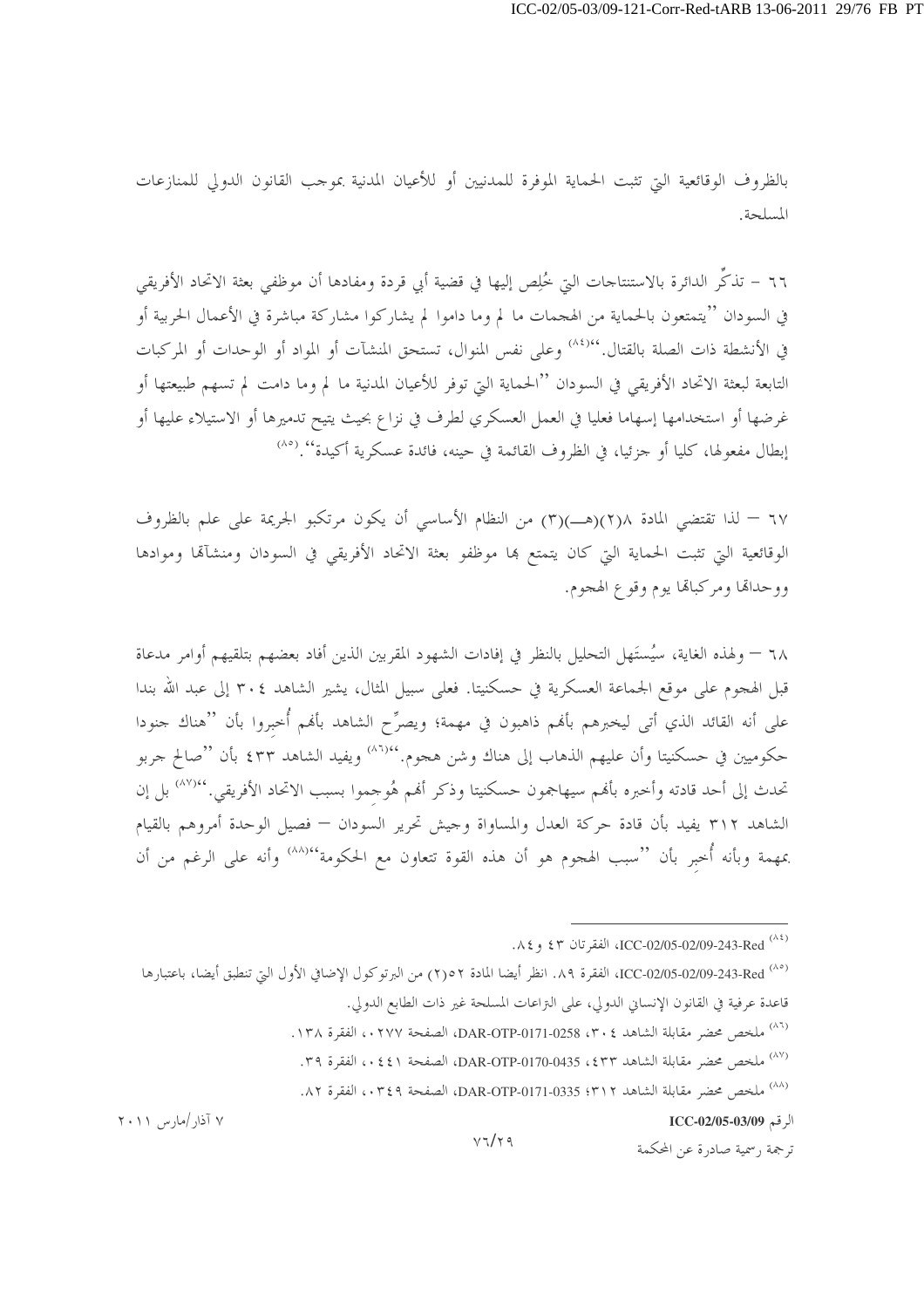''الأفارقة لم يُذكِّروا إلا أنه فهم أن المقصودين هم موظفو الاتحاد الأفريقي.''''' وبالمثل يفيد الشاهد ٣١٤ بأن ''السبب الذي بُرِّرٍ به الهجوم هو أن الاتحاد الأفريقي كان يزود حكومة السودان بمعلومات عن مواقع المتمردين. (٩٠)

٦٩ – يبدو أن في هذه التصريحات ترديدا لما جاء في الشكاوى التي أبلغها ممثلو المتمردين بعثة الاتحاد الأفريقي في السودان في الشهر الذي شهد وقوع الهجوم. وناقشت الأغلبية المسألة باستفاضة في قرار أبي قردة في ضوء الأدلة نفسها التي قدمها المدعى العام في قضيتنا هذه. وتذكِّر الدائرة بأن الأغلبية في قضية أبي قردة خلصت إلى أنه عقب القتال الذي اندلع في قرية حسكنيتا في ١٠ أيلول/سبتمبر ٢٠٠٧، والذي قصفت أثناءه طائرات حكومة السودان المنطقة بالقنابل،<sup>(٩١</sup>) ذهب أفراد الجماعات المسلحة المتمردة، بما في ذلك جيش تحرير السودان — فصيل الوحدة، إلى موقع الجماعة العسكرية في حسكنيتا و''الهموا ممثل حكومة السودان، الذي كان موجودا في موقع الجماعة العسكرية في حسكنيتا، بنقل معلومات إلى حكومة السودان بغية قصف مواقعهم''، وهددوا بمهاجمة موقع الجماعة العسكرية في حسكنيتا إذا هاجمتهم حكومة السودان ثانية. '<sup>٩٢)</sup>٬ وتشير بعض القرائن أيضا إلى أن '' النقيب بشير [ممثل حكومة السودان المرابط في موقع الجماعة العسكرية في حسكنيتا] كان يستخدم هاتف الثريا الموجود في غرفة الاتصالات التابعة لبعثة الاتحاد الأفريقي في السودان داخل موقع الجماعة العسكرية لنقل إحداثيات مواقع الجماعات المتمردة المسلحة إلى حكومة السودان. <sup>٩٣)،</sup>

<sup>(۸۹)</sup> المرجع نفسه، الصفحة ۳٤٣، الفقرة ٤٥.

(٩٠) الملخص المنقَّح لمحضر مقابلة الشاهد DAR-OTP-0171-0370 ، ٣١٤، الصفحة ٠٣٩٢، الفقرة ١٦٨. انظر أيضا الصفحة ٠٣٨١، الفقرتان ٨٥ و٨٧ والصفحة ٠٣٨٦. الفقرة ١٢٤.

(٩١) ICC-02/05-02/09-243-Red، الفقرة ١٣٧. إفادة الشاهد DAR-OTP-0165-0424 ، ٤١٧ الصفحة ٤٣٠، الفقرة ٢٥. (٩٢) ICC-02/05-02/09-243-Red، الفقرة ١٣٨، التي أشير فيها إلى إفادة الشاهد DAR-OTP-0165-0381 ، {١٢ الصفحة ٠٣٨٨، الفقرة ٣٣. إفادة الشاهد DAR-OTP-0165-0424 ، \$١٧ الصفحة ٤٢١، الفقرة ٢٩؛ إفادة الشاهد DAR- ،٤٤٦ OTP-0169-0808 الصفحة ٠٨١٧، الفقرة ٧٥؛ إفادة الشاهد bAR-OTP-0169-1160 ، لصفحة ١١٦٧، الفقرتان ٣٦ و ٤٠. انظر أيضا الصفحة ١١٦٩، الفقرة ٥٥؛ إفادة الشاهد ٣١٥، DAR-OTP-0164-1159 الصفحة ١١٧٥، الفقرة ٧٠. انظر أيضا صور الزيارة التي أشار إليها الشاهد DAR-OTP-0164-0994 ؛ DAR-OTP-0164-1112. إفادة الشاهد ٤١٩، DAR-OTP-0165-0489، الصفحتان ٤٩٨ ، ٤٩٩ ، ، الفقرة ٥٤. شهادة الشاهد ٤٤٦ الشفوية، DAR-OTP-0180-0148. إفادة الشاهد 300، DAR-OTP-0165-0352 الصفحة ٢٥٩،، الفقرة ٤٠.

(٩٣) ICC-02/05-02/09-243-Red، الفقرة ١٤٧ المستندة إلى إفادة الشاهد DAR-OTP-0169-0808 ،٤٤٦ الصفحة ١٨١٣، الفقرة ٣١؛ إفادة الشاهد 14، DAR-OTP-0168-0168 الصفحة ١٧١،، الفقرات ١٠ إلى ١٢.

الرقم ICC-02/05-03/09

ترجمة , سمية صادرة عن المحكمة

۷ آذار /مارس ۲۰۱۱

 $v\tau/\tau$ .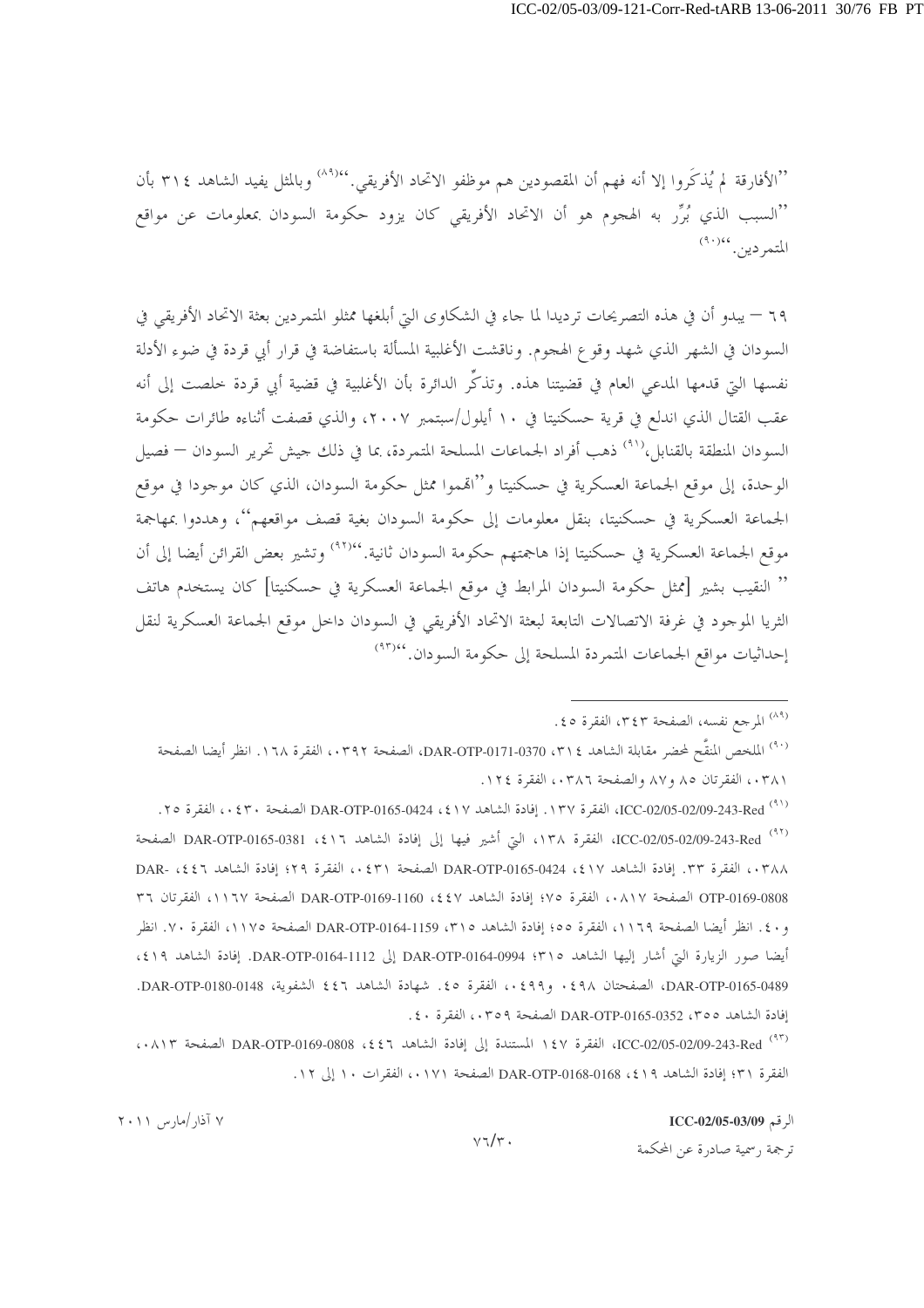بيد أن الأغلبية في قرار أبي قردة خلصت، استنادا إلى نفس الأدلة المعروضة أمام الدائرة حاليا، إلى أن:

''النقيب بشير أبعِد عن المحمع قبل وقت طويل من وقوع الهجوم موضوع التهم في هذه القضية وأن بعض أفراد الجماعات المتمردة المسلحة كانوا شهودا على مغادرته وذلك بغض النظر عن صحة الأنشطة غير الملائمة المدعى أنه قام بما في أثناء إقامته في موقع الجماعة العسكرية في حسكنيتا ومدمَّا. لذا لا يمكن اعتبار أن الأنشطة غير الملائمة المدعى أن النقيب بشير قام بما كان لها أثر على صفة الحماية الممنوحة لمنشآت بعثة الاتحاد الأفريقي في السودان أو موادها أو وحداقما أو مركبالها الموجودة في موقع الجماعة العسكرية في حسكنيتا وقت وقوع الهجوم في ٢٩ أبلول/سيتمبر ٢٠٠٩ م أنه

''حبيّ إذا قبلنا بأن النقيب بشير كان ينقل معلومات إلى حكومة السودان، فإن الأدلة تبيّن على أي حال أنه أُبعِد عن الموقع قبل وقوع الهجوم في ٢٩ أيلول/سبتمبر ٢٠٠٧ بوقت طويل وأن ما من شيء ملموس يوحي باستمرار نقل المعلومات إلى حكومة السودان بعد إبعاده. <sup>٩٥/٤٤</sup>)

٧٠ – وتلاحظ الدائرة في هذا الصدد أن الشكاوى الآنفة الذكر لم تكن تتعلق إلا بالأنشطة غير اللائقة لممثل لحكومة السودان بعينه كان موجودا في مجمع بعثة الاتحاد الأفريقي في السودان. وتحدر الإشارة إلى أنه لم تَردْ أي شكاوي أخرى وأنه، على وجه الخصوص، لم يُزعَم في أي وقت من الأوقات أن موظفي بعثة الاتحاد الأفريقي في السودان أو أي شخص آخر كان موجودا في موقع الجماعة العسكرية شارك في الأعمال الحربية مشاركة مباشرة. لذا ترى الدائرة أنه لا يمكن لمرتكبي الجريمة، بمن فيهم عبد الله بندا وصالح جربو، أن يستندوا إلى ادعاءات الاستخدام غير اللائق لمرافق موقع الجماعة العسكرية، رغم ألها قد تكون ذات صلة فيما يتعلق بالمركز المحمى لمنشآت بعثة الاتحاد الأفريقي في السودان وموادها ووحداقما ومركباقما، كمبرر ف*ي حد ذاته* لإنكار علمهم بالظروف الوقائعية التي تثبت الحماية التي يتمتع ها موظفو البعثة. ولهذه الأسباب، ستناقش الدائرة هذين الجانبين كل على حدة مستهلةً نقاشها بمسألة العلم بصفة الحماية التي يتمتع بما موظفو بعثة الاتحاد الأفريقي في السودان.

(٩٥) المرجع نفسه، الفقرة ١٤٧.

الرقم ICC-02/05-03/09

ترجمة , سمية صادرة عن المحكمة

۷ آذار /مارس ۲۰۱۱

 $V7/r$ 

<sup>(&</sup>lt;sup>٩٤)</sup> ICC-02/05-02/09-243-Red<sup>(٩٤)</sup>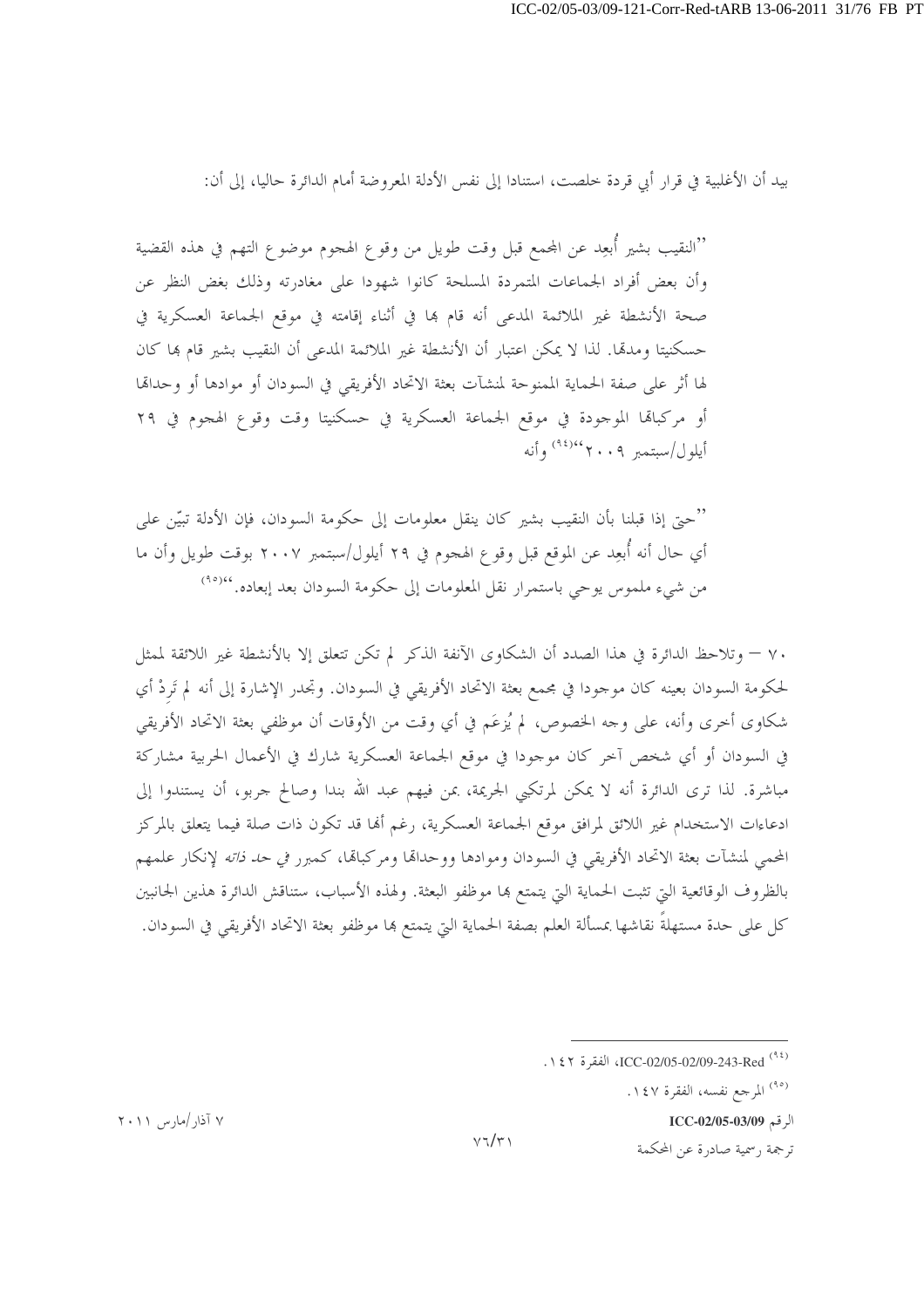٧١ — ترى الدائرة أنه يمكن، اتساقا مع الفقرة الثالثة من المقدمة العامة *لأركان الجرائم*، الاستدلال على علم عبد الله بندا وصالح جربو والمهاجمين الآحرين بالظروف الوقائعية التي تثبت تمتع موظفي بعثة الاتحاد الأفريقي في السودان بالحماية وقت وقوع الهجوم على موقع الجماعة العسكرية في حسكنيتا في ٢٩ أيلول/سبتمبر ٢٠٠٧ من الوقائع والظروف ذات الصلة.

٧٢ — تذكُّر الدائرة بأن بعثة الاتحاد الأفريقي في السودان بدأت انتشارها في حزيران/يونيه ٢٠٠٤ كبعثة لحفظ السلام تتمثل ولايتها أساسا في رصد تنفيذ وقف إطلاق النار لأغراض إنسانية الموقَّع في ٨ نيسان/أبريل ٢٠٠٤. وشرح موظفو البعثة المنتشرون في موقع الجماعة العسكرية في حسكنيتا مرارا نطاق ولايتهم وحدودها للقرويين المحليين<sup>(٩٦</sup>) وللجماعات المسلحة المتمردة الموجودة في المنطقة<sup>(٩٧)</sup> بما فيها جيش تحرير السودان — فصيل الوحدة وحركة العدل والمساواة التي انضم بعض أفرادها لاحقا إلى الجماعة المنشقة عن حركة العدل والمساواة التي شاركت في الهجوم على موقع الجماعة العسكرية في حسكنيتا في ٢٩ أيلول/سبتمبر ٢٠٠٧.

٧٣ – حينما استولت جماعات متمردة مسلحة على قرية حسكنيتا وهددت موظفي البعثة ُ لم يَرُدُّ موظفو البعثة على هذه التهديدات عن طريق استخدام القوة. بل بالأحرى، أمر قائد موقع الجماعة العسكرية بتقليص أنشطة البعثة في المنطقة.<sup>(٩٩)</sup> وكان المتمردون يرصدون أنشطة البعثة وفرضوا في بادئ الأمر قيودا على حركة الطائرات المروحية التابعة للبعثة قبل التوصل إلى تسوية تقوم البعثة بموجبها ''بإعلامهم مسبقا بوصول طائراقما

وعليكم القبول بذلك.'' إفادة الشاهد DAR-OTP-0165-0521 ، \$ 1 الصفحة ٥٢٨ .، الفقرة ٣٧ والصفحة ٥٢٩.، الفقرة  $.50$ 

(۹۸) انظر الفقرة ٦٩ فيما سبق.

 $V7/r7$ 

الرقم ICC-02/05-03/09

ترجمة , سمية صادرة عن المحكمة

<sup>&</sup>lt;sup>(٩٦)</sup> إفادة الشاهد ٤٢٠، DAR-OTP-0165-0521 الصفحة ٥٣٠، الفقرة ٤٩: ''كنا نخبر السكان أثناء دورياتنا اليومية (فيما عدا يوم الجمعة) أننا موجودون هنا لضمان الالتزام بوقف إطلاق النار.'' إفادة الشاهد 1 IS > 0489-0165-0489، الصفحة ٤٩٧ . . ، الفقرة ٣٨: ''قلنا أننا لسنا سوى قوة مراقبة وأننا لا نستطيع أن نَعِدَ بأن الهجمات الجوية ستتوقف.'' (٩٧) إفادة الشاهد 1٩١٤، DAR-OTP-0165-0489 الصفحة ٤٩٨، الفقرة ٤٣ والصفحة ٥٠٠، الفقرة ٥٦: ''شرحتُ لهم أن كل ما هو مطلوب منا بموجب ولايتنا هو إبلاغ رؤسائنا بحوادث القصف هذه. ولا يَسَعُنا في موقع الجماعة العسكرية في حسكنيتا إلا أن ننقل المعلومات إلى رؤسائنا ولم يكن باستطاعتنا أن نأحذ بزمام المبادرة لوقف القصف […] فنحن محايدون.

<sup>&</sup>lt;sup>(٩٩)</sup> ICC-02/05-02/09-243-Red، الفقرة ١٣١ التي تدعمها الأدلة التالية: إفادة الشاهد ٢٠٤، DAR-OTP-0165-0521 الصفحة ٥٢٩، ، الفقرات ٤٣ إلى ٤٦. إفادة الشاهد 14\$، DAR-OTP-0165-0489 الصفحة ٥٠٣، الفقرات ٧٠ إلى ٧٢. ۷ آذار /مارس ۲۰۱۱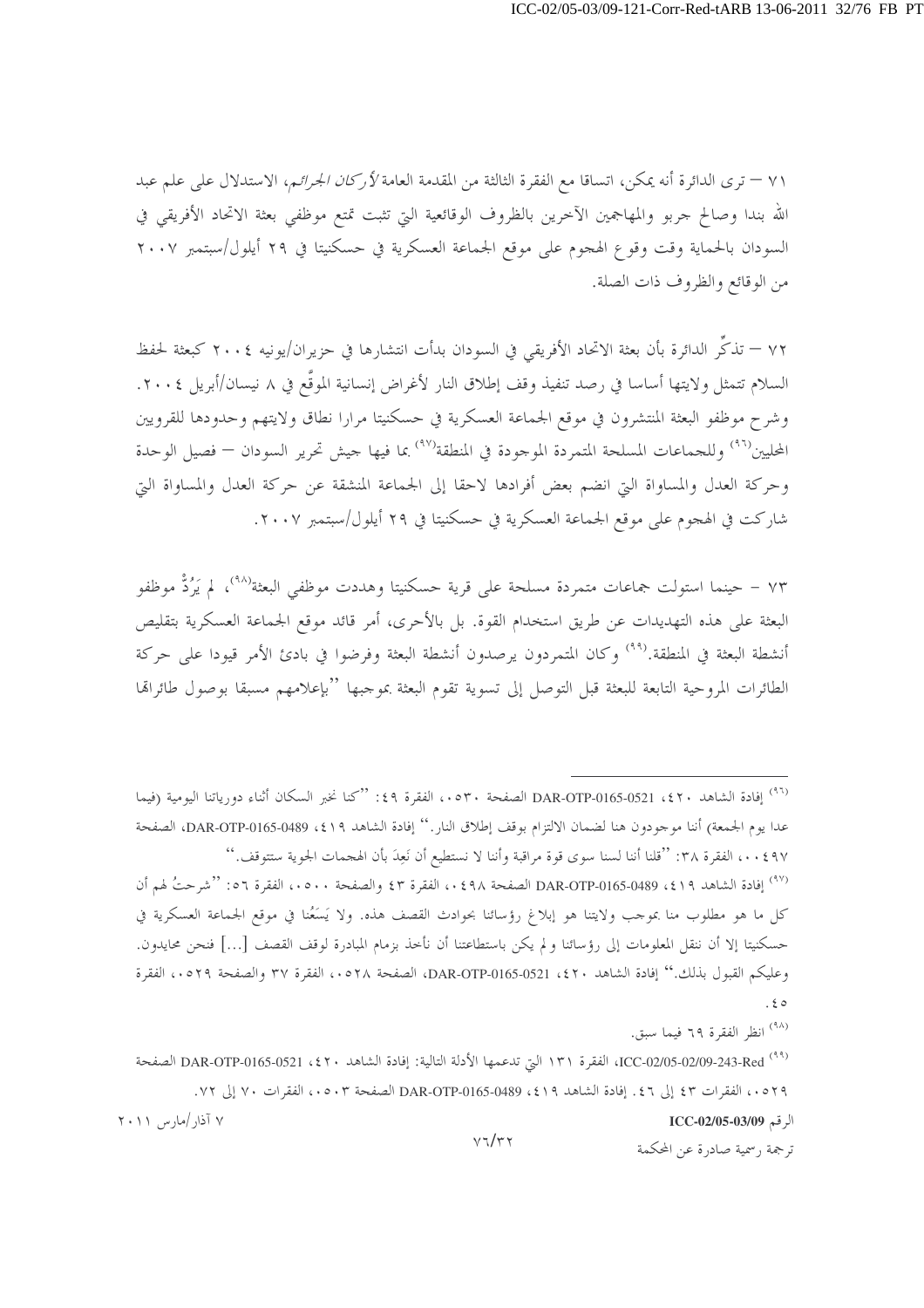المروحية. وبعد ذلك اعتاد المتمردون القدوم إلى المهبط لرصد ما كان يجري إنزاله من الطائرات.''``` ويدل ذلك بوضوح على أن موظفي بعثة الاتحاد الأفريقي في السودان، فضلا عن عدم إظهار أي نية للمشاركة في الأعمال الحربية، كانوا يسارعون إلى الاستجابة لرغبات المتمردين بغية تجنب الدحول معهم في أي نوع من النزاع.

٧٤ — بالإضافة إلى ذلك، تلاحظ الدائرة أن موظفي البعثة دائما ما أعربوا عن استعدادهم للوقوف على طبيعة المظالم اليت يشكو منها المتمردون وذلك بعقد احتماعات معهم أُعيد فيها تأكيد الطابع المحدود والمحايد لولاية بعثة الاتحاد الأفريقي في السودان. فعلي سبيل المثال، يفيد الشاهد ٤٤٧ بأنه في ١٤ أيلول/سبتمبر ٢٠٠٧ "جاء بعض المتمردين إلى المعسكر وادعوا أننا نخفى جنودا تابعين لحكومة السودان. فأنكرنا بل وعرضنا عليهم أن يقوموا بتفتيش المعسكر. ''''' ولئن كان الشاهد لا يتذكر الأفراد المنتمين إلى المتمردين إلا أنه يؤكد أن ''معظم مركباتهم كان مكتوبا عليها اسم حركة العدل والمساواة. ``````

٧٥ — فضلا عن ذلك تعطي الأدلة الدائرة أسبابا جوهرية للاعتقاد بأن موظفي بعثة الاتحاد الأفريقي في السودان لم يشاركوا مشاركة مباشرة في الأعمال الحربية قبل الهجوم أو بعده. بل إن استعمال بعض موظفي البعثة للقوة أثناء هجوم ٢٩ أيلول/سبتمبر ٢٠٠٧، كما تدل عليه إفادات كلا موظفي البعثة وأفراد الجماعات المتمردة الذين شارك بعضهم في الهجوم، حاء ردا على الهجوم الذي شنه المتمردون وبالتالي كان دفاعا عن النفس.<sup>(١٠٣)</sup> وتدل على ذلك بوضوح إفادة الشاهد ٤٤٦ التي شدد فيها على أهُم حاولوا قبل إطلاق النار''فهم ما يحدث'' لأهْم لم يكونوا يريدون أن يخطئوا الظن ويحسبوا الاشتباكات ''بين المتمردين وحكومة السودان هجوما على

<sup>(۱۰۲)</sup> المرجع نفسه.

الرقم ICC-02/05-03/09

ترجمة , سمية صادرة عن المحكمة

<sup>(111)</sup> ICC-02/05-02/09-243-Red، الفقرة ١٣١ التي تدعمها الأدلة التالية: إفادة الشاهد DAR-OTP-0165-0424 الصفحة ٤٣٢، الفقرة ٣٤. إفادة الشاهد 1٩١، DAR-OTP-0165-0489 الصفحة ٥٠٣، الفقرة ٧٢؛ إفادة الشاهد ٤٤٧، DAR-OTP-0169-1160 الصفحة ١١٧٠، الفقرة ٥٩؛ إفادة الشاهد DAR-OTP-0165-0424 ، {١٧ الصفحة ٤٣٢، الفقرة  $.75$ 

<sup>...&#</sup>x27;') إفادة الشاهد DAR-OTP-0170-0435 ، \$ 3 " ) ، الفقرة ٦٥.

<sup>(</sup>١٠٣) إفادة الشاهد 1 ٤٤، DAR-OTP-0169-0808 الصفحة ٨١٩، الفقرة ٩٢؛ إفادة الشاهد DAR-OTP-0171-0258، ٣٠٤ الصفحة ٢٧٨ ، ، الفقرة ١٤٨: ''وصلنا إلى القاعدة فأحذوا على الفور في إطلاق النار على القاعدة وعندما أُطلقت النار عليهم , دّوا عليها بإطلاق النار . ''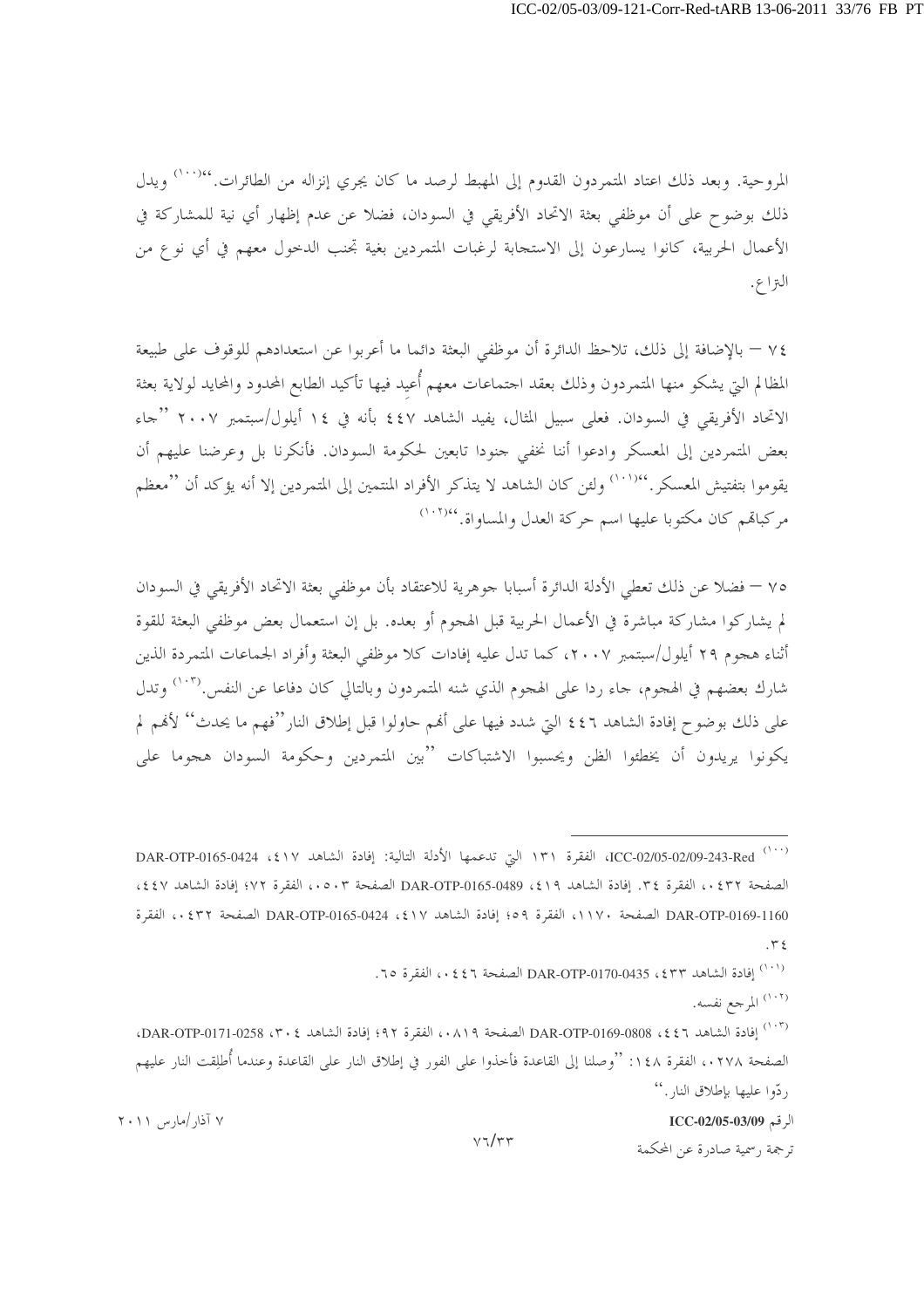معسكر[هم].''``` بالإضافة إلى ذلك، ردّ موظفو البعثة باستعمال القوة دفاعا عن النفس بعد تحذير المهاجمين بإطلاق قنابل ضوئية في الهواء.<sup>(١٠٥</sup>)

٧٦ — لهذه الأسباب، اقتنعت الدائرة بأن هناك أسبابا جوهرية للاعتقاد بأن مرتكبي الجريمة، بمن فيهم عبد الله بندا وصالح جربو، كانوا على علم بصفة الحماية التي كان يتمتع ها موظفو بعثة الاتحاد الأفريقي في السودان المنتشرون في موقع الجماعة العسكرية في حسكنيتا لأن مرتكبي الجريمة كانوا يعلمون أن موظفي البعثة لم يكونوا يشاركون مشاركة مباشرة في الأعمال الحربية وألهم لم يلجأوا إلى القوة إلا دفاعا عن النفس أثناء الهجوم الذي وقع في ٢٩ أيلول/سبتمبر ٢٠٠٧.

٧٧ – تلاحظ الدائرة، إذ تنتقل إلى النظر في مسألة العلم بصفة الحماية التي كانت تتمتع بما منشآت بعثة الاتحاد الأفريقي في السودان وموادها ووحدالها ومركباها وقت وقوع الهجوم في ٢٩ أيلول/سبتمبر ٢٠٠٧، أن الافتراضين اللذين يمكن تصورهما عند تقييم ما إذا كان مرتكبو الجريمة على علم بالظروف الوقائعية التي تثبت وجود تلك الحماية هما:

(١) أن مرتكبي الجريمة كانوا على علم بإبعاد النقيب بشير؛ أو

(٢) أن مرتكبي الجريمة إما لم يكونوا على علم بإبعاد النقيب بشير أو كانوا يعتقدون أن المعلومات كانت لا تزال تُنقَل إلى حكومة السودان من داخل موقع الجماعة العسكرية في حسكنيتا على الرغم من إبعاده.

٧٨ – تلاحظ الدائرة ضآلة الأدلة المقدَّمة التي قد تدعم بصورة قاطعة أحد هذين الافتراضين دون الآخر . لذا ستنظر الدائرة في هذين الافتراضين كل بدوره.

الرقم ICC-02/05-03/09

ترجمة , سمية صادرة عن المحكمة

<sup>&</sup>lt;sup>(۱۰٤)</sup> إفادة الشاهد DAR-OTP-0169-0808 ، ٤٤٦ الصفحة ٠٨١٩، الفقرة ٩٢.

<sup>&</sup>lt;sup>(١٠٥)</sup> ملخص محضر مقابلة الشاهد ٣٠٧، DAR-OTP-0171-0308 الصفحة ٠٣١٣، الفقرة ٤٠: ''فتح صالح جربو النار على قوات الاتحاد الأفريقي. فردّت لكنها كانت تطلق النار في الهواء […] واستمرت في إطلاق نيران حمراء وخضراء اللون كانت تُرى في ظلمة الليل.''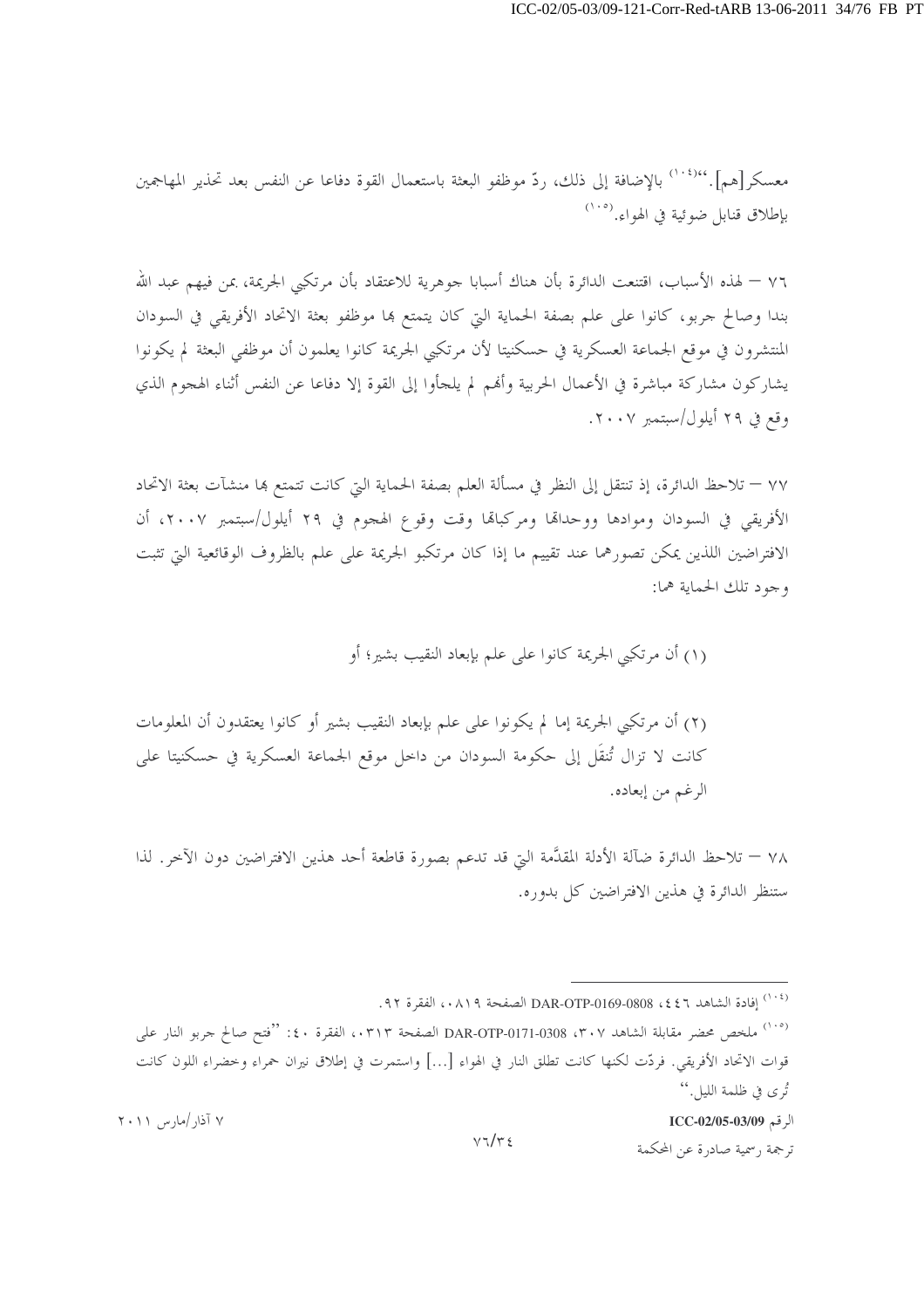٧٩ – فيما يتعلق بالافتراض الأول، تُذكِّر الدائرة بأن الشكاوى التي أعرب عنها أفراد الجماعات المسلحة المتمردة، بما فيها جيش تحرير السودان — فصيل الوحدة، لم تكن تتعلق إلا بما ادُّعي من إساءة استخدام ممثل لحكومة السودان بعينه مرافق بعثة الاتحاد الأفريقي في السودان. و لم تُثَر مسائل أخرى في شكاواهم من شألها أن تضع صفة الحماية التي تتمتع هما منشآت موقع الجماعة العسكرية في حسكنيتا ومواده ووحداته ومركباته موضع الشك. ويترتب على ذلك أنه إذا قبلنا بأن مرتكبي الجريمة كانوا على علم بإبعاد ممثل حكومة السودان المذكور، أي النقيب بشير، فلم يعد لديهم إذن بعد إبعاده أي مبرر آخر للاعتقاد يوم وقوع الهجوم بأن أيا من مرافق بعثة الاتحاد الأفريقي في السودان كان يستخدم للإسهام إسهاما فعليا في العمل العسكري. لهذه الأسباب، ترى الدائرة أن هناك أسبابا جوهرية للاعتقاد بأنه إذا سلمنا بأن الافتراض الأول قد أُثبت إلى حدٍ يستوفي العتبة المطلوبة، فقد كان مرتكبو الجريمة إذن على علم بأن المرافق الآنفة الذكر، الموجودة في موقع الجماعة العسكرية في حسكنيتا، لم تكن تسهم إسهاما فعَّالا في العمل العسكري وقت وقوع الهجوم وألها بالتالي كانت تتمتع بالحماية.

٨٠ — تؤكد الافتراضَ الثاني المعلوماتُ والأوامر المدعاة التي أفاد شهود مقربون بأن القادة أصدروها للقوات قبل الهجوم على موقع الجماعة العسكرية في حسكنيتا.<sup>(١٠٦)</sup> بيد أن الأسلوب الذي نُفِّذ به الهجوم على موقع الجماعة العسكرية في حسكنيتا يوحي بغير ذلك.

٨١ — يتبيَّن بجلاء من إفادات الشهود من موظفي بعثة الاتحاد الأفريقي في السودان<sup>‹‹››</sup>′ أنه بمجرد بدء الهجوم، قام المهاجمون أول ما قاموا بقصف وتدمير مركز الاتصالات وبرج المراقبة. ووفقا لرواية الشاهد ٤٢٠، ''إذا لم

(<sup>١٠٧)</sup> إفادة الشاهد ٤٢٠، DAR-OTP-0165-0521 الصفحة ٥٣١، الفقرة ٥٣: ''بعد بضعة دقائق من بدء الهجوم، توقف مُوَلَّد الكهرباء عن العمل وساد الظلام المعسكر. وفي رأيي، كان توقف مُوَلِّد الكهرباء عن العمل ميزة للمهاجمين. وقصف المهاجمون أول ما قصفوا مركز الاتصالات (…) التي قتل فيه أحد أفراد قوة الحماية ونقطة الحراسة الشمالية (التي قتل فيها فرد آخر من أفراد قوة الحماية. وبعد قتل الجندي التابع لقوة الحماية في نقطة الحراسة الشمالية، لم يبق أحد يُذكَر بإمكانه صد المهاجمين'' وفي الصفحة ٥٣٤، ، الفقرة ٧٨: ''كان برج المراقبة (…) ومركز الاتصالات (…) أول مرفقين تُطلَق عليهما النار في الهجوم. كان بديهيا أن يفعلوا ذلك أولا. فالمهاجمون كانوا مقاتلين ويدركون أهمية مركز الاتصالات وبرج المراقبة (…).'' إفادة الشاهد ٤١٩، DAR-OTP-0165-0489 الصفحة ٥٠٤، الفقرات ٧٤ إلى ٧٧: ''في حوالي الساعة ١٩:١٥ وصل المهاجمون من الجانب الشمالي من اتجاه قرية حسكنيتا (…) وفي بداية الهجوم، قُتِل الحراس الواقفون عند المدحل الشمالي للبوابات (…) بإطلاق النار عليهم (...)'' انظر أيضا إفادة الشاهد ٣١٥، DAR-OTP-0164-1159 الصفحة ١١٧١، الفقرة ٤٦.

الرقم ICC-02/05-03/09

ترجمة , سمية صادرة عن المحكمة

<sup>&</sup>lt;sup>(١٠٦)</sup> انظر الفقرة ٦٨ أعلاه.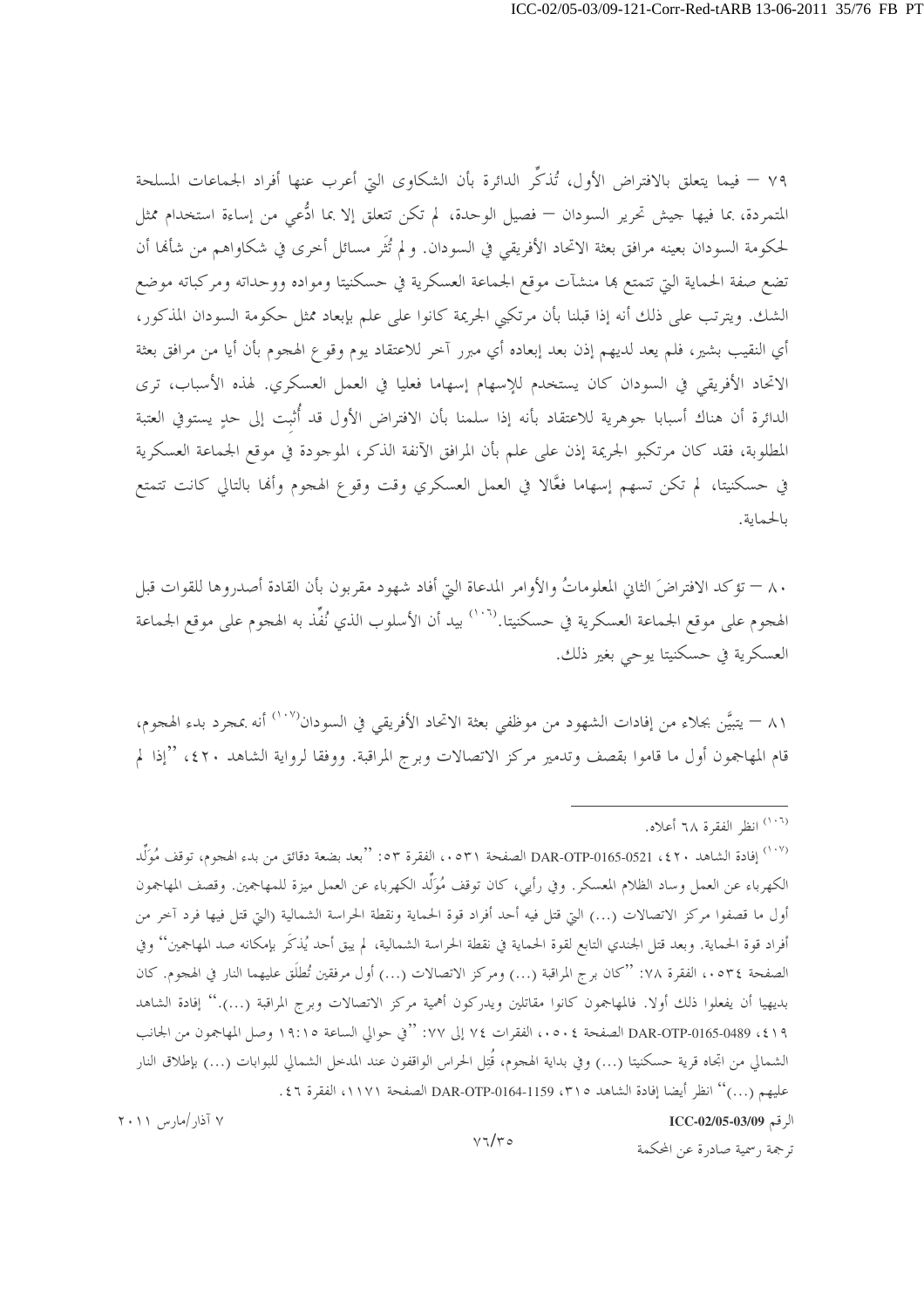تأتِ المقاومة من هناك، لأمكن [للمهاجمين] إذن دحول الموقع بسهولة.''``` وتبرهن الأدلة على أن المهاجمين لم يوقفوا هجومهم بعد تدمير مرافق الاتصالات بل دخلوا موقع الجماعة العسكرية في حسكنيتا وقهروا مقاومة موظفى بعثة الاتحاد الأفريقي في السودان.<sup>(١٠٩</sup>)

٨٢ – فضلا عن ذلك، فما من أدلة تشير إلى أن المهاجمين حاولوا العثور على ممثل حكومة السودان في أي وقت في أثناء الهجوم. بل على العكس من ذلك، يذكر الشاهد ٤٤٦ أنه رأى مجموعة من المتمردين''يصيحون: أين الضابط القائد؟ (الضابط قائد بعثة الاتحاد الأفريقي في السودان) فيما يُجمِع شهود آخرون على أن المهاجمين باشروا النهب بمجرد دحولهم المجمع. فعلى سبيل المثال يفيد الشاهد ٤١٧ بأن "أول شيء فعلوه بعد دحول المعسكر هو الاستيلاء على مركباتنا.''```` ويضيف الشاهد ٤١٩ أن بعض المهاجمين كانوا يصيحون ''المال! المال! المال!''``` وتجدر الإشارة أيضا إلى أن شهودا آخرين يذكرون أن الموظفين المحليين تعاونوا مع المهاجمين في أثناء الهجوم بأن أرشدوهم إلى مستودع السلاح للحصول على الأسلحة<sup>(١١٢)</sup> وإلى خيمة أحد المراقبين العسكريين<sup>(١١٣)</sup> ومكتب شركة باسيفيك أركتيكتس آند إنجنيرز داخل المعسكر لعلمهم بأن داخله خزانة بما أموال<sup>(۱۱٤)</sup> بالإضافة إلى مساعدقم على تشغيل المركبات.<sup>(۱۱۰</sup>)

- . (١٠٠) إفادة الشاهد DAR-OTP-0165-0424 ، ٤١٧ الصفحة ٤٣٣ ، ، الفقرة ٤٢.
- . (<sup>١١١)</sup> إفادة الشاهد DAR-OTP-0165-0489 ، \$ 1 9 الصفحة ٥٠٦، الفقرة ٨٩.
- . (١١٢) إفادة الشاهد DAR-OTP-0169-0808 ، { ٤ } ، الصفحة ٠٨٢١. الفقرة ١٢٠.

(<sup>١١٣)</sup> إفادة الشاهد 1150, DAR-OTP-0164-1159 الصفحة ١١٧١، الفقرة ٥١؛ إفادة الشاهد DAR-OTP-0165-0424 الصفحة ٢٤٣٤، الفقرة ٤٧. تذكُّر الدائرة بأن المراقبين العسكريين المنتشرين في موقع الجماعة العسكرية التابع لبعثة الاتحاد الأفريقي في السودان لم يكونوا مسلحين وأن حمايتهم كانت تكفلها قوة الحماية التي كانت القوة المسلحة الوحيدة الموجودة في الموقع، انظر ICC-02/05-02/05-02/05-1 الفقرة ١٠١ التيّ يشار فيها إلى اتفاق الطرائق، DAR-OTP-0021-0261 الصفحة ٢٦٩، وكذلك إفادة الشاهد إفادة الشاهد DAR-OTP-0169-0808 ، ٤٤٦، الصفحة ٠٨١١، الفقرة ١٥ وإفادة الشاهد ٤١٩، DAR-OTP-0165-0489 الصفحة ٥٠٤، الفقرة ٧٨ وإفادة الشاهد DAR-OTP-0165-0424 ، \$١٧ الصفحة ٤٢٧، الفقرة  $417$ 

<sup>(١١٤)</sup> إفادة الشاهد ٣١٥، DAR-OTP-0164-1159 الصفحة ١١٧٢، الفقرة ٥٤. باسيفيك أركتيكتس آند إنجنيرز شركة تقدم الدعم اللوجسيّ إلى عمليات حفظ السلام، انظر عريضة الاتمام، الفقرة ٧٣.

الرقم ICC-02/05-03/09

 $V7/r7$ ترجمة , سمية صادرة عن المحكمة

<sup>(&</sup>lt;sup>١٠٨)</sup> إفادة الشاهد DAR-OTP-0165-0521 ، ٤٢٠ الصفحة ٥٣٤. الفقرة ٧٨.

<sup>&</sup>lt;sup>(١٠٩)</sup> إفادة الشاهد DAR-OTP-0165-0489 ، ٤١٩ الصفحة ٥٠٦، الفقرة ٨٦: ''بعد ساعة من دخول المهاجمين المعسكر، توقف أفراد قوة الحماية عن إطلاق النار . فقد كان في سلاح كل منهم خزنة واحدة بما ثلاثون طلقة. وكان هذا غير كاف بالمرة لتمكينهم من الدفاع عن الموقع دفاعا فعَّالا ومتواصلاً''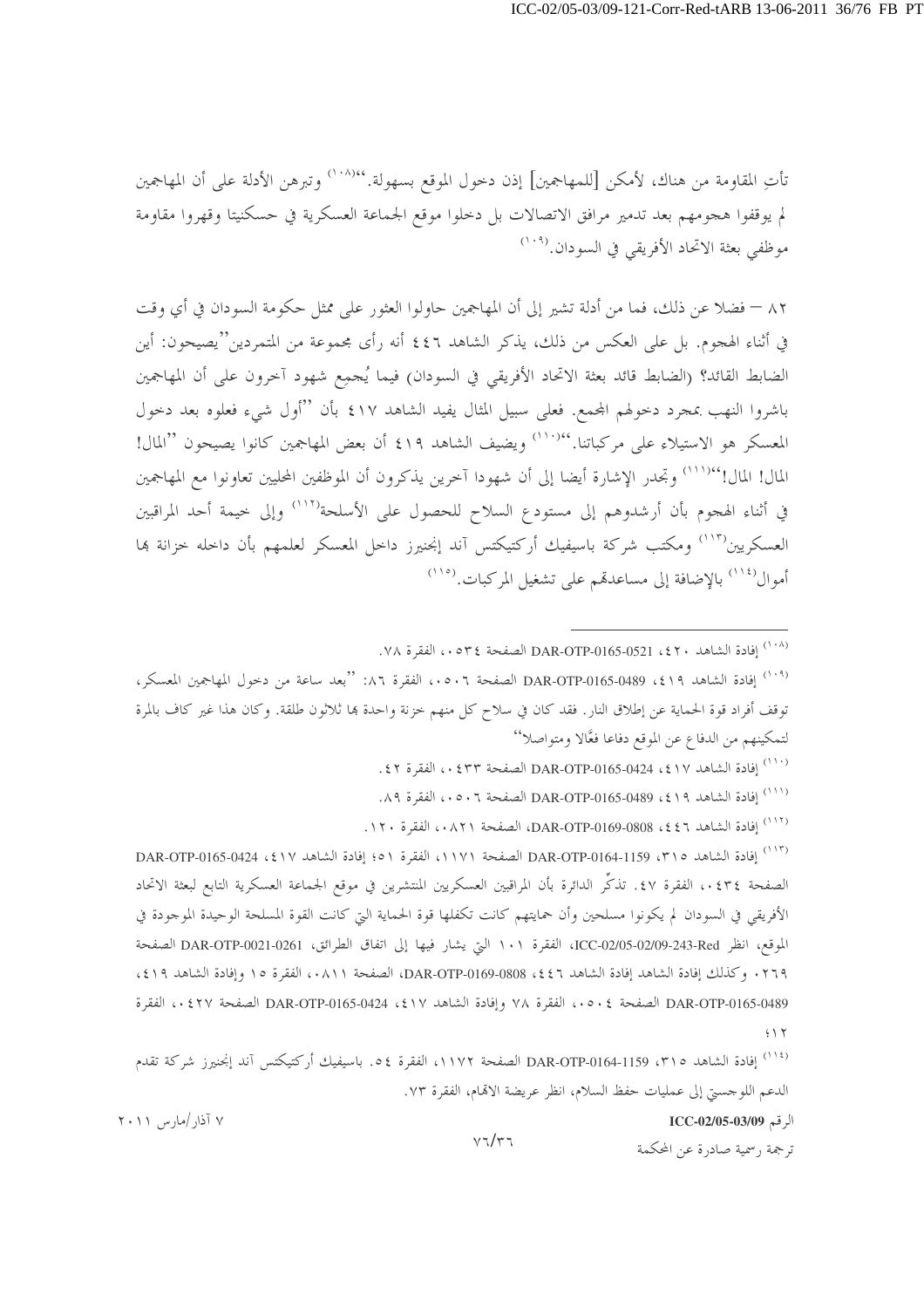٨٣ – بالإضافة إلى ذلك، يفيد الشاهد ٤٣٣ بأن مسألة عدم مشروعية الهجوم على الإتحاد الأفريقي كانت موضع نقاش وخلاف بين صالح جربو وقادة إحدى الجماعات المتمردة التي رفضت لهذا السبب المشاركة في الهجوم.<sup>(١١٦)</sup> كما أعرب الشاهد ٣١٤ في إفادته عن اعتقاده بأن الهدف من الهجوم كان يتمثل في إعادة إمداد القوات بالذخيرة والوقود والمواد الغذائية.<sup>(١١٧</sup>)

٨٤ – تحدى بعض الشهود المقربين الأوامر التي تلقوها من قادهم أو لم يصدقوها. فعلى سبيل المثال، يروي الشاهد ٣٠٥ أنه استوضح أحد القادة عن أسباب الهجوم على بعثة الاتحاد الأفريقي في السودان بدلا من مهاجمة قوات الحكومة لأن ''خلافهم هو مع الحكومة وأن لا شأن لهم بالهجوم على الاتحاد الأفريقي''؛ كما يذكر أيضا أن القائد '' لم يكن راضيا عن سؤاله.''```` ويفيد الشاهد ٣١٢ بأنه '' لم يصدِّق [جربو] لأنه كان يعلم أن الحكومة لم يكن لها وجود في حسكنيتا'''''' ويضيف ألهم لم يُخبَروا ''عن قصد''' بأن ''أولئك الناس'' الذين طُلِب إليهم الهجوم عليهم كانوا موظفين تابعين للاتحاد الأفريقي.<sup>(١٢٠</sup>)

٨٥ – وبناء على ذلك، ترى الدائرة أن الأدلة المتعلقة بالطريقة التي شُنَّ بما الهجوم فضلا عن إفادات بعض الشهود المقربين تكفي لإثبات وجود أسباب جوهرية للاعتقاد بأن مرتكبي الجريمة، بمن فيهم عبد الله بندا وصالح جربو، لم يكونوا يقصدون، عند الهجوم على موقع الجماعة العسكرية في حسكنيتا بما فيه من موظفين ومنشآت ومواد ووحدات ومركبات، مهاجمة هدف عسكري بعينه بل يبدو أفمم كانوا مدفوعين بدوافع أحرى كنهب السلع التي كانت تعوز المتمردين ولا سيما المركبات والوقود والأسلحة ومعدات الاتصال.

<sup>(١١٦)</sup> ملخص محضر مقابلة الشاهد DAR-OTP-0170-0435، 2 (1٤٤١، الصفحة ٤٤١، الفقرة ٣٩؛ الصفحة ٤٤٤، الفقرتان ٥٧ و٥٨؛ الصفحة ٤٤٧، الفقرة ٧٤ والصفحة ٤٥٤، الفقرة ١١١.

(<sup>١١٧)</sup> ملخص محضر مقابلة الشاهد DAR-OTP-0171-0370 ، ٣٩٤ الصفحة ٠٣٩٤، الفقرة ١٨٢: "ربما كانت الغاية من الهجوم الحصول على ما يكفي من الإمدادات والوقود ووسائل النقل لمغادرة المنطقة لأن هذا هو ما حدث بعد ذلك. فقد تمكنًا من الوصول إلى عدولة. "

(<sup>١١٨)</sup> الملخص المنقَّح لمحضر مقابلة الشاهد DAR-OTP-0171-0290 (٣٠٥ الصفحة ٢٦٤، الفقرة ٣٦.

<sup>(١١٩)</sup> الملخص المنقَّح لمحضر مقابلة الشاهد DAR-OTP-0171-0335 ؛ ٣١٢، الفقرة ٤٥ . ٤.

. <sup>(١٢٠)</sup> المرجع نفسه، الصفحة ٠٣٤٣، الفقرة ٤٦.

الرقم ICC-02/05-03/09

ترجمة , سمية صادرة عن المحكمة

 $V7/rV$ 

<sup>&</sup>lt;sup>(١١٥)</sup> إفادة الشاهد DAR-OTP-0169-0808 ، \$ 2 ، A Y Y، الفقرة ١٢٢. إفادة الشاهد DAR-OTP-0169- ، {2 } 1160 الصفحة ١١٧٣، الفقرة ٩٢.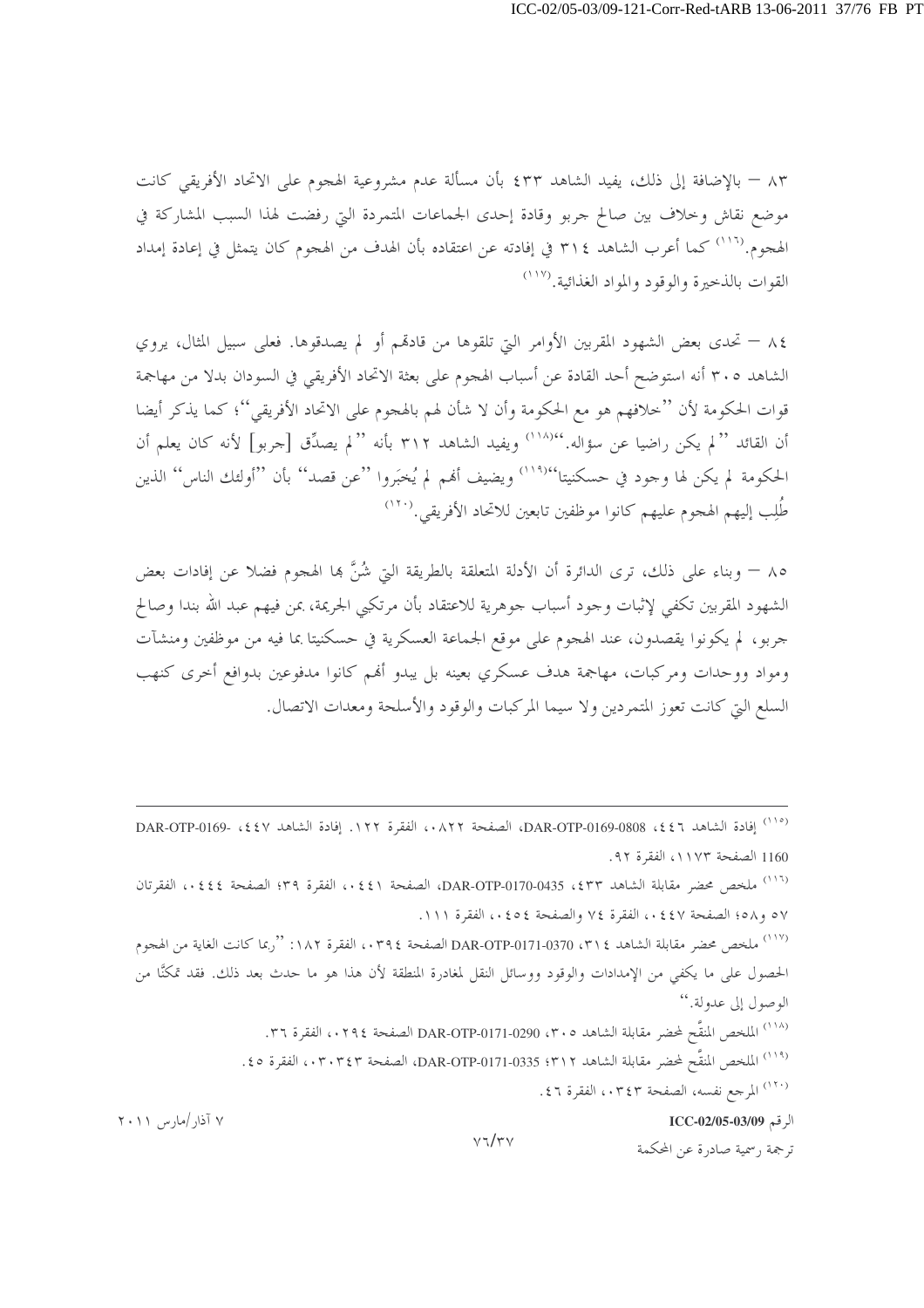٨٦ – وفي ضوءٍ ما سبقٍ، ترى الدائرة أن هناك أدلة كافية لإثبات وجود أسباب جوهرية للاعتقاد بأن مرتكبي الجريمة، بمن فيهم عبد الله بندا وصالح جربو ، لم يقصدوا جعل موظفي بعثة الاتحاد الأفريقي في السودان ومنشآها وموادها ووحداها ومركباها المرابطة في حسكنيتا هدفا للهجوم الذي شَنّوه في ٢٩ أيلول/سبتمبر ٢٠٠٧ فحسب بل كانوا على علم أيضا بالظروف الوقائعية التي تثبت تمتعهم بالحماية في جميع الأوقات ذات الصلة بالهجوم الذي وقع في ٢٩ أيلول/سبتمبر ٢٠٠٧.

٨٧ – واستنادا إلى ما تقدَّم، اقتنعت الدائرة بأن هناك أدلة كافية لإثبات وجود أسباب جوهرية للاعتقاد بأن الجريمة المنسوبة بموجب التهمة ٢ قد ارتُكِبت.

٤ - التهمة ١: استعمال العنف ضد الحياة

٨٨ – ينسب المدعى العام إلى عبد الله بندا وصالح جربو ، في التهمة ١، عملا بالمادة ٢(٢)(هـــ)(١) من النظام الأساسي ما يلي:

في ٢٩ أيلول/سبتمبر ٢٠٠٧، في موقع الجماعة العسكرية في حسكنيتا في قرية حسكنيتا، بمحلية أم كدادة في ولاية شمال دارفور، بالسودان، وفي سياق نزاع مسلح داخلي وفيما يقترن به، هاجم **بندا وجوبو**، بالاشتراك مع الجماعة المنشقة عن حركة العدل والمساواة وقوات جيش تحرير السودان — فصيل الوحدة وجيش تحرير السودان — فصيل عبد الشافي الواقعة تحت قيادتمما وسيطرقمما، وإذ كانا يتصرفان بموجب حطة مشتركة وأوامر أصدراها، وبالاشتراك مع قواقمما، موقع الجماعة العسكرية في حسكنيتا وقتلا اثني عشر (١٢) موظفا من موظفي حفظ السلام التابعة لبعثة الاتحاد الأفريقي في السودان وشرعا في قتل ثمانية (٨) من موظفي حفظ السلام التابعين لبعثة الاتحاد الأفريقي في السودان علما بألهم كانوا (١) موظفين مستخدمين في مهمة من مهام حفظ السلام أنشئت عملا بميثاق الأمم المتحدة و(٢) لم يكونوا يشاركون في الأعمال الحربية مشاركة فعلية ولذا كانوا يستحقون الحماية التي توفر للمدنيين بموحب القانون الدولي للمنازعات المسلحة مرتكبين بذلك جريمة تشكل انتهاكا للمواد ٢١٨(ج)(١) و٢١٥(٣)(أ) و٢٥(٣)(و) من نظام روما الأساسي. (١٢١)

الرقم ICC-02/05-03/09

ترجمة , سمية صادرة عن المحكمة

<sup>.</sup> ٤٣١) ICC-02/05-03/09-79-Red (١٢١)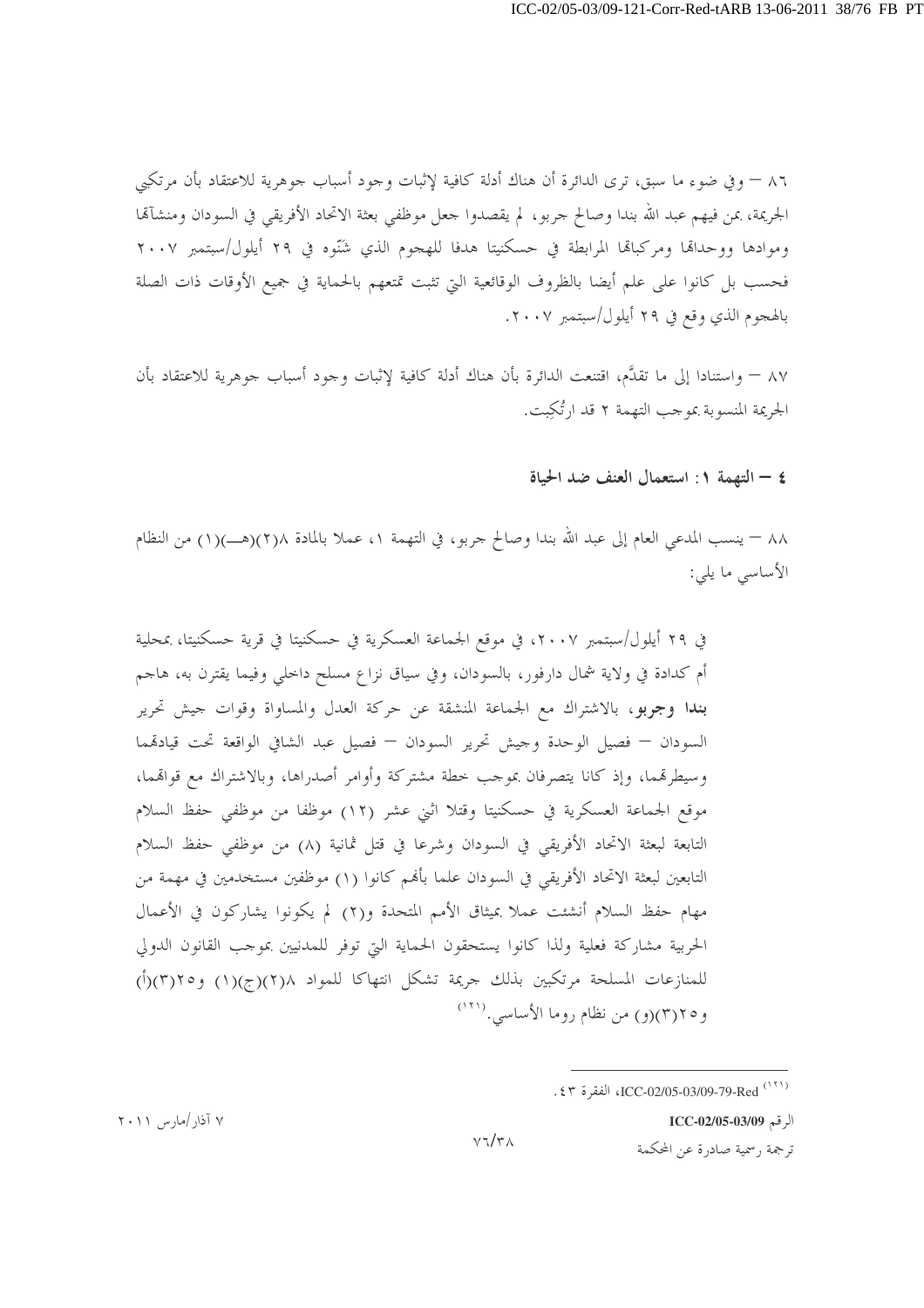$\mathcal{L} = \{ \forall i \in \mathbb{Z} \mid \exists i \in \mathbb{Z} \}$  الأ $\mathcal{L} = \mathcal{L}$ 

٨٩ – تقتضى أركان الجرائم توافر الأركان الموضوعية التالية لإثبات وقوع الجريمة المنصوص عليها في المادة ١/(٣)(ج)(١)–١ من النظام الأساسي: (١) أن يقتل مرتكب الجريمة شخصا أو أكثر؛ (٢) أن يكون هذا الشخص أو الأشخاص إما عاجزين عن القتال، أو مدنيين أو مسعفين أو رجال دين ممن لم يشاركوا فعلا في القتال.

٩٠ – يُدَّعى في عريضة الاقمام أن عشرة من حفظة السلام التابعين لبعثة الاتحاد الأفريقي في السودان قَتِلوا بإطلاق النار عليهم فيما فارق اثنان آحران الحياة لاحقا متأثرين بما لحق بمما من إصابات في أثناء الهجوم. وحفظة السلام الذين لقوا مصرعهم هم: الرائد [غوالاتلهي] تيرو (من بوتسوانا) وبالا محمد (من نيجيريا) ومارتن ماتياس (من نيجيريا) وهارونا بيتر (من نيجيريا) ودنيا أودو (من نيجيريا) وصامويل أوركوبا (من نيجيريا) وجون دوغارا (من نيجيريا) وتايو آلاوو (من نيجيريا) وعثمان صالح (من نيجيريا) ودنجوما ماداكي (من نيجيريا) ومايورو كيبيه (من السنغال) وإبراهيم دياغانيه (من مالي).(<sup>١٢٢)</sup>

٩١ – ويُلَّعي في عريضة الاقمام أيضا أن ''نحو ثمانية من موظفي الاتحاد الأفريقي [مُعدَّل لغرض التمويه] أصيبوا بجروح بالغة جراء الهجوم'' وأفمم ''ما كانوا لينجوا من الهجوم لولا المساعدة التي تلقوها بعد مغادرة القوات التابعة للجماعة المنشقة عن حركة العدل والمساواة وجيش تحرير السودان — فصيل الوحدة المكان''.('''') ويرى المدعى العام أن الإصابات التي لحقت بمؤلاء المجني عليهم كانت خطيرة إلى حد يكفي لاعتبار السلوك الذي أفضى إليها شروعا في القتل. وعليه، يوجِّه المدعى العام إلى المشتبه بمما قممة الشروع في القتل فيما يتعلق بمذه الإصابات، عملا بالمادتين ١(٢)(ج)(١) و٢(٣)(و) من النظام الأساسي.

٩٢ — يمكن اعتبار حقيقة كون موظفين تابعين لبعثة الاتحاد الأفريقي في السودان قُتِلوا في أثناء الهجوم وعددهم وهوياهم إحدى الوقائع المتفق عليها بين المدعى العام والدفاع. فضلاً عن ذلك، تود الدائرة التشديد على أن

. ١٠٢) ICC-02/05-03/09-79-Red (١٢٣)

الرقم ICC-02/05-03/09

ترجمة , سمية صادرة عن المحكمة

۷ آذار /مارس ۲۰۱۱

 $V7/r9$ 

<sup>(&</sup>lt;sup>١٢٢)</sup> ICC-02/05-03/09-79-Red<sup>(١٢٢)</sup>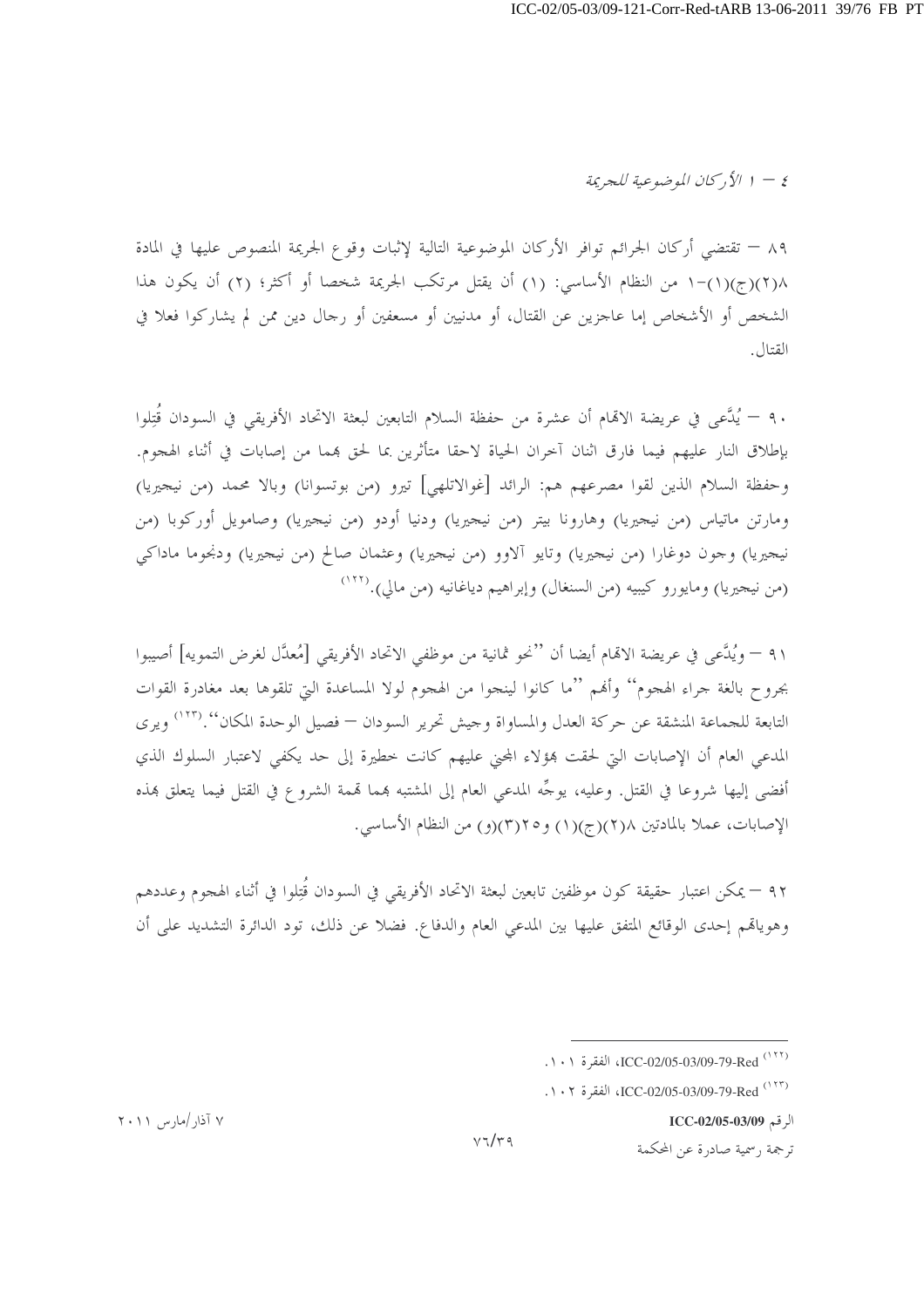تلك الوفيات نَشَرها على نطاق واسع لا الاتحاد الأفريقي<sup>(١٢٤)</sup> فحسب بل منظمات دولية حكومية <sup>(١٢٥</sup>) والصحافة العالمية<sup>(١٢٦)</sup> أيضا كما تَدُلُّ على ذلك الأدلة التي قدمها المدعى العام في قضية أبي قردة وهذه القضية كلتيهما. فضلاً عن ذلك، يتضمن عدد من إفادات الشهود عدة إشارات محددة إلى المحنى عليهم وعددهم<sup>(١٢٧)</sup> وهوياهم ٬۱۲۸٬ وكذلك تفاصيل الظروف التي قُتِل فيها بعضهم أو أصيب على يد المهاجمين.(۱۲۹٬

٩٣ – وبناء على ذلك، اقتنعت الدائرة بأن هناك أسبابا جوهرية للاعتقاد بأن غوالاتلهيين، وبالا محمد، ومارتن ماتياس، وهارونا بيتر، ودنيا أودو، وصامويل أوركوبا، وجون دوغارا، وتايو آلاوو، وعثمان صالح، ودنجوما ماداكي، ومايورو كيبيه، وإبراهيم دياغانيه، إما قُتِلوا في أثناء الهجوم على موقع الجماعة العسكرية في حسكنيتا أو فارقوا الحياة في أعقابه جراء الجروح البليغة التي أصيبوا بما في أثناء الهجوم.

<sup>(١٢٤)</sup> البيان الصحفي الصادر عن الاتحاد الأفريقي في ٢ تشرين الأول/أكتوبر DAR-OTP-0158-0011 ، ٢٠٠٧؛ البيان الصحفي الصادر عن الاتحاد الأفريقي في ٣٠ أيلول/سبتمبر ٢٠٠٧، DAR-OTP-0158-0010.

<sup>(١٢٥)</sup> نشرة الأخبار الصادرة عن العملية المختلطة للاتحاد الأفريقي والأمم المتحدة في دارفور (يوناميد)، أيار/مايو ٢٠٠٨، العدد 0 \، DAR-OTP-0152-230 الصفحة ٢٣١،، الذي نُشِرت فيه قائمة بأسماء حفظة السلام العشرة الذين قتلوا في الهجوم. مجلس الأمن التابع للأمم المتحدة، ٨ تشرين الأول/أكتوبر ٢٠٠٧، تقرير الأمين العام عن نشر عملية الاتحاد الأفريقي والأمم المتحدة المختلطة في دارفور، DAR-OTP-0157-1318 الصفحة ١٣٢٢، الفقرة ١٩.

<sup>(١٢٦)</sup> نشرة أخبار قناة إي بي سي (ABC)، ١ تشرين الأول/أكتوبر ٢٠٠٧، DAR-OTP-0154-0352؛ موقع أوول أفريكا ( All Africa)، أزمة دارفور، وفاة الرائد تيرو من قوات الدفاع البوتسوانية أثناء عمله في بعثة دارفور، ٩ تشرين الأول/أكتوبر ٢٠٠٧، DAR-OTP-0154-0339، الفقرات ١ و٢ و٤٧ وكالة أنباء رويترز، ''مقتل ١٠ جنود من قوات الاتحاد الأفريقي وفقدان العشرات''، ٣٠ أيلول/سبتمبر ٢٠٠٧، DAR-OTP-0154-0366؛ موقع سي إن إن دوت كوم (CNN.com)، ''متمردون يقتحمون قاعدة لقوات حفظ السلام في دارفور ويقتلون ١٢ جنديا، DAR-OTP-0158-0004.

(١٢٧) إفادة الشاهد DAR-OTP-0166-0021 ، ٣٢٦ الصفحة ١٠٠٢، الفقرة ٣٢.

(<sup>١٢٨)</sup> إفادة الشاهد DAR-OTP-0165-0352 ، ٣٥٥ الصفحة ٠٣٦٢، الفقرتان ٦٣ و ٢٤.

<sup>(١٢٩)</sup> إفادة الشاهد DAR-OTP-0165-0352 ، ٣٥٥ الصفحة ٠٣٦٢، الفقرة ٦٤. إفادة الشاهد DAR-OTP-0165-0489، الصفحة ٥٠٤، الفقرتان ٧٥ و٧٦ والصفحتان ٠٥٠٧ و٥٠٩، الفقرات ٩٦ و١٠١ إلى ١٠٥. إفادة الشاهد DAR- ،٤٤٦ OTP-0169-0808 الصفحة ٠٨٢٤، الفقرتان ١٤١ و١٤٢ و١٤٥ إذ انظر أيضا DAR-OTP-0169-0825، الفقرة ١٤٨. إفادة الشاهد ٢١٥، 1159-DAR-OTP-0164 الصفحة ١١٧٣، الفقرة ٥٨.

 $v\tau/\epsilon$ .

الرقم ICC-02/05-03/09

ترجمة , سمية صادرة عن المحكمة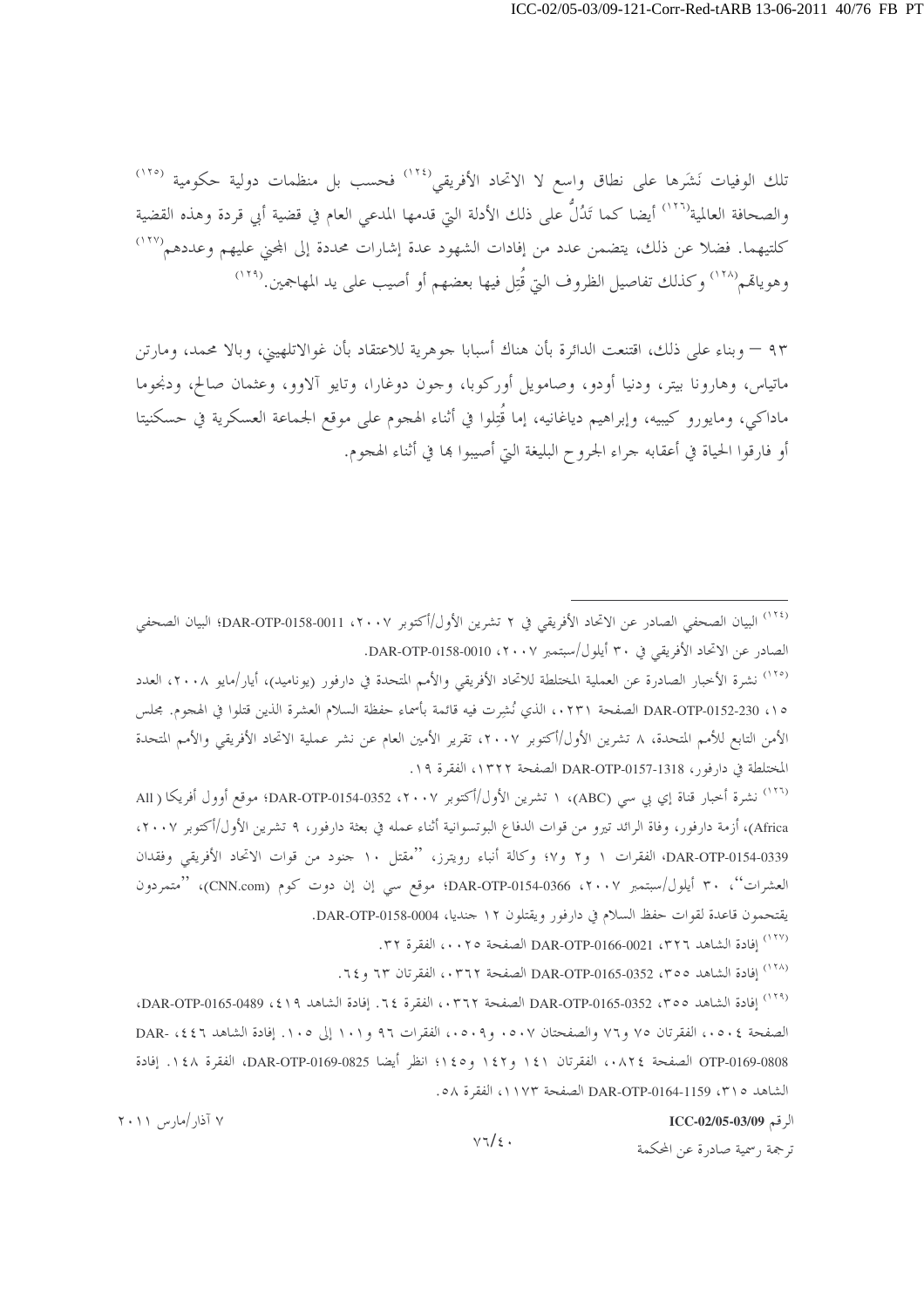٩٤ – ويتعين اعتبار حقيقة أن بعض موظفي بعثة الاتحاد الأفريقي في السودان أصيبوا بجروح بليغة إحدى الوقائع المتفق عليها بين المدعي العام والدفاع. فقد تناقل الاتحاد الأفريقي<sup>٬۱۳۰</sup>٬ ومنظمات دولية حكومية أخرى<sup>(١٣١)</sup> والصحافة العالمية<sup>(١٣٢)</sup> أيضا على نطاق واسع أيضا خبر الجروح التي أصيب هما أولئك الأشخاص. كما أشار عدد من الشهود في إفاداقمم إلى الظروف التي أصيب فيها بعض هؤلاء الأشخاص.<sup>(١٣٣)</sup> وبعض هؤلاء الشهود أنفسهم أصيبوا بجروح في موقع الجماعة العسكرية في حسكنيتا.<sup>(١٣٤)</sup>

٩٥ – اقتنعت الدائرة استنادا إلى الأدلة بأن هناك أسبابا جوهرية للاعتقاد بأن موظفي بعثة الاتحاد الأفريقي في السودان الثمانية المعنيين أصيبوا بالفعل بجروح بليغة في أثناء الهجوم وفي سياقه. ولكي تقتنع الدائرة بأن تلك الإصابات تشكِّل جريمة الشروع في القتل، يتعين عليها أن تخلص إلى أن هناك أسبابا جوهرية للاعتقاد بأن تلك الإصابات تبلغ مبلغ الشروع في القتل بموجب المادتين ٢(٨)(ج)(١) و ٢٥(٣)(و). وتلاحظ الدائرة أن المادة ٢٥ تحدِّد أشكالا عدة للمسؤولية الجنائية الفردية. بيد أن الدائرة تذكِّر بالحكم الصادر في قضية كاتانغا بأن

<sup>(١٣٠)</sup> البيان الصحفي الصادر عن الاتحاد الأفريقي في ٢ تشرين الأول/أكتوبر DAR-OTP-0158-0011 ، ٢٠٠٧؛ البيان الصحفي الصادر عن الاتحاد الأفريقي في ٣٠ أيلول/سبتمبر ٢٠٠٧، DAR-OTP-0158-0010.

<sup>(١٣١)</sup> نشرة الأخبار الصادرة عن العملية المختلطة للاتحاد الأفريقي والأمم المتحدة في دارفور (يوناميد)، أيار/مايو ٢٠٠٨، العدد ١٥، DAR-OTP-0152-231، الذي نُشِرت فيه أسماء حفظة السلام العشرة الذين قتلوا في الهجوم. مجلس الأمن التابع للأمم المتحدة، ٨ تشرين الأول/أكتوبر ٢٠٠٧، تقرير الأمين العام عن نشر عملية الاتحاد الأفريقي والأمم المتحدة المختلطة في دارفور، DAR-OTP-0157-1322، الفقرة ١٩.

<sup>(١٣٢)</sup> نشرة أخبار قناة إي بي سي (ABC)، ١ تشرين الأول/أكتوبر ٢٠٠٧، DAR-OTP-0154-0352؛ موقع أوول أفريكا ( All Africa)، أزمة دارفور، وفاة الرائد تيرو من قوات الدفاع البوتسوانية أثناء عمله في بعثة دارفور، ٩ تشرين الأول/أكتوبر ٢٠٠٧، DAR-OTP-0154-0339، الفقرات ١ و٢ و٤٧ وكالة أنباء رويترز، ''مقتل ١٠ جنود من قوات الاتحاد الأفريقي وفقدان العشرات''، ٣٠ أيلول/سبتمبر ٢٠٠٧، DAR-OTP-0154-0366؛ موقع سي إن إ، دوت كوم (CNN.com)، ''متمردون يقتحمون قاعدة لقوات حفظ السلام في دارفور ويقتلون ١٢ جنديا، DAR-OTP-0158-0004.

(<sup>١٣٣)</sup> إفادة الشاهد DAR-OTP-0165-0352 ، ٣٥٥ الصفحة ٠٣٦٢، الفقرة ٢٤. إفادة الشاهد DAR-OTP-0165-0489، الصفحة ٥٠٤، الفقرات ١٠٢ إلى ١٠٥. إفادة الشاهد DAR-OTP-0169-0808 ،٤٤٦ الصفحة ٠٨٢٤، الفقرات ١٤١ و١٤٢ و١٤٥؛ انظر أيضا الصفحة ٠٨٢٥، الفقرة ١٤٨. إفادة الشاهد ١٤٩، DAR-OTP-0165-0489 الصفحة ٥٠٥، الفقرتان ٧٥ ٧٦؛ انظر أيضا الصفحات ٥٠٧. إلى ٥٠٩.، الفقرات ٩٦ و١٠١ إلى ١٠٣ و١٠٥. إفادة الشاهد ٣١٥، DAR-OTP-0164-1159 الصفحة ١١٧٣، الفقرة ٥٨.

(<sup>١٣٤)</sup> إفادة الشاهد DAR-OTP-0169-0808 ، \$٤٤٦، الصفحة ١٤٨٠، الفقرة ١٤٨؛ انظر أيضا الصفحة ١٨٢٠، الفقرتان ١٠٤ و ١٠٥. إفادة الشاهد DAR-OTP-0165-0381 ٤١٦ الصفحة ٠٣٩١، الفقرة ٤٤.

 $V7/\epsilon$ 

الرقم ICC-02/05-03/09

ترجمة , سمية صادرة عن المحكمة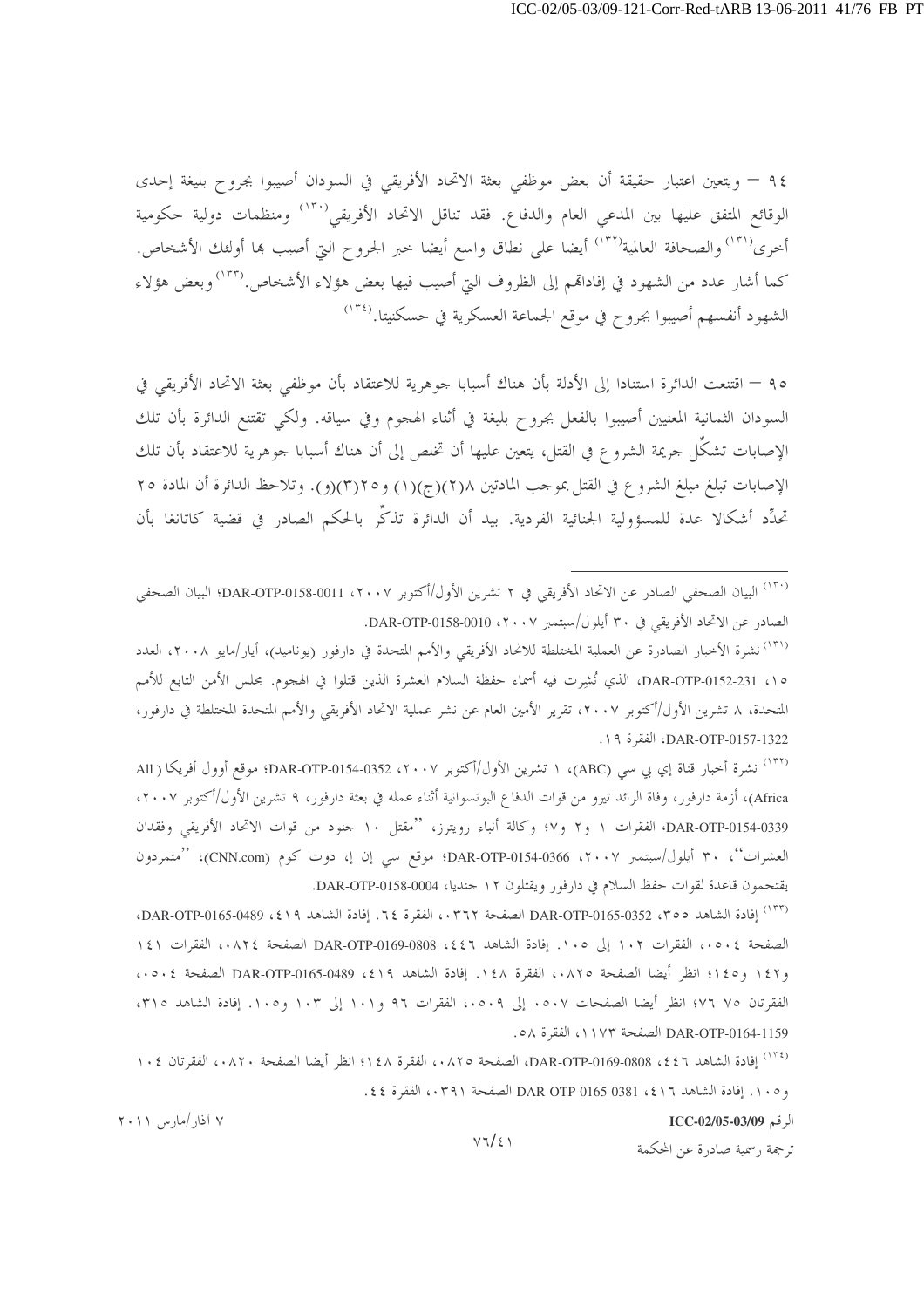''الشروع في ارتكاب جريمة هو في حد ذاته جريمة.''<sup>١٣٥)</sup>' لذا ستنظر الدائرة في الادعاءات التي سيقت بموجب المادة ٢٥(٣)(و) من النظام الأساسي في سياق الجرائم المنسوبة في التهمة ١.

٩٦ – تنص الجملة الأولى من المادة ٢٥(٣)(و) من النظام الأساسي على أن الشخص يُسأل جنائيا ويكون عرضة للعقاب عن أية جريمة تدخل في اختصاص المحكمة في حال قيام هذا الشخص"بالشروع في ارتكاب الجريمة عن طريق اتخاذ إجراء يبدأ به تنفيذ الجريمة بخطوة ملموسة، ولكن لم تقع الجريمة لظروف غير ذات صلة بنوايا الشخص''. لذا من الأهمية الحاسمة عند النظر فيما إذا كان يمكن وصف الجريمة بألها جريمة شُرع في ارتكاهِا (أو ''جريمة غير تامة'') البتُّ فيما إذا كان سلوك مرتكب الجريمة كافيا لإحداث الجريمة المعنية باعتبارها تَبَعةُ لمسلكه. وتقتضي هذه الكفاية أن يكون من شأن سلوك مرتكب الجريمة أن يسفر في المسار العادي للأحداث عن إتمام ارتكاب الجريمة لولا أن ظروفا حارجة عن إرادة مرتكب الجريمة قد طرأت.

٩٧ – ويقتضى الشروع في ارتكاب جريمة أن يكون سلوك مرتكب الجريمة قد بلغ مرحلة أشد يقينا وجدية تتجاوز مجرد التحضير . ويتبين هذا من احتيار واضعي النظام الأساسي عبارة ''خطوة ملموسة'' باعتبارها شرطا أساسيا لإثبات الشروع على النحو المنصوص عليه في المادة ٢٥(٣)(و) من النظام الأساسي.

٩٨ – استقر رأي الدائرة على أن سلوك المهاجمين في سياق الهجوم على موقع الجماعة العسكرية في حسكنيتا كان من طبيعة تجعل من الممكن اعتبار الإصابات التي لحقت بموظفى بعثة الاتحاد الأفريقي في السودان الثمانية شروعًا في القتل وفقًا للمعنى الوارد في المادتين ٢(٢)(ج)(١) و٢(٣)(و) من النظام الأساسي. إذ أن هذه الإصابات نتجت عن السلوك نفسه الذي أفضى إلى وفاة حفظة السلام الاثني عشر الآخرين المذكورين  $\left(1^{177}\right)$ 

٩٩ – تحيط الدائرة علما بادعاء المدعي العام أن موظفي بعثة الاتحاد الأفريقي في السودان الثمانية كُتِبت لهم النجاة لأفمم أُسعِفوا بسرعة ''بعد مغادرة الجماعة المنشقة عن حركة العدل والمساواة وحركة جيش تحرير السودان — فصيل الوحدة المكان''. ويدحل هذا البيان، باعتباره بيانا وقائعيا واردا في عريضة الاتمام، في نطاق الاتفاق المبرم بين المدعى العام والدفاع وبالتالي يحق للدائرة ممارسة سلطتها التقديرية واعتباره مُثبَتا لأغراض

(١٣٦) انظر الفقرة ٢٤ أعلاه.

الرقم ICC-02/05-03/09

ترجمة , سمية صادرة عن المحكمة

<sup>(</sup>١٣٥) ICC-01/04-01/07-717 الفقرة ٤٦٠).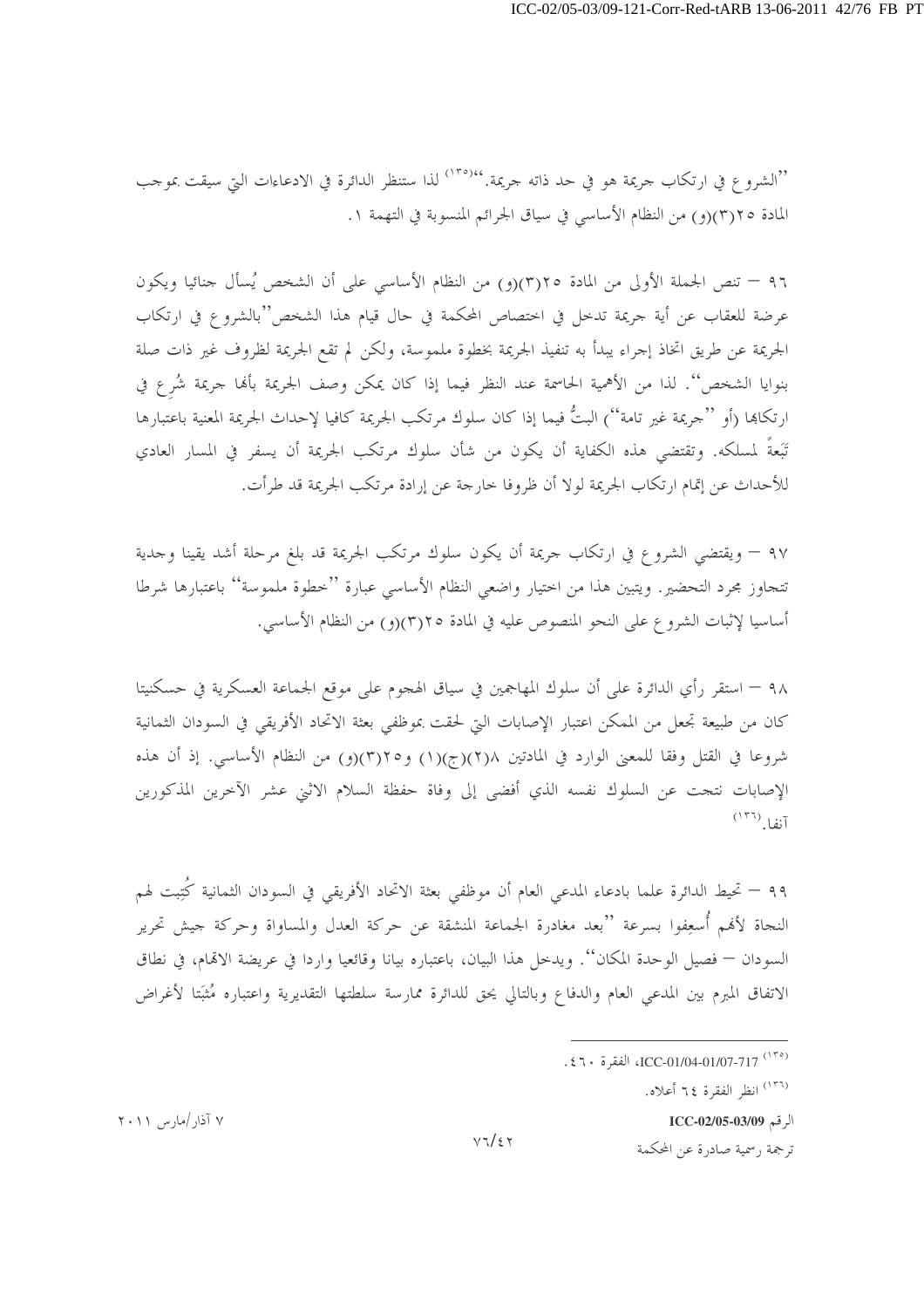اعتماد التهم. وتلاحظ الدائرة أن تقديم المساعدة الطبية إلى الجرحي من قِبل شخص غير الشخص المسؤول عن إلحاق الإصابات يعتبر، بكافة المقاييس، ظرفًا خارجًا عن إرادة مرتكب الجريمة.

١٠٠ – واستنادا إلى التعليل المنطقي المذكور فيما سبق، اقتنعت الدائرة بأن هناك أسبابا جوهرية للاعتقاد بأن [معدَّل لغرض التمويه]، و[معدَّل لغرض التمويه]، و[معدَّل لغرض التمويه]، و[معدَّل لغرض التمويه]، و[معدَّل لغرض التمويه]، و[معدَّل لغرض التمويه]، و[معدَّل لغرض التمويه]، و[معدَّل لغرض التمويه] أصيبوا في أثناء الهجوم بجروح خطيرة إلى حد يكفي لاعتبار السلوك الذي تسبب في حدوثها ''شروعا في القتل'' وفقا للمعنى الوارد في المادتين ١(٢)(ج)(١) و٢(٣)(و) من النظام الأساسي.

١٠١ – وفيما يتعلق بالركن الموضوعي الثاني لجريمة استعمال العنف ضد الحياة المتمثل في القتل المنصوص عليها في المادة ١(٢)(ج)(١) (سواءً ارتُكِبت أم شُرع في ارتكاها)، يتعين إثبات أن المحنى عليهم لم يكونوا يشاركون مشاركة فعلية في الأعمال الحربية وقت وقوع الجريمة.

١٠٢ – لاحظت الدائرة في قرار أبي قردة أن الموظفين المستخدمين في مهمات حفظ السلام يتمتعون، بموجب النظام الأساسي، بالحماية من الهجمات ما لم وما داموا لم يشاركوا مشاركة مباشرة في الأعمال الحربية أو في الأنشطة ذات الصلة بالقتال. وخلصت أيضا إلى أن هذه الحماية لا تتوقف إذا لم يستخدم هؤلاء الأشخاص القوة المسلحة إلا ممارسةً لحقهم في الدفاع عن النفس وأن أي بَتٍّ فيما إذا كان شخص ما يشارك مشاركة مباشرة في الأعمال الحربية ينبغي أن يجري في كل حالة على حدة.(١٣٧) وتعيد الدائرة تأكيد هذه الاستنتاجات لأغراض هذا القرار .

١٠٣ – تذكِّر الدائرة بالاستنتاجات التي خلصت إليها في موضع سابق من هذا القرار من أن هناك أسبابا جوهرية للاعتقاد بأن بعثة الاتحاد الأفريقي في السودان بعثة لحفظ السلام أنشئت وفقا لميثاق الأمم المتحدة وألها كانت محايدة وأنه لم يكن مسموحا لموظفيها باستخدام القوة إلا دفاعا عن النفس وأن موظفي البعثة كانوا يستحقون الحماية التي توفَّر للمدنيين في جميع الأوقات ذات الصلة بمذه القضية.(١٣٨) فضلا عن ذلك، تذكِّر الدائرة باستنتاجاها السابقة بأن ما من أدلة توحي بأن موظفي بعثة الاتحاد الأفريقي في السودان شاركوا قبل

الرقم ICC-02/05-03/09

ترجمة , سمية صادرة عن المحكمة

ICC-02/05-02/09-243-Red<sup>(۱۳۷)</sup>

<sup>(&</sup>lt;sup>١٣٨)</sup> انظر الفقرة ٦٣ أعلاه.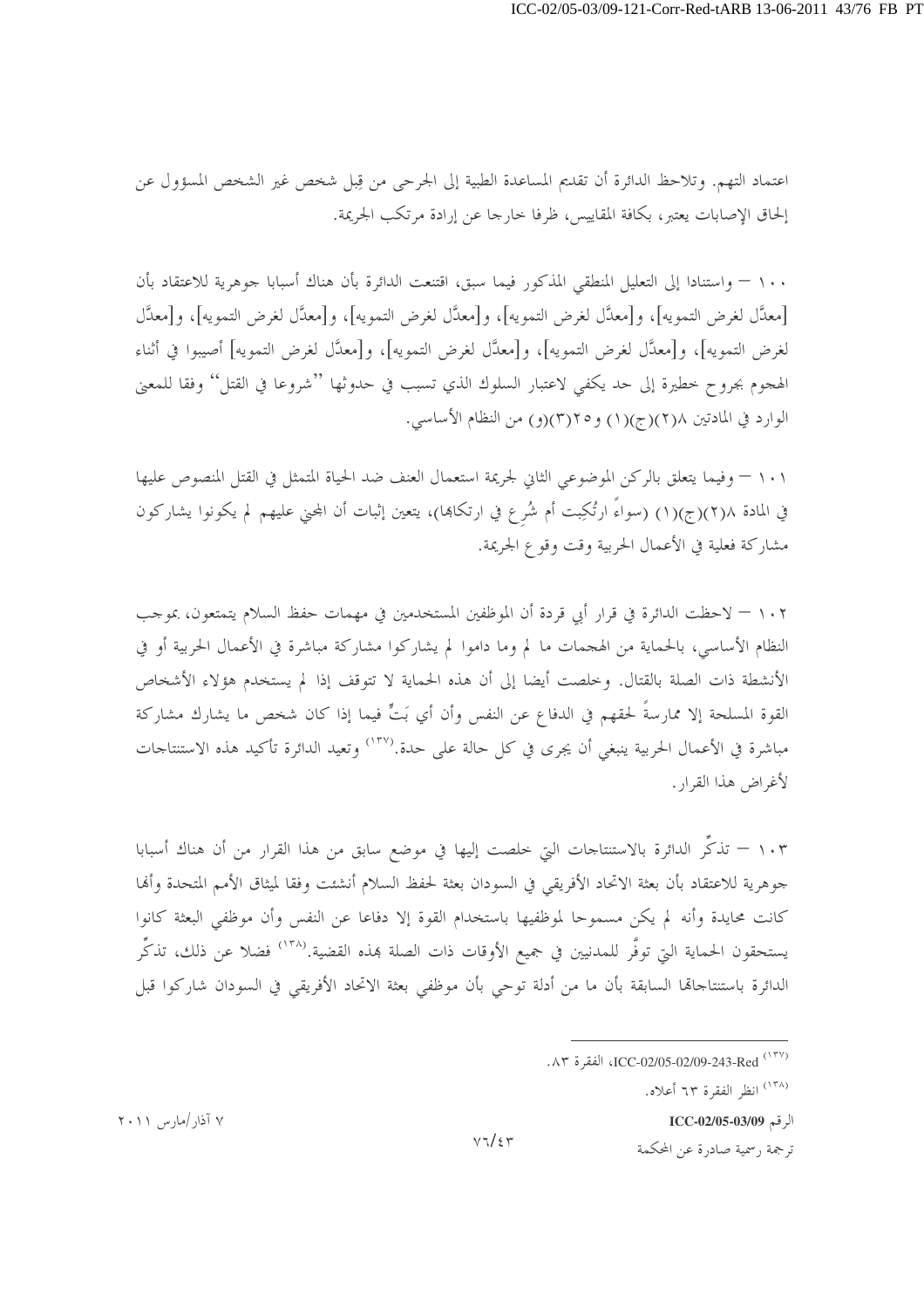الهجوم أو وقت وقوعه مشاركة مباشرة في الأعمال الحربية أو استخدموا القوة في غير الدفاع عن النفس.<sup>(۱۳۹</sup>) على العكس من ذلك، توفر الأدلة المقدمة في القضية التي نحن بصددها للدائرة أسبابا جوهرية للاعتقاد بأن موظفى بعثة الاتحاد الأفريقي في السودان، حينما وُجهوا بالعداوة من حانب مختلف الجماعات المتمردة، قلصوا أنشطتهم وأسرعوا إلى الاستجابة لرغبات المتمردين من أحل تجنب أي نوع من النزاع معهم.<sup>(١٤٠</sup>)

١٠٤ – وعلى هذا الأساس، اقتنعت الدائرة بأن هناك أسبابا حوهرية للاعتقاد بأن الأفراد الذين قَتِلوا وأصيبوا بجروح بليغة (ترقى إلى مرتبة الشروع في القتل) في سياق الهجوم على موقع الجماعة العسكرية في حسكنيتا كانوا يتمتعون بالحماية التي تُوفُّر للأشخاص الذين لا يشاركون في الأعمال الحربية مشاركة فعلية وفقا للمعنى الوارد في المادة ٢(٢)(ج)(١) من النظام الأساسي.

٤ – ٢ الركن الذاتي للجريمة

١٠٥ – يُشترَط لإثبات وقوع الجريمة بموجب المادة ٢(٢)(ج)(١) من النظام الأساسي أن يكون مرتكب الجريمة على علم بالظروف الوقائعية التي تثبت صفة المحيي عليهم باعتبارهم أشخاصا لا يشاركون في الأعمال الحربية مشاركة فعلية.

١٠٦ – وكما سبق لهذه الدائرة أن أفادت، فيما يتعلق بالركن الذاتي لجرائم الشروع في القتل، في قرار آخر غير هذا القرار فإن ''الشروع في ارتكاب جريمة هو جريمة لم تكتمل أركافما الموضوعية بينما اكتملت أركافما الذاتية''.<sup>(٤١)</sup> لذا لن يُميَّز في تقييم الأركان الذاتية فيما يتصل بجرائم القتل بين ما إذا كانت قد ارتكبت فعلا أم شُرع في ارتكاها.

١٠٧ — تذكُّر الدائرة بالأساس المنطقى المتَّبع والأدلة المُستشهَد بما في هذا القرار وهي (١) أن بعثة الاتحاد الأفريقي في السودان كانت معروفة عموما بحيادها ونزاهتها؛ (٢) لا توجد تقارير عن ارتكاب موظفيها أي اعتداءات؛ (٣) أن موقع الجماعة العسكرية كانت له شارات واضحة وعلامات ممَّةٍ ة؛ (٤) أن موظفي بعثة

- <sup>(۱۳۹)</sup> انظر الفقرة ۷۵ أعلاه.
- (<sup>١٤٠)</sup> انظر الفقرة ٧٣ أعلاه.
- (121) ICC-01/04-01/07-717 الفقرة ٤٦٠.

الرقم ICC-02/05-03/09

ترجمة , سمية صادرة عن المحكمة

۷ آذار /مارس ۲۰۱۱

 $V7/\epsilon$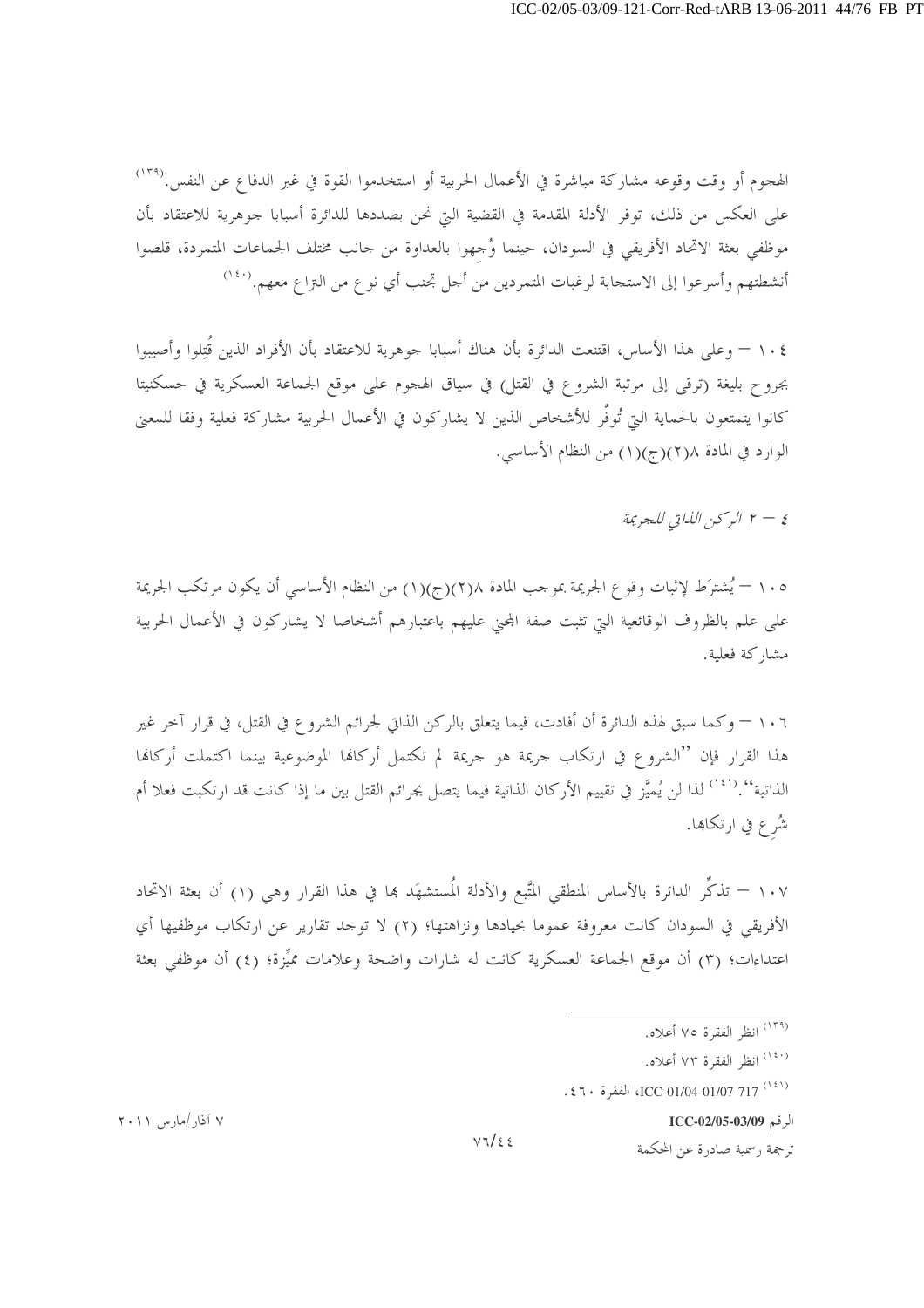الاتحاد الأفريقي في السودان المرابطين في موقع الجماعة العسكرية في حسكنيتا كانوا يرتدون زيا حاصا ومميَّزا يحمل شارة البعثة، ما كان يميِّزهم بوضوح عن الأفراد المنتمين إلى أي من أطراف التزاع.<sup>(١٤٢)</sup> وتذكِّر أيضا بالتصريحات المدعى ألها صدرت عن صالح جربو قبل الهجوم التي تشير إلى أن المشتبه بمما كانا على علم بأن هدف الهجوم المزمع كان مجمع بعثة الاتحاد الأفريقي في السودان وألهما كانا يقصدان أن يكون المحمع هدف هذا الهجوم.<sup>(١٤٣)</sup> لذا اقتنعت الدائرة بأن هناك أدلة كافية لإثبات وجود أسباب جوهرية للاعتقاد بأن المهاجمين، بمن فيهم عبد الله بندا وصالح حربو، كانوا على علم بالظروف الوقائعية التي تثبت أن مَنْ قُتِلوا أو أصيبوا بجروح بليغة (ترقى إلى مرتبة الشروع في القتل) كانوا يتمتعون بالصفة التي تُمنَح لمن لا يشاركون في الأعمال الحربية مشاركة فعلية.

١٠٨ – واستنادا إلى ما سبق، اقتنعت الدائرة بأن هناك أسبابا جوهرية للاعتقاد بأن الركن الذاتي (القصد المحدد) للجريمة المنصوص عليها في المادة ٢(٢)(ج)(١) - ١ من النظام الأساسي قد استوفي.

١٠٩ – واستنادا إلى ما سبق، اقتنعت الدائرة بأن هناك أدلة كافية لإثبات وجود أسباب جوهرية للاعتقاد بأن الجريمة المنسوبة في التهمة ١ قد ارتُكت.

#### ٥ - التهمة ٣: النهب

١١٠ – يتهم المدعى العام عبد الله بندا وصالح جربو في التهمة ٣، عملا المادة ٢١/(٥)(هـــ)(٥) من النظام الأساسي بما يلي:

في ٢٩ أيلول/سبتمبر ٢٠٠٧، في موقع الجماعة العسكرية في حسكنيتا في قرية حسكنيتا، بمحلية أم كدادة في ولاية شمال دارفور، بالسودان، وفي سياق نزاع مسلح داخلي وفيما يقترن به، هاجم بندا وجربو، بالاشتراك مع الجماعة المنشقة عن حركة العدل والمساواة وقوات جيش تحرير السودان — فصيل الوحدة وجيش تحرير السودان — فصيل عبد الشافي الواقعة تحت قيادقمما

(<sup>١٤٣)</sup> انظ الفقرة ٨٦ أعلاه.

الرقم ICC-02/05-03/09

<sup>&</sup>lt;sup>(١٤٢)</sup> الملخص المنقَّح لمحضر مقابلة الشاهد DAR-OTP-0171-0335 ، ٣١٢ الصفحة ٣٦١، الفقرة ١٥٢؛ ملخص محضر مقابلة الشاهد ٤٣٣، DAR-OTP-0170-0435، الصفحة ٥٨، الفقرة ١٣١.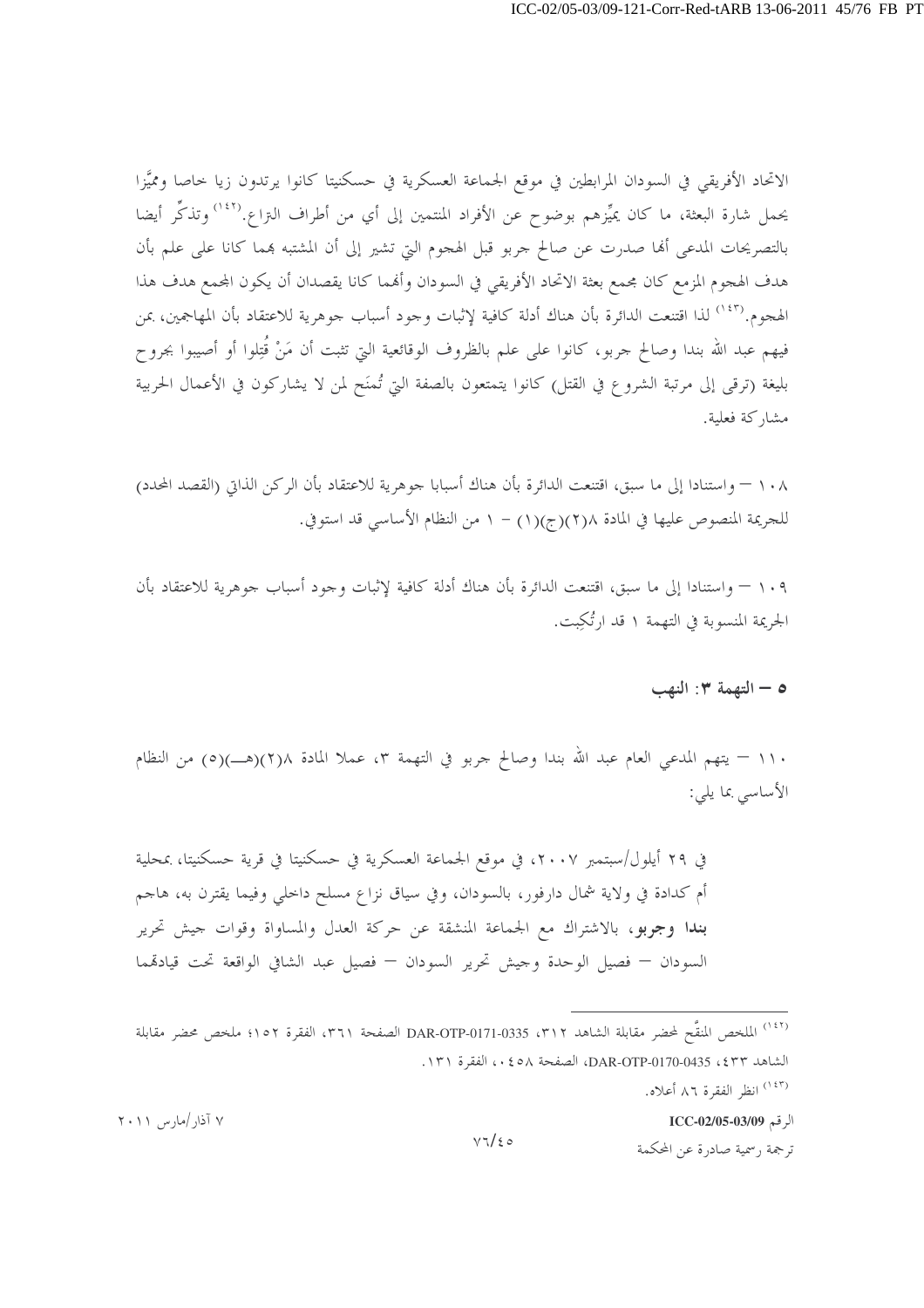وسيطرقمما، وإذ كانا يتصرفان بموجب حطة مشتركة وأوامر أصدراها، وبالاشتراك مع قواقمما، موقع الجماعة العسكرية في حسكنيتا واستوليا على ممتلكات تابعة لبعثة الاتحاد الأفريقي في السودان ولموظفيها من بينها مركبات ومبردات وحواسيب وهواتف حلوية وأحذية وأزياء عسكرية ووقود وذحيرة وأموال لاستعمالها استعمالا حاصا أو شخصيا دون موافقة أصحاها'' مرتكبين بذلك جريمة تشكل انتهاكا للمادتين ٢١٨(هـــ)(و) و٢٥(٣)(أ) من النظام الأساسى. (١٤٤)

0 – ١ الأ رحمان الموضوعية للجريمة

١١١ – تقتضى *أركان الجرائ*م توافر الأركان الموضوعية التالية لكي يُشكِّل السلوكُ الجريمةَ المنصوص عليها في المادة ٢(٢)(هــ)(٥) من النظام الأساسي: (١) أن يستولى مرتكب الجريمة على ممتلكات معيَّنة؛ (٢) أن يكون الاستبلاء بدون موافقة المالك.

١١٢ – وبتحديد أكثر، يُدَّعى في عريضة الإقمام أن عبد الله بندا وصالح جربو وغيرهما من قادة وجنود قوات الجماعة المنشقة عن حركة العدل والمساواة وجيش تحرير السودان — فصيل الوحدة الواقعين تحت قيادقمما وسيطرقمما ''قاموا في أثناء الهجوم على مجمع بعثة الاتحاد الأفريقي في السودان بنهب موقع الجماعة العسكرية في حسكنيتا فمبا واسع النطاق'' واستولوا على ممتلكات لبعثة الاتحاد الأفريقي في السودان وعلى الممتلكات الشخصية لموظفي البعثة أو الأفراد الآخرين العاملين في موقع الجماعة العسكرية في حسكنيتا. وشملت الأصناف المستولى عليها ''حوالي ١٧ مركبة تمتلكها بعثة الاتحاد الأفريقي في السودان وذحائر وأسلحة من مستودع السلاح، وكميات كبيرة من الوقود، وأغذية، ومبردات، وحواسيب محمولة، وهواتف حلوية، وهواتف ساتلية من طراز ثريا، وآلات تصوير بالفيديو، وأزياء، ومجوهرات، وحشايا، وحقائب، وخيما وأموالا''. ولم تُرَدُّ أي من الأصناف المستولى عليها إلى مالكها الشرعي. (<sup>١٤٥</sup>)

١١٣ – تدعم الأدلة التي قدمها المدعى العام دعما كافيا الادعاءات القائلة بأن المهاجمين استولوا على كَمٍّ كبير من الممتلكات في موقع الجماعة العسكرية في حسكنيتا. ويذكر بعض الشهود أن القوات كانت تعاني نقصا في

الرقم ICC-02/05-03/09

ترجمة , سمية صادرة عن المحكمة

<sup>.</sup> ٤٤) ICC-02/05-03/09-79-Red الفقرة ٤٤.

<sup>(120)</sup> ICC-02/05-03/09-79-Red، الفقرة ٨٥، المرجع نفسه، الفقرات ١١١ إلى ١١٣.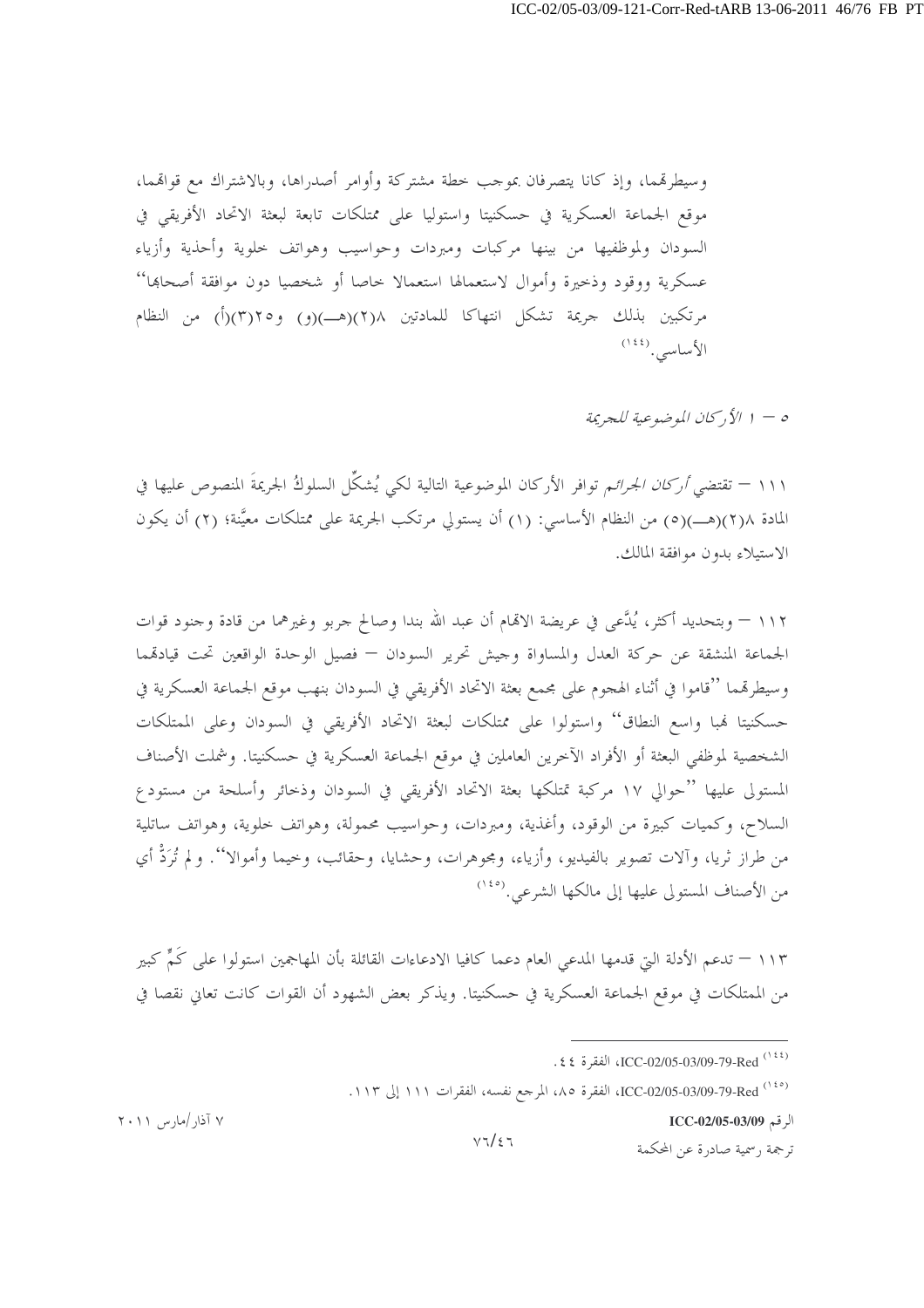الوقود والمعدات والغذاء في الفترة التي سبقت وقوع الهجوم مباشرة.<sup>(١٤٦)</sup> ويروي أحد الشهود أنه قيل له إن الغرض من الهجوم على الاتحاد الأفريقي في حسكنيتا هو ''الحصول على بعض السيارات''.<sup>(١٤٧</sup>) ويفيد معظم الشهود بوقوع نمب كبير في سياق الهجوم.<sup>(١٤٨)</sup> ويؤكد شهود تحديدا أنهم رأوا عبد الله بندا<sup>(١٤٩)</sup> وصالح حربو<sup>١٥٠</sup>) وحنودهما إما يستولون على الممتلكات في أثناء الهجوم<sup>(١٥١)</sup> أو يوزعون<sup>(١٥٢)</sup> الأشياء المملوكة لبعثة الاتحاد الأفريقي في السودان أو يبيعونها<sup>(١٥٢)</sup> أو ينتفعون بما<sup>(١٥٤)</sup> على نحو آخر في أعقاب الهجوم.

١١٤ – يذكر جميع الشهود في إفاداقمم دون استثناء تقريبا أن المركبات<sup>(١٥٥)</sup> والأزياء الرسمية<sup>(١٥٦)</sup> كانت من بين الممتلكات المستولى عليها. وثمة قدر من الاتساق أيضا في إفادات الشهود فيما يتعلق بأن أنواعا أخرى من

رد .<br>(<sup>١٤٦)</sup> الملخص المنقَّح لمحضر مقابلة الشاهد DAR-OTP-0171-0258 ، ٣٠٤ الصفحة ٠٢٧٠، الفقرة ٩٢. أقر الشاهد ٣٠٥ بأن الجماعات كانت تعانى ''نقصا في الغذاء والوقود'' وأنه ''أثناء الهجوم على مجمع الاتحاد الأفريقي، حصلنا على الكثير من الوقود'' (الملخص المنقَّح لمحضر مقابلة الشاهد ٣٠٥، DAR-OTP-0171-0290، الفقرة ٤١). .<br>(<sup>١٤٧)</sup> محضر مقابلة الشاهد 2\$2، DAR-OTP-0172-0252 الصفحة ٢٦٢،، الأسطر ٣٨١ إلى ٣٩٨. <sup>(١٤٨)</sup> الملخص المنقَّح لمحضر مقابلة الشاهد ٢٠٥، DAR-OTP-0171-0290، الصفحة ٢٢٩٤،، الفقرتان ٣٢ و٣٥. الملخص المنقَّح لمحضر مقابلة الشاهد DAR-OTP-0170-0435 ، \$ 0 × 0 × 0 ، الفقرة ١٠٦؛ الملخص المنقَّح لمحضر مقابلة الشاهد ٣١٢؛ DAR-OTP-0171-0335 الصفحة ٢٥٨، الفقرتان ١٣٤ و١٣٥. الملخص المنقَّح لمحضر مقابلة الشاهد DAR-OTP- ، ٤٤١ 0179-0105 الصفحة ١١٣،، الفقرة ٤٠. الملخص المنقَّح لمحضر مقابلة الشاهد 1 ٤٤، DAR-OTP-0179-0158 الصفحة ١٦٢، ، الفقرتان ١٦ و١٧. الملخص المنقَّح لمحضر مقابلة الشاهد ٣٠٧، DAR-OTP-0171-0308 الصفحة ٠٣١٤، الفقرتان ٤٦ و٤٧. <sup>(١٤٩)</sup> ملخص محضر مقابلة الشاهد DAR-OTP-0170-0435، \$٣٣، الفقرة ٥٤. <sup>(١٥٠)</sup> الملخص المنقَّح لمحضر مقابلة الشاهد DAR-OTP-0171-0308 ،۳۰۷ الصفحة ۰۳۲۲، الفقرة ۱۰۷. ملخص محضر مقابلة الشاهد pAR-OTP-0170-0435 ، \$ 23 ) . • { الصفحة ٤٤٣ ، ، الفقر ة ٥٣. (<sup>١٥١)</sup> الملخص المنقَّح لمحضر مقابلة الشاهد DAR-OTP-0171-0308 ،۳۰۷ الصفحة ۰،۳۱۳، الفقرة ٤٤. <sup>(١٥٢)</sup> الملخص المنقَّح لمحضر مقابلة الشاهد DAR-OTP-0170-0435 ، \$ 17 الصفحة ٤٤٣، الفقرة ٥٢. <sup>(١٥٢)</sup> الملخص المنقَّح لمحضر مقابلة الشاهد DAR-OTP-0171-0335-0352 . 1. الله علي ١٠٠؛ الصفحة ٣٥٢.، والصفحة ٢٥٨،، الفقرة ١٣٣. ملخص محضر مقابلة الشاهد ٤٣٣، 135،-170-DAR-OTP-0170 الصفحة ٤٥٧، الفقرتان ١٢٥  $.1779$ <sup>(١٥٤)</sup> الملخص المنقَّح لمحضر مقابلة الشاهد DAR-OTP-0171-0335 :٣١٢ الصفحة ٠٣٥٣، الفقرة ١٠٢. <sup>(١٥٥)</sup> الملخص المنقَّح لمحضر مقابلة الشاهد DAR-OTP-0171-0308 ، ٣٠٧ الصفحة ٠٣١٣، الفقرة ٤٤. الملخص المنقَّح لمحضر مقابلة الشاهد 1 × 0. DAR-OTP-0171-0258 الصفحة ١٢٧٥، الفقرة ١٢٢. الملخص المنقَّح لمحضر مقابلة الشاهد 1 £ 4، DAR OTP-0179-0105 الصفحة ٠١١٢، الفقرة ٣٥. ملخص محضر مقابلة الشاهد ٥٣٠٦، DAR-OTP-0171-0298، الصفحة ٠٣٠٢،

الفقرة ٣٠.

 $\text{ICC-02/05-03/09}$  الرقم

ترجمة , سمية صادرة عن المحكمة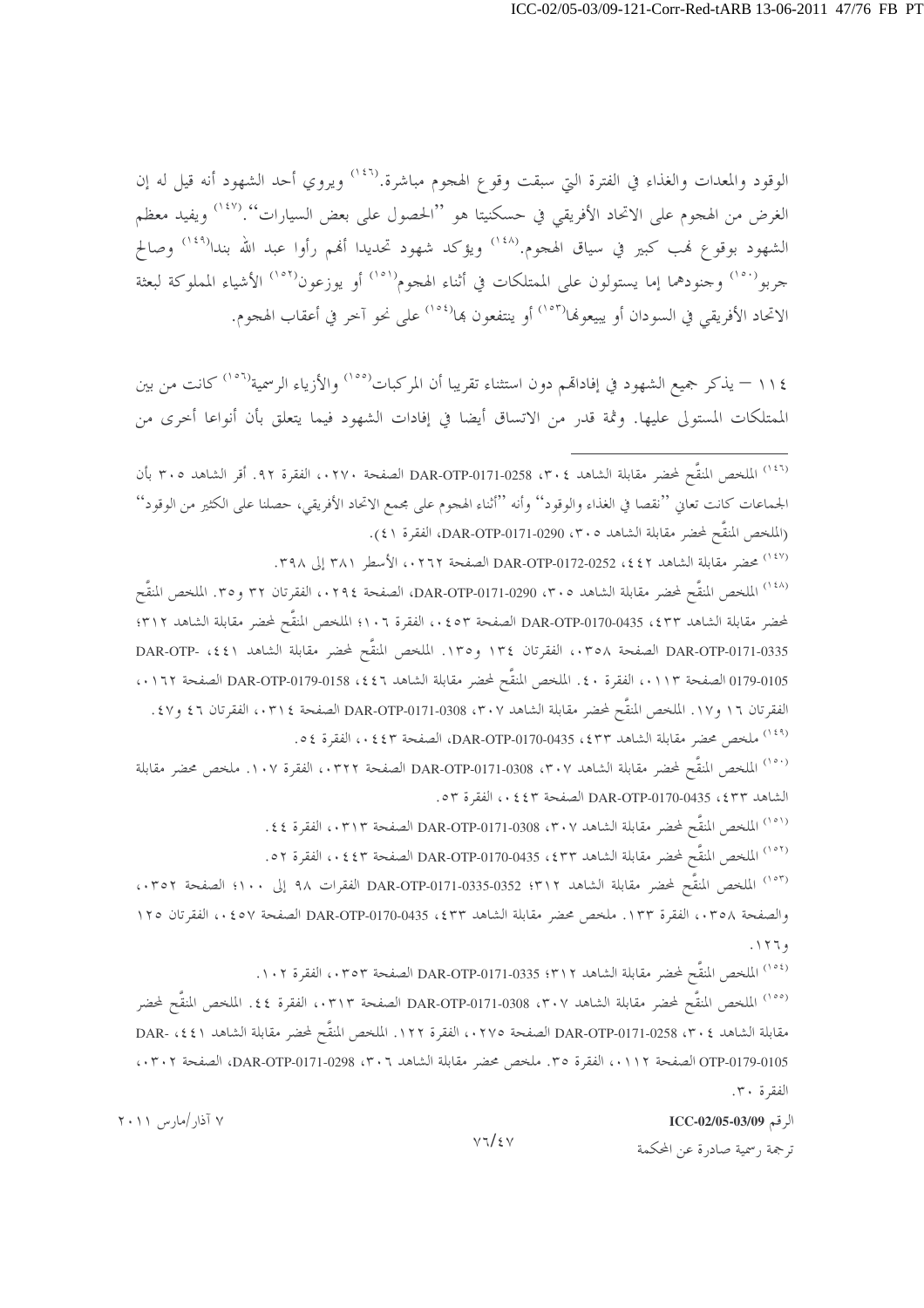الممتلكات نُهبت من موقع الجماعة العسكرية في حسكنيتا. فأحد الشهود يروي أن أحد القادة كان يستخدم هاتفا من طراز ثريا وأن أحدهم قال إنه ''من الاتحاد الأفريقي''.('`` فيما يذكر شهود آخرون أسلحة'<sup>(١٥٨</sup>) ووقودا<sup>(٥٩)</sup> ومبردات<sup>(٦٠)</sup> وحواسيب محمولة<sup>(٦٦١)</sup> وهواتف خلوية<sup>(٦٢)</sup> وآلة تصوير بالفيديو<sup>(٦٦٢)</sup> وأغذية<sup>(٦٦٤)</sup> وملابس مدنية<sup>(١٦٥)</sup> وحشايا<sup>(١٦٦)</sup> ونقودا<sup>(١٦٧)</sup> باعتبارها جزءا من الغنيمة.

<sup>(٥٦)</sup> ملخص إفادة الشاهد DAR-OTP-0179-0158 ، \$ £ 1 الصفحة ١٦٥، الفقرتان ٢٣ والصفحة ١٦٥، الفقرة ٢٦. انظر أيضا الملخص المنقَّح لمحضر مقابلة الشاهد ٣٠٧، DAR-OTP-0171-0308 الصفحة ٠٣١٤، الفقرة ٤٧، التي يشير فيها الشاهد إلى الأزياء الرسمية باعتبارها جزءا من الغنيمة. ملخص محضر مقابلة الشاهد ٤٣٣، DAR-OTP-0170-0435، الصفحة ٤٤٣.، الفقرة ٥٢. محضر مقابلة الشاهد DAR-OTP-0172-0345، ٤٢ الصفحة ٢٥٨، السطر ٢٤٤ وما يليه.

(<sup>١٥٧)</sup> ملخص إفادة الشاهد DAR-OTP-0179-0158 ، £ £ 1 الصفحة ١٦٦، الفقرة ٢٨.

<sup>(١٥٨)</sup> الملخص المنقَّح لمحضر مقابلة الشاهد DAR-OTP-0171-0290 ، ٣٠٥ الصفحة ٠٢٩٤، الفقرة ٣٥. ملخص محضر مقابلة الشاهد ٣١٢؛ DAR-OTP-0171-0335، الصفحة ٣٥٨، الفقرة ١٣٥.

<sup>(١٥٩)</sup> الملخص المنقَّح لمحضر مقابلة الشاهد DAR-OTP-0171-0290 ، ٣٠٥ الصفحة ١٤٩٥، الفقرة ٤١؛ الملخص المنقَّح لمحضر مقابلة الشاهد ٢٠٧، DAR-OTP-0171-0308 الصفحة ٣١٤، الفقرة ٤٦ والصفحة ٢٣٢١، الفقرة ٩٧. الملخص المنقَّح لمحضر مقابلة الشاهد ٢٠٤، DAR-OTP-0171-0258 الصفحة ٢٧٥، الفقرة ١٢٢ والصفحة ٢٧٩،، الفقرة ١٥٣.

<sup>(١٦٠)</sup> الملخص المنقَّح لمحضر مقابلة الشاهد ٣٠٧، DAR-OTP-0171-0308 الصفحة ٠٣١٣، الفقرة ٤٤.

<sup>(١٦١)</sup> الملخص المنقَّح لمحضر مقابلة الشاهد DAR-OTP-0171-0308 ، ٣٠٧ الصفحة ٠٣١٣، الفقرة ٤٤. الملخص المنقَّح لمحضر مقابلة الشاهد P171-0335، DAR-OTP-0171-0335، الصفحة ٢٥٨، الفقرة ١٣٥. ملخص محضر مقابلة الشاهد DAR- ،٤٣٣ OTP-0170-0435 الصفحة ٤٤٣، الفقرة ٥٢.

<sup>(١٦٢)</sup> الملخص المنقَّح لمحضر مقابلة الشاهد DAR-OTP-0171-0308 ،۳۰۷ الصفحة ۰۳۱۳، الفقرة ٤٤. الملخص المنقَّح لمحضر مقابلة الشاهد DAR-OTP-0171-0335 :٣١٢، الصفحة ٣٥٨، الفقرة ١٣٥. ملخص محضر مقابلة الشاهد DAR- ،٤٣٣ OTP-0170-0435 الصفحة ٤٤٣، الفقرة ٥٢.

(<sup>١٦٢)</sup> الملخص المنقَّح لمحضر مقابلة الشاهد DAR-OTP-0179-0105 ، \$ 4 ، 1 ، الفقرة ٤٠ .

<sup>(٦٤)</sup> الملخص المنقَّح لمحضر مقابلة الشاهد DAR-OTP-0171-0308 ،۳۰۷ الصفحة ٠٣٢٤، الفقرة ١١٩. الملخص المنقَّح لمحضر مقابلة الشاهد ٣١٢؛ DAR-OTP-0171-0335، الصفحة ٠٣٤٣، الفقرة ٥٠ والصفحة ٠٣٥٨، الفقرة ١٣٥. ملخص محضر مقابلة الشاهد ٤٣٣، DAR-OTP-0170-0435، الصفحة ٥٣، ١ الفقرة ١٠٤. الملخص المنقَّح لمحضر مقابلة الشاهد ٣١٤، DAR-OTP-0171-0370، الصفحة ٢٨٥، الفقرة ١١٦. محضر مقابلة الشاهد 1٤٤٢، DAR-OTP-0172-0345 الصفحة ٣٥٥، السطر ٣٢٢ وما يليه.

 $V7/\epsilon$ 

(<sup>١٦٥)</sup> محضر مقابلة الشاهد DAR-OTP-0179-0105 ، { { | الصفحة ١١١٤، الفقرة ٤٠}.

(<sup>٢٦١)</sup> محضر مقابلة الشاهد DAR-OTP-0179-0105 ، ٤٤١ الصفحة ١١١٤، الفقرة ٤٣.

الرقم ICC-02/05-03/09

ترجمة , سمية صاد, ة عن المحكمة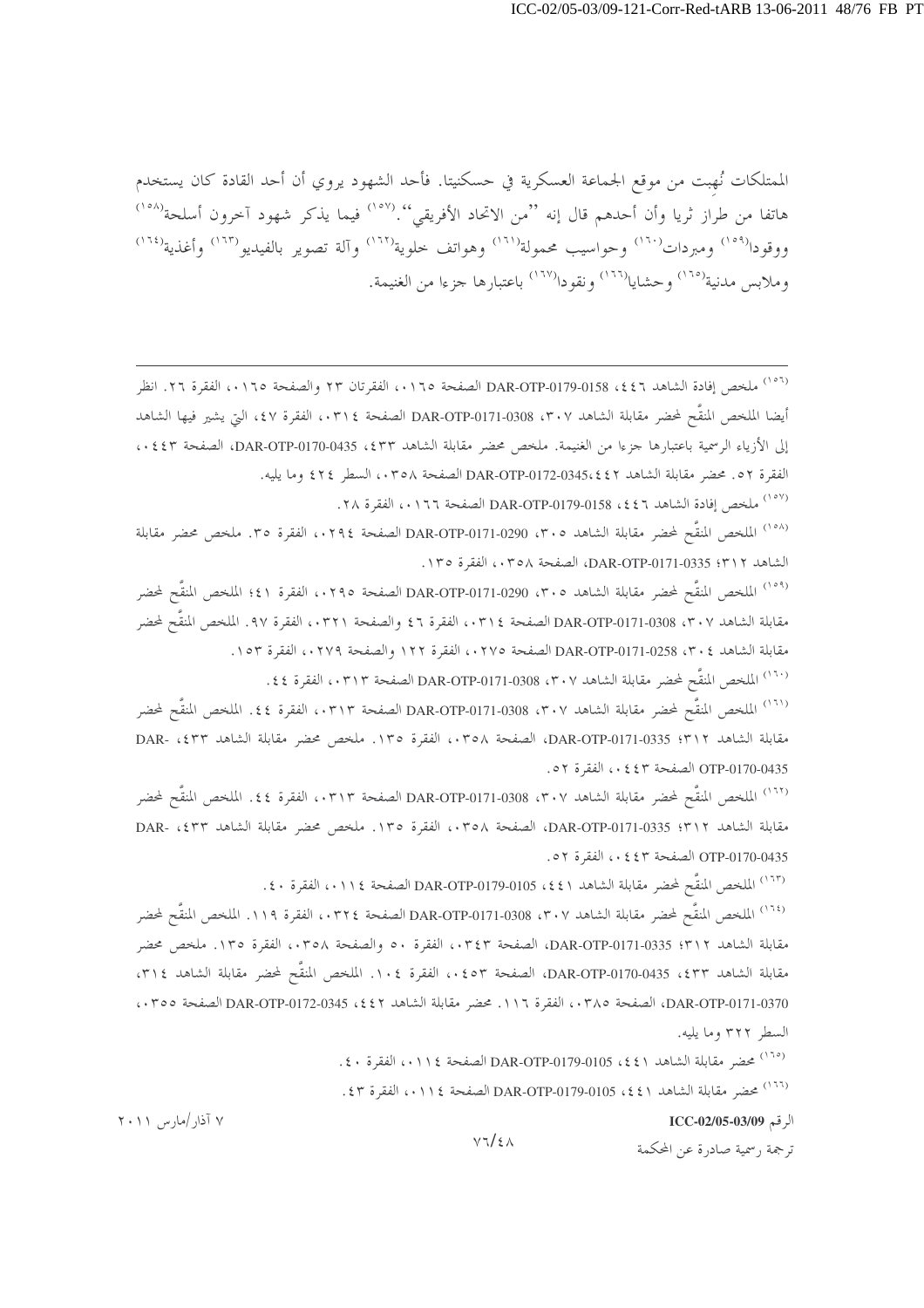١١٥ – تتضمن الأدلة عدة عناصر تدعم حقيقة أن المهاجمين لم يستولوا على هذه الأصناف في سياق الهجوم فحسب بل احتفظوا ها أيضا لاستعمالهم الشخصي. ويجمع الشهود في إفاداقمم على أفمم رأوا عبد الله بندا وصالح جربو وأفراد جماعتيهما إما يأخذون مركبات أثناء الهجوم````) أو يقودون مركبات مملوكة لبعثة الاتحاد الأفريقي في السودان<sup>(٢٩)</sup> ويرتدون الأزياء الرسمية للبعثة<sup>(٧٧٠)</sup> في الأيام والأسابيع التي تلت الهجوم. ويفيد شهود آخرون بألهم أدركوا أن عبد الله بندا وصالح جربو وأفراد جماعتيهما هاجموا موقع الجماعة العسكرية في حسكنيتا لأفمم رأوهم عقب الهجوم<sup>(٧٧١)</sup> "يقودون مركبات منهوبة من الاتحاد الأفريقي<sup>(٧٧٢)</sup> ويرتدون أزياء

<sup>(١٦٧)</sup> الملخص المنقَّح لمحضر مقابلة الشاهد DAR-OTP-0171-0308 ،۳۰۷ الصفحة ٠،٣١٣، الفقرة ٤٤. محضر مقابلة الشاهد (٤٤) DAR-OTP-0179-0105، الصفحة ١١٤، الفقرة ٤٠. ملخص محضر مقابلة الشاهد DAR-OTP-0170-0435، الصفحة ٥٢، ١ الفقرة ١٠٤.

<sup>(١٦٨)</sup> الملخص المنقَّح لمحضر مقابلة الشاهد DAR-OTP-0171-0308 ،۳۰۷ الصفحة ۰۳۱۳، الفقرة ٤٤. الملخص المنقَّح لمحضر مقابلة الشاهد ٢٠٤، DAR-OTP-0171-0258 الصفحة ٢٧٥،، الفقرة ١٢٢. الملخص المنقَّح لمحضر مقابلة الشاهد DAR- ،٤٤١ OTP-0179-0105 الصفحة ٠١١٢، الفقرة ٣٥. ملخص محضر مقابلة الشاهد ٥٣٠٦، DAR-OTP-0171-0298، الصفحة ٠٣٠٢، الفقرة ٣٠.

<sup>(١٦٩)</sup> إفادة الشاهد DAR-OTP-0175-0002 ، ٤٣٩ الصفحة ٠٠٣٧، الفقرات ١٧٠ إلى ١٧٤ التي أشار فيها إلى تمييز الاتحاد الأفريقي لمركبة بألها إحدى المركبات التي نُهبت في أثناء الهجوم. ملخص محضر مقابلة الشاهد DAR-OTP-0171-0335 : 37 الصفحتان ٢٤٤. و٢٤٥.، الفقرات ٥٠ و٥٢ و٥٣. ملخص محضر مقابلة الشاهد DAR-OTP-0170-0435، 2٣٣، الصفحة ٤٥٤.، الفقرة ١٠٨ (''كان صالح يستخدم مركبة مملوكة للاتحاد الأفريقي''). الملخص المنقَّح لمحضر مقابلة الشاهد ٣١٤، DAR-OTP-0171-0370، الصفحة ٠٣٨٢، الفقرة ٩٨ والصفحة ٠٣٨٤، الفقرة ١٠٨. ملخص محضر مقابلة الشاهد ٤٦٦، DAR-OTP-0179-0158 الصفحة ١٦٤،، الفقرة ٢٣. الملخص المنقَّح لمحضر مقابلة الشاهد ٣٠٧، DAR-OTP-0171-0308 الصفحة ٠٣١٤، الفقرة ٥٠ والصفحة ٠٣١٥، الفقرة ٥٣ التي أشير فيها إلى ''سيارة مغلقة من طراز تويوتا لاند كروزر منهوبة من الاتحاد الأفريقي''. الملخص المنقَّح لمحضر مقابلة الشاهد ٣٠٤، DAR-OTP-0171-0258 الصفحة ٠٢٧٩، الفقرة ١٥٨. ملخص محضر مقابلة الشاهد DAR-OTP-0170-0435، 253، الصفحة ٤٤٣، الفقرة ٥٢. إفادة الشاهد DAR-OTP-،٤٤٢ 0172-0345 الصفحتان ٣٥٢. و٢٥٣،، التي يشير فيهما إلى جربو والصفحة ٢٥٤،، السطر ٣٠٣.

<sup>(١٧٠)</sup> ملخص إفادة الشاهد 13t، DAR-OTP-0179-0158 الصفحة ١٦٥، الفقرتان ٢٣ و٢٦. انظر الملخص المنقَّح لمحضر مقابلة الشاهد ٣٠٧، DAR-OTP-0171-0308 الصفحة ٣١٤، الفقرة ٤٧، التي يشير فيها إلى الأزياء الرسمية باعتبارها حزءا من الغنيمة. ملخص محضر مقابلة الشاهد DAR-OTP-0170-0435، 2 الصفحة ١٤٤٣.، الفقرة ٥٢. محضر مقابلة الشاهد DAR-OTP-0172-0345، £ 1 2 الصفحة ٢٥٨، السطر ٤٢٤ وما يليه.

. (<sup>١٧١)</sup> ملخص محضر مقابلة الشاهد DAR-OTP-0179-0158 ، \$ 17 الصفحة ١٧٢، الفقرة ١٧.

<sup>(١٧٢)</sup> ملخص محضر مقابلة الشاهد DAR-OTP-0179-0158 ، \$ 1 الصفحة ١٦٤، الفقرة ٢٠. ملخص محضر مقابلة الشاهد DAR-OTP-0170-0435 ، £ ٣٣)، الصفحة ٥٣، ١٠٦، الفقرة ١٠٦.

الرقم ICC-02/05-03/09

 $V7/\epsilon$ 9 ترجمة , سمية صادرة عن المحكمة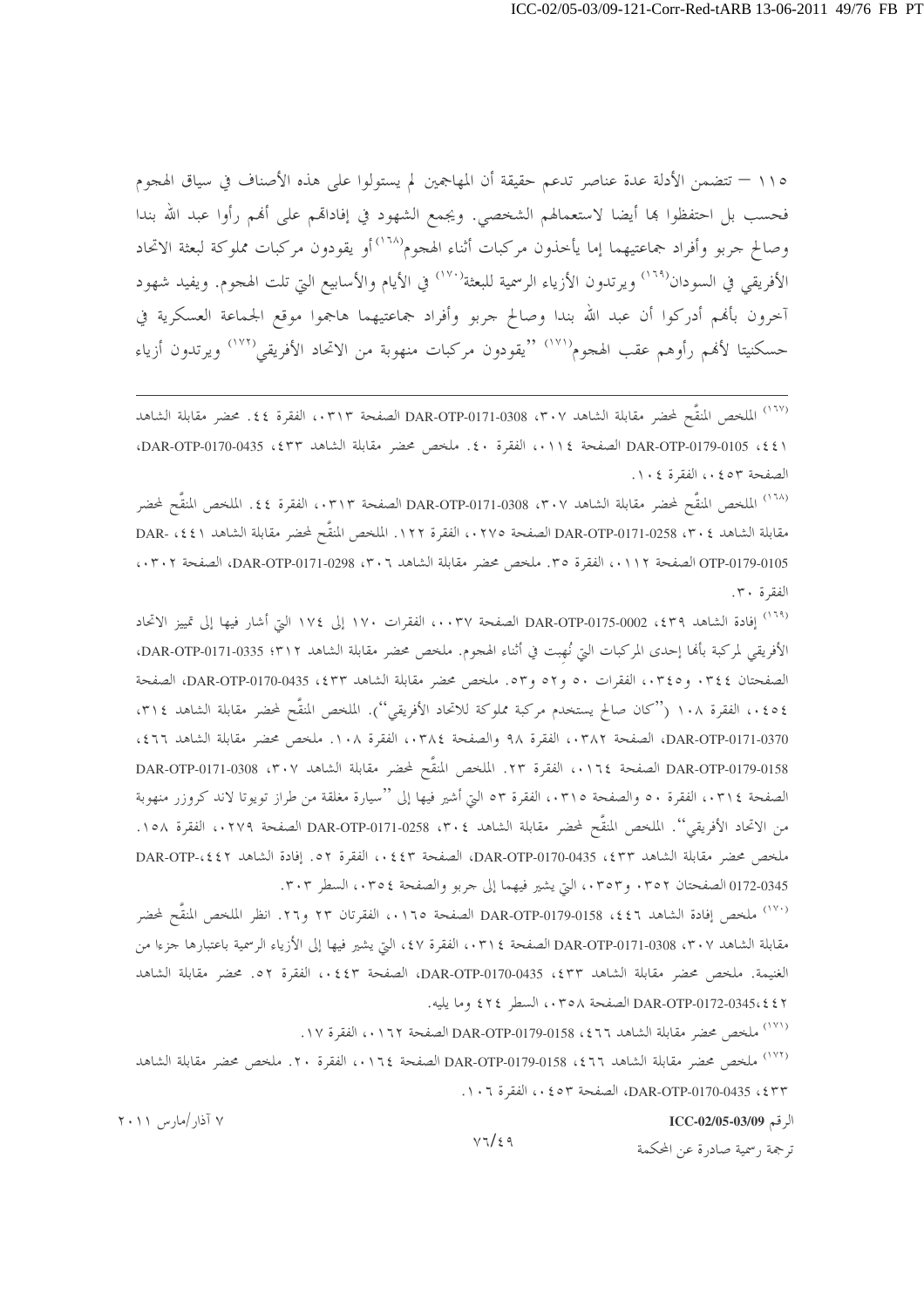رسمية نُهبت من الاتحاد الأفريقي''.('``` ويؤكد أحد الشهود أن صديقا له أخذ طعاما من مركبة تابعة لجيش تحرير السودان — فصيل الوحدة وأن ذلك الطعام ''كان ملكا للاتحاد الأفريقي''. (١٧٤)

١١٦ – ثمة قدر كبير من الاتساق أيضا بين مختلف الإفادات التي تشير إلى جمع المركبات وغيرها من الغنائم وتوزيعها على القادة بعد الهجوم. ```` ويُدَّعى أن التوزيع والاقتسام ``انتهى بعد عدة أيام'' من وقوع الهجوم.<sup>(١٧٦</sup>) ويَلَّعي بعض الشهود أن عبد الله بندا ''أخذ نحو ٨ مركبات نصيبا له'<sup>١٧٧)</sup>' ويدعى فرد آخر من قوات عبد الله بندا أنه رأى ''نحو سبع'' سيارات قادمة ''من المكان الذي هاجمناه'' أي ''قاعدة الاتحاد الأفريقي '' (<sup>١٧٨</sup>)

١١٧ – في ضوء ما تقلَّم، اقتنعت الدائرة بأن هناك أسبابا جوهرية للاعتقاد بأن المهاجمين استولوا في أثناء الهجوم على موقع الجماعة العسكرية في حسكنيتا على ممتلكات شتى تعود ملكيتها إما إلى بعثة الاتحاد الأفريقي أو موظفيها أو الأفراد العاملين في المجمع دون موافقة مالكيها الشرعيين و لم تُرَدّ.

<sup>(١٧٤)</sup> ملخص محضر مقابلة الشاهد DAR-OTP-0179-0158 ، { 7 أَلْصِفَحَة ١٢٣، الفقرة ١٧.

(°<sup>٧٧)</sup> ملخص مقابلة الشاهد DAR-OTP-0179-0105 ، ٤٤١ الصفحة ١١٠٥، الفقرة ٤٦، والصفحة ١١٧، الفقرة ٥٢. <sup>(١٧٦)</sup> ملخص محضر مقابلة الشاهد DAR-OTP-0179-0158 ، \$ 17 الصفحة ١٦٥،، الفقرة ٢٦. الملخص المنقّح لمحضر مقابلة الشاهد DAR-OTP-0171-0335 (٣١٢، الصفحة ٢٥٨، الفقرة ١٣٦.

<sup>(١٧٧)</sup> ملخص محضر مقابلة الشاهد DAR-OTP-0179-0158 ، ٤٦٦ الصفحة ١٦٥،، الفقرة ٢٦. الملخص المنقَّح لمحضر مقابلة الشاهد P·0 » DAR-OTP-0171-0290 الصفحة ١٢٩٤، الفقرة ٣٥. انظر أيضا الملخص المنقَّح لمحضر مقابلة الشاهد ٣٠٧، DAR-OTP-0171-0308 الصفحة ٠٣١٤، الفقرة ٤٧، ولئن لم يكن الشاهد على بينة مما إذا كان نصيب بندا ٨ أم ١٠ مركبات. الملحص المنقَّح لمحضر مقابلة الشاهد DAR-OTP-0179-0105 ، \$ 2 الصفحة ١١٥،، الفقرة ٤٦. الملخص المنقَّح لمحضر مقابلة الشاهد ٣٠٦، DAR-OTP-0171-0298، الصفحة ٠٣٠٣، الفقرة ٣٧.

۷ آذار /مارس ۲۰۱۱

.<br>(<sup>١٧٨)</sup> الملخص المنقَّح لمحضر مقابلة الشاهد DAR-OTP-0171-0258 ، ٣٠٤ مقطعة ٠٢٧٩، الفقرة ١٥٨.

 $V\mathbb{I}/\circ$ .

الرقم ICC-02/05-03/09

<sup>&</sup>lt;sup>(١٧٣)</sup> ملخص محضر مقابلة الشاهد DAR-OTP-0179-0158 ، \$ 17 الصفحة ١٦٢، الفقرة ١٦ وفيما يتعلق بالمركبات المنهوبة، الصفحة ١٦٣،، الفقرة ١٧. الملخص المنقَّح لمحضر مقابلة الشاهد ٣١٤، DAR-OTP-0171-0370، الصفحة ٠٣٨٤، الفقرة  $\Lambda$  .  $\Lambda$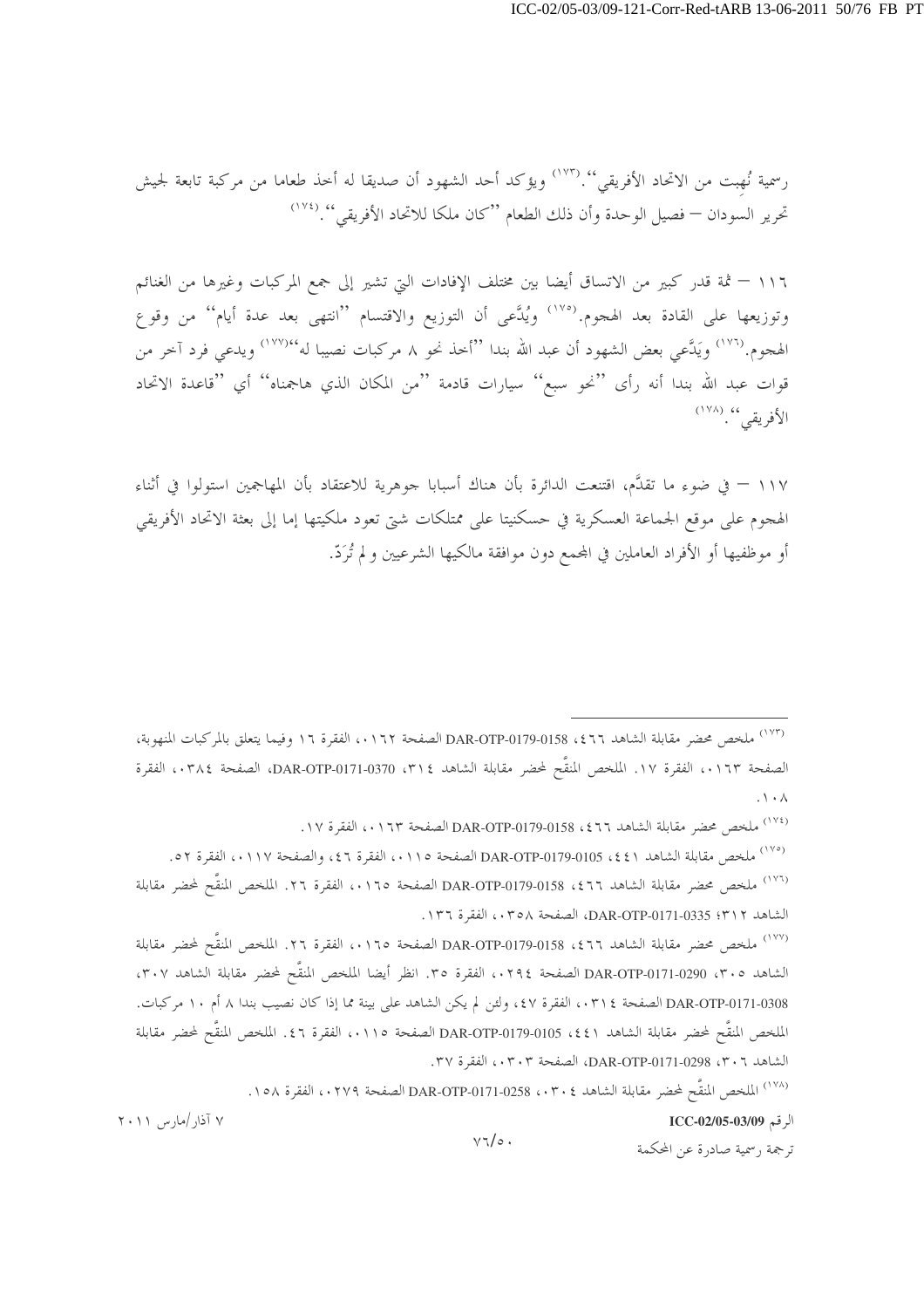$$
\mathcal{L} = \mathcal{L} \cup \left( \mathcal{L} \cup \mathcal{L} \cup \mathcal{L} \right)
$$

١١٨ – بالإضافة إلى ذلك، ينبغي لإثبات وقوع الجريمة بموجب المادة ٢(٢)(هـــ)(٥) من النظام الأساسي أن يتعمد مرتكب الجريمة حرمان المالك من هذه الممتلكات والاستيلاء عليها للاستعمال الخاص أو الشخصي.

١١٩ – يمكن الاستدلال استدلالا معقولا على أن المهاجمين كانوا يعلمون أن ملكية الأصناف المأخوذة من موقع الجماعة العسكرية في حسكنيتا تعود إلى بعثة الاتحاد الأفريقي في السودان من واقع علمهم أن المجمع يخص الاتحاد الأفريقي.<sup>(١٧٩)</sup> ويتضح ذلك أكثر ما يتضح فيما يتعلق بالمركبات والأزياء الرسمية. فقد أكدَّ عدة شهود أن مركبات الاتحاد كانت لها سمات مميزة: إذ كانت ''مركبات بيضاء مسقوفة بما شارات على الجانبين'<sup>١٨٠</sup>١<sup>٨</sup>' وهذه الشارات تميزها عن غيرها من المركبات البيضاء.<sup>(١٨١</sup>) كما تبرز الأدلة السمات المميزة لزي بعثة الاتحاد الأفريقي في السودان (''الزي الكاكي […] يختلف عن الزي العسكري السودان'').''```

١٢٠ – ويروي أحد الشهود أن عبد الله بندا منع أحد الجنود من قيادة إحدى المركبات التي نُهبت في أثناء الهجوم قائلا ''إن بعض زملائكم فقدوا أرواحهم في سبيل الحصول عليها'' (أي المركبة)،''<sup>١٨٣)</sup> ما يشير إلى أن بندا كان على علم بمصدر تلك المركبة. ويشير شاهد آخر إلى إصدار صالح جربو أوامر فيما يتعلق بتوزيع الغنائم. (١٨٤)

(١٨٣) ملخص محضر مقابلة الشاهد ٣٦٦، 158/0-179-DAR-OTP الصفحة ٠١٦٦، الفقرة ٢٩.

(<sup>١٨٤)</sup> الملخص المنقَّح لمحضر مقابلة الشاهد DAR-OTP-0171-0335 ؛ ٣١٢، الفقرة ١٣٨.

الرقم ICC-02/05-03/09

ترجمة , سمية صادرة عن المحكمة

<sup>.</sup>۸۶) انظر ما ورد في الفقرة ۸۲.

<sup>(&</sup>lt;sup>١٨٠)</sup> ملخص محضر مقابلة الشاهد DAR-OTP-0179-0158 ، \$ 1. الصفحة ١٦٤،، الفقرة ٢٠. الملخص المنقَّح لمحضر مقابلة الشاهد £ ٣٠٤ 0258-071-0258 الصفحة ٢٧٩،، الفقرة ١٥٩.

<sup>(&</sup>lt;sup>١٨١)</sup> ملخص محضر مقابلة الشاهد DAR-OTP-0179-0158 ، \$ 17 الصفحة ١٦٤. ، الفقرة ٢٣.

<sup>(&</sup>lt;sup>١٨٢)</sup> الملخص المنقَّح لمحضر مقابلة الشاهد DAR-OTP-0171-0370 ، T الصفحة ٠٣٨٤، الفقرة ١٠٨؛ الملخص المنقَّح لمحضر مقابلة الشاهد P171-0335، DAR-OTP-0171-0335، الصفحة ٣٦١، الفقرة ١٥٢؛ ملخص محضر مقابلة الشاهد DAR- ،٤٣٣ OTP-0170-0435، الصفحة ٥٨ ، • ، الفقرة ١٣١.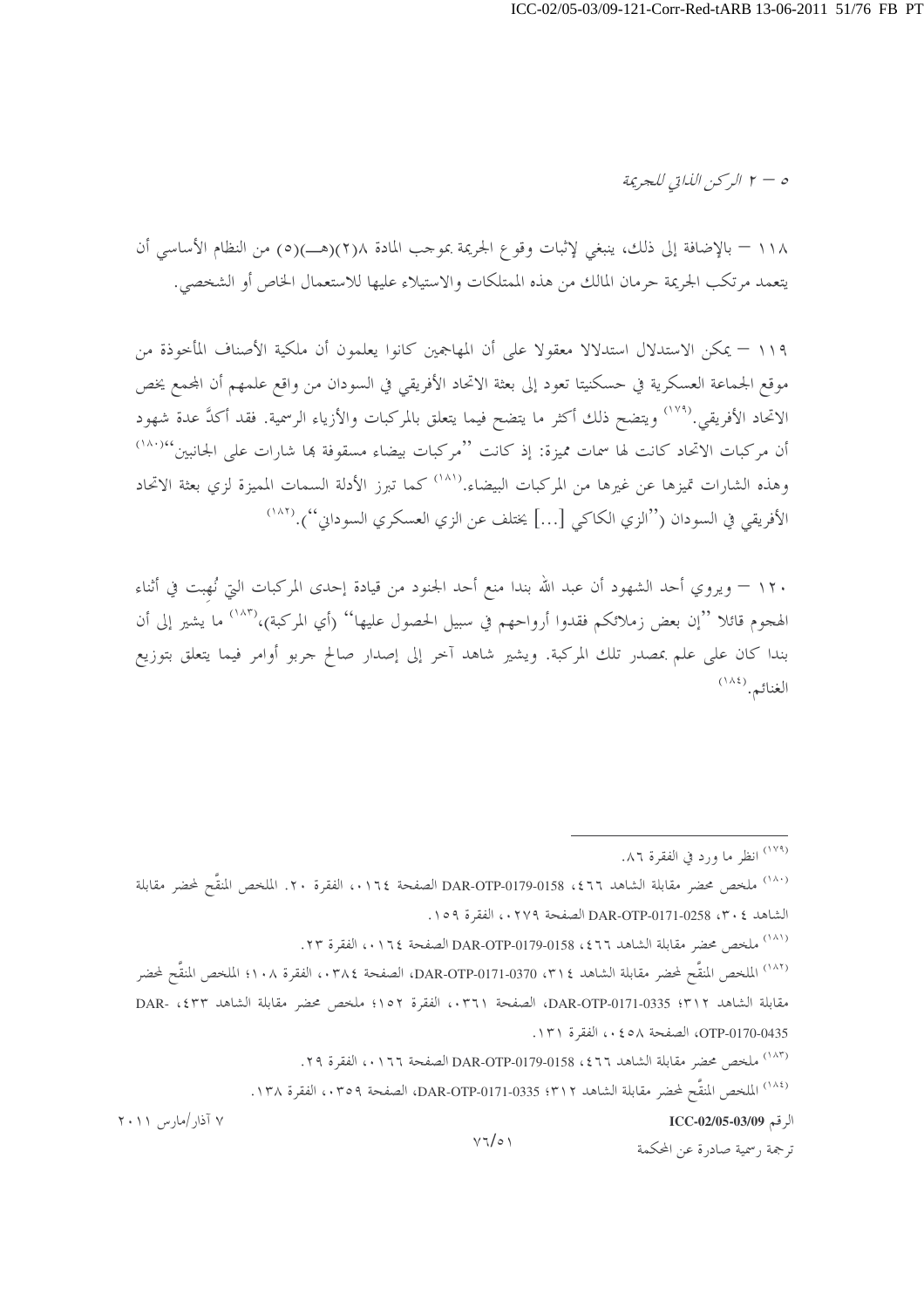١٢١ – ويمكن الاستدلال استدلالا معقولا على نية المهاجمين في الاحتفاظ بالأصناف المستولي عليها لاستعمالهم الشخصي من كون تلك الأصناف ظلت بحوزة المهاجمين بعد الهجوم وألها لم تُرَد إلى مالكيها الشرعيين<sup>(١٨٥</sup>) وأن بعض الشهود أفادوا بأن شارات الاتحاد الأفريقي الموضوعة على مركبات بعثة الاتحاد الأفريقي في السودان قد أُزيلت لاحقا وطُمِرت بالطين.<sup>(١٨٦</sup>) وبناء على ذلك اقتنعت الدائرة بأن هناك أسبابا جوهرية للاعتقاد بأن هذه الأصناف استُولى عليها بغية تخصيصها لاستعمال المهاجمين الشخصى ومنفعتهم.

١٢٢ – واستنادا إلى ما تقدَّم، اقتنعت الدائرة بأن هناك أسبابا جوهرية للاعتقاد بأن الركن الذاتي (القصد المحدد) للجريمة المنصوص عليها في المادة ٢(٢)(هـ)(٥) من النظام الأساسي قد استوفي.

١٢٣ – واستنادا إلى ما تقدَّم، اقتنعت الدائرة بأن هناك أدلة كافية لإثبات وجود أسباب جوهرية للاعتقاد بأن الجريمة المنسوبة في التهمة ١ قد ارتُكَنت.

#### تاسعا — المسؤ ولية الجنائية الفردية

#### أ – ملاحظات عامة

١٢٤ – تلاحظ الدائرة بادئ ذي بدء أن المدعى العام ''دون استبعاد أي شكل آخر منطبق من أشكال المسؤولية'<sup>١٨٧)</sup>° يحمِّل عبد الله بندا وصالح جربو المسؤولية الجنائية الفردية ''باعتبارهما شريكين أو شريكين غير مباشرين في ارتكاب الجريمة بموجب المادتين ٢٥(٣)(أ) و/أو ٢٥(٣)(و)'٨٨١٬٠) عن جرائم الحرب الواردة في التهم ١ إلى ٣ من عريضة الاتمام. بيد أن الدائرة تذكِّر بأنه ينبغي وفقا للمادة ٦٧(١)(أ) من النظام الأساسي والقاعدة ١١٢١(١) من القواعد الإجرائية إبلاغ المشتبه بمما بالتفصيل بطبيعة التهم المنسوبة إليهما وسببها ومضمولها. إضافة إلى ذلك، يُلزم البند ٥٢ج) من لائحة المحكمة الادعاء بأن يشير في عريضة الاقمام إلى شكل

ICC-02/05-03-09-79-Red (١٨٧). الفقرة ١١٤

<sup>(۱۸۸)</sup> المرجع نفسه.

الرقم ICC-02/05-03/09

ترجمة , سمية صادرة عن المحكمة

<sup>&</sup>lt;sup>(١٨٥</sup>) انظ أيضا الأدلة المستشهد ها في الفقرة ١١٥ أعلاه.

<sup>&</sup>lt;sup>(١٨٦)</sup> ملخص محضر مقابلة الشاهد DAR-OTP-0179-0158 ،٤٦٦ الصفحة ١٦٥،، الفقرة ٢٧. الملخص المنقَّح لمحضر مقابلة الشاهد DAR-OTP-0179-0105 ، \$ 1 \، الفقرة ٥ \$ . الملخص المنقَّح لمحضر مقابلة الشاهد DAR-OTP- ، ٣١ \$ ا 0171-0370، الصفحة ٠٣٨٥، الفقرة ١٢٠.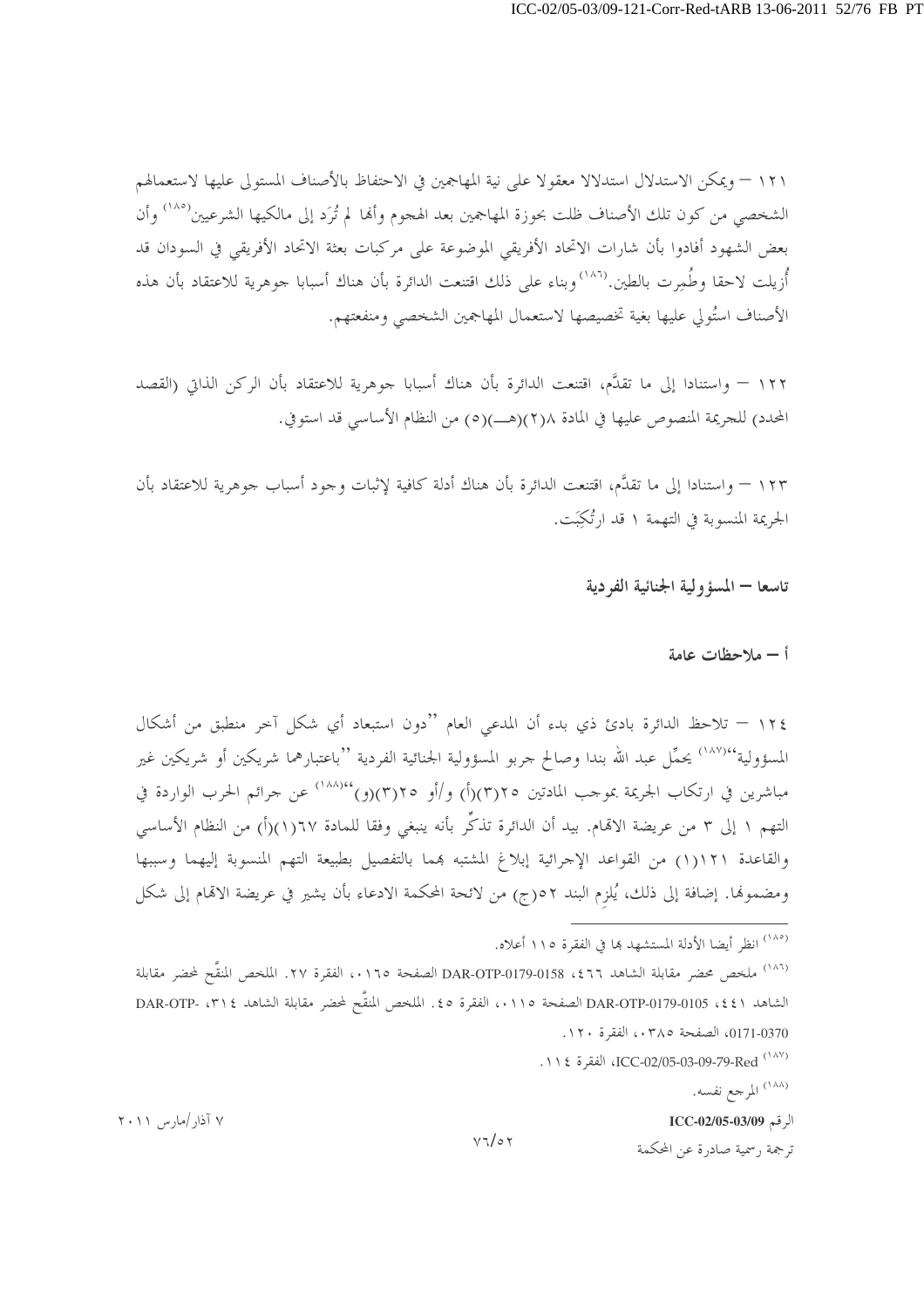المشاركة الدقيق بموجب المادتين ٢٥ و٢٨ من النظام الأساسي. لذا ستقصر الدائرة تحليلها على أشكال المسؤولية المحددة التي يتناولها المدعي العام بالتحديد في عريضة الاقمام.<sup>(١٨٩</sup>) وقد سبق تحليل الادعاءات الموجهة بموجب المادة ٢٥(٣)(و) من النظام الأساسي في هذا القرار في معرض النظر في التهمة ٠.(<sup>١٩٠)</sup>

١٢٥ – ويُلَّعى في هذه القضية أن عبد الله بندا وصالح جربو قادا بنفسيهما الهجوم على موقع الجماعة العسكرية في حسكنيتا وشاركا فيه<sup>(١٩١)</sup> شخصيا على النحو المنسوب إليهما في التهمة ٢ من عريضة الاتمام والذي ارتُكِبت في سياقه أيضا الجريمتان المنسوبتان في التهمتين ١ و٣. وبالتالي، ستبدأ الدائرة بتقييم الأدلة المقدَّمة دعما للادعاء القائل بأن المشتبه بمما مسؤولان جنائيا باعتبارهما شريكين وفقا للمعبي الوارد في المادة ٢٥(٣)(أ) من النظام الأساسي عن ارتكاب واحدة أو أكثر من الجرائم المنسوب إليهما ارتكاها. ولن تحلَّل الدائرة الأدلة لبيان ما إذا كانت هناك أسباب جوهرية للاعتقاد بأن أحد المشتبه بمما أو كليهما ارتكب الجرائم المبيَّنة في عريضة الإقمام بواسطة مرؤوسيهما، باعتبارهما شريكين غير مباشرين، إلا إذا خلصت الدائرة إلى أنه ليست هناك أسباب جوهرية للاعتقاد بأن عبد الله بندا أو صالح جربو مسؤول باعتباره شريكا في ارتكاب جريمة واحدة أو أكثر من الجرائم التي ينسب المدعى العام إليهما ارتكاها.

ب – مفهوم الاشته اك في ارتكاب الجريمة وأركانه

١٢٦ – تعيد الدائرة تأكيد مفهوم الاشتراك في ارتكاب الجريمة القائم على فكرة السيطرة المشتركة على ارتكاب الجريمة، على النحو التالي الذي عُرِّف به في قضية لوبانغا:

يستند مفهوم الاشتراك في ارتكاب الجريمة بالأساس إلى الفكرة القائلة بأنه حينما يسفر مجموع المساهمات الشخصية المنسَّقة لعدد من الأشخاص عن تحقق جميع الأركان الموضوعية لجريمة ما، فإنه

<sup>(١٨٩)</sup> انظر الرأي المشابه الذي تبنته الدائرة التمهيدية الثالثة في قضية حان بيير بيمبا في قرار تأحيل الجلسة عملا بالمادة ٢١(٧)(ج)(٣) من النظام الأساسي، 388-01/05-1020-ICC، الفقرة ٣٩ ''تقع على المدعي العام مسؤولية إرساء أسس الدعوى وتحديد معالمها بما يتفق مع ولايته النظامية عملا بالمادة ١٥(١)(أ) من النظام الأساسي. وتتمثل مسؤوليات الدائرة [التمهيدية] في ممارسة الرقابة القضائية في أثناء الإجراءات التمهيدية وإصدار قرارها وفقا للمادة ٦١ (٧) من النظام الأساسي.'' <sup>(١٩٠)</sup> انظر الفقرات ٩٥ إلى ٩٧ أعلاه.

. ٧٩١) ICC-02/05-03/09- 79-Red (١٩١) الفقر تان ٧٢ و ٧٥.

الرقم ICC-02/05-03/09

ترجمة , سمية صادرة عن المحكمة

۷ آذار /مارس ۲۰۱۱

 $V7/\circ 7$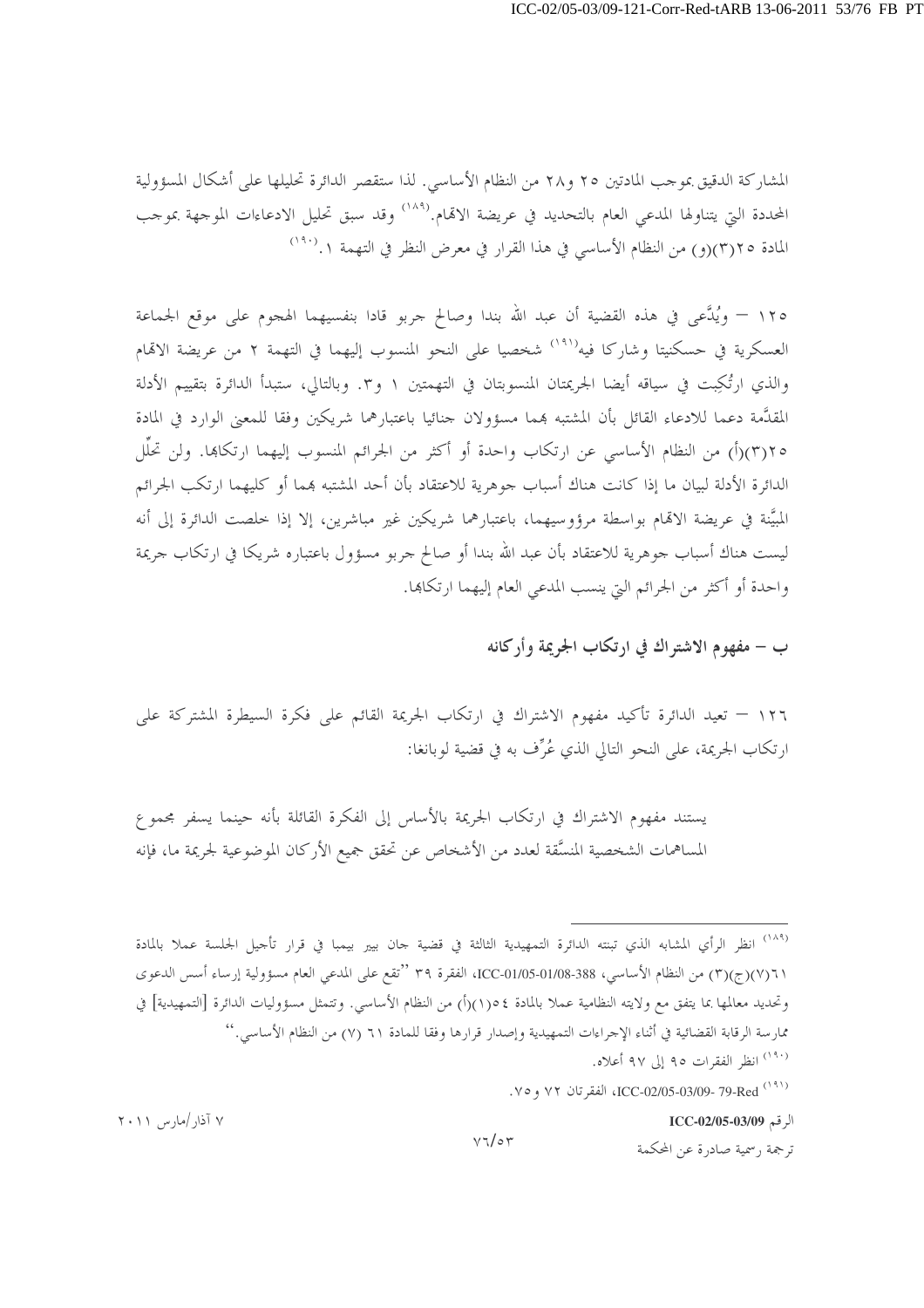يجوز تحميل أي من المساهمين المسؤولية بالوكالة عن مساهمات جميع الأشخاص الآخرين وبالتالي يجوز اعتباره فاعلا أساسيا في ارتكاب الجريمة بأكملها.<sup>(١٩٢</sup>)

ويستند مفهوم الارتكاب المشترك القائم على السيطرة المشتركة على الجريمة إلى مبدأ تقسيم المهام الأساسية لغرض ارتكاب جريمة على شخصين أو أكثر يتصرفون على نحو منسَّق. لذا وعلى الرغم من أن ليس لأي من المشاركين سيطرة كاملة على الجرم لأن كلاً منهم يعتمد في ارتكاها على الآخر، فهم يتقاسمون جميعا السيطرة لأن بإمكان أي منهم إفشال ارتكاب الجريمة بعدم أداء المهمة المنوطة به. (١٩٣)

١٢٧ – وكما استقر على الدوام في الاحتهاد القضائي المحكمة، يشمل مفهوم الارتكاب المشترك أو التنفيذ المشترك للجرائم أركانا موضوعية وأركانا ذاتية. ولا يجوز للدائرة أن تعتمد التهم الموجهة إلى المشتبه بمما في عريضة الاقمام باعتبارهما شريكين، استنادا إلى الأدلة التي قدمها المدعى العام دعما لكل قممة، إلا إذا استوفت كلا الأركان الموضوعية والأركان الذاتية للارتكاب المشترك عتبة الأسباب الجوهرية للاعتقاد التي تقتضيها المادة ٦١ من النظام الأساسي.

### ١ - الأركان الموضوعية

١٢٨ – ترى الدائرة أن الركنين الموضوعيين للارتكاب المشترك القائم على السيطرة المشتركة على الجريمة هما: (أ) أن يكون المشتبه به طرفا في خطة مشتركة أو اتفاق مع شخص أو أكثر؛ (ب) أن يؤدي المشتبه به والشركاء الآخرون المساهمات الأساسية على نحو منسَّق يسفر عن تحقق الأركان المادية للجريمة.<sup>(۱۹٤</sup>)

الرقم ICC-02/05-03/09

ترجمة , سمية صادرة عن المحكمة

<sup>(1971)</sup> ICC-01/04-01/06-803-tEN، الفقرة ٢٢٦؟ ICC-01/04-01/04-01/04، الفقرة ٥٢٠.

TENG (197)، الفقرة TCC-01/04-01/06-803-tENG

<sup>(193)</sup> ICC-01/05-01/08-424، انظر أيضا ICC-01/04-01/06-803-tEN، الفقرات ٣٤٣ إلى ٢٤٧؛ ICC-01/04- 11/04-01/07-717، الفقرات ٥٢٢ إلى ١٥٢٦-243-209-243-20205، الفقرة ١٦٠.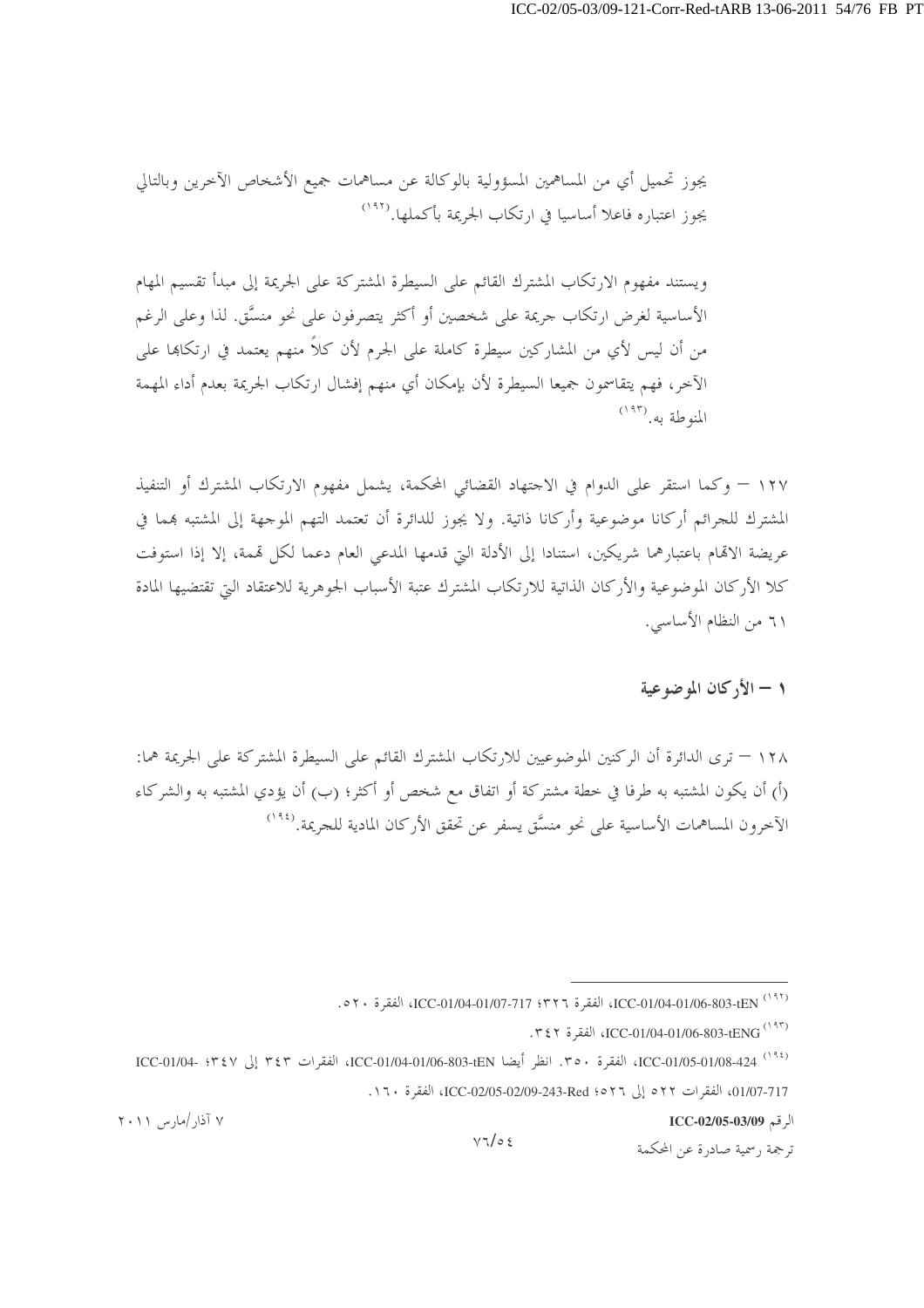(أ) أن يكون المشتبه به طرفا في حطة مشتركة أو اتفاق مع شخص أو أكثر

١٢٩ – يتمثل الشرط الموضوعي الأول للارتكاب المشترك القائم على السيطرة المشتركة على الجريمة في وجوب وجود اتفاق أو خطة مشتركة بين شخصين أو أكثر يضطلعون فعليا بتنفيذ أركان الجريمة.<sup>(١٩٥)</sup> وينبغي أن تتضمن الخطة المشتركة عنصرا إجراميا.<sup>(١٩٦</sup>) ولا يُشتَرط أن تكون الخطة صريحة إذ يمكن الاستدلال على وجودها مما يقوم به الشركاء من عمل منسَّق لاحق.<sup>(۱۹۷</sup>)

١٣٠ – ويدَّعي المدعى العام أن عبد الله بندا وصالح جربو عقدا، في ٢٩ أيلول/سبتمبر ٢٠٠٧ وعقب هجوم قوات حكومة السودان على القوات المشتركة التابعة للجماعة المنشقة عن حركة العدل والمساواة وجيش تحرير السودان — فصيل الوحدة وجيش تحرير السودان — فصيل عبد الشافي بالقرب من معسكرها في دليل بابكر، اجتماعا مع قادة وجنود الجماعة المنشقة عن حركة العدل والمساواة وجيش تحرير السودان — فصيل الوحدة.<sup>(١٩٨)</sup> واتُفِق في أثنائه على خطة للهجوم على موقع الجماعة العسكرية في حسكنيتا.<sup>(١٩٩</sup>′)

١٣١ – وتؤكد الأدلة المقدمة في هذه القضية انعقاد الاجتماع المذكور بالفعل. فمعظم الشهود يشيرون فعلا إلى اجتماع عدد من قادة المتمردين في أعقاب هجوم حكومة السودان على قوات المتمردين صباح يوم ٢٩ أيلول/سبتمبر ٢٠٠٧. (٢٠٠) ويذكر العديد من الشهود أن عبد الله بندا وصالح جربو شاركا في ذلك الاجتماع<sup>(٢٠١)</sup> بل إن بعضهم يزعم رؤية أحدهما أو كليهما.<sup>(٢٠٢)</sup>

011) ICC-01/04-01/06-803-tEN ، الفقرة ٣٤٣؛ ICC-01/04-01/07-717، الفقرة ٥٢٢.

(٢٩٦) ICC-01/04-01/06-803-tEN، الفقرتان ٢٤٤ و ٢٤٥: ICC-01/04-01/07-717، الفقرة ٥٢٣.

(<sup>١٩٧)</sup> المرجع نفسه.

(<sup>١٩٨)</sup> ICC-02/05-03/09-79-Red، الفقرات ٦٥ إلى ٦٨.

.79) ICC-02/05-03/09-79-Red (199)

(\* ``) الملخص المنقَّح لمحضر مقابلة الشاهد DAR-OTP-0171-0258 ، Y ، \$ الصفحة ١٢٧٤، الفقرة ١٢٠ الملخص المنقَّح لمحضر مقابلة الشاهد ٣٠٥، DAR-OTP-0171-0290 الصفحة ١٢٩٣،، الفقرة ٢٤؛ ملخص محضر مقابلة الشاهد DAR-OTP- ، ٣٠٧ 0171-0308. الصفحة ٠٣١٢، الفقرة ٣٦.

<sup>(٢٠١)</sup> الملخص المنقَّح لمحضر مقابلة الشاهد DAR-OTP-0171-0258 ، ٣٠٤ الصفحة ٢٧٦، الفقرة ١٣٥؛ الملخص المنقَّح لمحضر مقابلة الشاهد ٣٠٥، DAR-OTP-0171-0290 الصفحة ١٢٩٣،، الفقرة ٢٥؛ ملخص محضر مقابلة الشاهد DAR-OTP- ، ٣٠٦ 0171-0298. الصفحة ٠٣٠٢، الفقرة ٢٨.

الرقم ICC-02/05-03/09

ترجمة , سمية صادرة عن المحكمة

۷ آذار /مارس ۲۰۱۱

 $V7/\circ$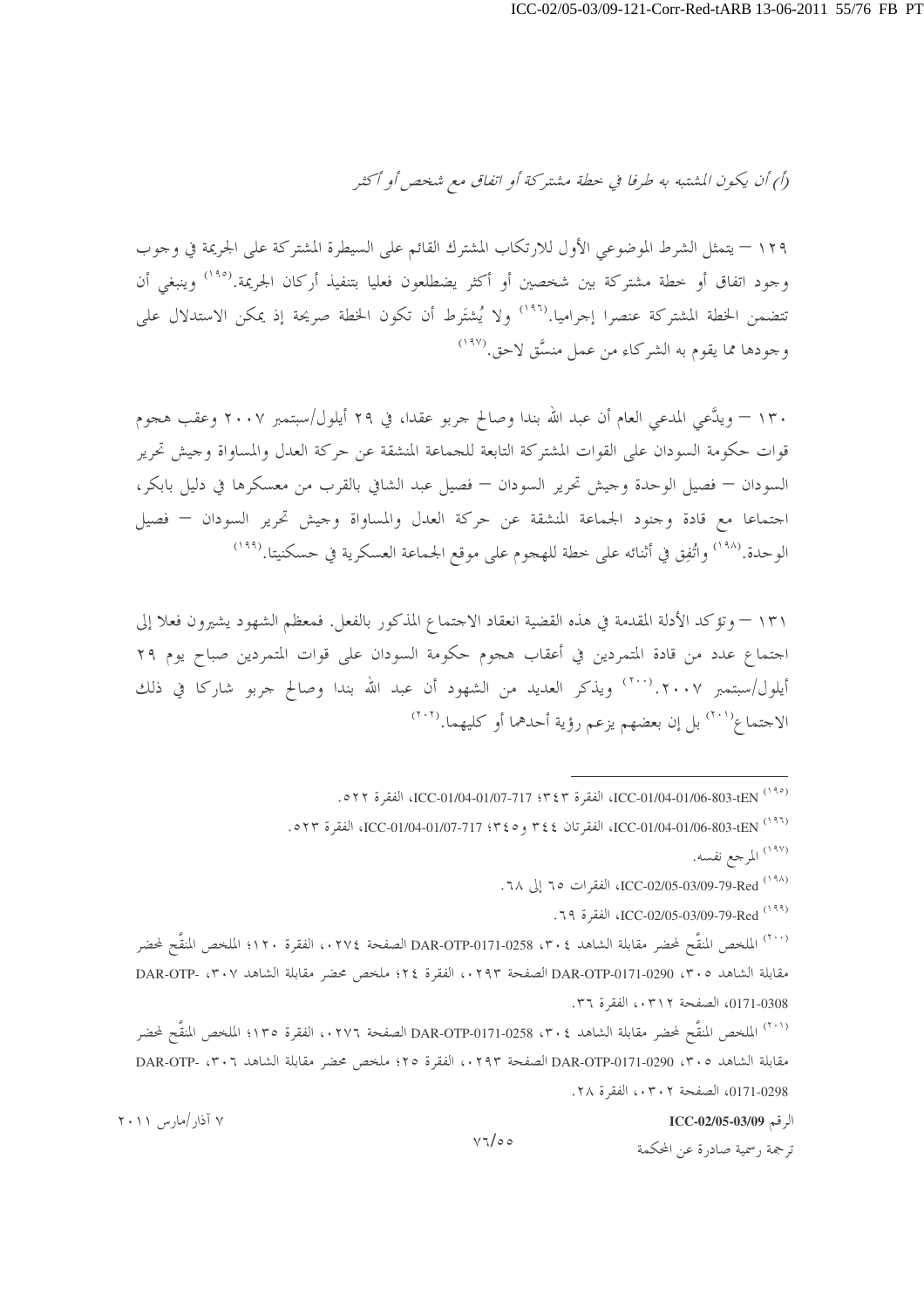١٣٢ – توفر الأدلة التي قدَّمها المدعى العام أسبابا جوهرية للاعتقاد بأن القادة، عن فيهم عبد الله بندا وصالح جربو، اتفقوا في أثناء الاجتماع المذكور على الهجوم على موقع الجماعة العسكرية في حسكنيتا. ويفيد أحد الشهود بأنه سمع بأنه تقرَّر في أثناء الاحتماع''الهجوم على الاتحاد الأفريقي في حسكنيتا''.(°``) بالإضافة إلى ذلك، يؤكد عدة شهود غير مباشرين أن بقية القادة والجنود أُمِروا فور انتهاء الاحتماع بالقيام بـــ''مهمة'' للهجوم على مجمع موقع الجماعة العسكرية في حسكنيتا.<sup>(۲۰۶</sup>)

١٣٣ – إلا أنه لم يقدَّم في هذه المرحلة من الأدلة إلا أقل القليل لدعم جانب من جوانب الادعاءات المتفق عليها بين المدعى العام والدفاع. ففي الفقرة ٦٨ من عريضة الاتِّعام يُدَّعى أنه ''في هذا المكان، عقد بندا وجربو [معدَّل لغرض التمويه] احتماعا مع قادة وجنود الجماعة المنشقة عن حركة العدل والمساواة وجيش تحرير السودان — فصيل الوحدة [معدَّل لغرض التمويه] (…)''.''') وفي الواقع لا يشير إلى مشاركة الجنود في الاحتماع سوى شاهد واحد لكنِّ الشاهد نفسه يفيد في موضع لاحق من إفادته إلى أن الاحتماع كان مقصورا على القادة دون

<sup>(٢٠٢)</sup> الملخص المنقَّح لمحضر مقابلة الشاهد DAR-OTP-0171-0258 ، ٣٠٤ الصفحة ١٣٧٦، الفقرة ١٣٧ ''رأيت الجماعة بما في ذلك (…) عبد الله بندا و(…) والضباط حالسين معا''؛ ملخص محضر مقابلة الشاهد DAR-OTP-0171-0308 ، ۳۰۷، الصفحة ٢٣٠٠، الفقرة ٩٣ ''كان هناك اجتماع للقادة بينما كنا نختبئ من طائرة الحكومة (…) كان عددهم يبلغ قرابة العشرين وكانوا جالسين تحت شجرة (...) رأيت صالح جربو وعبد الله بندا رؤية العين''؛ ملخص محضر مقابلة الشاهد (٤٤١، -DAR-OTP 0179-0105 الصفحة ١١٠، الفقرة ٢٢ ''القادة الذين حضروا الاجتماع هم قادة حركة [معدَّل لغرض التمويه] بمن فيهم (…) بندا و(…) أما قادة جيش تحرير السودان — فصيل الوحدة فكانوا (…) صالح محمد آدم جربو''.

(٢٠٣) ملخص محضر مقابلة الشاهد DAR-OTP-0179-0105 ، ٤٤١ الصفحة ١١٠، الفقرة ٢٥.

<sup>(٢٠٤)</sup> الملخص المنقَّح لمحضر مقابلة الشاهد ٣٠٦، DAR-OTP-0171-0298، الصفحة ٢٩٩، الفقرة ١١ ''طلب بندا منا الذهاب في مهمة معه. تحركنا ليلا وأخذنا للهجوم على الاتحاد الأفريقي''؛ الملخص المنقَّح لمحضر مقابلة الشاهد DAR-OTP-0171 0308، الصفحة ٠٣١٣، الفقرة ٣٩؛ الملخص المنقَّح لمحضر مقابلة الشاهد DAR-OTP-0171-0335 :٣١٢، الفقرة ٤٤ ''بين الساعة الخامسة مساء والساعة السادسة مساء، جاء صالح جربو و(…) وقادة حركة العدل والمساواة وجيش تحرير السودان — فصيل الوحدة وعبد الله بندا بمركباقمم ووحدونا هناك. وبمحرد وصولهم، أمرونا بالذهاب في مهمة.''؛ الملخص المنقّح لمحضر مقابلة الشاهد ٣١٤، 370-DAR-OTP-0171، الصفحة ٠٣٨٨، الفقرة ١٤٤ "ما أنا على يقين منه هو أن صالح جربو (…) جاء وأخبر أحدنا بأفمم سيهاجمون مجمع الاتحاد الأفريقي مع أفراد جماعة حركة العدل والمساواة الموالين لعبد الله بندا''؛ ملخص محضر مقابلة الشاهد DAR-OTP-0170-0435 ، \$ ٣٣، الصفحة ٤٤١، الفقرة ٤٣.

(<sup>٢٠٥)</sup> ICC-02/05-03/09-79-Red ، الفقرة ٦٨ [التشديد هنا مضاف]

الرقم ICC-02/05-03/09

۷ آذار /مارس ۲۰۱۱

 $V7/\circ7$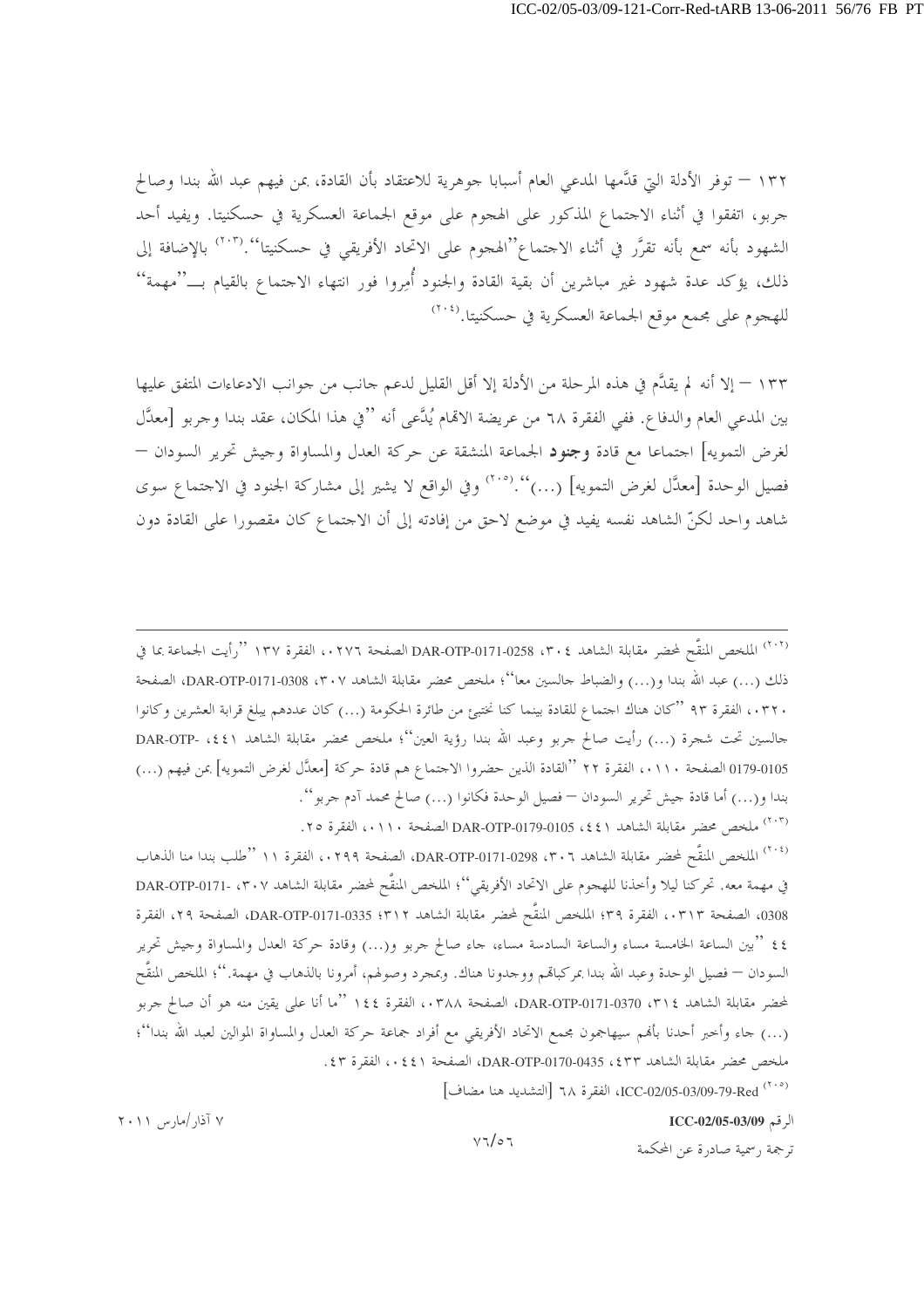غيرهم مضيفا أنه لم يحضر الاحتماع.<sup>(٢٠٦)</sup> أما الشهود الأربعة الآخرون الذين يذكرون انعقاد احتماع فيشيرون دون اختلاف إلى "القادة" فقط عند الحديث عن الأشخاص الذين حضروا الاجتماع.(٢٠٧)

١٣٤ – ومع ذلك، توفر الأدلة المقدَّمة في هذه المرحلة للدائرة أسبابا جوهرية للاعتقاد بأن:

(أ) ''القادة''، عن فيهم عبد الله بندا وصالح جربو، الذين دبّروا الهجوم لم يكونوا بمعزل عن الجنود الذين قادوهم للهجوم على موقع الجماعة العسكرية في حسكنيتا.<sup>(۲۰۸</sup>) بل إن أحد الشهود يوضِّح فيما يتعلق ببنية حركة العدل والمساواة ما يلي ''(…) كنتُ أتلقى أوامري من أشخاص مختلفين. فقد كان لكل مركبة شخص مسؤول عنها لكني لا أعرف رتبة ذلك الشخص. وكان يُعهَد إليه بالمسؤولية وفي المرة التالية، يتولى شخص آخر المسؤولية. ٢٠٩)٬٢٠) ويشرح شاهد آخر أنه ''كان لكل مركبة قائد وهؤلاء القادة هم من كانوا يعطون إشارة البدء  $\sum_{(\tau,\tau)}$ 

<sup>(٢٠٧)</sup> الملخص المنقَّح لمحضر مقابلة الشاهد DAR-OTP-0171-0290 ، ٣٠٥ الصفحة ٠٢٩٣، الفقرة ٢٤؛ ملخص محضر مقابلة الشاهد DAR-OTP-0171-0298 ، ٣٠٦، الصفحة ٠٣٠٢، الفقرة ٢٨؛ الملخص المنقَّح لمحضر مقابلة الشاهد DAR-OTP- ،٣٠٧ 0171-0308 الصفحة ٣٢٠، الفقرة ٩٣؟ الملخص المنقَّح لمحضر مقابلة الشاهد (٤٤، DAR-OTP-0179-0105 الصفحة ١١٠،، الفقرة ٢٢.

(<sup>٢٠٨)</sup> الملخص المنقَّح لمحضر مقابلة الشاهد DAR-OTP-0171-0258 ، ٣٠٤ الصفحة ٠٢٧٧، الفقرة ١٤٠ ''أحبرنا عبد الله بندا بأننا "ذاهبون الآن في مهمة إلى حسكنيتا." وقال إنه تحدث مباشرة إلى الجنود''؛ الملخص المنقَّح لمحضر مقابلة الشاهد ٣٠٥، DAR-OTP-0171-0290 الصفحة ٢٩٣، ، الفقرة ٢٦؛ الملخص المنقَّح لمحضر مقابلة الشاهد DAR-OTP-0171-0298، ^ الصفحة ٠٣٠١، الفقرة ٢٢ ''جاءين واثنين من زملائي عبد الله بندا (كان معنا مركبة) وطلب منا الانضمام إليه في هجوم على قوات الحكومة'' والصفحة ٠٣٠٥، الفقرة ٤٨؛ الملخص المنقَّح لمحضر مقابلة الشاهد DAR-OTP-0171-0335 :٣١٢، الصفحة ٢٥٤، الفقرة ١٠٨؛ الملخص المنقَّح لمحضر مقابلة الشاهد ٣١٤، DAR-OTP-0171-0370، الصفحة ٠٣٨١، الفقرة ٨٤. ''جاء صالح جربو وشخص آخر إلى مكاننا وقالوا إن قوات حكومة السودان شنّت هجوما للأسف وأن علينا الذهاب للقيام ببعض الأعمال. وأخبر أحدنا صراحة ودون مواربة أفمم ذاهبون إلى حسكنيتا وأفمم يعتزمون الهجوم على الأفارقة في حسكنيتا بالاشتراك مع حركة العدل والمساواة.''

> (<sup>٢٠٩)</sup> الملخص المنقَّح لمحضر مقابلة الشاهد ٥٢٠٦، DAR-OTP-0171-0298، الصفحة ٠٣٠٥، الفقرة ٤٩. ( <sup>( ٢١٠</sup>) الملخص المنقَّح لمحضر مقابلة الشاهد DAR-OTP-0171-0335 ؛ T ( ، Y ٤٩، الفقرة ٨٠.

> > الرقم ICC-02/05-03/09

ترجمة , سمية صادرة عن المحكمة

۷ آذار /مارس ۲۰۱۱

 $V\sqrt{\sigma V}$ 

<sup>(</sup>٢٠٦) الملخص المنقَّح لمحضر مقابلة الشاهد DAR-OTP-0171-0258 ، ٣٠٤ الصفحة ٢٦٨، الفقرة ٨٠؛ والصفحة ٠٢٧٢، الفقرة ١٠٥؛ والصفحة ٢٧٤ ٠ الفقرة ١٢٠؛ والصفحة ٢٧٦، ، الفقرة ١٣٥.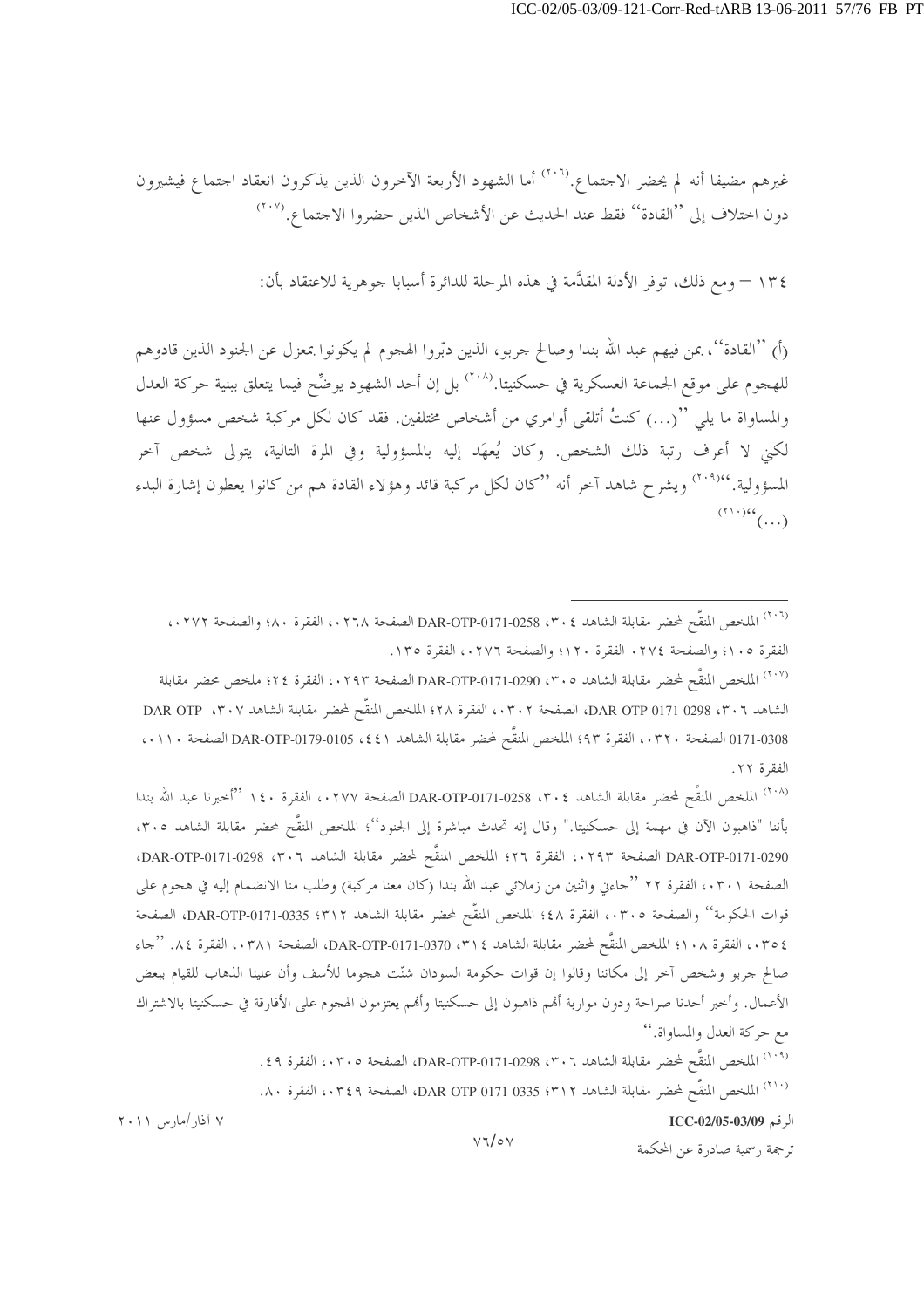(ب) على الرغم من أن بعض الشهود يشير إلى أن الجنود أُمِروا أو طُلِبٍ منهم في بادئ الأمر ''مطاردة القوات الحكومية في حسكنيتا<sup>٬۲۱۱</sup>٬٬<sup>۲۱</sup> فإن إفادات شهود عديدين توفر للدائرة أسبابا جوهرية للاعتقاد بأن الجنود أدركوا عند الوصول إلى مجمع الجماعة العسكرية في حسكنيتا، على أبعد تقدير، أفمم بصدد الهجوم على ''الاتحاد الأفريقي'' وأن بعضهم قرَّر الانسحاب بعد أن علموا بذلك.(\*\``)

(<sup>٢١٢)</sup> الملخص المنقَّح لمحضر مقابلة الشاهد DAR-OTP-0171-0258 ، Y · ٤ الصفحة ١٧٢،، الفقرة ١٠٥ ''عقد الأشخاص الأعلى رتبةً احتماعا وقالوا إن في حسكنيتا حنودا حكوميين. وحينما وصلنا إلى حسكنيتا، تبيَّن لنا أن الجنود الحكوميين غادروا المكان.''، الفقرة ١٠٦ ''حينما كنا في طريقنا، ناقش بعض الناس هذه المهمة واقترحوا أنه لما لم يكن هناك جنود حكوميون، فيجب علينا ألا ننفذ الهجوم. وتوريط أنفسنا في المكان الخطأ.''؛ وفي الصفحة ١٣٢٦ ، الفقرة ١٣٢ ''كنتُ على بعد كيلومتر واحد. توقفنا على بعد كيلومتر واحد من القاعدة. توقفنا هناك لأننا أدركنا أن ما يحدث غير مقبول.''؛ الملخص المنقّح لمحضر مقابلة الشاهد ٣٠٥، 290(DAR-OTP-0171-029 الصفحة ٠٢٩٣، الفقرة ٢٦ ''بينما كنا نُهِّم باستقلال المركبة، أخبرني قائدها ومرافقيّ بأن هناك جنودا حكوميين في دليل بابكر وأن علينا أن نذهب ولهاجمهم. لم يذكر مكان الهجوم. إثر ذلك ذهب جميع من كان في المعسكر للقيام بالمهمة. كانت قد مرّت فترة طويلة على وجودي في حسكنيتا لذا أعرف أننا ذهبنا من هناك وهاجمنا مجمع الاتحاد الأفريقي.''، وفي الصفحة ١٢٩٤، الفقرة ٣١ '' لم أشارك في هذا الهجوم لأني لم أكن مقتنعا بالهجوم على قوات الاتحاد الأفريقي''، وفي الفقرة ٣٣ ''لم يكن لي دور في الهجوم''، وفي الفقرة ٣٦ ''بعد الهجوم استفسرتُ من أحد القادة عن السبب في الهجوم على قوات الاتحاد الأفريقي بدلا من القوات الحكومية. وقلتُ له إن خلافنا مع الحكومة وأن لا شأن لنا بالهجوم على الاتحاد الأفريقي. لم يكن راضيا عن أسئلتي.'' الملخص المنقَّح لمحضر مقابلة الشاهد DAR-OTP-0171-0298 ،۳۰۲، الصفحة ٠٣٠٢، الفقرة ٢٩ ''اعتقدنا في بادئ الأمر أفمم هاجموا قوات الحكومة لكن حينما وصلنا تبيّن لنا أن الهجوم كان على الاتحاد الأفريقي.''، والفقرة ٣٠ ''كنت أعرف أنه الاتحاد الأفريقي. وكان القتال ما زال مستمرا حينما وصلت.'' وفي الفقرة ٣١ '' لم أشارك في القتال''؛ الملخص المنقَّح لمحضر مقابلة الشاهد CAR-OTP-0171-0370، الصفحة ٠٣٨٢، الفقرة ٩٤ ''لم يشارك أحد من جماعتنا في الهجوم. تحركت الجماعات قبل غروب الشمس. سلكوا طريقهم وسلكنا نحن طريقنا. وبلغت الشمس المغيب بينما كنا في الطريق.''؛ ملخص محضر مقابلة الشاهد ٤٣٣، DAR-OTP-0170-0435، الصفحة ٤٤٧، الفقرة ٧٤ ''حينما عاد قادتنا إلى المكان الذي كانت تجلس فيه المحموعة وأخبرونا بخطة الهجوم على الاتحاد الأفريقي في حسكنيتا، رفضنا كلنا الفكرة. لكن ما رأيته هو أن الجميع رفض الفكرة وأن الجميع كان متذمرا من الفكرة.''؛ ملخص محضر مقابلة الشاهد DAR-OTP-0171-0002، ٤ \$ لصفحة ١٠٠١، الفقرة ٣٥ ''قال إن هؤلاء ذاهبون للهجوم على الاتحاد الأفريقي. أدنتُ هذا القرار وسألت ''لماذا، لماذا؛ قال إن صالح قال إنه يريد أن تحصل الجماعة التي أحضرها، جماعة عبد الشافي، على بعض ۷ آذار /مارس ۲۰۱۱ الرقم ICC-02/05-03/09  $V7/\circ A$ 

<sup>&</sup>lt;sup>(٢١١)</sup> الملخص المنقَّح لمحضر مقابلة الشاهد DAR-OTP-0171-0258 ، ٣٠٤ الصفحة ٠٢٦٦، الفقرة ٢٤ والصفحة ٠٢٧٦، الفقرة ١٣٦؛ الملخص المنقَّح لمحضر مقابلة الشاهد ٣٠٥، DAR-OTP-0171-0290 الصفحة ٢٩٢،، الفقرة ٢١؛ ملخص محضر مقابلة الشاهد ٣٠٦، DAR-OTP-0171-0298، الصفحة ٠٣٠١، الفقرة ٢٢؛ الملخص المنقَّح لمحضر مقابلة الشاهد DAR-OTP- ، ٣٠٧ 0171-0308 الصفحة ٣١٢، الفقرة ٣٧؛ ملخص محضر مقابلة الشاهد DAR-OTP-0171-0335 :٣١٢، الصفحة ٣٤٢، الفقرة ٤٤؛ الملخص المنقَّح لمحضر مقابلة الشاهد ٢١٤، DAR-OTP-0171-0370، الصفحة ٠٣٨١، الفقرة ٨٤.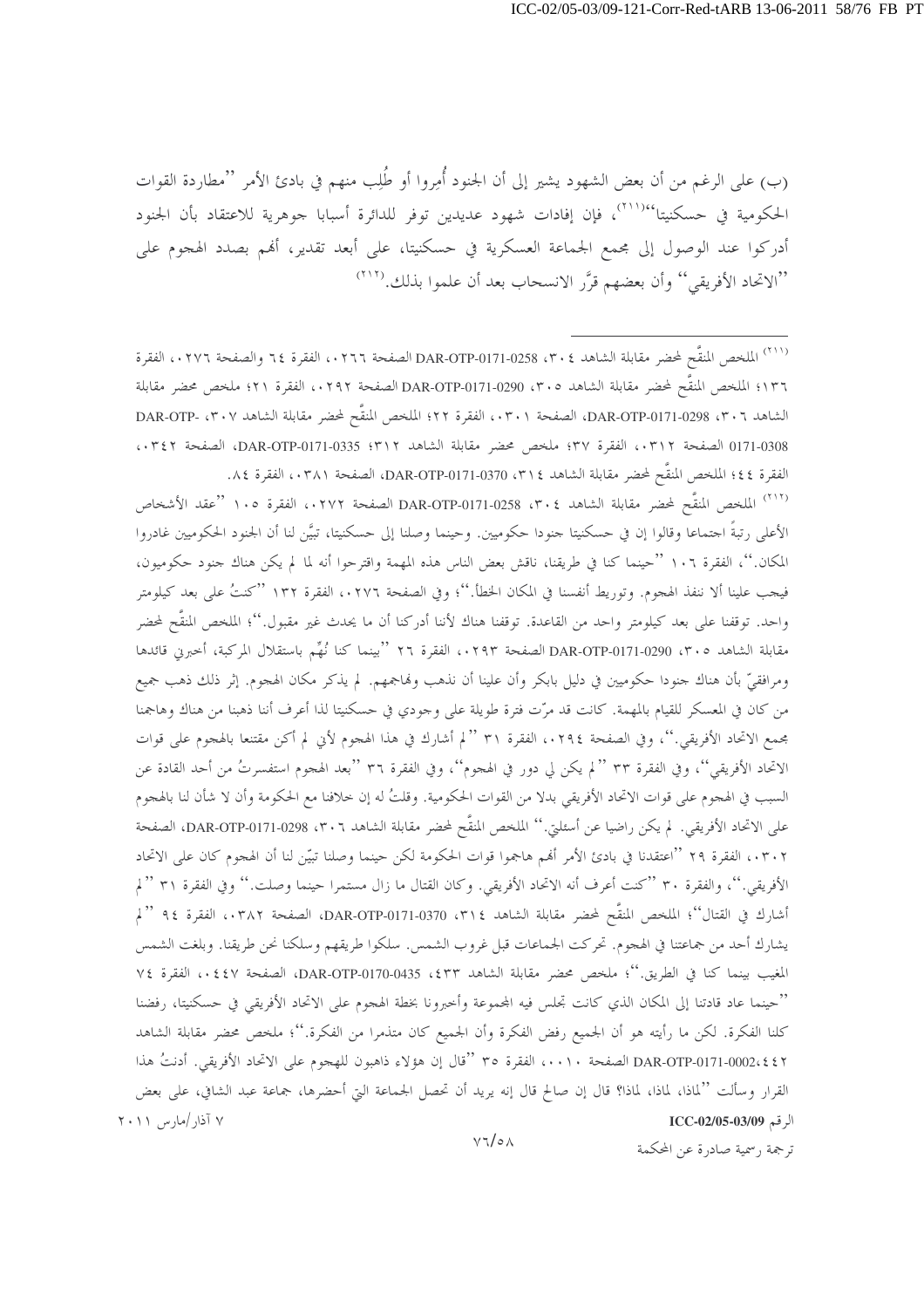وتستدل الدائرة مما تقدَّم على أن هناك أسبابا جوهرية للاعتقاد بأن بعض الجنود على الأقل ممن شاركوا في الهجوم في آخر الأمر قرروا مواصلة المشاركة في الهجوم على الرغم من أنه كان بإمكالهم أن ينسحبوا، كشأن بعض الجنود الآخرين، وأفمم بمذا شاطروا قادقمم الخطة المشتركة الخاصة بالهجوم على مجمع موقع الجماعة العسكرية في حسكنيتا.

١٣٥ – اقتنعت الدائرة استنادا إلى الأدلة التي قدمها المدعي العام بأنه هناك أسبابا جوهرية للاعتقاد بأن عبد الله بندا وصالح جربو شاركا، مع غيرهما من قادة الجماعة المنشقة عن حركة العدل والمساواة وجيش تحرير السودان — فصيل الوحدة، في اجتماع عُقِد في ٢٩ أيلول/سبتمبر ٢٠٠٧ تقرَّر خلاله الهجوم على مجمع موقع الجماعة العسكرية في حسكنيتا ووُضِعت خطته. واقتنعت الدائرة أيضا بأن هناك أسبابا جوهرية للاعتقاد بأن بعض الجنود على الأقل ممن شاركوا في الهجوم في نماية المطاف اشتركوا مع قادقمم في الخطة الموضوعة للهجوم على مجمع موقع الجماعة العسكرية في حسكنيتا.

(ب) أن يؤدي المشتبه به والشركاء الآخرين المساهمات الأساسية على نحو منسَّق يسفر عن تحقق الأركان المادية للجريمة

١٣٦ – يتمثل الركن الموضوعي الثاني للارتكاب المشترك القائم على السيطرة المشتركة على الجريمة في وجوب أن تسفر المساهمات الأساسية المنسَّقة التي يؤديها كل شريك عن تحقق الأركان الموضوعية للجريمة.(٢١٣) وحينما يضطلع بتحقيق الأركان الموضوعية لجرم ما عدد من الأشخاص يتصرفون في إطار خطة مشتركة، فلا يمكن أن يُعتبَر ذا سيطرة مشتركة على الجريمة إلا مَن أُوكِلت إليه مهام أساسية.<sup>(٢١٤)</sup> ولا يمكن أن يُوصَف أولئك الذين شاركوا في ارتكاب جريمة بأداء مهام غير أساسية لارتكاب الجرم بألهم ''ارتكبوا'' الجريمة. ولا يُعتبَر أن الشخص قد أو كلت إليه مهمة أساسية إلا إذا كان بإمكانه إفشال ارتكاب الجريمة، على النحو الذي ارتُكِبت به، بعدم تأدية مهامه. (٢١٥)

السيارات'' وفي الفقرة ٣٧ ''وقع الهجوم في ذلك المكان. ابتعدتُ مع زملائي الآخرين بمن فيهم (…) والجنود الآخرون الذين كانوا على متن هذه السيارة بمن فيهم حراسي الشخصيون.''

- (٢١٣) ICC-01/04-01/06-803-tEN، الفقرة ٣٤٦: ICC-01/04-01/06-803-tEN، الفقرة ٥٢٤.
- (115) ICC-01/04-01/06-803-tEN، الفقرة ٢٤٧؛ ICC-01/04-01/04-01/04-01/04، الفقرة ٥٢٥.

<sup>(٢١٥)</sup> المرجع نفسه.

الرقم ICC-02/05-03/09 ترجمة , سمية صادرة عن المحكمة

۷ آذار /مارس ۲۰۱۱

 $V7/\circ q$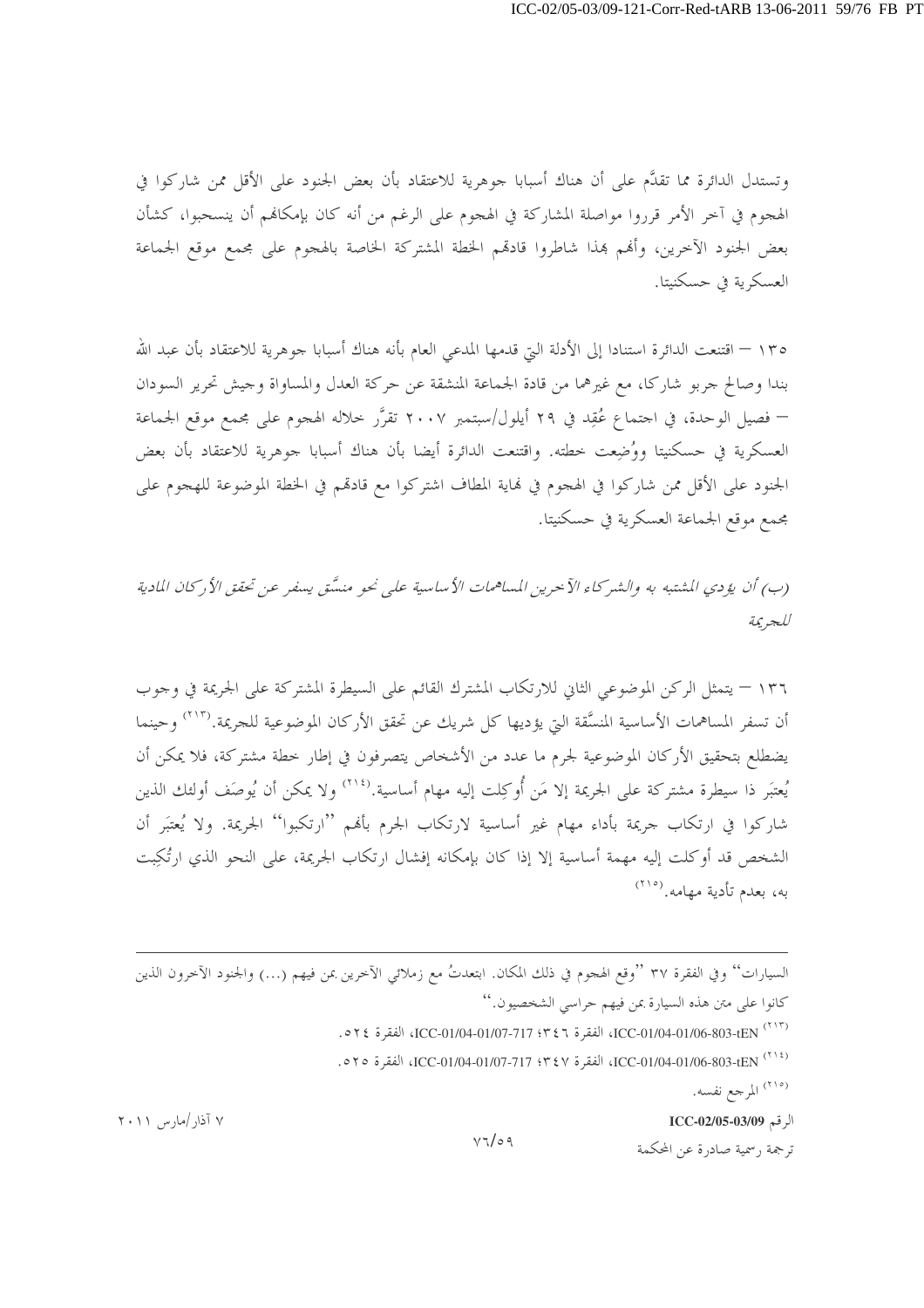١٣٧ – يدَّعي المدعى العام أن عبد الله بندا وصالح حربو، بالاشتراك مع قادة آخرين في الجماعة المنشقة عن حركة العدل والمساواة وجيش تحرير السودان — فصيل الوحدة، مارسا السيطرة المشتركة على ارتكاب الجرائم لأن كليهما كان مكلفا عدة مهام أساسية فيما يتعلق بتنفيذ خطة الهجوم على موقع الجماعة العسكرية في حسكنيتا وأن كليهما كان بإمكانه إفشال ارتكاب الجريمة بعدم أداء مهامه. ووفقا لما جاء في عريضة الاقمام، فقد ساهم عبد الله بندا وصالح جربو في الخطة المشتركة عن طريق (١) المشاركة في اجتماع التخطيط والموافقة على الخطة المشتركة؛ (٢) إصدار كل منهما أوامر إلى قواته مباشرة أو من خلال القادة التابعين له بالهجوم على موقع الجماعة العسكرية في حسكنيتا؛ (٣) تقديم القوات والمعدات والمواد اللازمة لتنفيذ الهجوم؛ (٤) قيادة الهجوم بنفسيهما والمشاركة فيه مع القادة والقوات، ونمب موقع الجماعة العسكرية في حسكنيتا؛ (٥) المشاركة بنفسيهما في توزيع و/أو التصرف في بعض الممتلكات التي نُهبت من موقع الجماعة العسكرية في حسكنيتا؛ (٦) عدم معاقبة أي من مرتكبي الجرائم المتورطين في الهجوم من أفراد جماعتيهما.<sup>(٢١٦</sup>)

١٣٨ – ميَّز المدعى العام في الهامه للمشتبه بمما لمسؤوليتهما الجنائية الفردية باعتبارهما شريكين أو شريكين غير مباشرين مهام قد تكون ذات صلة بأي من شكلي المسؤولية باعتبارها مساهمات أساسية. وفي ضوء التوضيح الوارد أعلاه فيما يتعلق بالتقييم الأولى لمسؤولية المشتبه بمما باعتبارهما شريكين، سيقتصر التحليل الوارد فيما يلي على تناول المساهمات التي ترى الدائرة ألها ذات صلة بتحديد ما إذا كانت هناك أسباب جوهرية للاعتقاد بإمكان تحميل المشتبه بمما المسؤولية، باعتبارهما شريكين، عن الجرائم الواردة في عريضة الاتمام.

# (ب – ١) وضع فكرة الهجوم والتخطيط له

١٣٩ — كما أشير إليه في الفقرة ١٣٥ أعلاه، اقتنعت الدائرة استنادا إلى الأدلة التي قدمها المدعي العام بأن هناك أسبابا حوهرية للاعتقاد بأن كلا عبد الله بندا وصالح حربو وضع، بالاشتراك مع قادة آخرين في الجماعة المنشقة عن حركة العدل والمساواة وجيش تحرير السودان — فصيل الوحدة، فكرة الهجوم على موقع الجماعة العسكرية في حسكنيتا وخطط له.

الرقم ICC-02/05-03/09

ترجمة رسمية صادرة عن المحكمة

۷ آذار /مارس ۲۰۱۱

 $v\tau/\tau$ .

<sup>(\* 11)</sup> ICC-02/05-03/09-79-Red (\* 11)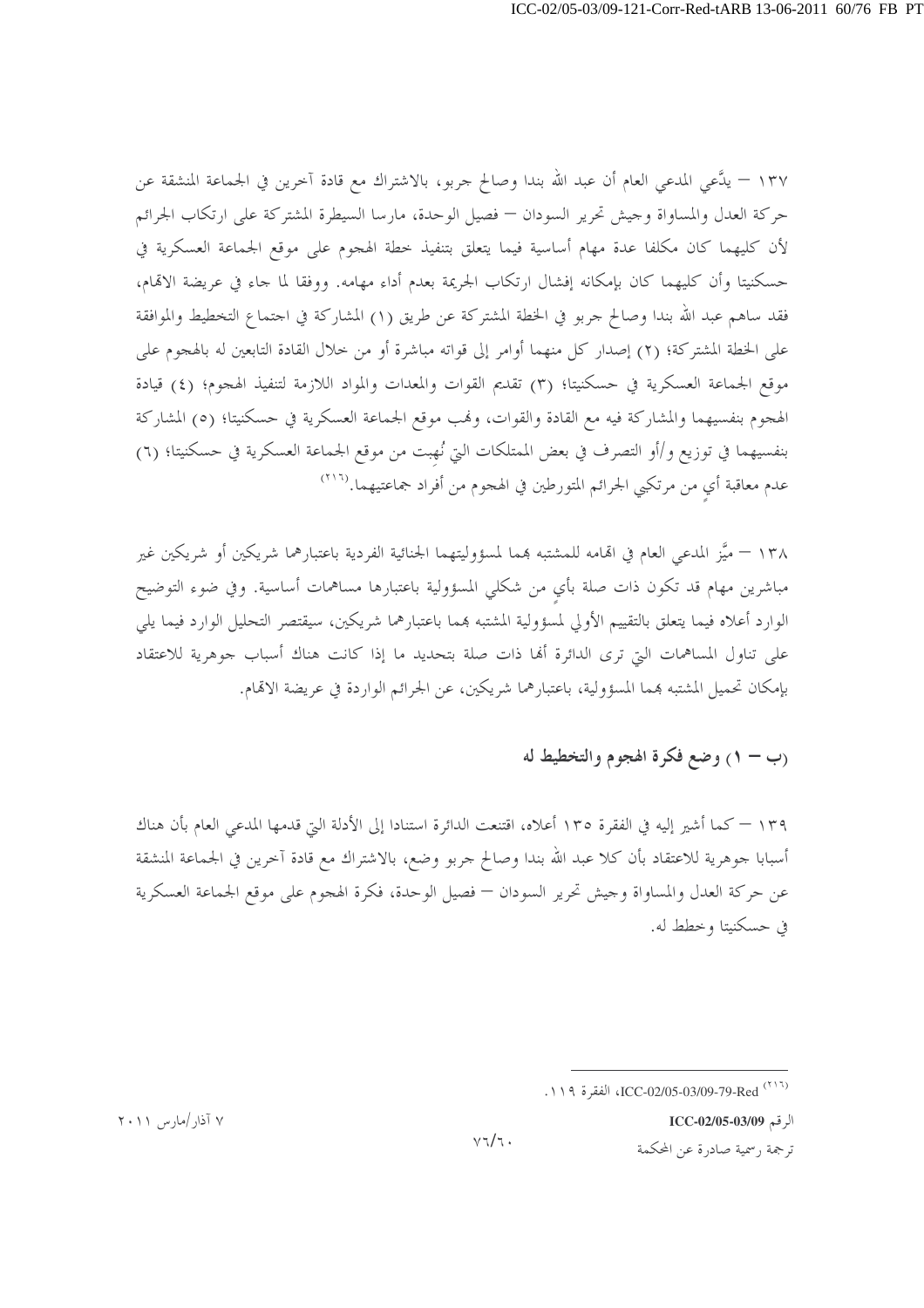(ب – ٢) إصدار أوامر للقوات وتقديم القوات والمعدات والمواد اللازمة لتنفيذ الهجوم

١٤٠ – ترى الدائرة أن من الضروري قبل الشروع في تحليل المساهمتين الثانية والثالثة اللتين ميَّزهما المدعى العام على أفمما المساهمتان الأساسيتان اللتان اضطلع المشتبه بمما بأدائهما بغية تنفيذ الخطة المشتركة تحديد الدور الأعم الذي قام به عبد الله بندا وصالح جربو ضمن القوات التي ادعى ألها شاركت في الهجوم معهما على موقع الجماعة العسكرية في حسكنيتا. وسيكون لهذا التحديد صلة بإثبات ما إذا كان إصدار أوامر للقوات وتقديم القوات والمعدات والمواد اللازمة لتنفيذ الهجوم قد حدث وما إذا كان يمكن أن يكون عبد الله بندا و/أو صالح جربو قد قاما به.

١٤١ – يذكر الشهود في إفاداتهم دور عبد الله بندا باعتباره قائدا أو قائدا عاما لحركة العدل والمساواة(٢١٧) واستبعاده من حركة العدل والمساواة الأم في ٣٠ حزيران/يونيه ٢٠٠٧' (٢١٨) ويدَّعون أيضا أن عبد الله بندا غادر، إثر استبعاده، مع بعض جنود ومركبات حركة العدل والمساواة الأم<sup>(۲۱۹)</sup> [معدَّل لغرض التمويه] <sup>(۲۲۰)</sup> و[معدَّل لغرض التمويه] اتجها إلى حسكنيتا حيث التحق بمما مزيد من القادة بمركباهم وجنودهم.'<sup>(٢٢١)</sup> ويقرّ الشهود أيضا بأن قوات عبد الله بندا كانت وقت الهجوم ضئيلة العدد جراء استرداد الدكتور حليل إبراهيم

<sup>(٢١٧)</sup> الملخص المنقَّح لمحضر مقابلة الشاهد DAR-OTP-0171-0258 ، ٣٠٤ الصفحة ٢٥٩،، الفقرة ٩، والصفحة ٢٦٠، الفقرة ٢١ والصفحة ٢٦٢، الفقرة ٣٥. الملخص المنقَّح لمحضر مقابلة الشاهد ٣٠٥، DAR-OTP-0171-0290 الصفحة ٢٩٥، الفقرة ٣٤٢؛ الملخص المنقَّح لمحضر مقابلة الشاهد ٣٠٦، DAR-OTP-0171-0298، الصفحة ٢٩٩،، الفقرة ١٠؛ الملخص المنقَّح لمحضر مقابلة الشاهد DAR-OTP-0171-0335 : ٣١٢، الصفحة ٣٦٥، الفقرة ١٨٥؟ ) إفادة الشاهد DAR-OTP-0175-0002 الصفحة ٠٠١٢،، الفقرة ٤٩، والصفحة ٠٠١٣،، الفقرتان ٥٧ و٥٨؛ الملخص المنقَّح لمحضر مقابلة الشاهد DAR-OTP-0179-0105، الفقرة ٥.

(<sup>٢١٨)</sup> إفادة الشاهد DAR-OTP-0175-0002 ، ٤٣٩ الصفحة ١٠٠٢، الفقرة ٨٩.

<sup>(٢١٩)</sup> إفادة الشاهد DAR-OTP-0175-0002 ، ٤٣٩ الصفحة ٥٠٠٢، الفقرة ٩١؛ الملخص المنقَّح لمحضر مقابلة الشاهد ٣٠٤، DAR-OTP-0171-0258 الصفحة ٢٦٥، ، الفقرة ٢٦، والصفحة ٢٦٨، الفقرة ٨٢ والصفحة ٢٧٠، الفقرة ٩٣. (٢٢٠) إفادة الشاهد DAR-OTP-0175-0002 ، ٤٣٩ الصفحة ٠٠٢٢، الفقرة ٩٦؛ الملخص المنقَّح لمحضر مقابلة الشاهد ٣٠٤،

DAR-OTP-0171-0258 الصفحة ٢٦٥، الفقرتان ٥٩ و ٦٢ والصفحة ٠٢٦٧، الفقرة ٧٤.

(<sup>٢٢١)</sup> افادة الشاهد DAR-OTP-0175-0002 ، ٤٣٩ الصفحة ٠٠٢٥، الفقرة ١٠٩ والصفحة ٠٠٢٩ الفقرة ١٣٢؛ الملخص المنقَّح لمحضر مقابلة الشاهد £ ٣٠٤، 258(-DAR-OTP-0171-0258 الصفحة ٢٦٩،، الفقرة ٨٩ والصفحة ٢٧١،، الفقرة ٩٩. ۷ آذار /مارس ۲۰۱۱ الرقم ICC-02/05-03/09

 $V7/71$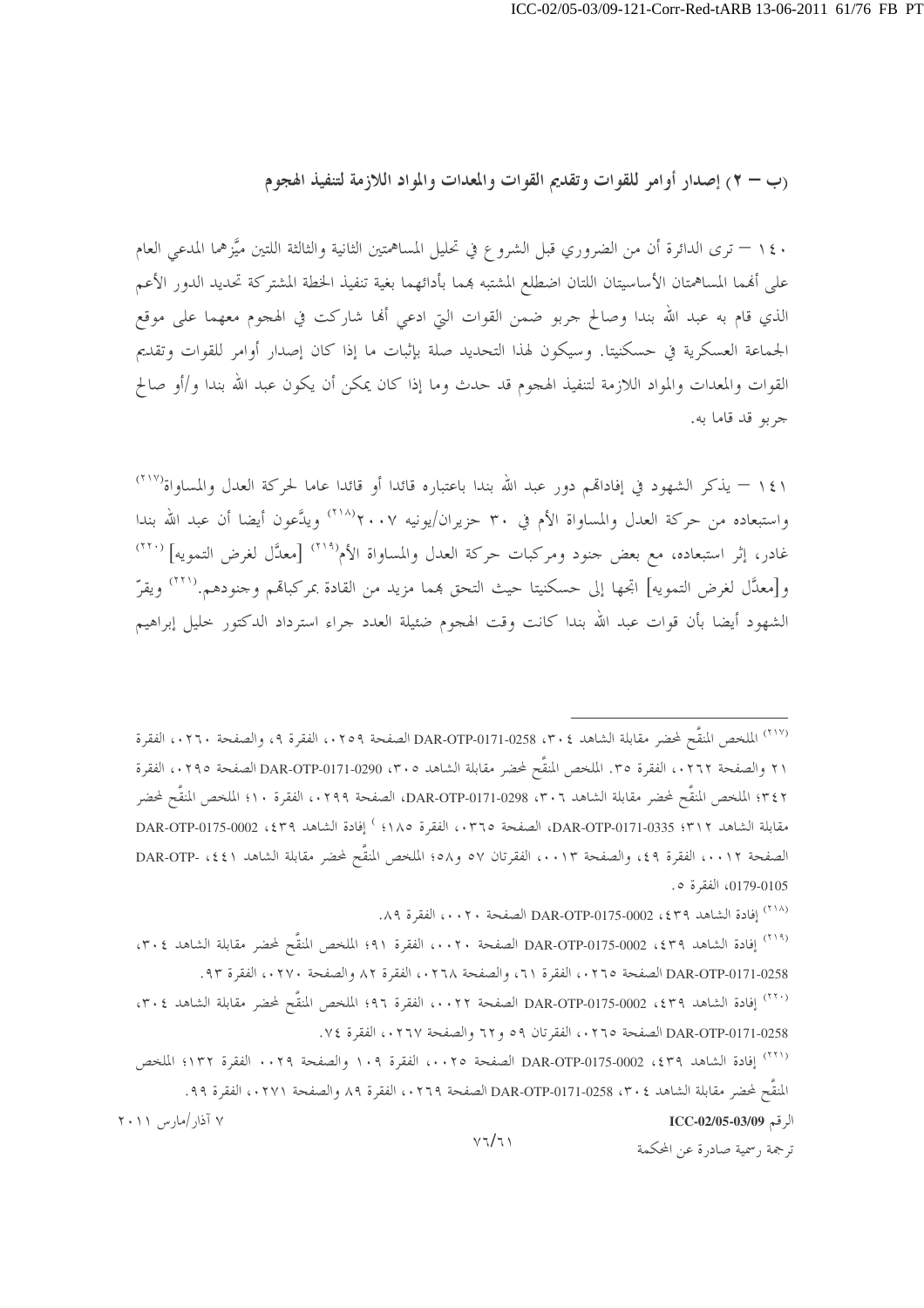قوات ومركبات قبل عدة أيام من وقوع الهجوم`````` فضلا عن أن بقية القوات الموالية لعبد الله بندا تأثرت بشدة جراء القتال مع الجنود الحكوميين صباح يوم ٢٩ أيلول/سبتمبر ٢٠٠٧ بالقرب من دليل بابكر.<sup>(٢٢٣)</sup> كما يذكر الشهود أيضا<sup>(٢٢٤)</sup> دور عبد الله بندا في الفصيل المستقل المسمى بالجماعة المنشقة عن حركة العدل والمساواة. وفي ضوء ما تقدَّم، اقتنعت الدائرة بأن هناك أسبابا جوهرية للاعتقاد بأن عبد الله بندا كان يسيطر وقت وقوع الهجوم على موقع الجماعة العسكرية في حسكنيتا في ٢٩ أيلول/سبتمبر ٢٠٠٧ على بعض المركبات — ما يتراوح بين ٤ و١٢ مركبة وفقا للشهود — والذخيرة والجنود<sup>(٢٢٥)</sup> الذين كانوا يعترفون به قائدا عسكريا لهم.

.١٠٢) الملخص المنقَّح لمحضر مقابلة الشاهد ٣٠٤، DAR-OTP-0171-0258 الصفحة ٠٢٧١، الفقرة ١٠١.

(٢٢٤) الملخص المنقَّح لمحضر مقابلة الشاهد DAR-OTP-0171-0258 (٣٠٤ الصفحة ١٢٦٧، الفقرة ٧٤، والصفحة ١٢٦٩، الفقرة ٨٦، والصفحة ٠٢٧٧، الفقرة ١٣٨؛ الملخص المنقَّح لمحضر مقابلة الشاهد 5٠٥، DAR-OTP-0171-0290 الصفحة ٠٢٩٢، الفقرة ١٨ والصفحة ٢٩٥،، الفقرة ٤٥؛ الملخص المنقَّح لمحضر مقابلة الشاهد DAR-OTP-0171-0298، الصفحة ٠٣٠٢، الفقرة ٢٧، والصفحة ٠٣٠٣، الفقرة ٣٦، والصفحة ٠٣٠٤، الفقرة ٤٤؛ الملخص المنقَّح لمحضر مقابلة الشاهد DAR-OTP-0171-0308 ، ٣٠٧ الصفحة ٣٣١، ، الفقرة ١٦٩؛ ملخص محضر مقابلة الشاهد DAR-OTP-0171-0335، الصفحة ٠٣٤٦، الفقرة ٦٢، والصفحة ٠٣٤٧، الفقرة ٧٠، والصفحة ٠٣٦٣، الفقرة ١٧٤؛ ملخص محضر مقابلة الشاهد ٤٦٦، DAR-OTP-0179-0159 الفقرة ٥، الصفحة ١٦٠، الفقرتان ١٠ و١٢ و الصفحة ١٦٧،، الفقرة ٣٣؛ الملخص المنقّح لمحضر مقابلة الشاهد DAR-OTP-0179-0105 ، \$ \$1 الصفحة ١١٠، الفقرة ٢٢؛ إفادة الشاهد DAR-OTP-0175-، \$ 2 0002 الصفحة ٢٠٢٦، الفقرة ١٠١؛ ملخص محضر مقابلة الشاهد DAR-OTP-0170-0435، لصفحة ٤٤٠، الفقرة  $.54$ 

<sup>(٢٢٥)</sup> لا توضح الأدلة عدد المركبات والجنود الذين كانوا تحت سيطرة عبد الله بندا على وجه الدقة. بيد أن الشاهد يقرّ بأن قوات جيش تحرير السودان – فصيل الوحدة كانت أكثر عددا من قوات الجماعة المنشقة عن حركة العدل والمساواة. انظر الملخص المنقَّح لمحضر مقابلة الشاهد ٢٠٦، DAR-OTP-0171-0298، الصفحة ٠٣٠٠، الفقرة ١٤ ''أحذ بندا أربع مركبات وما يتراوح بين ٣٠ و٤٠ شخصا لتنفيذ مهمة حسكنيتا'' وفي الصفحة ٣٠١. الفقرتين ٢٣ و٢٤ ''للتوضيح، كانت هناك في المحموع ثماني مركبات تابعة لحركة العدل والمساواة. أربع لنا وأربع لعبد الله بندا. في ذلك الوقت، كنا نعتبره قائدا لنا لأننا لم نكن نعلم أنه استُبعِد. وكان لجماعة جيش تحرير السودان ٢٠ مركبة. وهكذا كان هناك في المجموع ما بين ٢٤ و٢٧ مركبة.'' الملخص المنقّح لمحضر مقابلة الشاهد ٢٠٤، DAR-OTP-0171-0258 الصفحة ٠٢٧٧، الفقرة ١٤٤ ''كانت جماعة جيش تحرير السودان أكثر عددا من جماعة حركة العدل والمساواة. وكان لدى المجموعة بأكملها ٢٥ سيارة (…) من بينها ١١ مركبة تخص حركة العدل والمساواة''؛؛ الملخص المنقَّح لمحضر مقابلة الشاهد ٣٠٥، DAR-OTP-0171-0290 الصفحة ٠٢٩٢، الفقرة ١٨ ''كان لدى عبد الله حوالي ١٢ مركبة''؛ ملخص محضر مقابلة الشاهد (٤٤، 0105-DAR-OTP-0179 الصفحة ١١٣،، الفقرة ٣٩ ''أثناء الهجوم على مجمع الاتحاد الأفريقي، كان لحركة العدل والمساواة — فصيل [معدَّل لغرض التمويه] ٨ مركبات تشارك في الهجوم على ۷ آذار /مارس ۲۰۱۱ الرقم ICC-02/05-03/09  $V7/T$ 

<sup>&</sup>lt;sup>(٢٢٢)</sup> إفادة الشاهد DAR-OTP-0175-0002-R01 ، \$ 2 الصفحة ٠٠٣٦، الفقرة ١٣٦؛ ملخص محضر مقابلة الشاهد ٤٦٦، DAR-OTP-0179-0158 الصفحة ٢١٠، الفقرة ١١.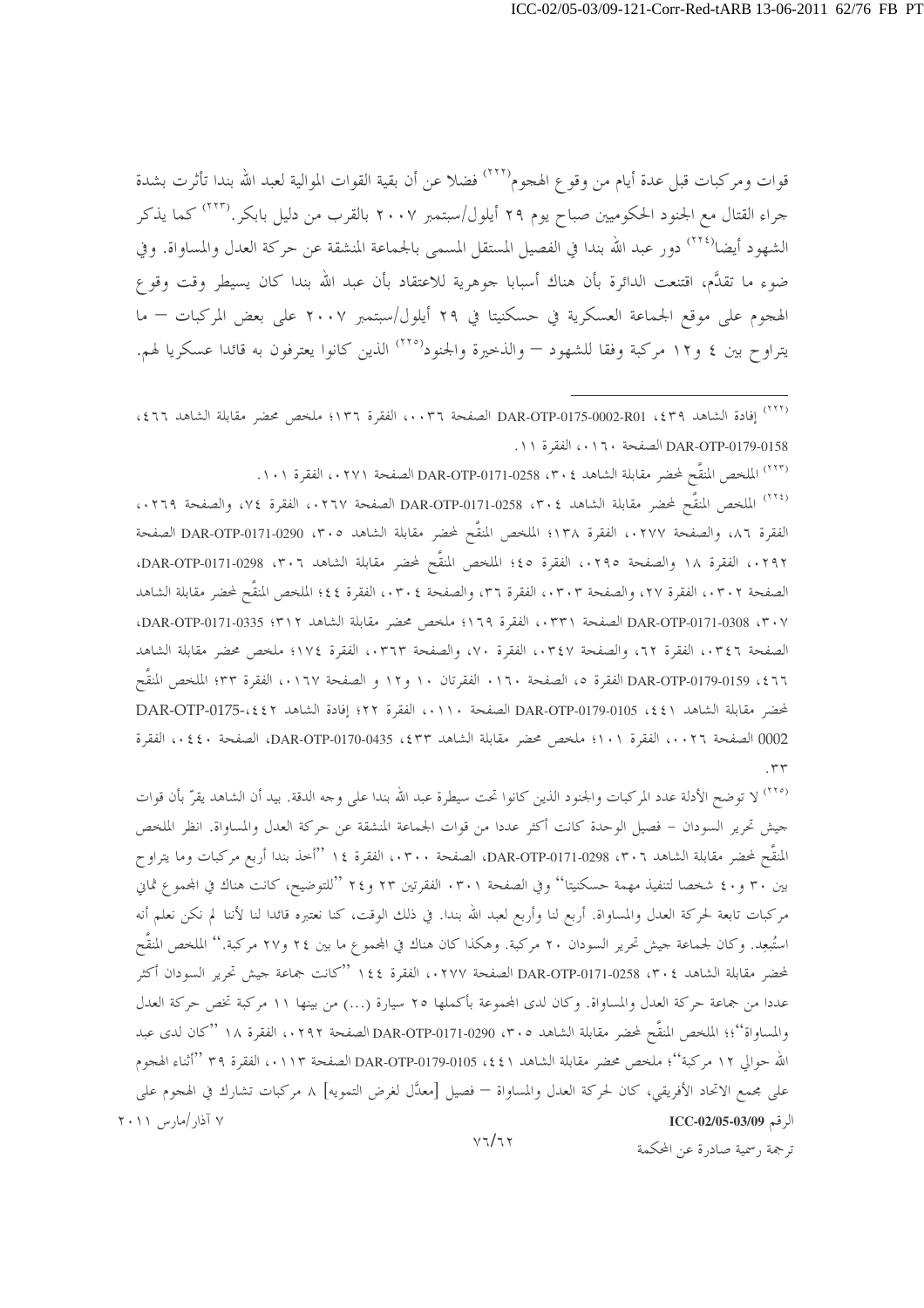والأمر الأكثر مغزى هو أن أحد الشهود يفيد بأن عبد الله بندا كان ''قائد مهمة الهجوم على مجمع الاتحاد الأفريقي. `` (٢٢٦)

١٤٢ – يذكر الشهودُ دورَ صالح جربو بصفته ''قائد غرفة العمليات'' التابعة لحركة تحرير السودان – قيادة الوحدة (''جيش تحرير السودان — فصيل الوحدة'') التي كان بموجبها القائد العسكري الأعلى رتبةٌ في الفصيل الذي كان موجودا في حسكنيتا بين أيار/مايو ٢٠٠٧ و٣٠ أيلول/سبتمبر ٢٠٠٧. (<sup>٢٢٧)</sup> كما يذكر الشهود ادعاءً مفاده أن قوات جيش تحرير السودان — فصيل عبد الشافي المرابطة في شرق جبل مرة هوجمت في وقت ما من شهر أيلول/سبتمبر ٢٠٠٧ وأن صالح جربو وجنودا تحت إمرته جاءوا لنجدقما وأنه توصل إلى اتفاق مع قادته للقيام بعمليات مشتركة.<sup>(٢٢٨)</sup> واستنادا إلى الأدلة المقدَّمة في هذه المرحلة تخلص الدائرة إلى أن هناك أسبابا جوهرية للاعتقاد بأن صالح جربو كان يسيطر على قرابة ما بين ٢٤ و٢٦ مركبة فضلا عن ذحائر، إضافة إلى القوات المختلطة التابعة لجيش تحرير السودان — فصيل الوحدة وجيش تحرير السودان — فصيل عبد الشافي التي كانت تعترف به قائدا عسكريا لها إبان وقوع الهجوم على موقع الجماعة العسكرية في حسكنيتا.<sup>(٢٢٩)</sup> والأمر

حسكنيتا''؛ الملخص المنقَّح لمحضر محضر مقابلة الشاهد P(171-0335 :۳۱۲-DAR-OTP-0171، الفقرة ٧٣ ''جنود صالح أكثر عددا من حنود بندا الذي لم يكن لديه سوى ٧ مركبات بحلول ذلك الوقت. واستطيع أن أقدر عدد حنود عبد الله بندا بما بين ٥٥ و ٦٠ جنديا''

(<sup>٢٢٦)</sup> ملخص محضر مقابلة الشاهد DAR-OTP-0179-0105، £ \$ ) DAR-OTP الصفحة ٩١١٢ ، الفقرة ص والصفحة ٠١١٦ ، الفقرة ٤٨ . (<sup>٢٢٧)</sup> ملخص محضر مقابلة الشاهد DAR-OTP-0175-0002، ٤ \$ ، DAR-OTP الصفحة ٢١١٦ ، ، الفقرة ٣٥ والصفحة ٠١١٦، الفقرة ٤٨. <sup>(٢٢٨)</sup> الملخص المنقَّح لمحضر مقابلة الشاهد DAR-OTP-0171-0308 ،۳۰۷ الصفحة ۰۳۱۱، الفقرة ۲۷؛ ملخص محضر مقابلة الشاهد DAR-OTP-0171-0335 :٣١٢، الصفحة ٠٣٤٢، الفقرة ٤١؛ والصفحة ٣٦٥، الفقرة ١٢١؛ الملخص المنقَّح لمحضر مقابلة الشاهد ٢١٤، DAR-OTP-0171-0370، الصفحة ٠٣٧٧، الفقرة ٢١، والصفحة ٠٣٧٨، الفقرة ٦٢ والصفحة ٠٣٧٨. الفقرة ٢٤ والصفحة ٣٧٨، ، الفقرة ٦٥ والصفحة ٠٣٧٩، الفقرة ٧١؛ إفادة الشاهد DAR-OTP-0175-0002،٤٤٢ الصفحة ٠٠١٠، الفقرة ٣٧، والصفحة ٠٠٤٤، الفقرة ١٧١؛ ملخص محضر مقابلة الشاهد DAR-OTP-0170-0435، الصفحة ٤٤٥، الفقرة ٦٣ والصفحة ٥٥٤، الفقرة ١١٥.

<sup>(۲۲۹)</sup> لا توضح الأدلة على وجه الدقة عدد المركبات والجنود الذين كانوا تحت سيطرة صالح جربو. بيد أن الشهود يجمعون على أن قوات جيش تحرير السودان — فصيل الوحدة كانت أكثر عددا من قوات الجماعة المنشقة عن حركة العدل والمساواة. انظر ملخص محضر مقابلة الشاهد ٢٠٦، DAR-OTP-0171-0298، الصفحة ٠٣٠١، الفقرة ٢٣ "(...) كان بحوزة جماعة حركة تحرير السودان ما بين ٢٤ و٢٦ مركبة''، والصفحة ٠٣٠١، الفقرة ٢٤ ''بحوزة جماعة جيش تحرير السودان حوالي ٢٠ مركبة. لذا كان هناك ما مجموعه حوالي ما بين ٢٤ و٢٦ مركبة''؛ الملخص المنقَّح لمحضر مقابلة الشاهد ٢٠٤، DAR-OTP-0171-0258 الصفحة ١٢٧٧، الفقرة ١٤٤ ''كانت جماعة جيش تحرير السودان أكثر عددا من جماعة حركة العدل والمساواة. وكان بحوزة ۷ آذار /مارس ۲۰۱۱ الرقم ICC-02/05-03/09

 $V7/T$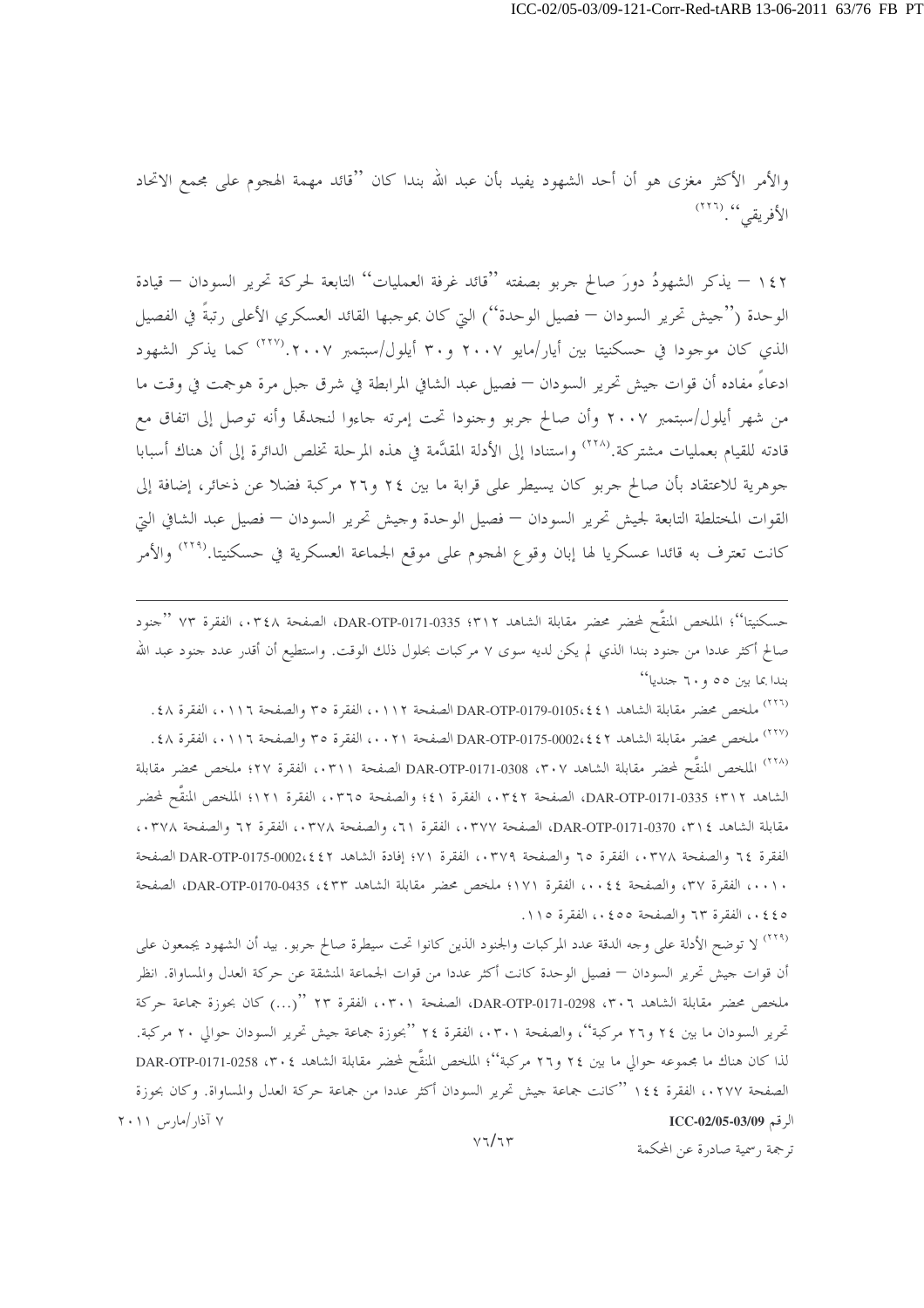الأكثر مغزى هنا هو أن أحد الشهود يشير إليه على أنه كان ''نائب بندا في الجماعة المشتركة'<sup>٢٣٠)</sup> في أثناء الهجوم على الاتحاد الأفريقي في حسكنيتا بينما يفيد شاهد آخر بأنه كان ''قائد الأركان، ما كانوا يطلقون عليه قائد أركان الحركة'٬<sup>۲۳۱)</sup>٬ وهي الصفة التي قاد بما الهجوم على مجمع موقع الجماعة العسكرية في حسكنيتا.

١٤٣ – يدَّعي المدعي العام أن عبد الله بندا وصالح جربو أسهما في تنفيذ الخطة المشتركة بإصدار أوامر إلى قواقمما بالهجوم على مجمع موقع الجماعة العسكرية في حسكنيتا وتقديم القوات والمعدات والمواد اللازمة لتنفيذ الهجوم.<sup>(٢٣٢)</sup> وكما نوقش فيما سبق<sup>(٢٣٣)</sup>، فقد أمر القادة قوالهم بالهجوم على موقع الجماعة العسكرية في حسكنيتا بعد الاتفاق على الخطة المشتركة.<sup>(٢٣٤)</sup> لذا اقتنعت الدائرة بأن هناك أسبابا جوهرية للاعتقاد بأن عبد الله بندا وصالح جربو والقادة الآخرين أسهموا في الخطة المشتركة بإصدار أوامر إلى القوات الواقعة تحت سيطرقم بالقيام بالهجوم. واستنادا إلى الأدلة المقدَّمة، اقتنعت الدائرة بأن هناك أسبابا جوهرية للاعتقاد بأن المركبات والذحيرة والقوات المشار إليها آنفا شكَّلت القوات التي كانت تتألف منها الجماعة المنشقة عن حركة العدل والمساواة وجيش تحرير السودان — فصيل الوحدة وجيش تحرير السودان — فصيل عبد الشافي والتي قدَّمها عبد الله بندا وصالح جربو لِشَنِّ الهجوم على موقع الجماعة العسكرية في حسكنيتا.

المجموعتين ٢٥ سيارة. وقُسِّمت هذه المركبات الــ٢٥ قسمين (...) ١٤ منها كانت تخص جماعة جيش تحرير السودان''؛ الملخص المنقَّح لمحضر مقابلة الشاهد DAR-OTP-0171-0290 ،۳۰٥ الصفحة ۰۲۹۲، الفقرة ۱۸ ''كان بحوزة جيش تحرير السودان حوالي ٢١ مركبة''؛ الملخص المنقَّح لمحضر مقابلة الشاهد ٤٤١، DAR-OTP-0179-0105 الصفحة ١١٣.، الفقرة ٣٨ ''شارك في الهجوم حوالي ٢٥ مركبة من مركبات جيش تحرير السودان — فصيل الوحدة''؛ ملخص محضر مقابلة الشاهد ٣١٢؛ DAR-OTP-0171-0335، الصفحة ٢٤٨، الفقرة ٧٣ ''جنود صالح أكثر عددا من جنود بندا (...)يقدَّر عدد جنود صالح جربو بما بين ٢٥٠ و ٣٠٠ جندي.''

- (٣٠) الملخص المنقَّح لمحضر مقابلة الشاهد 1 ٤٤، DAR-OTP-0179-0105 الصفحة ٠١١٦، الفقرة ٤٨. ('<sup>٢٣١)</sup> الملخص المنقَّح لمحضر مقابلة الشاهد DAR-OTP-0171-0335 ؛ ٣١٢، الفقرة ٧٠. . ١١٩) ICC-02/05-03/09-79-Red (٢٣٢)
	- (٢٣٣) انظر الفقرة ١٣٢ أعلاه.

(٢٣٤) الملخص المنقَّح لمحضر مقابلة الشاهد DAR-OTP-0171-0258 ، ٣٠٤ الصفحة ١٣٨،، الفقرة ١٣٨، والصفحة ١٢٧٧. الفقرة ١٤٠، والصفحة ١٢٨٦، الفقرة ١٩٩؛ الملخص المنقَّح لمحضر مقابلة الشاهد DAR-OTP-0171-0298، "صفحة ٢٩٩، الفقرة ١١؛ ملخص محضر مقابلة الشاهد DAR-OTP-0171-0002،٤٤٢ الصفحة ٠٠٣٠، الفقرة ١١٦.

 $V7/T5$ 

الرقم ICC-02/05-03/09

ترجمة , سمية صادرة عن المحكمة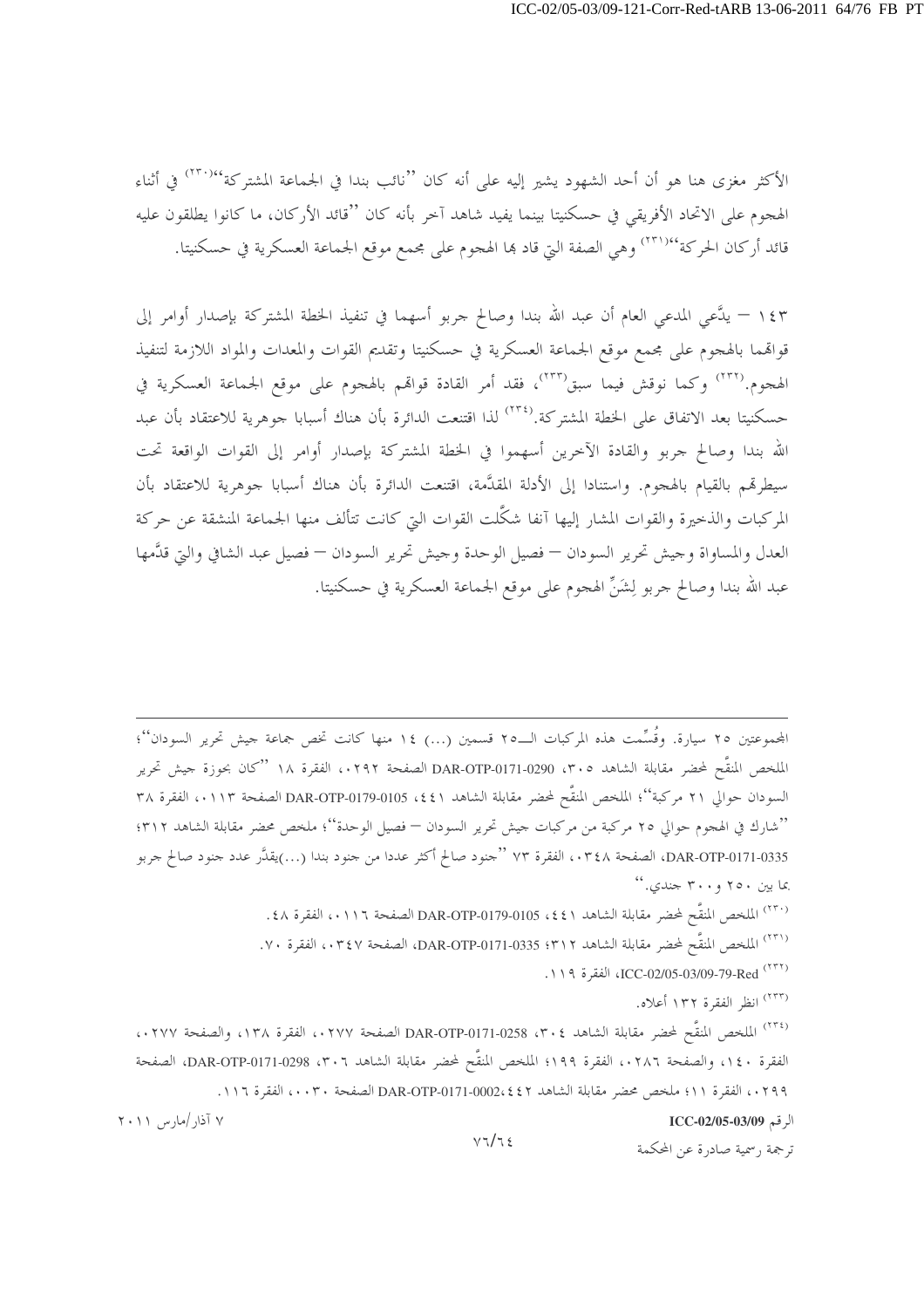## (ب – ٣) المشاركة الشخصية في قيادة الهجوم وفب ممتلكات من موقع الجماعة العسكرية في حسكنيتا

١٤٤ – يُدعى في عريضة الاقمام أن الهجوم على موقع الجماعة العسكرية في حسكنيتا، الذي ارتُكِبَت في سياقه جريمتا النهب والقتل — سواء ارتُكِب أم شُرع في ارتكابه – المنسوبتان إلى المشتبه بمما، نفذه جنود تابعون لـــــــ ''قوات الجماعة المنشقة عن حركة العدل والمساواة وجيش تحرير السودان — فصيل الوحدة وجيش تحرير السودان — فصيل عبد الشافي، التي يقودها بندا وجربو وقادة الوحدات الآخرون''.(°<sup>۲۳)</sup>

١٤٥ – ويدعى المدعى العام فضلا عن ذلك أن قوات الجماعة المنشقة عن حركة العدل والمساواة وجيش تحرير السودان — فصيل الوحدة لهبت مجمع موقع الجماعة العسكرية في حسكنيتا لهبا واسع النطاق.(°<sup>۲۳)</sup> كما لهب المهاجمون ممتلكات تخص بعثة الاتحاد الأفريقي في السودان وممتلكات خاصة بموظفى البعثة وأموالا من خزانة شركة باسيفيك أركتيكتس آند إنجنيرز.<sup>(٢٣٧)</sup> ويدعى المدعى العام أيضا أن عبد الله بندا وصالح جربو فمبا وقودا من داخل مجمع موقع الجماعة العسكرية في حسكنيتا.<sup>(۲۳۸)</sup>

١٤٦ – يشير معظم الشهود إشارة صريحة إلى أن حركة العدل والمساواة<sup>(٢٣٩)</sup> أو الجماعة المنشقة عنها التي يترأسها [معلَّل لغرض التمويه] وعبد الله بندا<sup>(٢٤٠)</sup> والتي يقودها عبد الله بندا شخصيا<sup>(٢٤١)</sup> كانت إحدى

<sup>(٢٣٧)</sup> المرجع نفسه.

<sup>(۲۳۸)</sup> المرجع نفسه.

ترجمة , سمية صادرة عن المحكمة

<sup>(٢٣٩)</sup> تبدو إفادات أعضاء حركة العدل والمساواة الذين يقلِّمون أدلة مباشرة على أن جماعتهم نفذَّت الهجوم ذات أهمية خاصة في هذا الصدد. انظر ملخص محضر مقابلة الشاهد DAR-OTP-0179-0158 ، \$ 1 1 الصفحة ٥٩١، الفقرة ٧؛ الملخص المنقّح لحضر مقابلة الشاهد ٣٠٥، DAR-OTP-0171-0290 الصفحتان ٢٩٣. و ٢٩٤.، الفقرات ٢٧ إلى ٣٧؛ الملخص المنقَّح لمحضر مقابلة الشاهد DAR-OTP-0171-0258 ، ٣٠٤ الصفحة ٠٢٦٧، الفقرة ٧٦ مقروءةً بالاقتران مع ما ورد في الصفحة ٠٢٧٤، الفقرة ١٢٠؛ ملخص محضر مقابلة الشاهد ٥٢٠٦، DAR-OTP-0171-0298، الصفحة ٠٢٩٩، الفقرة ١١.

(<sup>٢٤٠)</sup> ملخص محضر مقابلة الشاهد DAR-OTP-0179-0105 ، { {١ / مالصفحة ١١٣، الفقرة ٣٧؛ إفادة الشاهد DAR- ، {٣٩ OTP-0175-0002 الصفحة ٠٠٣٨، الفقرة ١٧٧ والصفحة ٠٠٣٩ الفقرة ١٧٨؛ ملخص محضر مقابلة الشاهد DAR- ١٣١٢ OTP-0171-0335، الصفحة ٠٣٤٧، الفقرة ٧١؛ ملخص محضر مقابلة الشاهد DAR-OTP-0170-0435، 25m، الصفحة ٤٤٣،، الفقرتان ٥١ و٥٢؛ الملخص المنقَّح لمحضر مقابلة الشاهد ٣١٤، DAR-OTP-0171-0370، الصفحة ٠٣٨٢، الفقرة ٩٥  $Y \cdot Y$  آذار /مارس ۲۰۱۱ الرقم ICC-02/05-03/09

<sup>(</sup>٢٣٥) ICC-02/05-03/09-79-Red (٢٣٥)

<sup>(</sup>٢٣٦) ICC-02/05-03/09-79-Red<sup>(٢٣٦)</sup>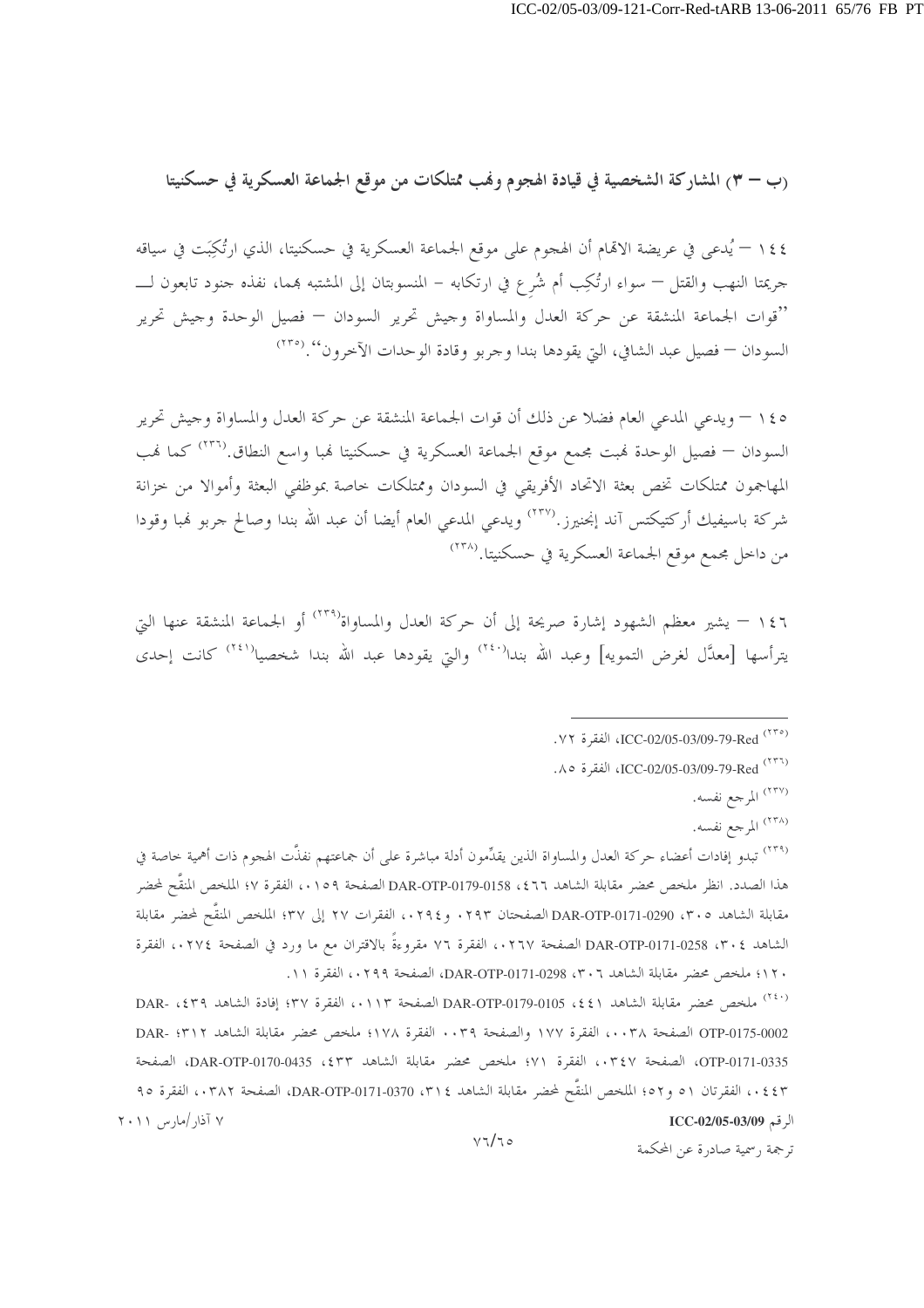الجماعات<sup>(٢٤٢)</sup> المسؤولة عن الهجوم على موقع الجماعة العسكرية في حسكنيتا. ويشير عدة شهود، من بينهم شهود مقرَّبون،<sup>(۲٤٣)</sup> إلى جيش تحرير السودان — فصيل الوحدة الذي يقوده صالح جربو شخصيا<sup>(۲٤٤)</sup> على أنه مسؤول عن الهجوم على موقع الجماعة العسكرية في حسكنيتا.<sup>(٢٤٥)</sup> ويروي الشهود أيضا أن بعض جنود جيش

والصفحة ٠٣٨٨، الفقرة ١٤٤ والصفحة ٠٣٩٣، الفقرة ١٧٢؛ الملخص المنقَّح لمحضر مقابلة الشاهد DAR-OTP-0171- ، ٣٠٤ 0258 الصفحة ٠٢٧٣، الفقرة ١١١.

(<sup>٢٤١)</sup> الملخص المنقَّح لمحضر مقابلة الشاهد DAR-OTP-0171-0258 ، ٣٠٤ الصفحة ٢٧٨ ، الفقرة ١٤٧ "كان عبد الله بندا في مقدمة القافلة (...) وفي الفقرة ١٤٩ "رأيت بندا في السيارة الأمامية"، وفي الصفحة ٠٢٨٢، الفقرة ١٧١ "(...) أؤكد أن عبد الله بندا شارك في الهجوم.''؛ الملخص المنقَّح لمحضر مقابلة الشاهد ٣٠٥، DAR-OTP-0171-0290، ب الفقرة ٢٩ ''عبد الله بندا (…) الذين كانوا كلهم في المركبات الأمامية، فتحوا النار وراحوا يقصفون المحمع.''؛ الملخص المنقّح لمحضر مقابلة الشاهد DAR-OTP-0171-0335 : • ٣١٢، الصفحة ٣٤٧، ، الفقرة ٧٠ ''قاد هذه العملية (...) وعبد الله بندا الذي كان قائد أركان الجيش''؛ ملخص محضر مقابلة الشاهد DAR-OTP-0170-0105 ، ٤٤١ الصفحة ١١١٥، الفقرة ٤٧ ''وقت الهجوم على مجمع الاتحاد الأفريقي في حسكنيتا، كان جميع الجنود يتبعون تعليمات بندا''؛ ملخص محضر مقابلة الشاهد ١٤٦٦، -DAR OTP-0179-0070 الصفحة ٠٠٧٢، الفقرة ١٣ ''أثناء شهر رمضان في أيلول/سبتمبر ٢٠٠٧ (...) هاجم بندا (...) قاعدة الاتحاد الأفريقي في حسكنيتا''.

(٢٤٢) إفادة الشاهد DAR-OTP-0175-0002 ، ٤٣٩ الصفحة (٠٠٣١) الفقرة ١٤٢.

<sup>(٢٤٣)</sup> الملخص المنقَّح لمحضر مقابلة الشاهد DAR-OTP-0171-0308 ، ٣٠٧ الصفحتان ٠٣١٣ و ٠٣١٤، الفقرات ٣٩ إلى ٤٦؛ ملخص محضر مقابلة الشاهد ٣١٢؛ DAR-OTP-0171-0335، الصفحتان ٣٤٢. و٣٤٣.، الفقرتان ٤٤ و٤٥ والصفحة ٠٣٤٧، الفقرة ٧١.

<sup>(٢٤٤)</sup> إفادة الشاهد PAR-OTP-0175-0002-R01 ، \$ 1 الصفحة ٠٠٣١، الفقرة ١٤٢ ''القوة الرئيسية التي هاجمت الاتحاد الأفريقي هي القوة التي كانت تحت قيادة صالح جربو''؛ الملخص المنقَّح لمحضر مقابلة الشاهد P·Y، DAR-OTP-0171-0308 الصفحة ٠٣١٣، الفقرة ٤٠ ''فتح صالح جربو النار على قوات الاتحاد الأفريقي''؛ملخص محضر مقابلة الشاهد DAR- :٣١٢ OTP-0171-0335، الصفحة ٠٣٤٧، الفقرة ٧٠ ''قاد هذه العملية صالح محمد جربو لأنه كان قائد أركان ما كان يسمى بقيادة أركان الحركة''؛ الملخص المنقَّح لمحضر مقابلة الشاهد 1 ٤٤، DAR-OTP-0170-0105 الصفحة ١١٥.، الفقرة ٤٧ ''وقت الهجوم على مجمع الاتحاد الأفريقي في حسكنيتا، كان جميع الجنود يتبعون تعليمات (…) وجربو''؛ ملخص محضر مقابلة الشاهد DAR-OTP-0171-0002، ٤ ٤ كان جربو مسؤولا مسؤولية مباشرة عن الجيش. كان يقود القوة''.

<sup>(٢٤٥)</sup> ملخص محضر مقابلة الشاهد DAR-OTP-0179-0158 ، ٤٦٦ الصفحة ١٦٢، الفقرتان ١٦ و١٧؛ ملخص محضر مقابلة الشاهد DAR-OTP-0170-0435، الصفحة ٤٤١، الفقرة ٣٩ و٤٠ والصفحة ٤٤٧، الفقرة ٧٣؛ <sup>)</sup> الملخص المنقَّح لمحضر مقابلة الشاهد ٣١٤، 370-DAR-OTP-0171، الصفحة ٠٣٨٢، الفقرة ٩٥ والصفحة ٠٣٨٦، الفقرة ١٢٣ والصفحة ٣٨٨ • الفقرة ١٤٤ والصفحة ٣٩٣ • الفقرة ١٧٢؛ إفادة الشاهد ٤٣٩، DAR-OTP-0175-0002 الصفحة ٠٠٣١، الفقرة  $.157$ 

الرقم ICC-02/05-03/09

ترجمة , سمية صادرة عن المحكمة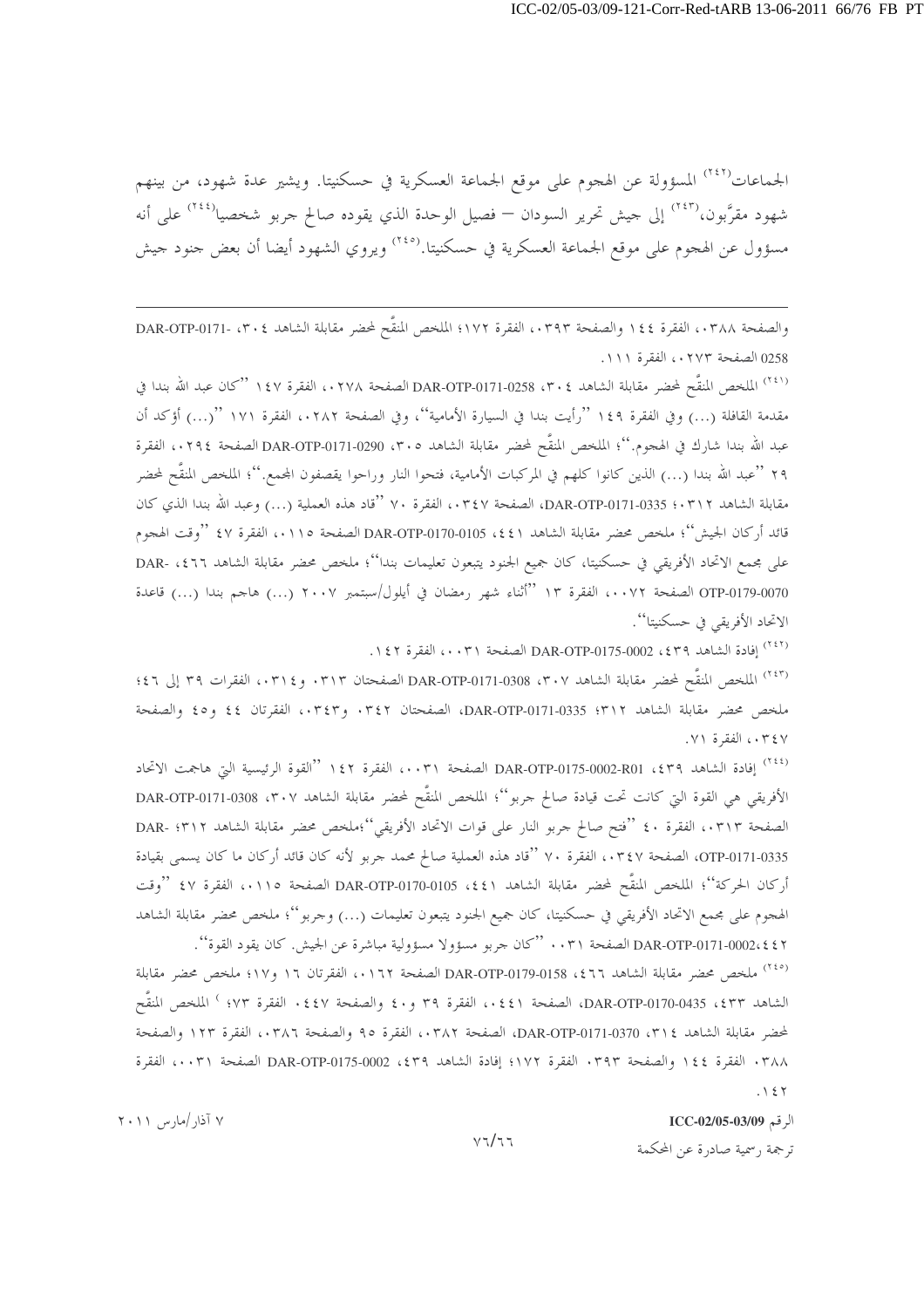تحرير السودان — فصيل عبد الشافي<sup>(٢٤٦)</sup> شاركوا في الهجوم تحت قيادة صالح جربو.<sup>(٢٤٧)</sup> وتدعم الأدلة التي قدَّمها المدعى العام استنتاج أن ثمة أسبابا جوهرية للاعتقاد بأن عبد الله بندا<sup>(٢٤٨)</sup> وصالح جربو<sup>(٢٤٩)</sup> كليهما شاركا شخصيا بصفتهما قائدين، كل لقواته، في الهجوم الفعلي على موقع الجماعة العسكرية في حسكنيتا.<sup>(٢٥٠</sup>) ويشير أحد الشهود إلى عبد الله بندا على أنه ''قائد مهمة الهجوم على مجمع الاتحاد الأفريقي''``` وإلى صالح جربو على أنه ''نائبه''.('°٬ ويتذكر شاهد آخر أنه رأى ''عبد الله بندا في السيارة الأمامية'٬٬۰۳٬٬ عند وصول القافلة إلى موقع الجماعة العسكرية وأنه أخذ في إطلاق النار على المجمع. ويروي شهود آخرون صراحة أن عبد

<sup>(٢٤٦)</sup> بعضهم فقط لأن الآخرين يبدو أُمُم لم يوافقوا على الهجوم، وفقا لرواية الشهود. انظر ملخص محضر مقابلة الشاهد ٤٣٣، DAR-OTP-0170-0435، الصفحة ٤٤١، الفقرة ٣٩ " تحدث صالح جربو إلى أحد قادتنا وأخبره بأفمم سيهاجمون حسكنيتا وذكر أفمم هُوجموا بسبب الاتحاد الأفريقي. ولم توافق قيادتنا. فنحن كفصيل كان لنا ممثلون داخل الاتحاد الأفريقي ونحن ملتزمون بتعهداتنا الدولية. لذا رفضنا فكرة الهجوم على الاتحاد الأفريقي''؛ الملخص المنقَّح لمحضر مقابلة الشاهد ١٣١٤ -DAR OTP-0171-0370، الصفحة ٠٣٨٢، الفقرة ٩٤ "لم يشارك أحد من جماعتنا في الهجوم. (...) سلكوا طريقهم وسلكنا نحن ط بقنا''

<sup>(٢٤٧)</sup> الملخص المنقَّح لمحضر مقابلة الشاهد DAR-OTP-0171-0308 ،۳۰۷ الصفحة ۰۳۲۲. الفقرة ۱۰۱ <sup>٬ (م</sup>شارك منّا في هجوم حسكنيتا نحو ٢٠ إلى ٣٠ جنديا (...) أما بقية الأشخاص الــ١٧٠ فكانوا على ظهر الشاحنة وذهب بمم سائقها في اتجاه آخر.''؛ الملخص المنقَّح لمحضر مقابلة الشاهد ٣١٢؛ DAR-OTP-0171-0335، الصفحة ٠٣٥٩، الفقرة ١٤٤.

<sup>(٢٤٨)</sup> الملخص المنقَّح لمحضر مقابلة الشاهد DAR-OTP-0171-0290 ، من الصفحة ١٢٩٣، الفقرة ٢٨ والصفحتان ٢٩٣. و٢٩٤،، الفقرة ٢٩ والصفحة ٢٩٤،، الفقرة ٣٥ والصفحة ٢٩٥،، الفقرة ٤٥؛ الملخص المنقَّح لمحضر مقابلة الشاهد ٣٠٧، DAR-OTP-0171-0308 الصفحة ٠٣١٤، الفقرة ٤٥؛ الملخص المنقَّح لمحضر مقابلة الشاهد 0.258 .٣٠٤ DAR-OTP-0171 الصفحة ٠٢٧٨، الفقرة ١٤٩؛ الملخص المنقَّح لمحضر مقابلة الشاهد DAR-OTP-0171-0335 :٠٣١٢، الصفحة ٠٣٦٦، الفقرة  $. \backslash \wedge \wedge$ 

<sup>(٢٤٩)</sup> الملخص المنقَّح لمحضر مقابلة الشاهد DAR-OTP-0171-0308 ،۳۰۷ الصفحة ۰،۳۱۳، الفقرات ٤٠ و٤١ و٤٤ والصفحة ٢١٤، الفقرة ٤٦ والصفحة ٢٢٢٢، الفقرة ١٠٧؛ ملخص محضر مقابلة الشاهد DAR-OTP-0170-0435، 2 وDAR-OTP-0170، ٤٤١، الفقرة ٤٠.

<sup>(٢٥٠)</sup> ملخص محضر مقابلة الشاهد DAR-OTP-0171-0335 ؛ P (٢٤٧، الفقرتان ٧٠ و ٧١.

(<sup>٢٥١)</sup> ملخص محضر مقابلة الشاهد DAR-OTP-0179-0105 ، \$ ٤١ لصفحة ٠١١٢، الفقرة ٣٥ والصفحة ٠١١٦، الفقرة ٤٨ .

(<sup>٢٥٣)</sup> الملخص المنقَّح لمحضر مقابلة الشاهد DAR-OTP-0171-0258 ، ٣٠٤ ، الفقرة ١٤٩.

 $V7/TV$ 

#### الرقم ICC-02/05-03/09

ترجمة , سمية صادرة عن المحكمة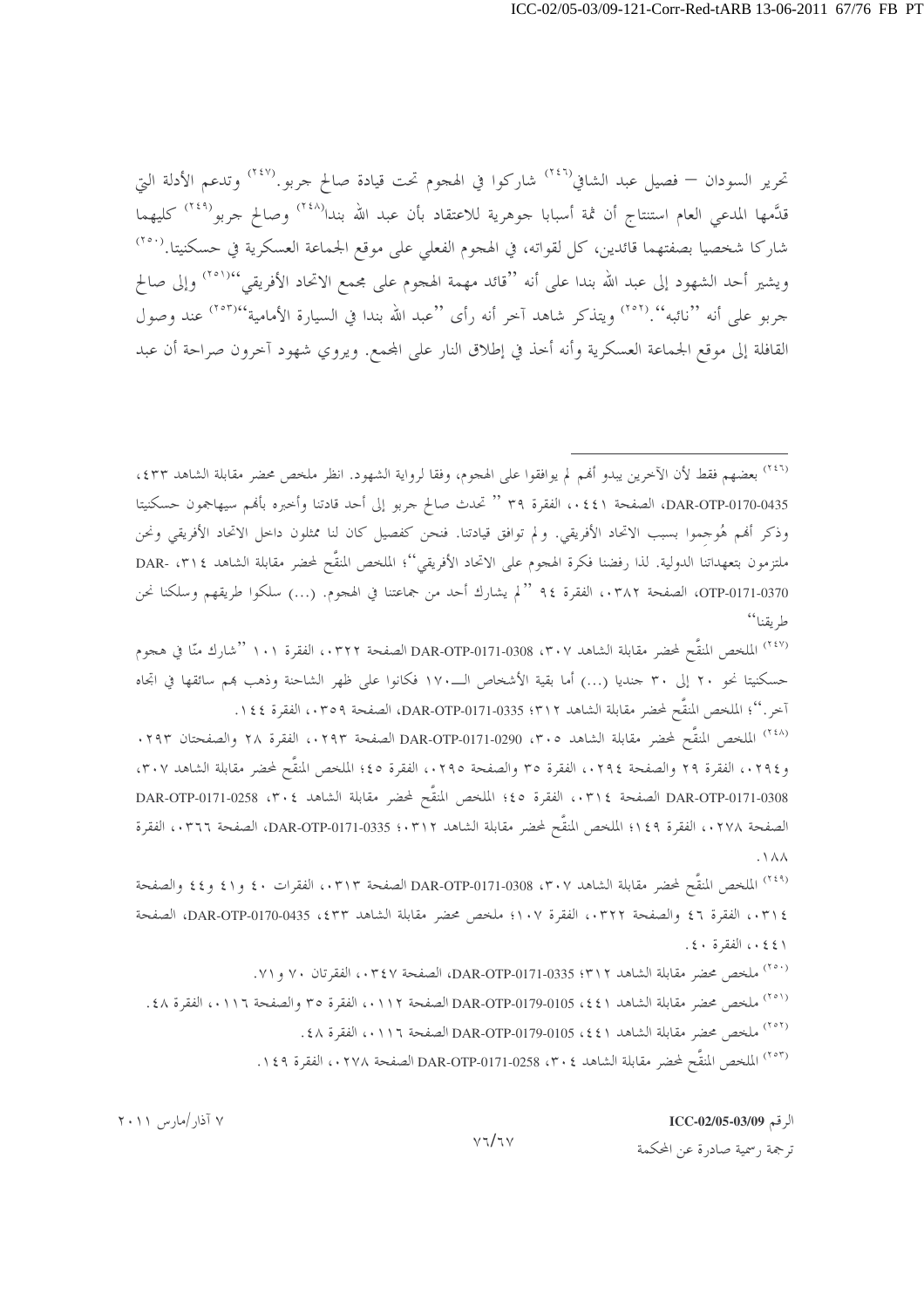الله بندا وصالح جربو<sup>(٢٥٤)</sup> و"جميع من كان في المركبات الأمامية، فتحوا النار وأحذوا في إطلاق النار على المحمع<sup>٬۲۰۰</sup>٬٬ عند وصولهم إلى موقع الجماعة العسكرية في حسكنيتا.

١٤٧ – ويفيد الشهود أيضا أن كلا عبد الله بندا وصالح حربو شارك شخصيا في لهب الممتلكات من موقع الجماعة العسكرية في حسكنيتا. ويشير أحد الشهود المباشرين إلى عبد الله بندا وصالح جربو على أفمما كانا من بين أولئك الذين شاركوا شخصيا في النهب واستولوا، من بين أشياء أخرى، على مركبات وأغذية ووقود.(```` ويذكر بعض الشهود المباشرين أن عبد الله بندا استولى على ٨ مركبات مملوكة لموقع الجماعة العسكرية في حسكنيتا فيما استولى صالح جربو على ٩؛<sup>(٢٥٧)</sup> ويطابق هذان الرقمان عدد المركبات الــ١٧ التي أبلغ موظفو بعثة الاتحاد الأفريقي في السودان عن سرقتها من مجمع موقع الجماعة العسكرية في حسكنيتا.(````

١٤٨ – واستنادا إلى الأدلة المقدَّمة، اقتنعت الدائرة بأن هناك أسبابا جوهرية للاعتقاد بأن عبد الله بندا وصالح جربو، بالاشتراك مع قوات الجماعة المنشقة عن حركة العدل والمساواة وجيش تحرير السودان — فصيل الوحدة وجيش تحرير السودان — فصيل عبد الشافي، التي كانا يقودالها مع قادة آخرين، شاركا شخصيا في الهجوم على

<sup>(٢٥٤)</sup> الملخص المنقَّح لمحضر مقابلة الشاهد DAR-OTP-0171-0308 ، ٣٠٧ الصفحة ٠٣١٣، الفقرة ٤٠. <sup>(٢٥٥)</sup> الملخص المنقَّح لمحضر مقابلة الشاهد DAR-OTP-0171-0290 ، ٣٠٥ الصفحتان ٢٩٣٠ و ٢٩٤٠، الفقرة ٢٩. <sup>(٢٥٦)</sup> الملخص المنقَّح لمحضر مقابلة الشاهد DAR-OTP-0171-0308 ،٣٠٧ الصفحة ٠٣١٣،، الفقرة ٤٤ "دحل عبد الله بندا وصالح جربو وجنودهما حرم المجمع وحرجوا بالغنائم. وترك مَنْ كان منهم من أبناء المنطقة المكان حاملين معهم ما غنموه. وراحوا يأخذون المركبات من المحمع. واقتتلوا على من سيأخذ المركبات. وهدد الضباطُ الجنود. وكلما حاول أحد الجنود الاستيلاء على مركبة ورآه أحد القادة، هدده القائد واستولى على المركبة لنفسه. وحينما خرجوا من المحمع ذهب كل منهم في اتجاه بما فمبه من مركبات. فمبوا مبردات وحواسيب محمولة وهواتف خلوية ودولارات نقدا، كلها مملوكة للاتحاد الأفريقي''، والصفحة ٠٣١٤، الفقرة ٤٦ ''رأيت عبد الله بندا وصالح حربو يدحلان المجمع والمباني التي بداحله. وذهب أولئك الذين فمبوا السيارت كلٌ في سبيله. أحذوا وقودا من المحمع ووضعوه على متن شاحنة من نوع رونو واستخدمنا ذلك الوقود في الذهاب إلى مكان آخر.''، وفي الصفحة ٠٣٢٢، الفقرة ١٠٧ ''رأيت صالح جربو يحمِّل ثلاثة براميل وقود على ظهر المركبة التي نُهبت من الاتحاد الأفريقي ''.

(<sup>٢٥٧)</sup> ملخص إفادة الشاهد ٦٦٦٤، DAR-OTP-0179-0070 الصفحة ٠٠٧٢، الفقرة ١٤؛ الملخص المنقَّح لمحضر مقابلة الشاهد 1 DAR-OTP-0179-0105 ، \$ 1 ) الصفحة ١١٥، الفقرة ٤٦؛ الملخص المنقَّح لمحضر مقابلة الشاهد ٣٠٥، -DAR-OTP-0171 0290 الصفحة ٢٩٤، ، الفقرة ٢٥؛ ملخص محضر مقابلة الشاهد ٣٠٦، DAR-OTP-0171-0298، الصفحة ٠٣٠٣، الفقرة ٣٧. (^^') افادة الشاهد DAR-OTP-0165-0352-R01 ، T الصفحة (٢٦١ ، الفقرة ٢١؛ إفادة الشاهد ١٣١٥ -DAR-OTP-0161 1159-R01 الصفحة ١١٧٢، الفقرة ٥٣، إفادة الشاهد 1٩٪، DAR-OTP-0165-0489-R01 الصفحة ٥٠٥،، الفقرة ٨٣. ۷ آذار /مارس ۲۰۱۱

الرقم 1CC-02/05-03/09

ترجمة , سمية صادرة عن المحكمة

 $V7/TA$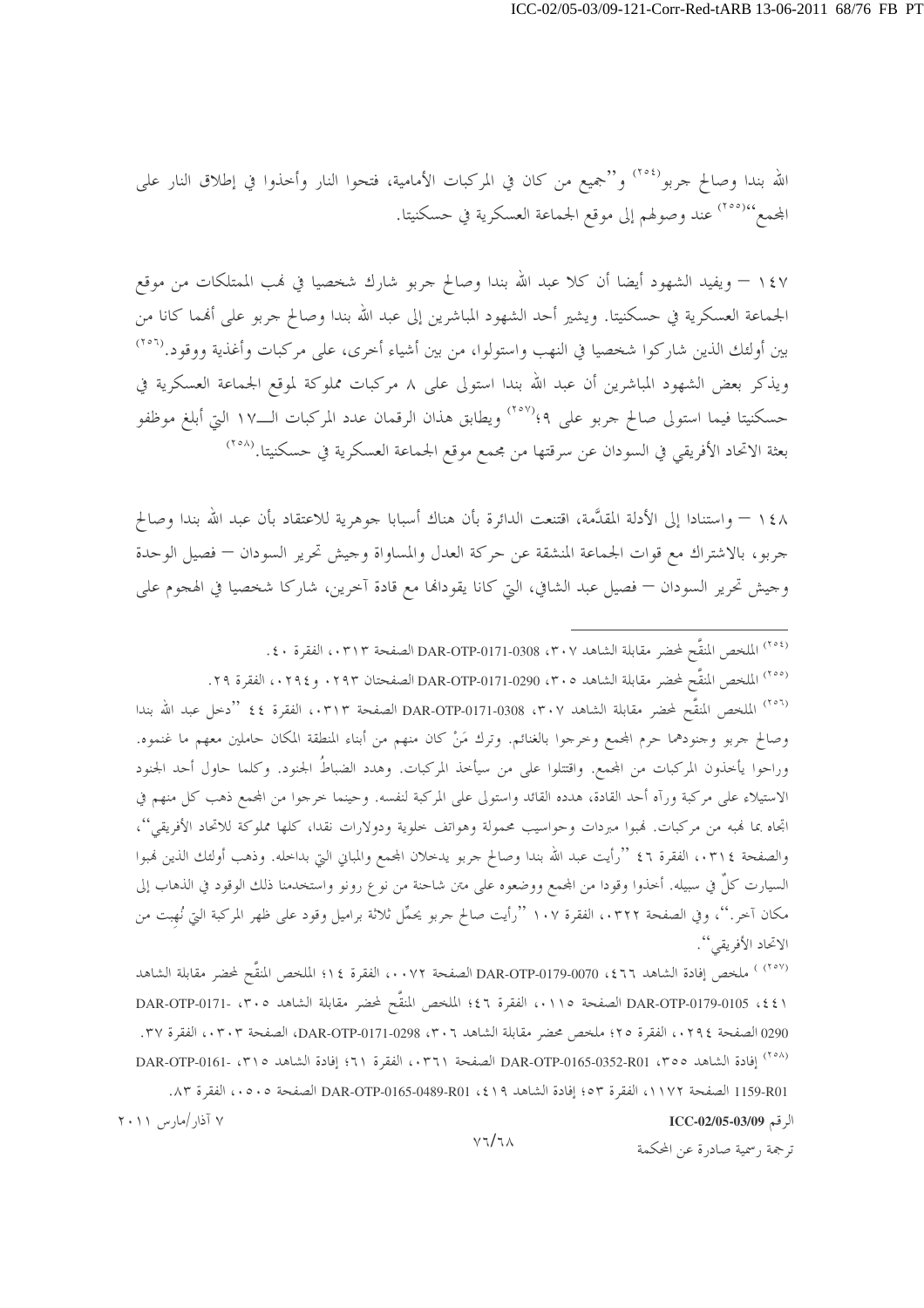موقع الجماعة العسكرية في حسكنيتا الذي ارتُكِبت في أثنائه وفي سياقه الجرائم التي ينسبها المدعى العام إلى المشتبه بمما في عريضة الاتمام. فضلا عن ذلك، واستنادا إلى الأدلة المقدَّمة، اقتنعت الدائرة بأن هناك أسبابا جوهرية للاعتقاد بأن عبد الله بندا وصالح جربو شاركا شخصيا في لهب ممتلكات من مجمع موقع الجماعة العسكرية في حسكنيتا.

١٤٩ – وفي ضوء ما تقدَّم، اقتنعت الدائرة بأن هناك أسبابا حوهرية للاعتقاد بأن عبد الله بندا وصالح حربو كانا طرفين في خطة مشتركة للهجوم على مجمع موقع الجماعة العسكرية في حسكنيتا وأنهما ساهما مساهمة أساسية على نحو منسَّق وتحديدا عن طريق وضع فكرة الهجوم والتخطيط له وإصدار الأوامر وتقديم القوات والمعدات والمواد اللازمة فضلا عن المشاركة شخصيا في الهجوم وقيادته وفمب ممتلكات من موقع الجماعة العسكرية في حسكنيتا — ما أسفر عن استيفاء الأركان المادية للحرائم التي ينسبها المدعي العام إليهما في عريضة الاتمام.

٢ - الأركان الذاتية

١٥٠ – ترى الدائرة أن الأركان الذاتية للاشتراك في ارتكاب جريمة هي التالية: (أ) أن يستوفي المشتبه به الأركان الذاتية للجرائم المنسوب إليه ارتكاها؛ (ب) أن يكون المشتبه به والشركاء الآخرون على علم واتفاق متبادَلين بأن تنفيذ خطتهم المشتركة من شأنه أن يسفر عن تحقق الأركان الموضوعية للجريمة؛ (ج) أن يكون المشتبه به على علم بالظروف الوقائعية التي تمكنه من الاشتراك في السيطرة على الجريمة.<sup>(۲۰۹</sup>)

(أ) أن يستوفي المشتبه به الأركان الذاتية للجرائم المنسوب إليه ارتكابها

١٥١ – يقتضى الارتكاب المشترك القائم على السيطرة المشتركة على الجريمة في المقام الأول أن يستوفي المشتبه به الأركان الذاتية للجريمة الموجه إليه الاقمام فيها بما في ذلك أي قصد خاص أو قصد خفى يكون مطلوبا لإثبات الجريمة المعنىة. (٢٦٠)

<sup>&</sup>lt;sup>(٢٥٩)</sup> ICC-01/05-01/08-424 الفقرة ٢٥١؛ انظر أيضا ICC-01/04-01/06-803-tEN، الفقرات ٢٤٩ إلى ٢٣٦٧؛ ICC-01/04-01/07-717، الفقرات ٥٢٧ إلى Red :٥٣٩، ICC-02/05-02/09-243-Red، الفقرة ١٦١.

<sup>(</sup>٢٦٠) ICC-01/04-01/06-803-tEN، الفقرة ٣٤٩؟ TCC-01/04-01/07-717، الفقرة ٢٧٥؛ ICC-01/05-01/05-01/08-424، الفقرة ٣٥١، ۷ آذار /مارس ۲۰۱۱ الرقم ICC-02/05-03/09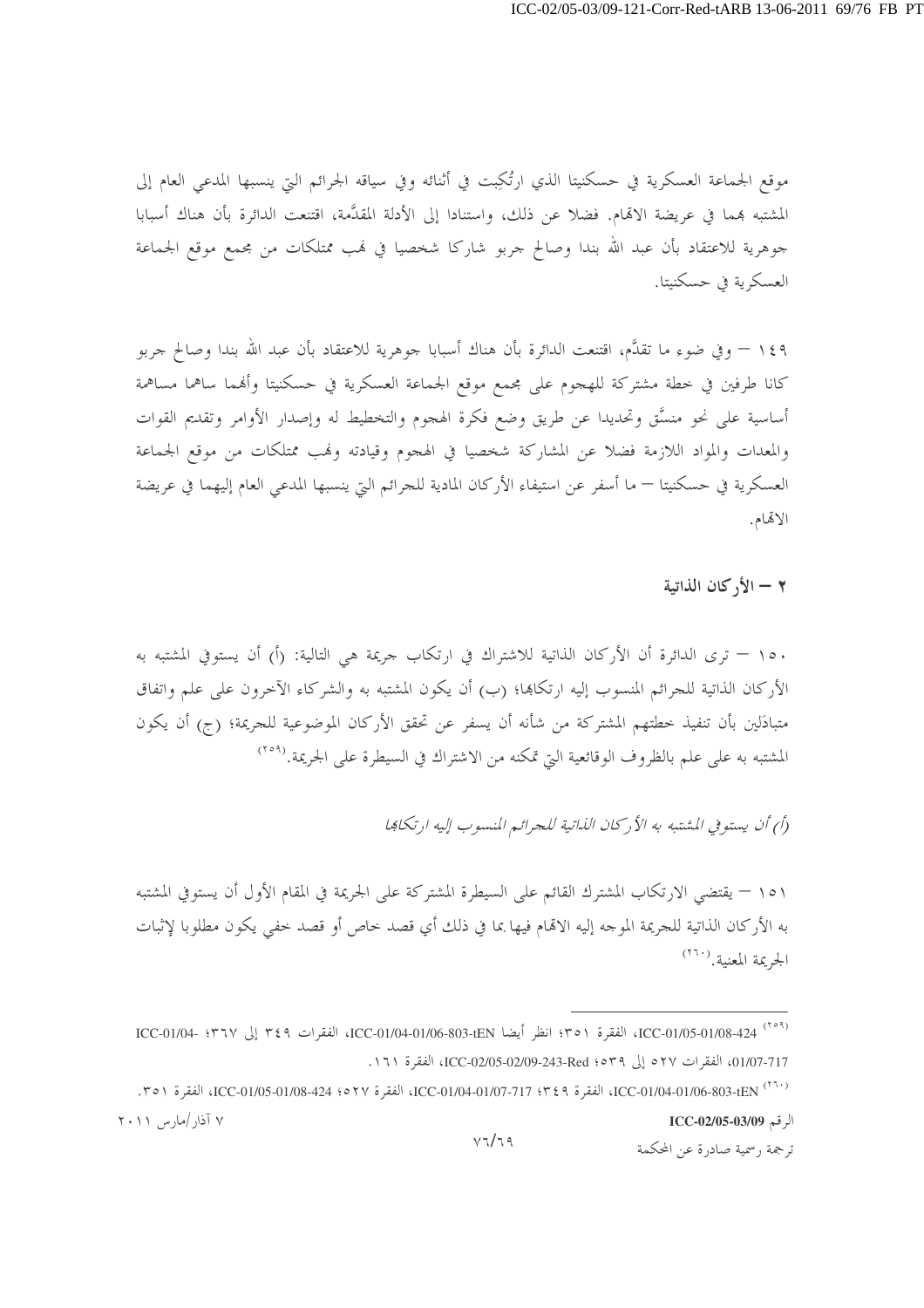١٥٢ – تحدِّد المادة ٣٠ من النظام الأساسي الركن الذاتي العام المطلوب في جميع الجرائم التي تدخل في اختصاص المحكمة إذ تنص على أنه ''ما لم ينص على غير ذلك، لا يُسأل الشخص جنائيا عن ارتكاب جريمة تدخل في اختصاص المحكمة ولا يكون عرضة للعقاب على هذه الجريمة إلا إذا تحققت الأركان المادية مع توافر القصد والعلم. "

١٥٣ – وتعرِّف المادة ٣٠ كلا الركنين أي القصد والعلم تعريفا محددا: ''يتوافر القصد لدى الشخص عندما: (أ) يقصد هذا الشخص، فيما يتعلق بسلوكه، ارتكاب هذا السلوك؛ (ب) يقصد هذا الشخص، فيما يتعلق بالنتيجة، التسبب في تلك النتيجة أو يدرك ألها ستحدث في إطار المسار العادي للأحداث.'' ويعني العلم أن يكون الشخص مدركا أنه توجد ظروف أو ستحدث نتائج في المسار العادي للأحداث. لذا فإن المادة ٣٠ تشمل الحالات التي يعلم فيها المشتبه به أن سلوكه سيتسبَّب في نتيجة وينفِّذ السلوك عن وعي بقصد إحداث تلك النتيجة. كما تشمل ضمنا الحالات التي يقصد فيها المشتبه به ارتكاب السلوك دون أن يقصد إحداث النتيجة علما بأن هذه النتيجة ستحدث في المسار العادي للأحداث.

٤ ٥ ( — فيما يتعلق بالأركان الذاتية للجريمة المنسوبة إلى المشتبه بمما في التهمة ٢، تذكُّر الدائرة باستنتاجاها فيما تقدَّم بأن هناك أسبابا جوهرية للاعتقاد بأن كلا عبد الله بندا وصالح جربو أصدر أوامر إلى قواته بالهجوم على موقع الجماعة العسكرية في حسكنيتا،<sup>(٢٦١)</sup> وأفمما شاركا شخصيا في الهجوم وقادا قواقمما في أثناء الهجوم.<sup>(٢٦٢)</sup> وبالنظر إلى هذه الاستنتاجات، تخلص الدائرة إلى أن هناك أدلة كافية لإثبات وجود أسباب جوهرية للاعتقاد بأن عبد الله بندا وصالح جربو قصدا شنَّ الهجوم على موقع الجماعة العسكرية في حسكنيتا. وكما أُثبت في موضع سابق من هذا القرار، فإن هناك أسبابا جوهرية للاعتقاد بأن عبد الله بندا وصالح جربو كانا على علم بالظروف الوقائعية التي تثبت الحماية التي تحق لموقع الجماعة العسكرية في حسكنيتا بموجب القانون الدولي للمنازعات المسلحة. (٢٦٣)

١٥٥ – فيما يتعلَّق بالأركان الذاتية للجريمة المنسوبة إلى المشتبه بمما في التهمة ١، تلاحظ الدائرة أن الأدلة المقدَّمة في هذه المرحلة لا توفر أسبابا جوهرية للاعتقاد بأن أحد المشتبه بمما أو كليهما كان يقصد التسبب في

(٢٦٣) انظر الفقرة ٨٦ أعلاه.

الرقم ICC-02/05-03/09

ترجمة , سمية صادرة عن المحكمة

۷ آذار /مارس ۲۰۱۱

 $v\tau/v$ .

<sup>&</sup>lt;sup>(۲٦۱)</sup> انظر الفقرة ۱٤۳ أعلاه.

<sup>(</sup>٢٦٢) انظر الفقرات ١٤٦ إلى ١٤٨ أعلاه.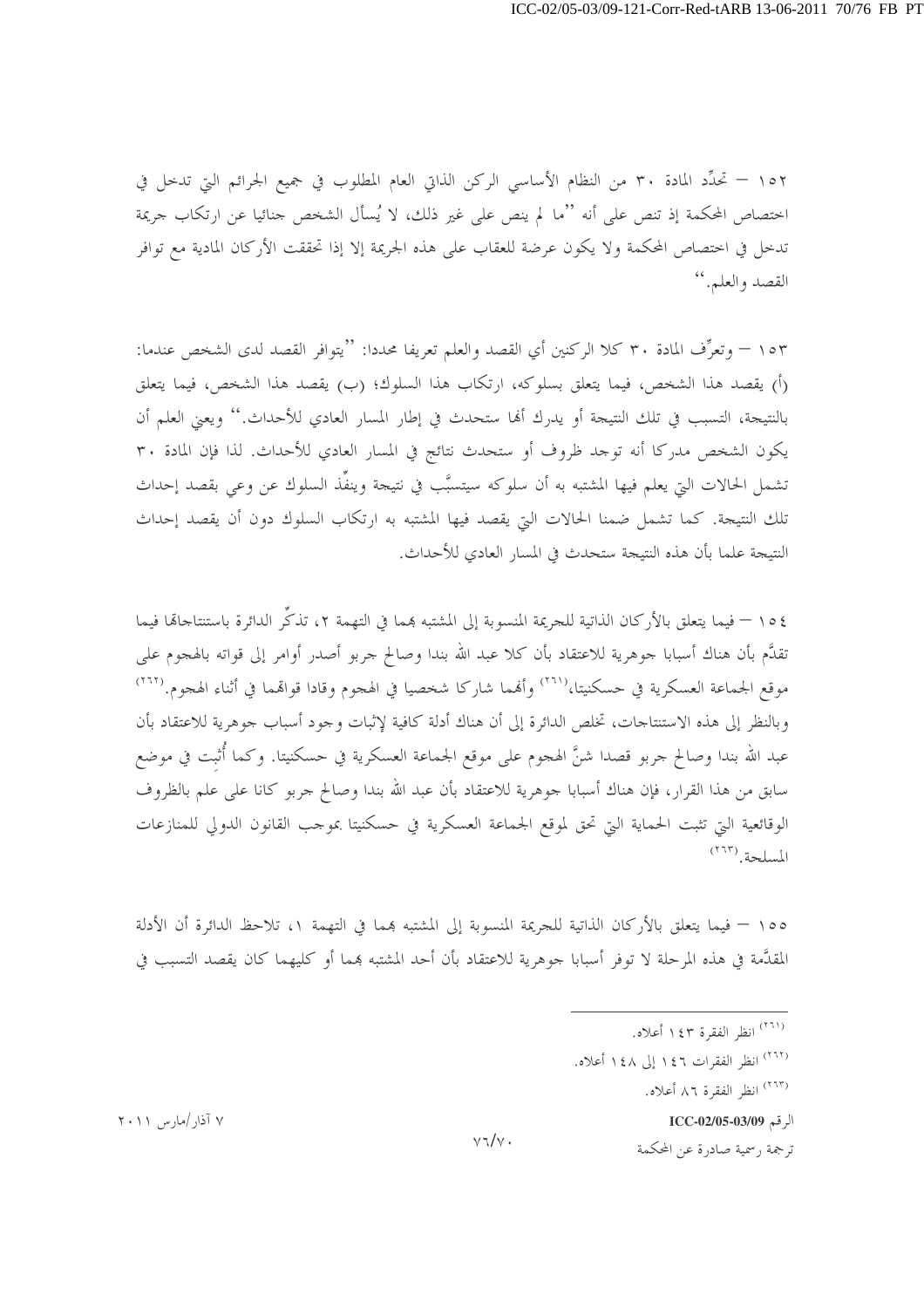قتل موظفى بعثة الاتحاد الأفريقي في السودان المحميين نتيجة الهجوم على موقع الجماعة العسكرية في حسكنيتا. ولا يُدَّعى في عريضة الاقمام أن عبد الله بندا أو صالح جربو أطلقا النار شخصيا أو قتلا أو أصابا أيا من المحني عليهم ولا تدعم ذلك الأدلة التي قدَّمها المدعى العام. بيد أن الدائرة تذكِّر بالأساس المنطقي الذي استُند إليه فيما تَقَلَّم بشأن وجود أسباب جوهرية للاعتقاد بأن عبد الله بندا وصالح جربو (١) كانا من بين مدبري الهجوم الذي وقعت في أثنائه حرائم القتل — سواء التي ارتُكِبت أم التي شُرع في ارتكاها؛<sup>(٢٦٤)</sup> (٢) أصدرا أوامر إلى قواقمما وقدما القوات والمعدات والمواد اللازمة لتنفيذ الهجوم على موقع الجماعة العسكرية في حسكنيتا<sup>(٢٦٥)</sup>؛ (٣) شاركا شخصيا في الهجوم.(٢٦٦)

١٥٦ – توفر الطريقة التي خُطِّط الهجوم ونُفِّذ بما ولا سيما استخدام المهاجمين – بمن فيهم عبد الله بندا وصالح جربو — الأسلحة الثقيلة في أثناء الهجوم، على النحو الذي يصفه شهود ينتمون إلى الجماعات المتمردة التي شاركت في الهجوم<sup>(٢٦٧)</sup> وأكده موظفو بعثة الاتحاد الأفريقي في السودان<sup>(٢٦٨)</sup>، أسبابا جوهرية للاعتقاد بأن عبد

- (<sup>٢٦٤)</sup> انظر الفقرة ١٣٢ أعلاه.
- (<sup>٢٦٥)</sup> انظ الفقرة ١٤٣ أعلاه.
- (٢٦٦) انظر الفقرات ١٤٦ إلى ١٤٨ أعلاه.

(<sup>٢٦٧)</sup> الملخص المنقَّح لمحضر مقابلة الشاهد DAR-OTP-0171-0258 ، ٣٠٤ الصفحة ١٣٠٦، الفقرة ١٣٠، والصفحة ١٢٨٣. الفقرة ١٨٢ ''كان على ظهر سيارة عبد الله بندا مدفع رشاش من طراز غرونوف. له ما يشبه الحزام ويمكن أن يستوعب ٢٠٠ رصاصة''؛ الملخص المنقَّح لمحضر مقابلة الشاهد DAR-OTP-0171-0290 ،۳۰٥ الصفحة ٠٢٩٣،، الفقرة ٢٨ ''كان في المركبة الأمامية الأسلحة التالية: (…) كان بحوزة حركة العدل والمساواة (قادة المدفعية) سلاح يسمى "صول صول" (أرض — أرض) (قاذفة صواريخ متعددة)، (…) أما جيش تحرير السودان — فصيل الوحدة فكان بحوزته مدفع رشاش مضاد للطائرات ذو سبطانتین، (…) کانت بحوزته مُدمِّرة من عیار ١٠٦؛ وکانت مرکبة عبد الله بندا مزودة بدوشکا. (…) کان لدیه دوشکا (…) وكانت بحوزته مُدمِّرة من عيار ١٠٦. وكانت بقية مركبات جيش تحرير السودان مزودة بمدافع دوشكا وأسلحة أخرى على متنها''؛' الملخص المنقَّح لمحضر مقابلة الشاهد 1 ٣٠٢، DAR-OTP-0171-0298، الصفحة ٠٣٠٤، الفقرة ٤٢؛ الملخص المنقّح لمحضر مقابلة الشاهد ٣٠٧، DAR-OTP-0171-0308 الصفحة ٠٣١٣، الفقرة ٤٠ ''(...) فتح صالح جربو النار على قوات الاتحاد الأفريقي. فردّ الاتحاد الأفريقي بإطلاق الرصاص في الهواء.'' والفقرة ٤١ ''دفع صالح جربو البوابة''، والفقرة ٤٢ ''بعد ذلك استَهدَفت مركبة عليها سلاح من طراز ''بي ١٠'' ذو سبطانة طويلة الدبابة المدرعة. وتقدمت كل منها باتجاه الأخرى. وعبرت مركبتنا المدرعة الحاجز المصنوع من الأسلاك الشائكة. وأطلقت النار من سلاح البي ١٠ فدمرقما. وحينما تعطلت الدبابة المدرعة هاجموا المجمع''؛ الملخص المنقَّح لمحضر مقابلة الشاهد DAR-OTP-0171-0335 ؛ الصفحة ٢٥٠، الفقرات ٨٦ إلى ۸۹ "کان بحوزة جماعتنا ۱۰۶ أسلحة ودوشکات (…) کان بحوزة جماعتنا دوشکات لکنهم لم يستعملوها کثيرا. استخدموا الأسلحة المضادة للطائرات، التي كان لديهم منها اثنان (…) ولو أفمم أصابوا مركبة لدمروها تدميرا وقتلوا كل من فيها (…) ۷ آذار /مارس ۲۰۱۱ الرقم ICC-02/05-03/09  $V7/V1$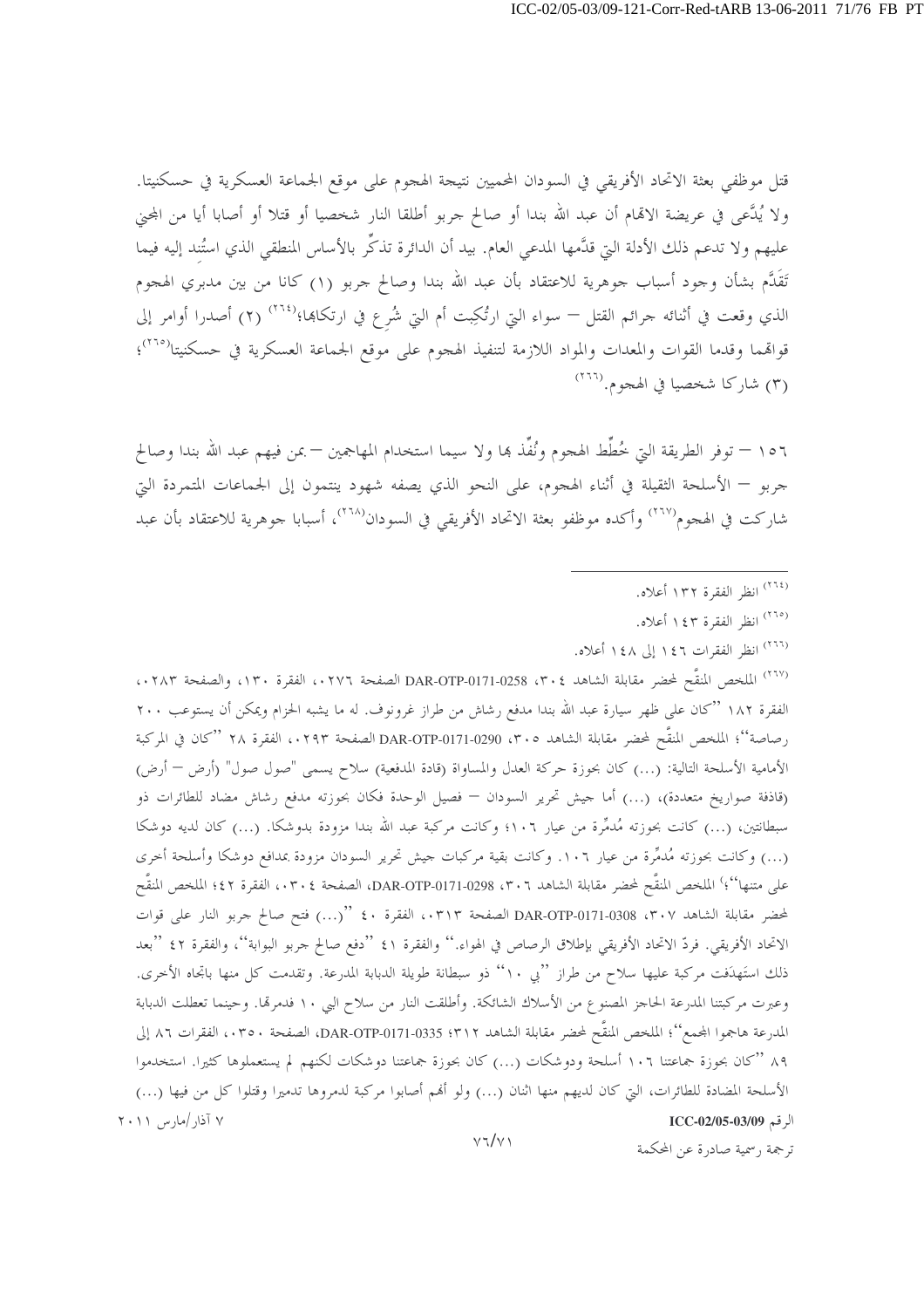الله بندا وصالح جربو كانا يعلمان أنه ستحدث ''في المسار العادي للأحداث'' في هذه الظروف عمليات قتل على أقل تقدير .<sup>(٢٦٩)</sup> فتدبير هجوم تقوم به قوات كبيرة العدد ومدججة بالسلاح على بعثة حفظ سلام صغيرة

والسلاح من طراز ١٠٦ بندقية كبيرة محمَّلة على مركبة صغيرة. ولها سبطانة طويلة. وتُحشَو من الخلف؛ وقذيفتها من عيار ١٠٦. وتستخدم ضد الأشياء الصلبة. واستُخدِم هذا السلاح في أثناء الهجوم لتدمير المركبات المدرعة والمباني. ويبدو لي ألهم دمروا دبابة واحدة''، الصفحة ٥٣٥١، الفقرة ٩٠ ''في أثناء الهجوم استُخلِع السلاح المضاد للطائرات أيضا ضد دبابات الاتحاد الأفريقي. واستُخلِمت الدوشكات ضد الأشخاص. واستُخلِمت أيضا الأسلحة الخفيفة والقذائف الموجهة ومدافع الكلاشنيكوف''؛ الملخص المنقَّح لمحضر مقابلة الشاهد ٣١٤، DAR-OTP-0171-0370، الصفحة ٠٣٨٢، الفقرة ٩٢ وفي الفقرة ١٠٢ ''جاء جربو بمركبته القديمة التي كانت مزودة بمدفع دوشكا.''؛ ملخص محضر مقابلة الشاهد DAR-OTP-0170- ، \$ ) 0435، الصفحة ٤٤٠، الفقرة ٣٧ ''كانت المركبة المزودة بسلاح من عيار ٢٣ مملوكة لجيش تحرير السودان — فصيل الوحدة، أي جماعة صالح جربو.''، وفي الصفحة ٤٤٩،، الفقرة ٨٣ ''كان جميع القادة الذين رأيتهم في الاحتماع مسلحين شأفمم في ذلك شأن الجنود. كانوا يحملون المدافع الرشاشة حتى داحل مركباتمم. لا أعرف عدد المركبات المزودة بمدافع رشاشة. لكن العديد من المركبات كانت مُحمَّلة بأسلحة ثقيلة. كانت مزودة بما كانوا يسمونه مدفعا رشاشا من عيار ١٠٦ وبمدفع رشاش آخر يسمى مدفعا رشاشا من عيار مزدوج القطرين وبأسلحة ثقيلة أحرى مثبَّتة على مركباقم.'' الصفحة ٥٢، ٧ الفقرة ١٠٢؛ ملحص محضر مقابلة الشاهد 1 ٤٤، 0105-0179-DAR الصفحة ١١٣، الفقرة ٣٨.

(<sup>٢٦٨)</sup> إفادة الشاهد DAR-OTP-0165-0352-R01 ، ٣٥٩ الصفحة ٥٣٥٩، الفقرة ٤٤ ''هاجم محاربون مسلحون بالمدافع المضادة للطائرات وبعض الأسلحة المدفعية وعدد من قاذفات القنابل الصاروحية المتعددة موقع الجماعة العسكرية في حسكنيتا. وتغلبوا على مقاومة قوات الحماية التابعة للاتحاد الأفريقي.''؛ إفادة الشاهد ٤١٦، DAR-OTP-0165-0381-R01، الصفحة ٠٣٨٩، الفقرة ٣٦ ''كنت أعرف أن المهاجمين يستخدمون بنادق هجومية من طراز إيه كاي ٤٧ وقنابل صاروحية''، وفي الصفحة ٣٩٠، الفقرة ٤٠ ''تبيَّن لي لاحقا أن الرصاصة التي أصابتني أطلقت من بندقية من طراز إيه كاي ٤٧.''؛ إفادة الشاهد ٤١٧، DAR-OTP-0165-0424-R01 الصفحة ٢٤٤، الفقرة ٤٥؛ إفادة الشاهد 1٩٪، DAR-OTP-0165-0489-R01، الصفحة ٤٠٥٠٤ الفقرة ٧٥ "في بداية الهجوم، قُتِل الحراس الواقفون على بوابات الدحول الشمالية (…) بإطلاق النار عليهم (…). أطلق المهاجمون النار من شتّى أنواع الأسلحة ذات العيارات المختلفة بما فيها صواريخ صول — صول (أرض — أرض). واستُخْدِمت صواريخ صول – صول، من عياري ١٢٫٧ ملم و١٤ ملم. وكان إطلاق النار كثيفا جدا.'' إفادة الشاهد ٤٢٠، DAR-OTP-0165-0521-R01 الصفحة ٥٢١، الفقرة ٥٢ "جاء المهاجمون على متن مركبات. استخدموا المدافع الرشاشة والقنابل الصاروخية للاستيلاء على موقع الجماعة العسكرية في حسكنيتا''؛ إفادة الشاهد V LAR-OTP-0169-1160-R01 وDAR-OTP-0169 الصفحة ١١٧٢، الفقرة ٨٠.

<sup>(٢٦٩)</sup> تجدر الإشارة أيضا إلى أن جرائم قتل وقعت في هجمات مشابمة على الاتحاد الأفريقي. انظر الملخص المنقّح لمحضر مقابلة الشاهد ٢٠٤، DAR-OTP-0171-0258 الصفحة ٠٢٦٢، الفقرة ٦٣ ''جاء بعض الأشخاص الآخرين من حركات أخرى سنة ٢٠٠٥، أخذ هؤلاء الأشخاص بعض المركبات من المنظمات (...) قُتِل العديد من أفراد تلك الجماعات''. انظر أيضا الملخص المنقَّح لمحضر مقابلة الشاهد DAR-OTP-0171-0335 :۳۱۲، الصفحة ۰۰۳٤٩، الفقرة ٧٩ ''لا يعرفون ثقافة إحاطة الجنود. التعليمات المعتادة هي أنه حينما قماجم عليك بقتل العدو . بالإضافة إلى ذلك، وكما يلاحظ الشاهد ٣١٥، ''(…) استنادا إلى ما ۷ آذار /مارس ۲۰۱۱ الرقم ICC-02/05-03/09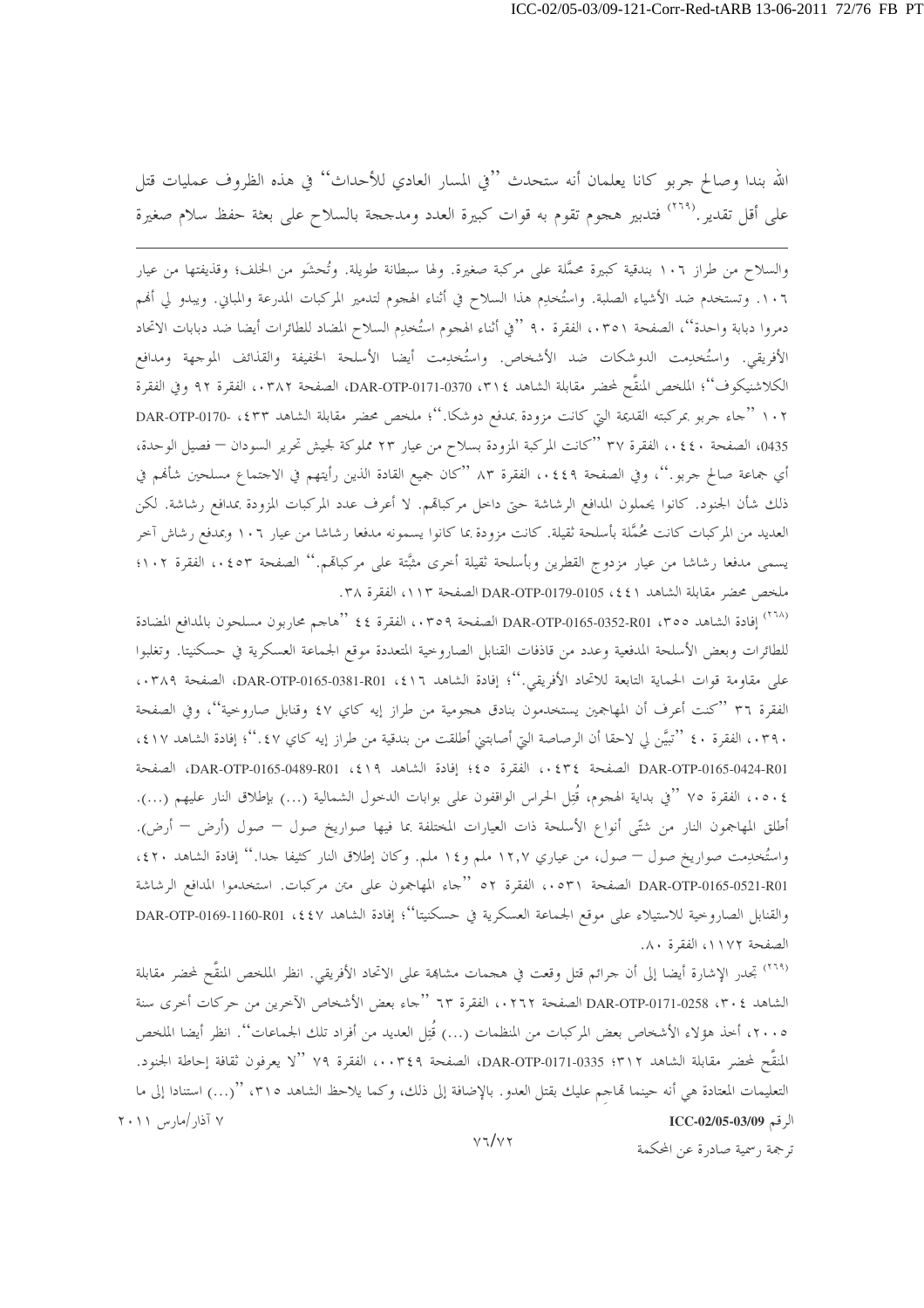نسبيا يستتبع في حد ذاته يقينا بأن من شأن ذلك أن يسفر عن ارتكاب جرائم قتل وهو يقين يتسق مع الركن الذاتي على النحو الذي عُرِّف به في المادة ٣٠ من النظام الأساسي.

١٥٧ – وتخلص الدائرة استنادا إلى ذلك إلى أن هناك أدلة كافية لإثبات وجود أسباب جوهرية للاعتقاد بأن كلا عبد الله بندا وصالح جربو قصد شنَّ الهجوم على موقع الجماعة العسكرية في حسكنيتا وأفمما لئن لم يكونا يقصدان بالضرورة التسبب نتيجة لذلك في الجريمة المحظورة بموجب المادة ٢(٢)(ج)(١) من النظام الأساسي، فقد كانا على الأقل على علم بأن العنف ضد الحياة في صورة القتل سيحدث في المسار العادي للأحداث في هذا الهجوم. وتذكَّر الدائرة فضلا عن ذلك باستنتاجها أن هناك أدلة كافية لإثبات وجود أسباب جوهرية للاعتقاد بأن كلا عبد الله بندا وصالح جربو كان على علم بالظروف الوقائعية التي تثبت تمتع موظفي حفظ السلام التابعين لبعثة الاتحاد الأفريقي في السودان بصفة الأشخاص الذين لا يشاركون مشاركة مباشرة في الأعمال الحربية وقت وقوع الهجوم. <sup>(٢٧٠</sup>)

٥٨ – وفيما يتعلق بالأركان الذاتية للجريمة المنسوبة إلى المشتبه بمما في التهمة ٣، تذكُّر الدائرة باستنتاجاقما فيما تقدَّم بأن هناك أسبابا جوهرية للاعتقاد بأن عبد الله بندا وصالح جربو شاركا شخصيا في الاستيلاء على العديد من الممتلكات في أثناء الهجوم على موقع الجماعة العسكرية في حسكنيتا.<sup>(٢٧١)</sup> وتذكِّر الدائرة أيضا أن إفادات الشهود تبيِّن أن القادة اجتمعوا ووزعوا الغنائم بعد الهجوم.(```` لذا اقتنعت الدائرة بأن هناك أدلة كافية لإثبات وجود أسباب جوهرية للاعتقاد بأن عبد الله بندا وصالح جربو قصدا فمب المركبات والوقود والبضائع المملوكة لموظفى بعثة الاتحاد الأفريقي في السودان وأفمما كانا على علم بأن أفعالهما ستجلب نتيجة الجريمة التي تحظرها المادة ٢(٢)(هـــ)(٥) من النظام الأساسي. فضلا عن ذلك، تذكُّر الدائرة باستنتاجها أن هناك أسبابا جوهرية للاعتقاد بأن عبد الله بندا وصالح جربو قصدا حرمان أصحاب الممتلكات منها واستوليا عليها وفمباها لاستعمالهما الشخصى. (٢٧٣)

توصلنا إليه من استنتاجات، فإن هؤلاء الضباط لم يُقتَلوا في الاشتباكات لكنهم قُتِلوا مع سبق الإصرار.'' انظر إفادة الشاهد 0 DAR-OTP-0164-1159 ، ٣١٥ الصفحتان ١١٧١ و ١١٧٢، الفقرات ٥٠ إلى ٥٢.

> (<sup>٢٧٠)</sup> انظر الفقرة ٨٦ أعلاه. (<sup>٢٧١)</sup> انظر الفقرة ١١٥ أعلاه.

(٢٧٢) انظر الفقرة ١١٦ أعلاه.

(٢٧٣) انظر الفقرة ١١٩ أعلاه.

الرقم ICC-02/05-03/09

ترجمة , سمية صادرة عن المحكمة

۷ آذار /مارس ۲۰۱۱

 $V7/V$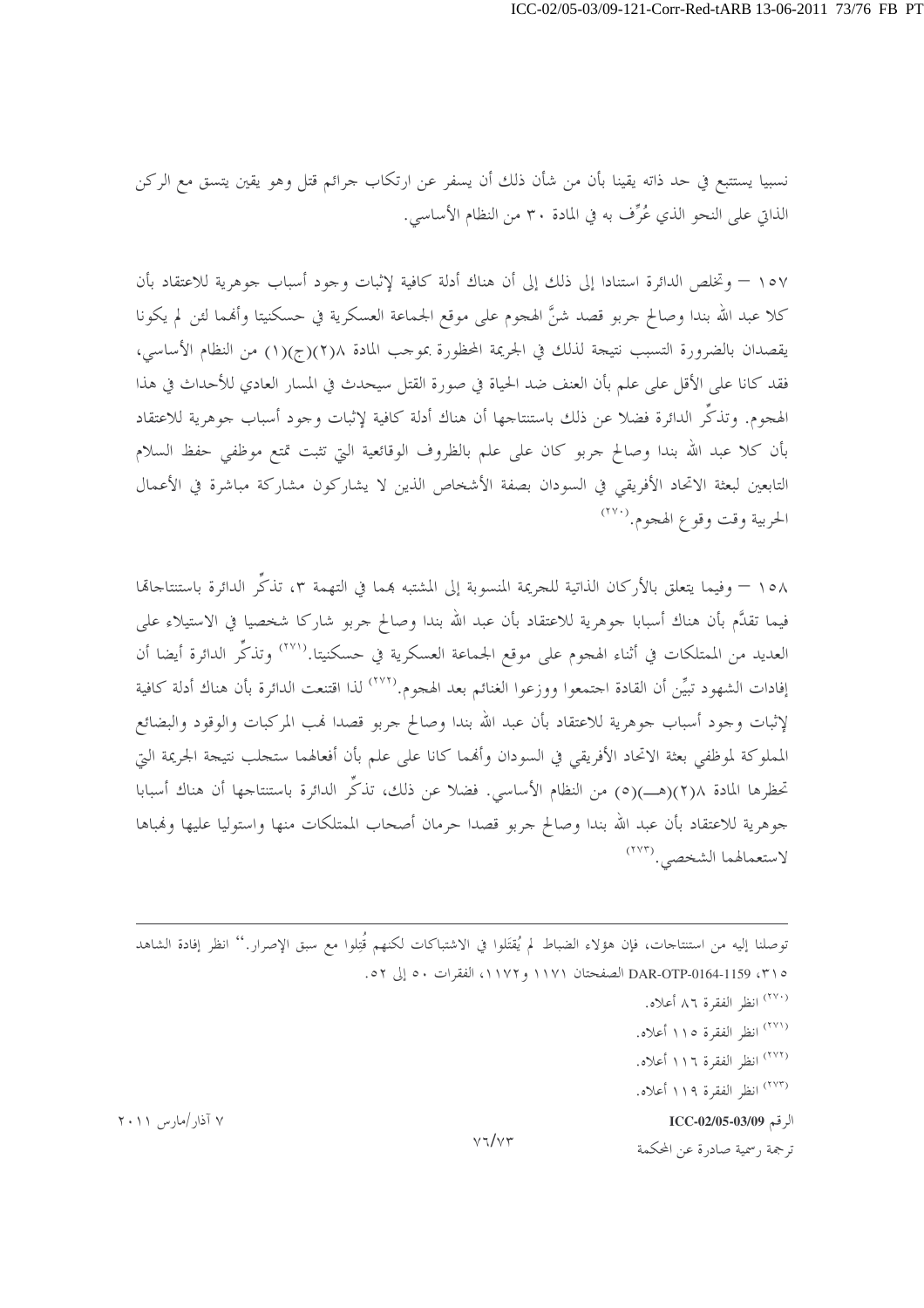(ب) أن يكون المشتبه به والشير كاء الآحرون على عليه واتفاق متبادَلين بأن تنفيذ حطتهم المشتركة من شأنه أن بسفير عن تحقق الأركان الموضوعية للجريمة

١٥٩ – تذكُّر الدائرة من جديد، إذ تنتقل إلى مناقشة الركن الذاتي الثاني المطلوب لإثبات المسؤولية بصفة شريك في ارتكاب الجريمة، باستنتاجاها فيما يتعلق بمشاركة عبد الله بندا وصالح جربو في الاجتماع الذي تقرر فيه الهجوم على موقع الجماعة العسكرية في حسكنيتا ووضِعت فيه خطته <sup>(٢٧٤)</sup>، وقيادقمما الهجوم ومشاركتهما فيه مع القادة الآخرين والجنود.<sup>(٢٧٥</sup>) وفي ضوء هذه الاستنتاجات والنقاش الوارد فيما تقدَّم بشأن الأركان الذاتية للجرائم التي ارتُكِبت في أثناء الهجوم، اقتنعت الدائرة بأن هناك أدلة كافية لإثبات وجود أسباب جوهرية للاعتقاد بأن عبد الله بندا وصالح جربو كانا على علم متبادَل بأن تنفيذ الخطة المشتركة من شأنه أن يسفر (فيما يخص القتل في المسار العادي للأحداث) عن تحقق الأركان الموضوعية للجرائم التي ينسب المدعي العام إليهما ا, تكاهما.

(ج) أن يكون المشتبه به على عليه بالظروف الوقائعية التي تمكنه من الاشتراك في السيطرة على الجريمة

١٦٠ – وأحيرا، ترى الدائرة أن مفهوم الارتكاب المشترك القائم على السيطرة المشتركة على الجريمة يقتضى علم المشتبه همما بالظروف الوقائعية التي تمكنهما من السيطرة سيطرةً مشتركة على الجريمة.'```` ويقتضى ذلك حصوصا أن يكون المشتبه هِما على علم بأن: (أ) أن دوره في تنفيذ الخطة المشتركة دور أساسي؛ (ب) أن بوسعه — بحكم الطبيعة الأساسية لمهمته أو مهامه — إفشال تنفيذ الخطة المشتركة على النحو الذي تُرتَكب به الجريمة برفضه أداء المهمة أو المهام المُوكَلة إليه.(٢٧٧)

١٦١ – وتذكُّر الدائرة باستنتاجاها فيما يتعلق بمنصبي المشتبه هما بوصفهما قائدين للقوات التي شاركت في الهجوم على موقع الجماعة العسكرية في حسكنيتا<sup>(۲۷۸)</sup> وبمساهمتيهما الأساسيتين في الخطة وفي تنفيذ الهجوم<sup>(۲۷۹)</sup>

- (٢٧٤) انظر الفقرة ١٣٢ أعلاه.
- (٢٧٥) انظر الفقرات ١٤٦ إلى ١٤٨ أعلاه.
- (٢٧٦) ICC-01/04-01/06-803-tEN ؛ ٥٣٨ ICC-01/04-01/06-803-tEN الفقرة ٣٦٦.
	- (٢٧٧) ICC-01/04-01/06-803-tEN ، الفقرة ٣٦٧.
		- (٢٧٨) انظر الفقرتين ١٤١ و١٤٢ أعلاه.
			- <sup>(٢٧٩)</sup> المرجع نفسه.

الرقم ICC-02/05-03/09

ترجمة , سمية صادرة عن المحكمة

۷ آذار /مارس ۲۰۱۱

 $V7/V5$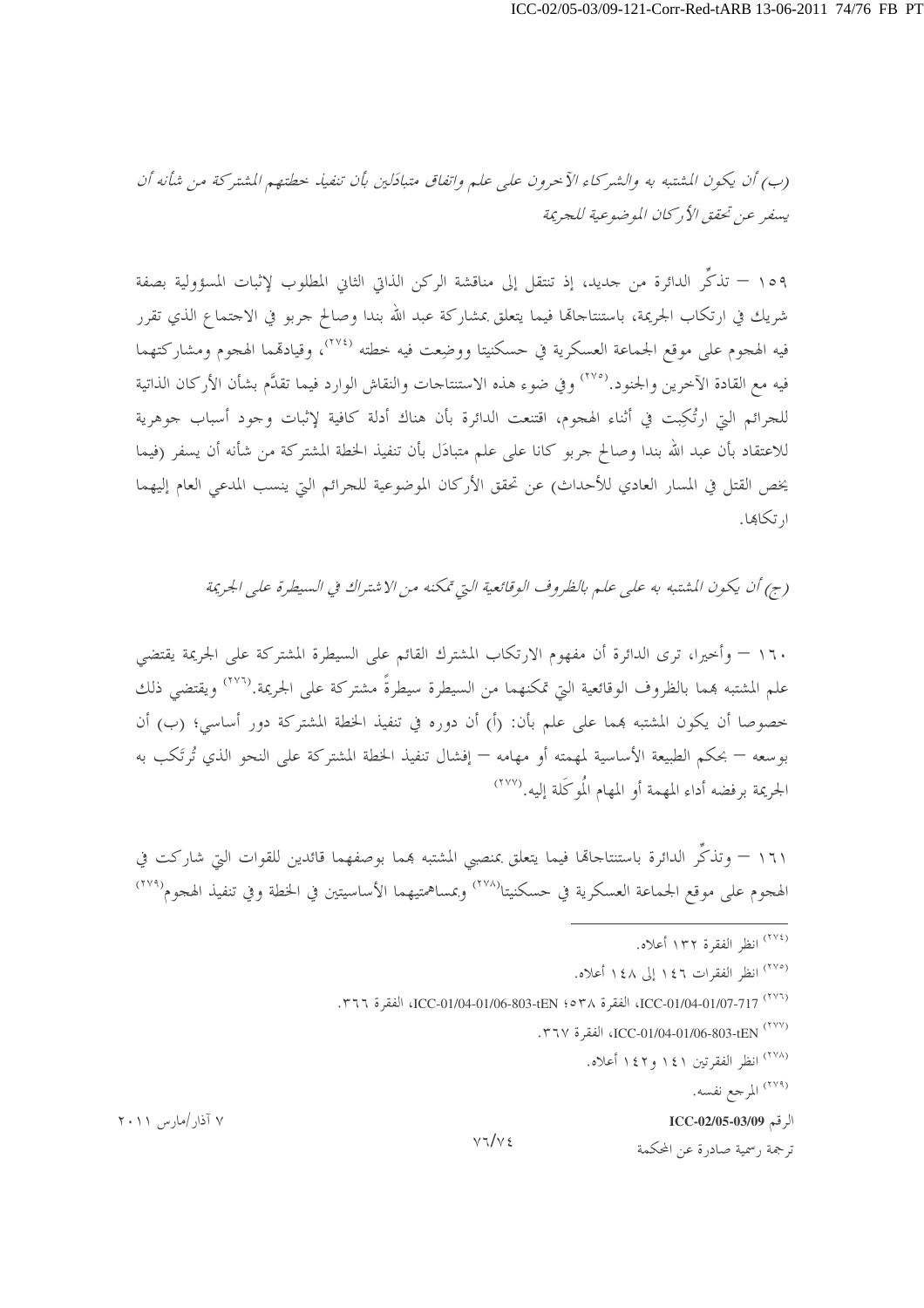وبمشاركتهما الشخصية في الهجوم.<sup>(٢٨٠)</sup> وبالنظر إلى دورهما البارز في الهجوم، تخلص الدائرة إلى أن هناك أدلة كافية لإثبات وجود أسباب جوهرية للاعتقاد بأن عبد الله بندا وصالح جربو كانا على علم بأن دورهما في ارتكاب الجرائم المنسوبة إليهما كان أساسيا وأنه كان بإمكان أي منهما إفشال تنفيذ الخطة المشتركة، على النحو الذي ارتكبت به الجريمة، برفضه أداء المهام المُوكَلة إليهما في سياق الهجوم على موقع الجماعة العسكرية في حسكنيتا.

#### الخلاصة

١٦٢ – وبناء على ذلك، تخلص الدائرة إلى أن هناك أدلة كافية لإثبات وجود أسباب جوهرية للاعتقاد بأن عبد الله بندا وصالح جربو مسؤولان جنائيا بصفتهما شريكين وفقا للمعنى الوارد في المادة ٢(٣)(أ) من النظام الأساسي عن كل جريمة من الجرائم المنسوبة إليهما. ويجعل هذا الاستنتاج لزاما على الدائرة أن تحلُّل ما إذا كان يمكن تحميل عبد الله بندا وصالح جربو المسؤولية عن ارتكاب الجرائم المنسوبة إليهما عن طريق قواقمما، أي بصفتهما شريكين غير مباشرين، على النحو الذي ينسبه إليهما المدعى العام احتياطا.

عاشرا – استنتاجات الدائرة

١٦٣ – في ضوءٍ ما تقدَّم، تخلص الدائرة إلى أن هناك أسبابا جوهرية للاعتقاد بأن كلا الأركان الموضوعية والذاتية للجرائم المنسوبة في التهم ١ و٢ و٣ قد استوفيت وأن هناك أسبابا جوهرية للاعتقاد بأنه يمكن تحميل عبد الله بندا وصالح جربو المسؤولية الجنائية، بصفتهما شريكين مباشرين، عن جميع الجرائم على النحو الذي نُسبت به إليهما.

١٦٤ – وفي ضوء تنازل المشتبه بمما<sup>(٢٨١)</sup> عن حقهما في حضور جلسة اعتماد التهم وترجمة الإجراءات (أو جزء منها) إلى لغة الزغاوة فضلا عما أفاد به الدفاع في حلسة اعتماد التهم من أنه يرغب في إتمام المرحلة التمهيدية بأسرع ما يمكن، ترى الدائرة أن تبدأ مهلة الأيام الخمسة المحددة لإيداع طلب الإذن باستئناف هذا القرار

<sup>(۲۸۰</sup>) انظر الفقرات ۱٤٦ و۱٤٧ و۱٤٨ أعلاه.

<sup>(۲۸۱</sup>) [معدَّل لغرض التمويه]؛ [معدَّل لغرض التمويه].

الرقم ICC-02/05-03/09

ترجمة , سمية صادرة عن المحكمة

۷ آذار /مارس ۲۰۱۱

 $v\sqrt{v}$